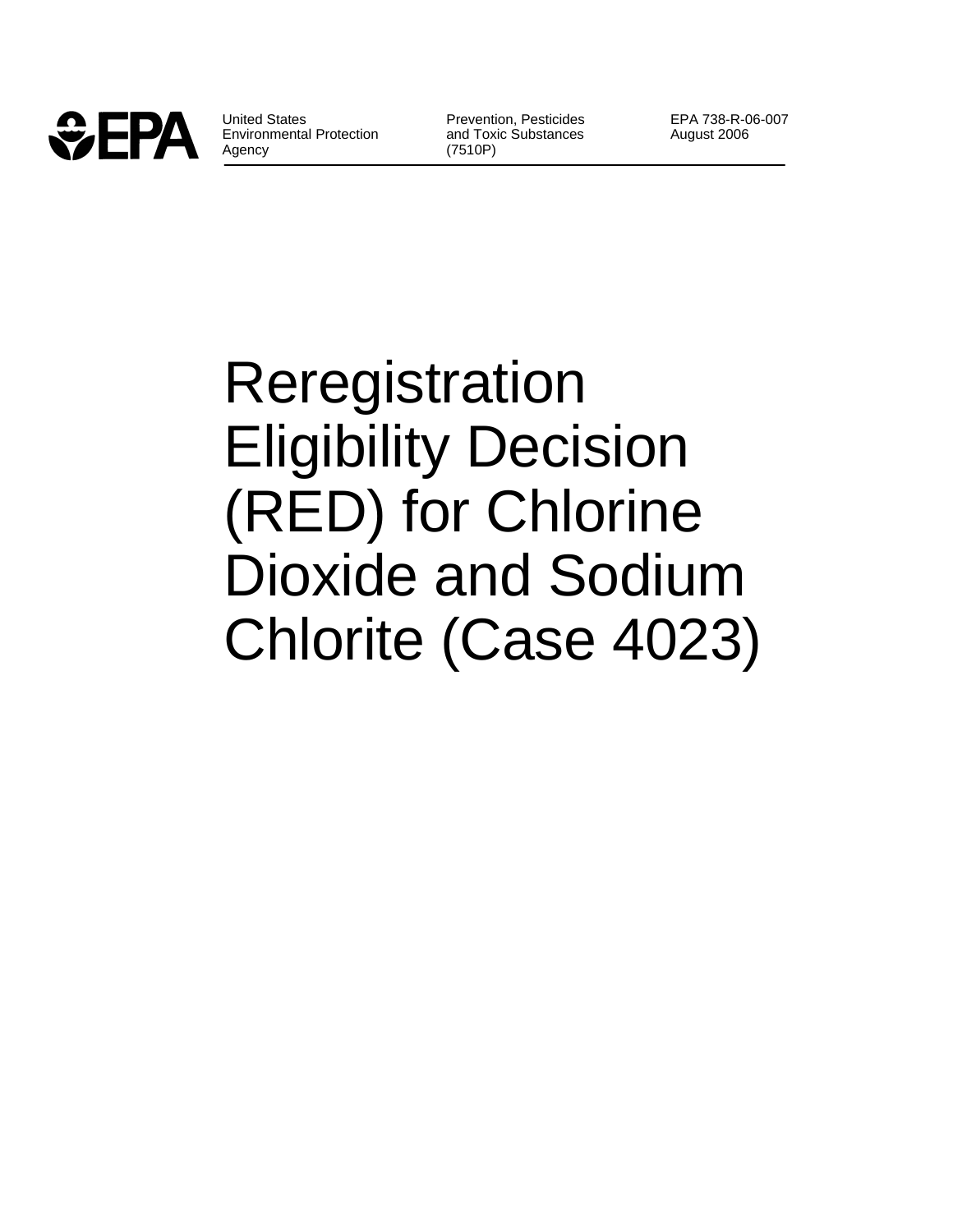# **UNITED STATES ENVIRONMENTAL PROTECTION AGENCY**  WASHINGTON, D.C. 20460

# OFFICE OF PREVENTION, PESTICIDES AND TOXIC SUBSTANCES

#### **CERTIFIED MAIL**

#### Dear Registrant:

This is to inform you that the Environmental Protection Agency (hereafter referred to as EPA or the Agency) has completed its review of the available data and public comments received related to the draft risk assessments for the antimicrobials, chlorine dioxide and sodium chlorite. The enclosed Reregistration Eligibility Decision (RED) document was approved on August 3, 2006. Public comments and additional data received were considered in this decision.

Based on its review, EPA is now publishing its Reregistration Eligibility Decision (RED) and risk management decision for chlorine dioxide and sodium chlorite and the associated human health and environmental risks. A Notice of Availability will be published in the *Federal Register* announcing the publication of the RED.

The RED and supporting risk assessments for chlorine dioxide are available to the public in EPA's Pesticide Docket EPA-HQ-**OPP-2006-0328** at: http://www.regulations.gov.

The chlorine dioxide and sodium chlorite RED was developed through EPA's public participation process, published in the Federal Register on April 26, 2006, which provides opportunities for public involvement in the Agency's pesticide tolerance reassessment and reregistration programs. Developed in partnership with USDA and with input from EPA's advisory committees and others, the public participation process encourages robust public involvement starting early and continuing throughout the pesticide risk assessment and risk mitigation decision-making process. The public participation process encompasses full, modified, and streamlined versions that enable the Agency to tailor the level of review to the level of refinement of the risk assessments, as well as to the amount of use, risk, public concern, and complexity associated with each pesticide. Using the public participation process, EPA is attaining its strong commitment to both involve the public and meet statutory deadlines.

Please note that the chlorine dioxide and sodium chlorite risk assessment and the attached RED document concern only these particular pesticides. This RED presents the Agency's conclusions on the dietary, drinking water, residential, occupational and ecological risks posed by exposure to chlorine dioxide and sodium chlorite alone. This document also contains both generic and product-specific data that the Agency intends to require in Data Call-Ins (DCIs). Note that DCIs, with all pertinent instructions, will be sent to registrants at a later date. Additionally, for product-specific DCIs, the first set of required responses will be due 90 days from the receipt of the DCI letter. The second set of required responses will be due eight months from the receipt of the DCI letter.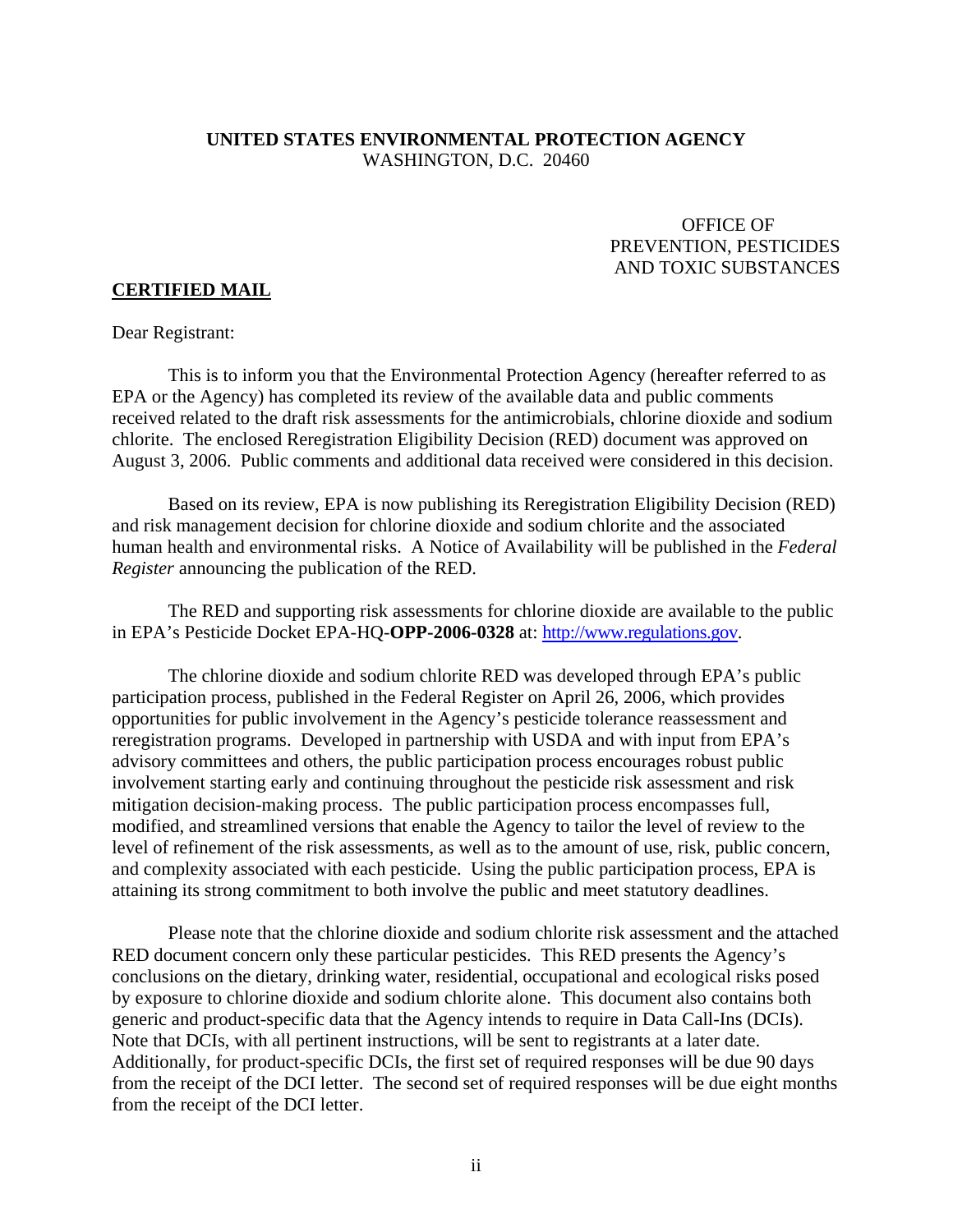As part of the RED, the Agency has determined that chlorine dioxide and sodium chlorite will be eligible for reregistration provided that all the conditions identified in this document are satisfied, including implementation of the risk mitigation measures outlined in Section IV of the document. Sections IV and V of this RED document describe labeling amendments for end-use products and data requirements necessary to implement these mitigation measures. Instructions for registrants on submitting the revised labeling can be found in the set of instructions for product-specific data that accompanies this document.

Should a registrant fail to implement any of the risk mitigation measures outlined in this document, the Agency will continue to have concerns about the risks posed by chlorine dioxide and sodium chlorite. Where the Agency has identified any unreasonable adverse effect to human health and the environment, the Agency may at any time initiate appropriate regulatory action to address this concern. At that time, any affected person(s) may challenge the Agency's action.

If you have questions on this document or the label changes necessary for reregistration, please contact the Chemical Review Manager, ShaRon Carlisle, (703) 308-6427. For questions about product reregistration and/or the Product DCI that will follow this document, please contact Emily Mitchell at (703) 308-8583.

Sincerely,

 Frank Sanders, Director Antimicrobials Division (7510C)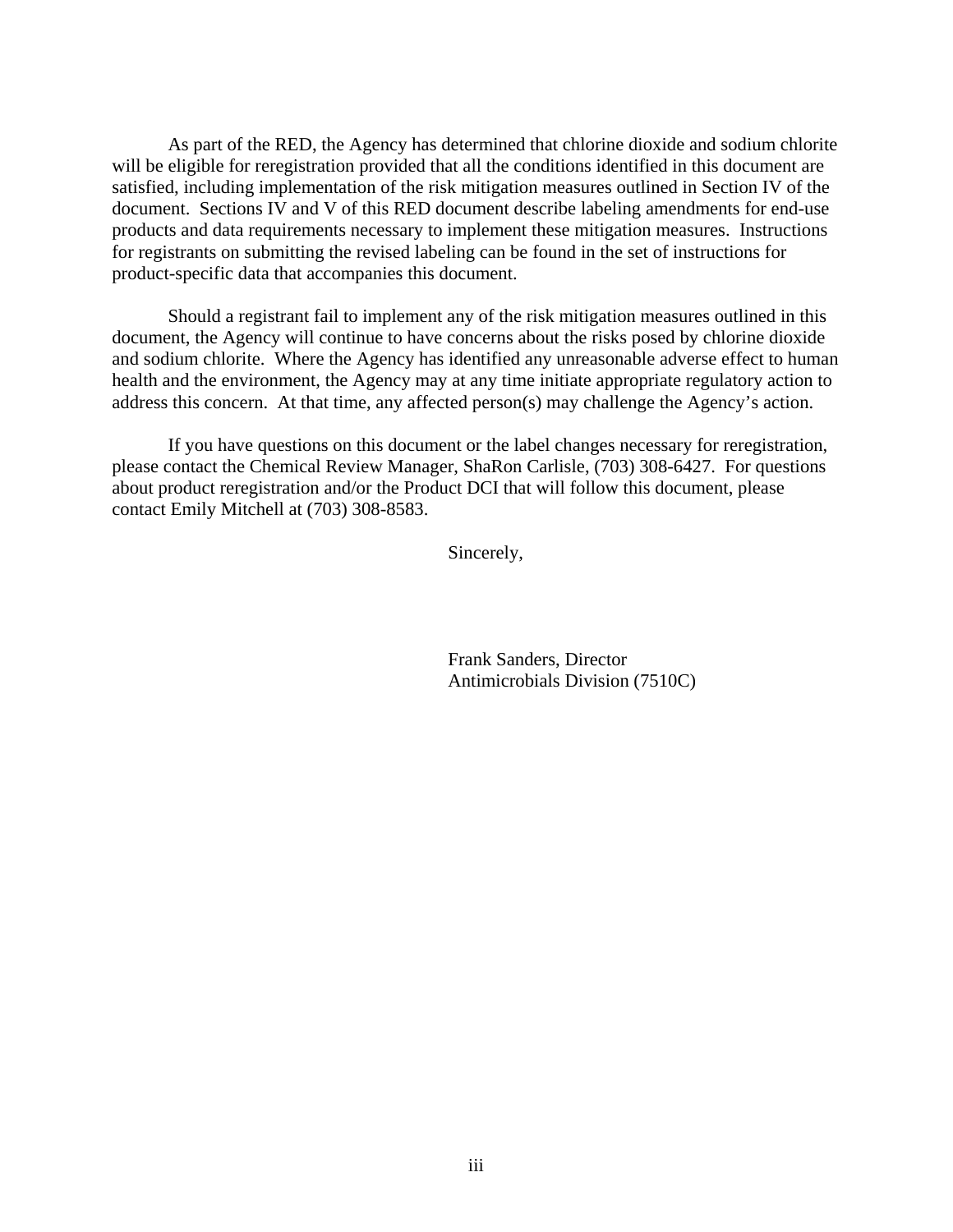# **REREGISTRATION ELIGIBILITY**

# **DECISION**

**for** 

# **Chlorine Dioxide and Sodium Chlorite**

Case Number 4023

Approved by:

Frank T. Sanders, Director Antimicrobials Division

\_\_\_\_\_\_\_\_\_\_\_\_\_\_\_\_\_\_\_\_\_\_\_\_

\_\_\_\_\_\_\_\_\_\_\_\_\_\_\_\_\_\_\_\_\_\_

Date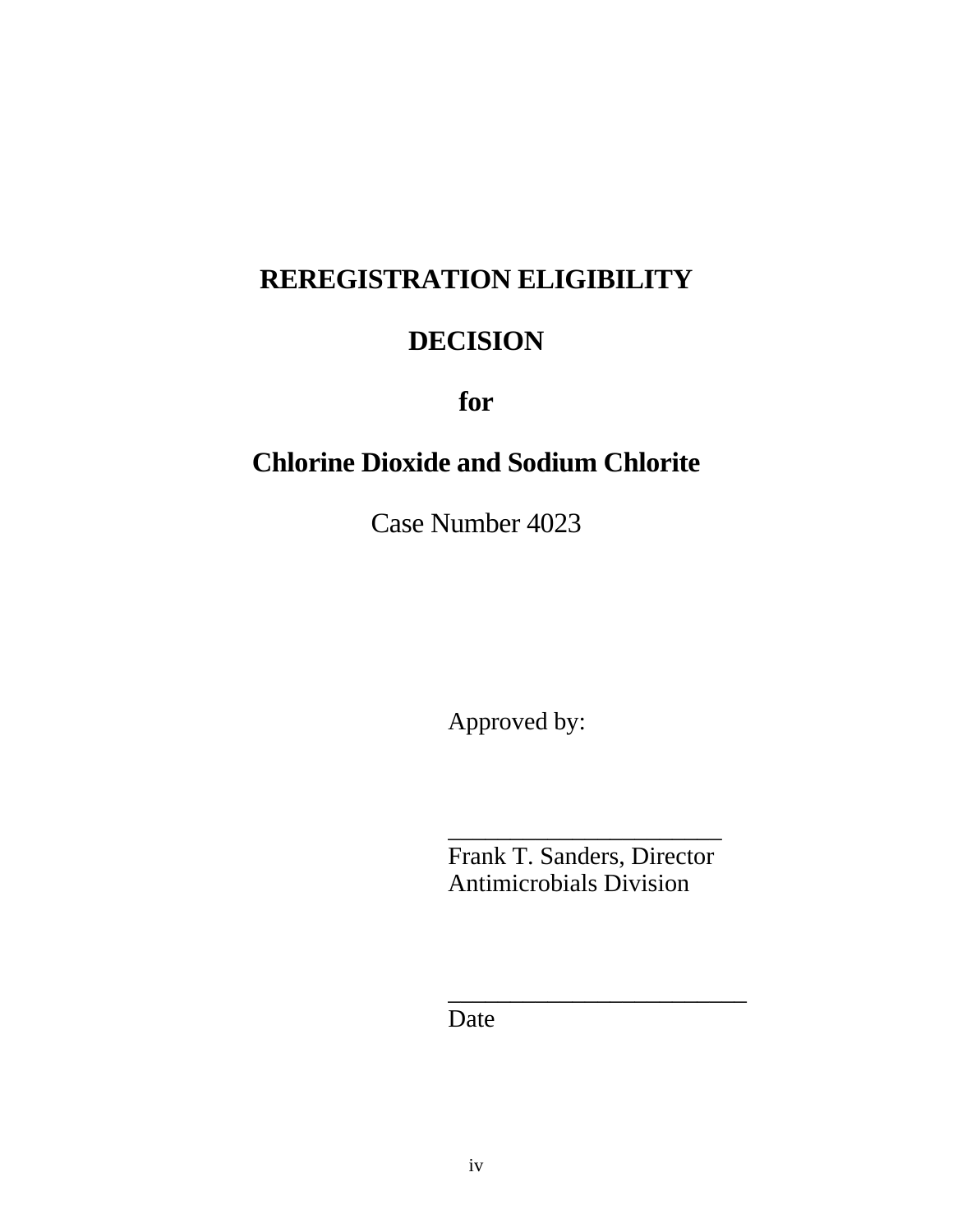# **TABLE OF CONTENTS**

|                                                 | i <b>x</b>              |
|-------------------------------------------------|-------------------------|
|                                                 | viii                    |
|                                                 | хi                      |
|                                                 | 1                       |
|                                                 | 3                       |
|                                                 | 3                       |
|                                                 | $\overline{\mathbf{3}}$ |
|                                                 | $\overline{\mathbf{4}}$ |
| <b>III. Summary of Chlorine Dioxide Risk</b>    | 6                       |
|                                                 |                         |
|                                                 | 6                       |
|                                                 | 6                       |
|                                                 | 10                      |
|                                                 | 10                      |
|                                                 | 11                      |
|                                                 | 11                      |
|                                                 | 12                      |
|                                                 | 13                      |
|                                                 | 13                      |
|                                                 | 16                      |
|                                                 | 16                      |
|                                                 | 17                      |
| b. Acute Dietary Risk (Drinking Water)          | 18                      |
| c. Chronic Dietary Risk (Drinking Water)        | 18                      |
|                                                 | 19                      |
|                                                 | 19                      |
|                                                 | 21                      |
| i. Exposure Scenarios, Data and Assumptions     | 21                      |
| ii. Residential Handler Risk Estimates          | 22                      |
|                                                 | 23                      |
| i. Exposure Scenarios, Data and Assumptions     | 23                      |
| ii. Residential Post-Application Risk Estimates | 23                      |
|                                                 | 25                      |
|                                                 | 26                      |
| b. Short and Intermediate Acute Aggregate Risk  | 26                      |
|                                                 | 27                      |
|                                                 | 28                      |
|                                                 | 28                      |
|                                                 | 29                      |
|                                                 | 33                      |
|                                                 |                         |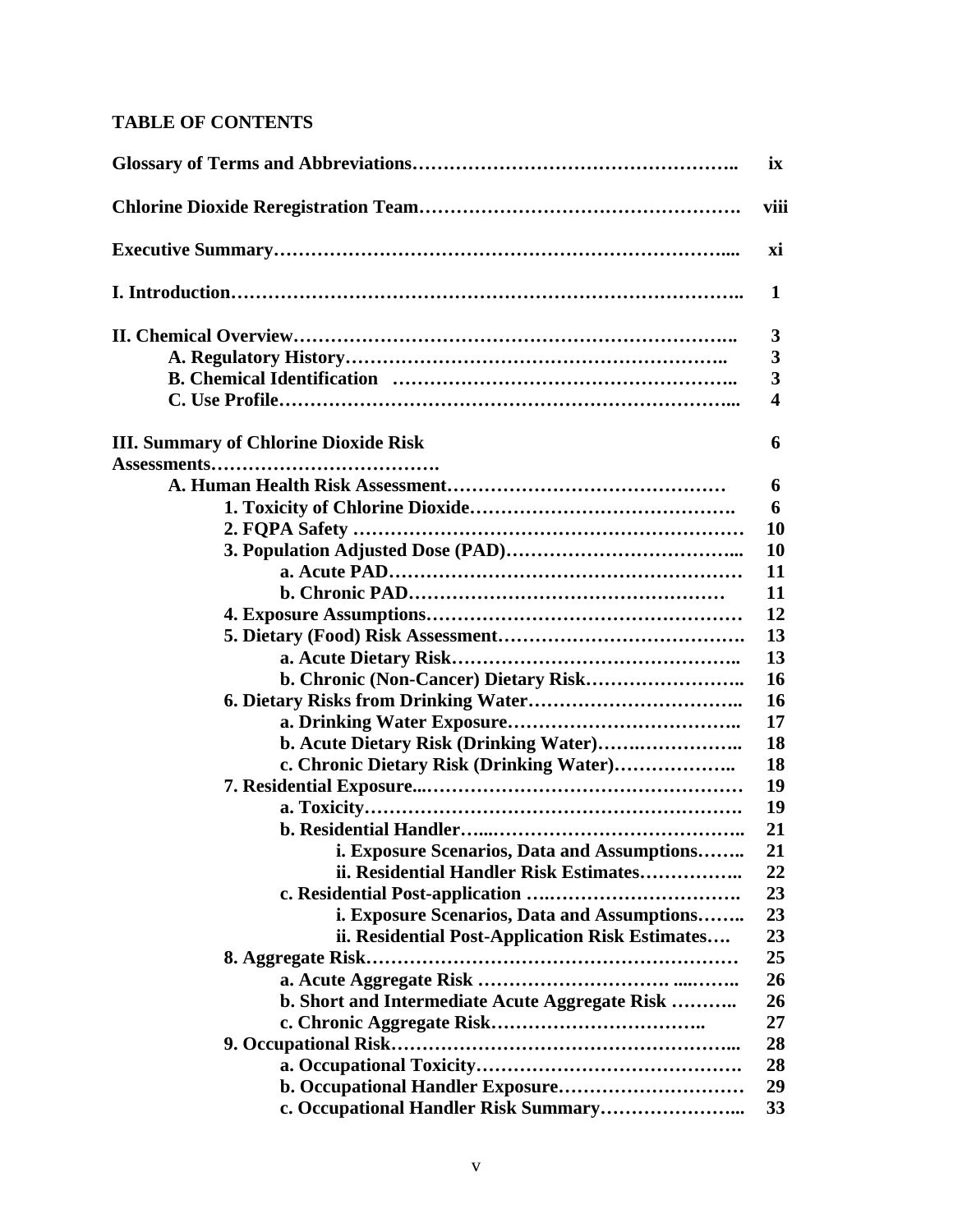| d. Occupational Post-Application Risk Summary                            | 36 |
|--------------------------------------------------------------------------|----|
|                                                                          | 37 |
|                                                                          | 37 |
|                                                                          | 38 |
|                                                                          | 38 |
|                                                                          | 39 |
|                                                                          | 39 |
| IV. Risk Management, Reregistration, and Tolerance Reassessment Decision | 41 |
| A. Determination of Reregistration Eligibility                           | 41 |
|                                                                          | 41 |
|                                                                          | 42 |
|                                                                          | 42 |
|                                                                          | 42 |
| b. Determination of Safety to U.S. Population                            | 43 |
| c. Determination of Safety to Infants and Children                       | 43 |
|                                                                          | 43 |
|                                                                          | 44 |
|                                                                          | 44 |
| a. Tolerances Currently Listed and Tolerance                             | 45 |
|                                                                          |    |
|                                                                          | 45 |
|                                                                          | 45 |
|                                                                          | 45 |
|                                                                          | 45 |
|                                                                          | 45 |
|                                                                          | 48 |
|                                                                          | 49 |
|                                                                          | 50 |
|                                                                          | 50 |
|                                                                          | 50 |
|                                                                          | 52 |
|                                                                          | 52 |
| 4. Threatened and Endangered Species Considerations                      | 52 |
|                                                                          |    |
| a. The Endangered Species Program                                        | 52 |
|                                                                          | 53 |
|                                                                          | 54 |
|                                                                          | 55 |
|                                                                          | 55 |
| 2. Labeling for Technical and Manufacturing-Use Products                 | 56 |
|                                                                          | 56 |
| 1. Additional Product Specific Data Requirements                         | 56 |
|                                                                          | 56 |
|                                                                          | 58 |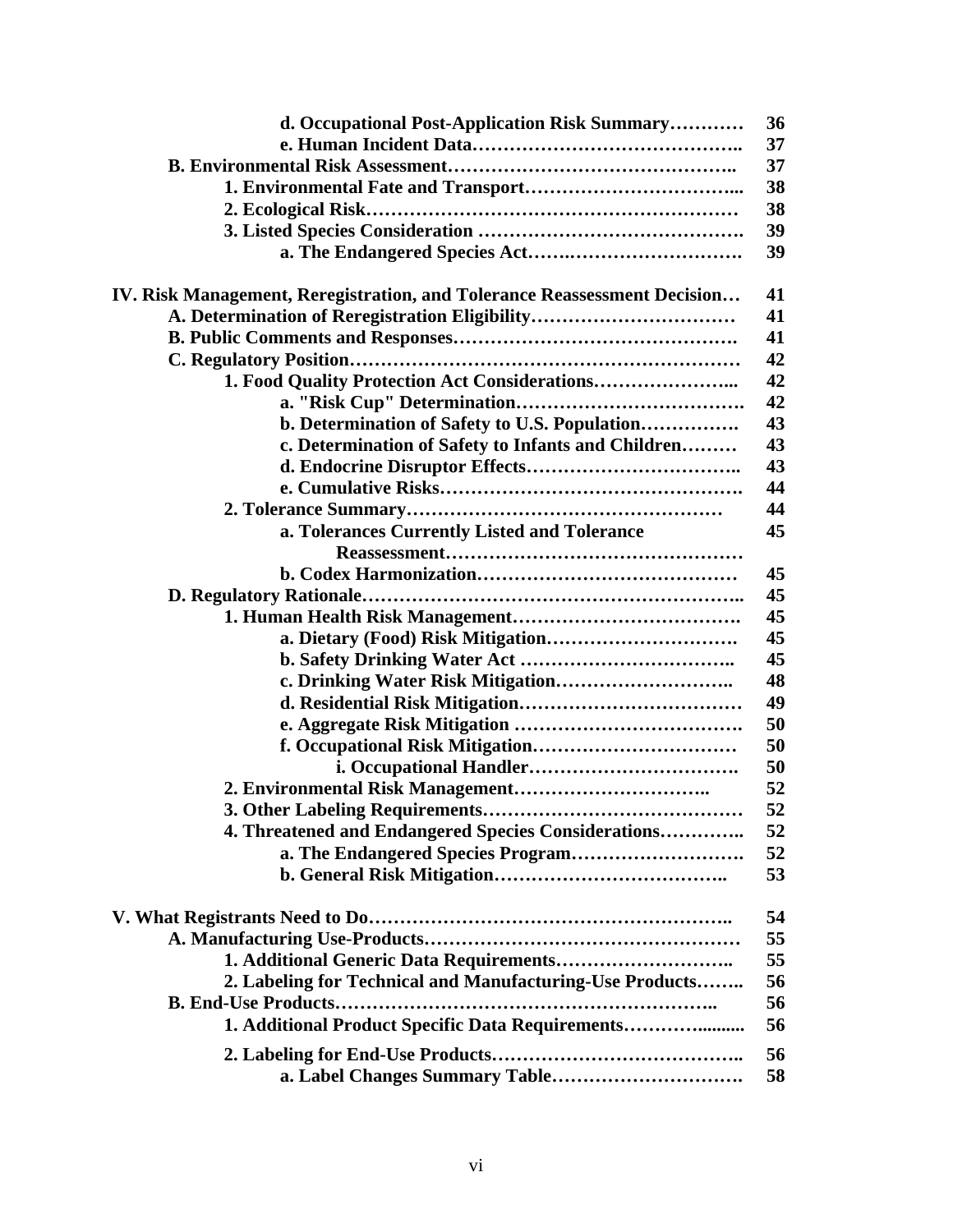|                                                                          | 62         |
|--------------------------------------------------------------------------|------------|
|                                                                          |            |
| A. Table of Use Patterns for Chlorine Dioxide                            | 63         |
|                                                                          | 74         |
| <b>B. Table of Generic Data Requirements and Studies Use to Make the</b> |            |
|                                                                          | 90         |
|                                                                          | 95         |
|                                                                          | 96         |
|                                                                          | 107        |
|                                                                          | 108        |
|                                                                          | 109        |
| H. List of All Registrants Sent the Data Call-In                         | <b>110</b> |
|                                                                          | 111        |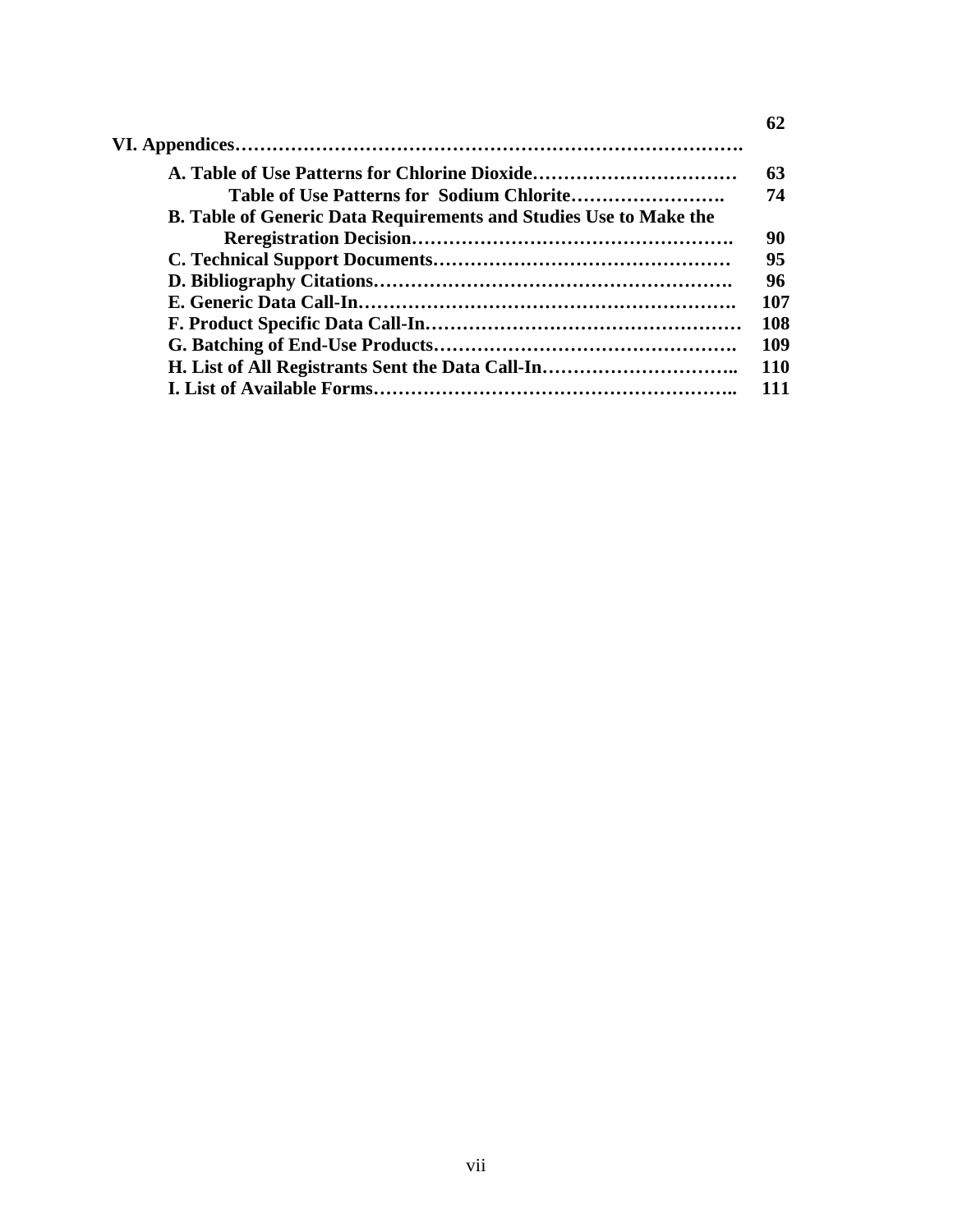# **Chlorine Dioxide Reregistration Team**

# **Antimicrobials Division**

#### **Science Team**

Melba Morrow (Science Coordinator) Timothy McMahon Timothy Leighton Najm Shamim Genevieve Angle Jonathan Chen

# **Risk Management**

ShaRon Carlisle Diane Isbell Jennifer Slotnick

#### **Registration Support**

Emily Mitchell Wanda Henson

# **Office of General Counsel**

Erin Koch Michele Knorr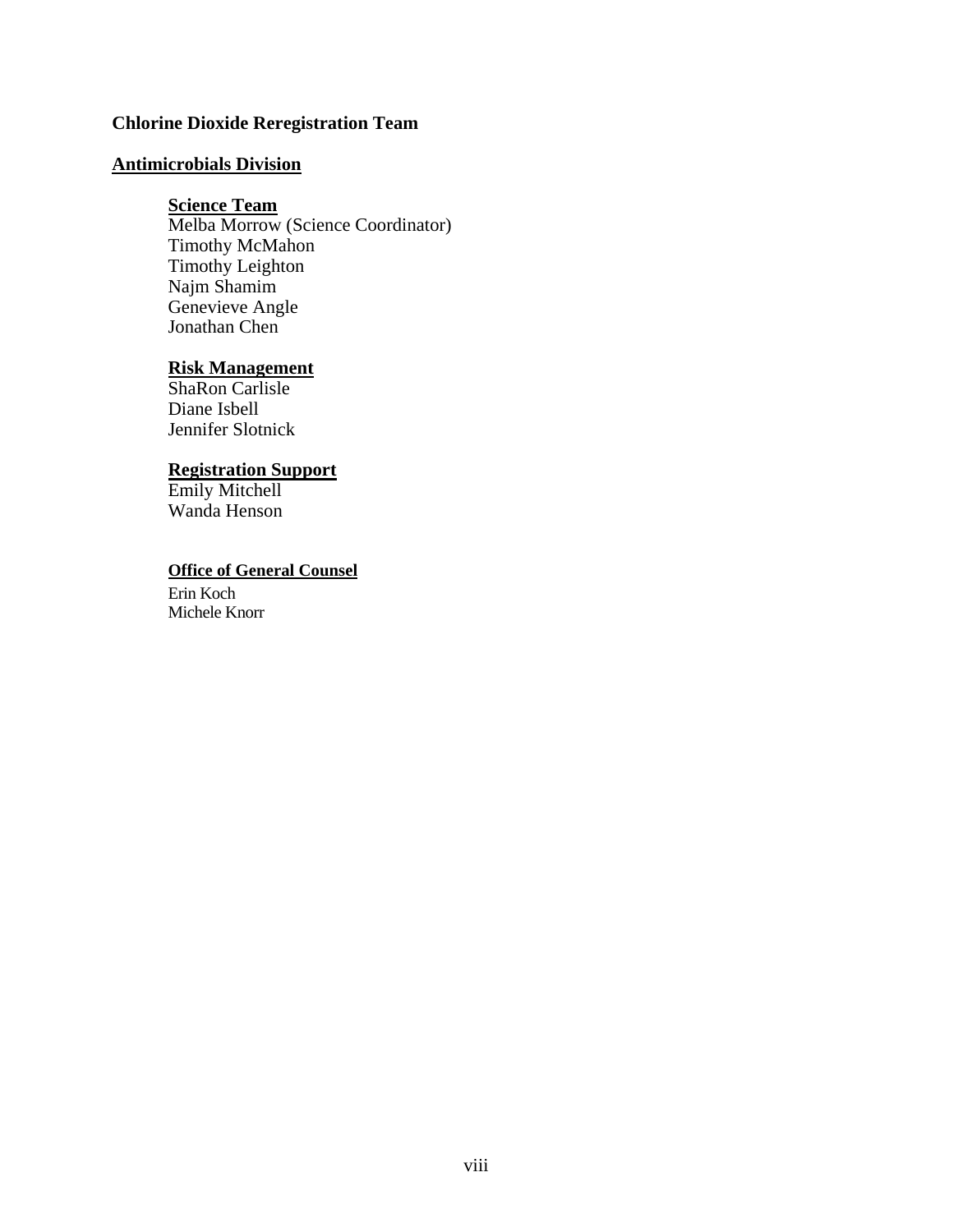# **Glossary of Terms and Abbreviations**

| a.i.          | Active Ingredient                                                                                  |
|---------------|----------------------------------------------------------------------------------------------------|
| aPAD          | <b>Acute Population Adjusted Dose</b>                                                              |
| <b>APHIS</b>  | Animal and Plant Health Inspection Service                                                         |
| <b>ARTF</b>   | <b>Agricultural Re-entry Task Force</b>                                                            |
| <b>BCF</b>    | <b>Bioconcentration Factor</b>                                                                     |
| <b>CDC</b>    | <b>Centers for Disease Control</b>                                                                 |
| <b>CDPR</b>   | California Department of Pesticide Regulation                                                      |
| <b>CFR</b>    | Code of Federal Regulations                                                                        |
| ChEI          | Cholinesterase Inhibition                                                                          |
| <b>CMBS</b>   | <b>Carbamate Market Basket Survey</b>                                                              |
| cPAD          |                                                                                                    |
| <b>CSFII</b>  | <b>Chronic Population Adjusted Dose</b>                                                            |
|               | <b>USDA Continuing Surveys for Food Intake by Individuals</b>                                      |
| <b>CWS</b>    | <b>Community Water System</b>                                                                      |
| DCI           | Data Call-In                                                                                       |
| <b>DEEM</b>   | Dietary Exposure Evaluation Model                                                                  |
| DL            | Double layer clothing {i.e., coveralls over SL}                                                    |
| <b>DWLOC</b>  | Drinking Water Level of Comparison                                                                 |
| EC            | <b>Emulsifiable Concentrate Formulation</b>                                                        |
| <b>EDSP</b>   | <b>Endocrine Disruptor Screening Program</b>                                                       |
| <b>EDSTAC</b> | <b>Endocrine Disruptor Screening and Testing Advisory Committee</b>                                |
| <b>EEC</b>    | Estimated Environmental Concentration. The estimated pesticide concentration in an environment,    |
|               | such as a terrestrial ecosystem.                                                                   |
| EP            | <b>End-Use Product</b>                                                                             |
| <b>EPA</b>    | <b>U.S. Environmental Protection Agency</b>                                                        |
| <b>EXAMS</b>  | Tier II Surface Water Computer Model                                                               |
| <b>FDA</b>    | Food and Drug Administration                                                                       |
| <b>FFDCA</b>  | Federal Food, Drug, and Cosmetic Act                                                               |
| <b>FIFRA</b>  | Federal Insecticide, Fungicide, and Rodenticide Act                                                |
| <b>FOB</b>    | <b>Functional Observation Battery</b>                                                              |
| FQPA          | Food Quality Protection Act                                                                        |
| FR            | <b>Federal Register</b>                                                                            |
| GL            | With gloves                                                                                        |
| <b>GPS</b>    | Global Positioning System                                                                          |
| <b>HIARC</b>  | Hazard Identification Assessment Review Committee                                                  |
| <b>IDFS</b>   | <b>Incident Data System</b>                                                                        |
| <b>IGR</b>    | <b>Insect Growth Regulator</b>                                                                     |
| <b>IPM</b>    | <b>Integrated Pest Management</b>                                                                  |
| <b>RED</b>    | Reregistration Eligibility Decision                                                                |
| <b>LADD</b>   | Lifetime Average Daily Dose                                                                        |
| $LC_{50}$     | Median Lethal Concentration. Statistically derived concentration of a substance expected to cause  |
|               | death in 50% of test animals, usually expressed as the weight of substance per weight or volume of |
|               | water, air or feed, e.g., mg/l, mg/kg or ppm.                                                      |
| <b>LCO</b>    | Lawn Care Operator                                                                                 |
| $LD_{50}$     | Median Lethal Dose. Statistically derived single dose causing death in 50% of the test animals     |
|               | when administered by the route indicated (oral, dermal, inhalation), expressed as a weight of      |
|               | substance per unit weight of animal, e.g., mg/kg.                                                  |
| <b>LOAEC</b>  | Lowest Observed Adverse Effect Concentration                                                       |
| <b>LOAEL</b>  | Lowest Observed Adverse Effect Level                                                               |
| LOC           | Level of Concern                                                                                   |
| <b>LOEC</b>   | <b>Lowest Observed Effect Concentration</b>                                                        |
| mg/kg/day     | Milligram Per Kilogram Per Day                                                                     |
| <b>MOE</b>    | Margin of Exposure                                                                                 |
| <b>MP</b>     | Manufacturing-Use Product                                                                          |
| <b>MRID</b>   | Master Record Identification (number). EPA's system of recording and tracking studies submitted.   |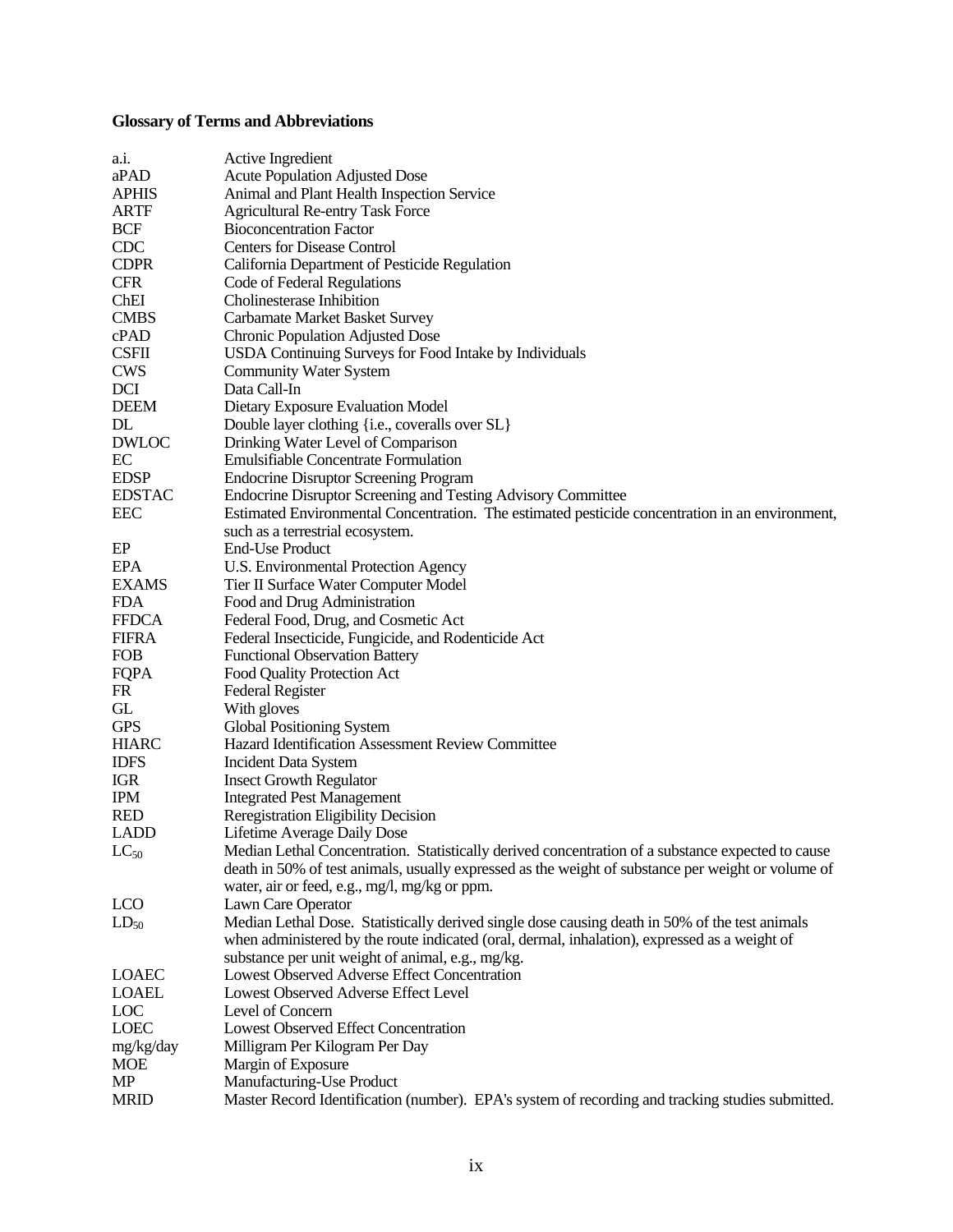| <b>MRL</b>      | Maximum Residue Level                                           |
|-----------------|-----------------------------------------------------------------|
| N/A             | Not Applicable                                                  |
| <b>NASS</b>     | National Agricultural Statistical Service                       |
| <b>NAWQA</b>    | <b>USGS National Water Quality Assessment</b>                   |
| NG              | No Gloves                                                       |
| <b>NMFS</b>     | <b>National Marine Fisheries Service</b>                        |
| <b>NOAEC</b>    | No Observed Adverse Effect Concentration                        |
| <b>NOAEL</b>    | No Observed Adverse Effect Level                                |
| <b>NPIC</b>     | National Pesticide Information Center                           |
| <b>NTP</b>      | <b>National Toxicology Program</b>                              |
| <b>NR</b>       | No respirator                                                   |
| <b>OP</b>       | Organophosphorus                                                |
| <b>OPP</b>      | EPA Office of Pesticide Programs                                |
| <b>ORETF</b>    | <b>Outdoor Residential Exposure Task Force</b>                  |
| PAD             | Population Adjusted Dose                                        |
| <b>PCA</b>      | Percent Crop Area                                               |
| <b>PDCI</b>     | Product Specific Data Call-In                                   |
| <b>PDP</b>      | <b>USDA Pesticide Data Program</b>                              |
| <b>PF10</b>     | Protections factor 10 respirator                                |
| PF5             | Protection factor 5 respirator                                  |
| <b>PHED</b>     | Pesticide Handler's Exposure Data                               |
| PHI             | Preharvest Interval                                             |
| ppb             | Parts Per Billion                                               |
| <b>PPE</b>      | Personal Protective Equipment                                   |
| <b>PRZM</b>     | Pesticide Root Zone Model                                       |
| <b>RBC</b>      | Red Blood Cell                                                  |
| <b>RAC</b>      | Raw Agricultural Commodity                                      |
| <b>RED</b>      | Reregistration Eligibility Decision                             |
| REI             | <b>Restricted Entry Interval</b>                                |
| RfD             | Reference Dose                                                  |
| <b>RPA</b>      | <b>Reasonable and Prudent Alternatives</b>                      |
| <b>RPM</b>      | <b>Reasonable and Prudent Measures</b>                          |
| <b>RQ</b>       | <b>Risk Quotient</b>                                            |
| <b>RTU</b>      | (Ready-to-use)                                                  |
| <b>RUP</b>      | <b>Restricted Use Pesticide</b>                                 |
| <b>SCI-GROW</b> | Tier I Ground Water Computer Model                              |
| SF              | <b>Safety Factor</b>                                            |
| <b>SL</b>       | Single layer clothing                                           |
| <b>SLN</b>      | Special Local Need (Registrations Under Section 24(c) of FIFRA) |
| <b>STORET</b>   | <b>Storage and Retrieval</b>                                    |
| TEP             | <b>Typical End-Use Product</b>                                  |
| TGAI            | <b>Technical Grade Active Ingredient</b>                        |
| <b>TRAC</b>     | <b>Tolerance Reassessment Advisory Committee</b>                |
| <b>TTRS</b>     | <b>Transferable Turf Residues</b>                               |
| UF              | <b>Uncertainty Factor</b>                                       |
| <b>USDA</b>     | United States Department of Agriculture                         |
| <b>USFWS</b>    | United States Fish and Wildlife Service                         |
| <b>USGS</b>     | <b>United States Geological Survey</b>                          |
| <b>WPS</b>      | <b>Worker Protection Standard</b>                               |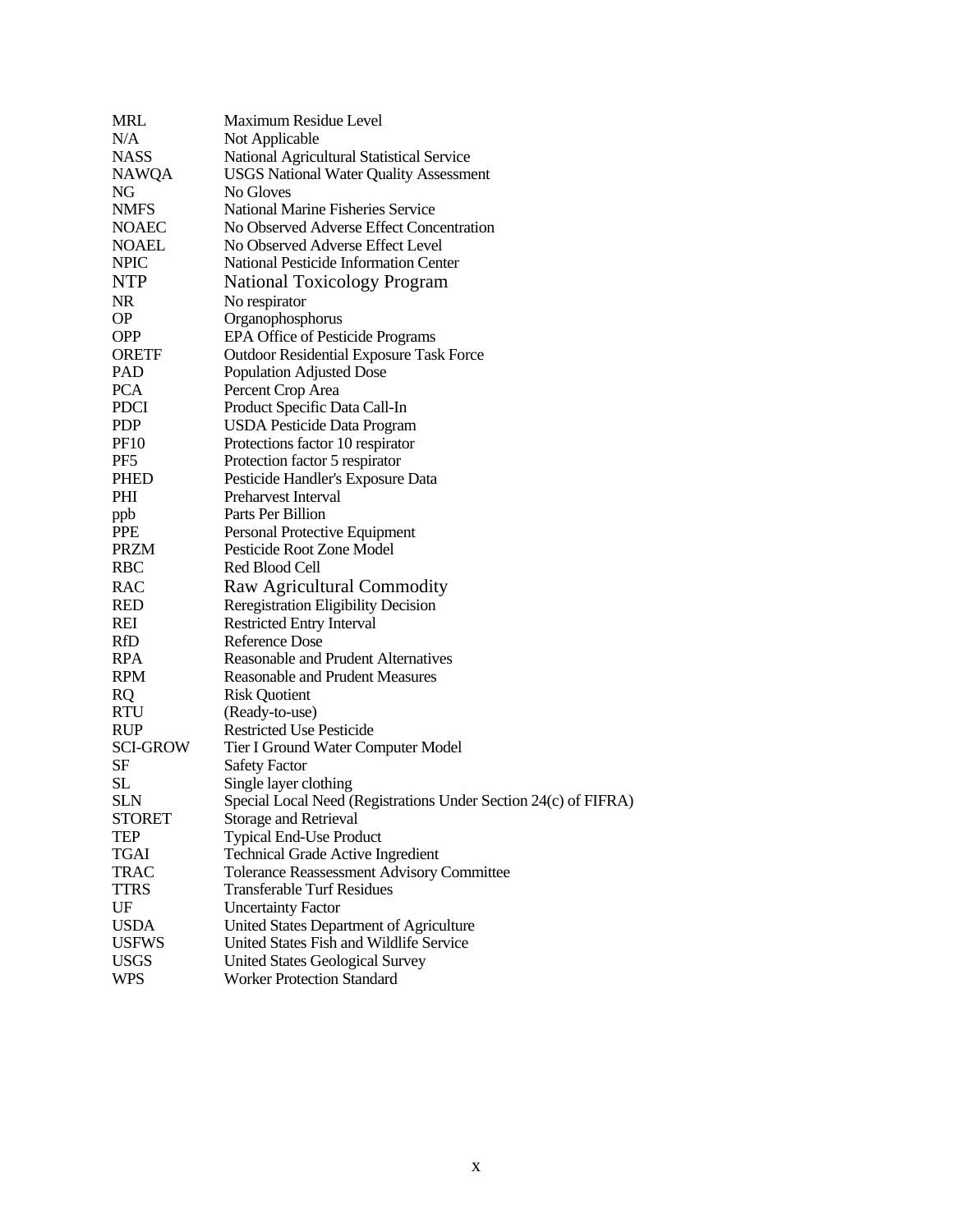#### **Abstract**

The Environmental Protection Agency (EPA or the Agency) has completed the human health and environmental risk assessments for Chlorine Dioxide and Sodium Chlorite and is issuing its risk management decision and tolerance reassessment. The risk assessments, which are summarized below, are based on the review of the required target database supporting the use patterns of currently registered products and additional information received through the public docket. After considering the risks identified in the revised risk assessments, comments received, and mitigation suggestions from interested parties, the Agency developed its risk management decision for uses of chlorine dioxide and sodium chlorite that pose risks of concern. As a result of this review, EPA has determined that chlorine dioxide and sodium chlorite containing products are eligible for reregistration, provided that risk mitigation measures are adopted and labels are amended accordingly. That decision is discussed fully in this document. The Inorganic Chlorates Reregistration Eligibility Decision (RED) (PC code 073301), determined that sodium chlorate tolerances were safe provided a safety finding could be made for chlorine dioxide and sodium chlorite. This decision fulfills that condition.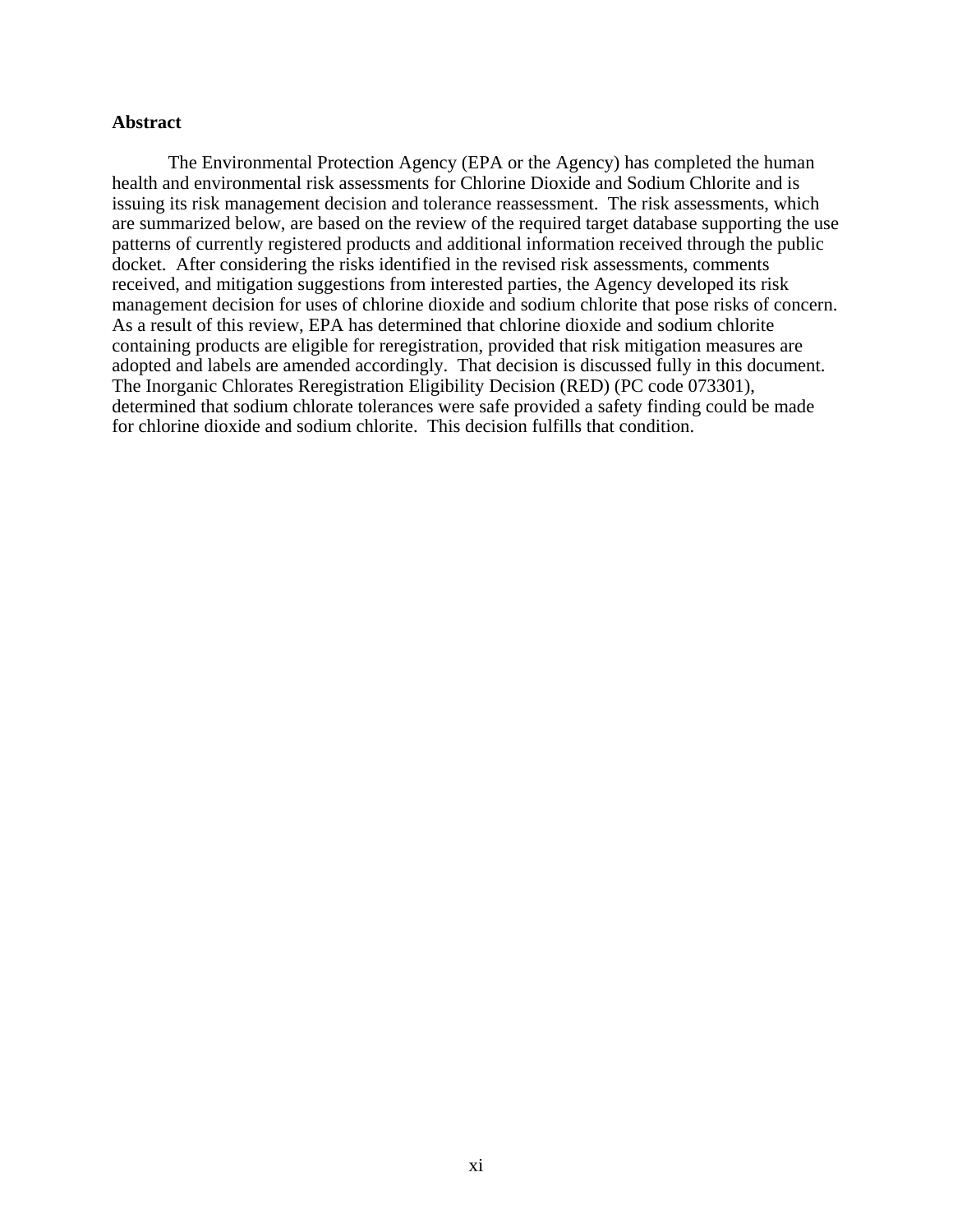# **I. Introduction**

The Federal Insecticide, Fungicide, and Rodenticide Act (FIFRA) was amended in 1988 to accelerate the reregistration of products with active ingredients registered prior to November 1, 1984 and amended again by the Pesticide Registration Improvement Act of 2003 to set time frames for the issuance of Reregistration Eligibility Decisions. The amended Act calls for the development and submission of data to support the reregistration of an active ingredient, as well as a review of all submitted data by the U.S. Environmental Protection Agency (EPA or the Agency). Reregistration involves a thorough review of the scientific database underlying a pesticide's registration. The purpose of the Agency's review is to reassess the potential hazards arising from the currently registered uses of the pesticide; to determine the need for additional data on health and environmental effects; and to determine whether or not the pesticide meets the "no unreasonable adverse effects" criteria of FIFRA.

On August 3, 1996, the Food Quality Protection Act of 1996 (FQPA) was signed into law. This Act amends FIFRA to require reregistration assessments of the prior to 1984 chemicals. The Agency has decided that, for those chemicals that have tolerances and are undergoing reregistration, the tolerance reassessment will be initiated through this reregistration process. The Act also requires that by 2006, EPA must review all tolerances in effect on the day before the date of the enactment of the FQPA. FQPA also amends the Federal Food, Drug, and Cosmetic Act (FFDCA) to require a safety finding in tolerance reassessment based on factors including consideration of cumulative effects of chemicals with a common mechanism of toxicity. This document presents the Agency's revised human health and ecological risk assessments; and the Reregistration Eligibility Decision (RED) for chlorine dioxide and sodium chlorite.

Chlorine dioxide and sodium chlorite are active ingredients in numerous products used in the control of bacteria, fungi, and algal slimes. In addition, chlorine dioxide and sodium chlorite are used as material preservatives and as disinfectants. At this time, products containing chlorine dioxide and sodium chlorite are intended for agricultural, commercial, industrial, medical and residential use. The agricultural premises and equipment uses include the disinfection of hard surfaces and equipment (such as hatching facilities and mushroom houses) and water systems (such as chiller water and humidification water in poultry houses). Commercial, industrial, and medical uses include disinfection of ventilation systems, hard surfaces (e.g., floors, walls, and laboratory equipment), water systems, pulp/paper mills, and food rinses. Residential uses include disinfection of hard surfaces (e.g., floors, bathrooms), heating ventilating and airconditioning (HVAC) systems, and treatment of pool & spa water circulation systems. In addition, there is a continuous release gas product (sachet) for the home to control odors.

The Agency has concluded that the FQPA Safety Factor for chlorine dioxide should be removed (equivalent to 1X) based on: (1) the existence of a complete developmental and reproductive toxicity database; (2) the endpoint selected for assessment of risk from dietary and non-dietary exposure to chlorine dioxide is protective of potentially susceptible populations including children and (3) the risk assessment does not underestimate the potential exposure for infants and children.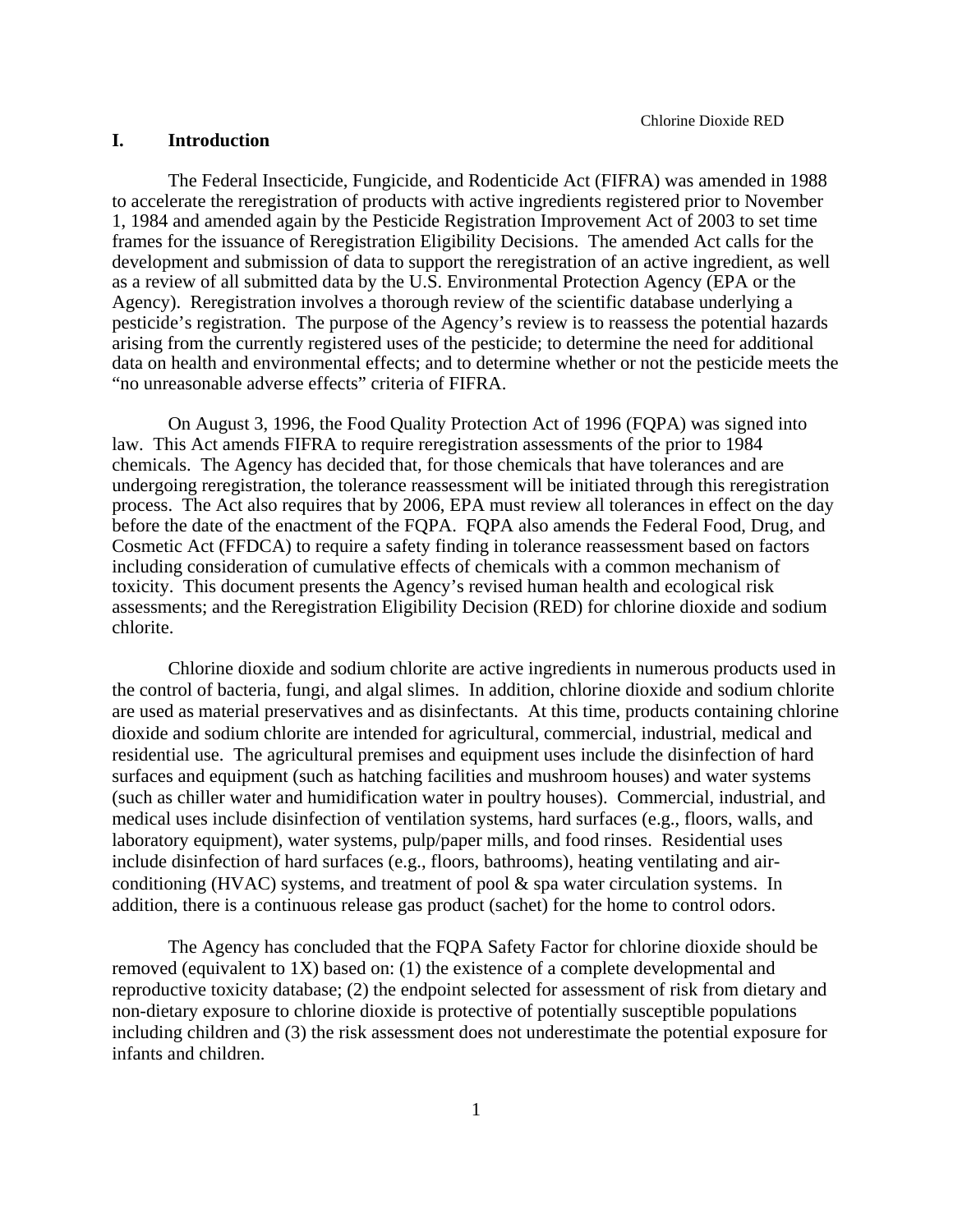Risks summarized in this document are those that result only from the use of the active ingredients chlorine dioxide and sodium chlorite. The FFDCA requires that the Agency consider available information concerning the cumulative effects of a particular pesticide's residues and other substances that have a common mechanism of toxicity. The reason for consideration of other substances is due to the possibility that low-level exposures to multiple chemical substances that cause a common toxic effect by a common toxic mechanism could lead to the same adverse health effect that would occur at a higher level of exposure to any of the substances individually. Unlike other pesticides for which EPA has followed a cumulative risk approach based on a common mechanism of toxicity, EPA has not made a common mechanism of toxicity finding for chlorine dioxide and sodium chlorite and any other substances. Chlorine dioxide and sodium chlorite do not appear to produce a toxic metabolite produced by other substances. For the purposes of this action, therefore, EPA has not assumed that chlorine dioxide and sodium chlorite has a common mechanism of toxicity with other substances. For information regarding EPA's efforts to determine which chemicals have a common mechanism of toxicity and to evaluate the cumulative effects of such chemicals, see the policy statements released by EPA's Office of Pesticide Programs concerning common mechanism determinations and procedures for cumulating effects from substances found to have a common mechanism on EPA's website at http://www.epa.gov/pesticides/cumulative .

This document presents the Agency's decision regarding the reregistration eligibility of the registered uses of chlorine dioxide and sodium chlorite. In an effort to simplify the RED, the information presented herein is summarized from more detailed information which can be found in the technical supporting documents for chlorine dioxide and sodium chlorite referenced in this RED. The revised risk assessments and related addenda are not included in this document, but are available in the Public Docket at http://www.epa.gov/edocket (EPA-HQ-OPP-2006-0328).

This document consists of six sections. Section I is the introduction. Section II provides a chemical overview, a profile of the use and usage of chlorine dioxide and sodium chlorite and its regulatory history. Section III, Summary of Chlorine Dioxide and Sodium Chlorite Risk Assessment, gives an overview of the human health and environmental assessments, based on the data available to the Agency. Section IV, Risk Management, Reregistration, and Tolerance Reassessment Decision, presents the reregistration eligibility and risk management decisions. Section V, What Registrants Need to Do, summarizes the necessary label changes based on the risk mitigation measures outlined in Section IV. Finally, the Appendices list all use patterns eligible for reregistration, bibliographic information, related documents and how to access them, and Data Call-In (DCI) information.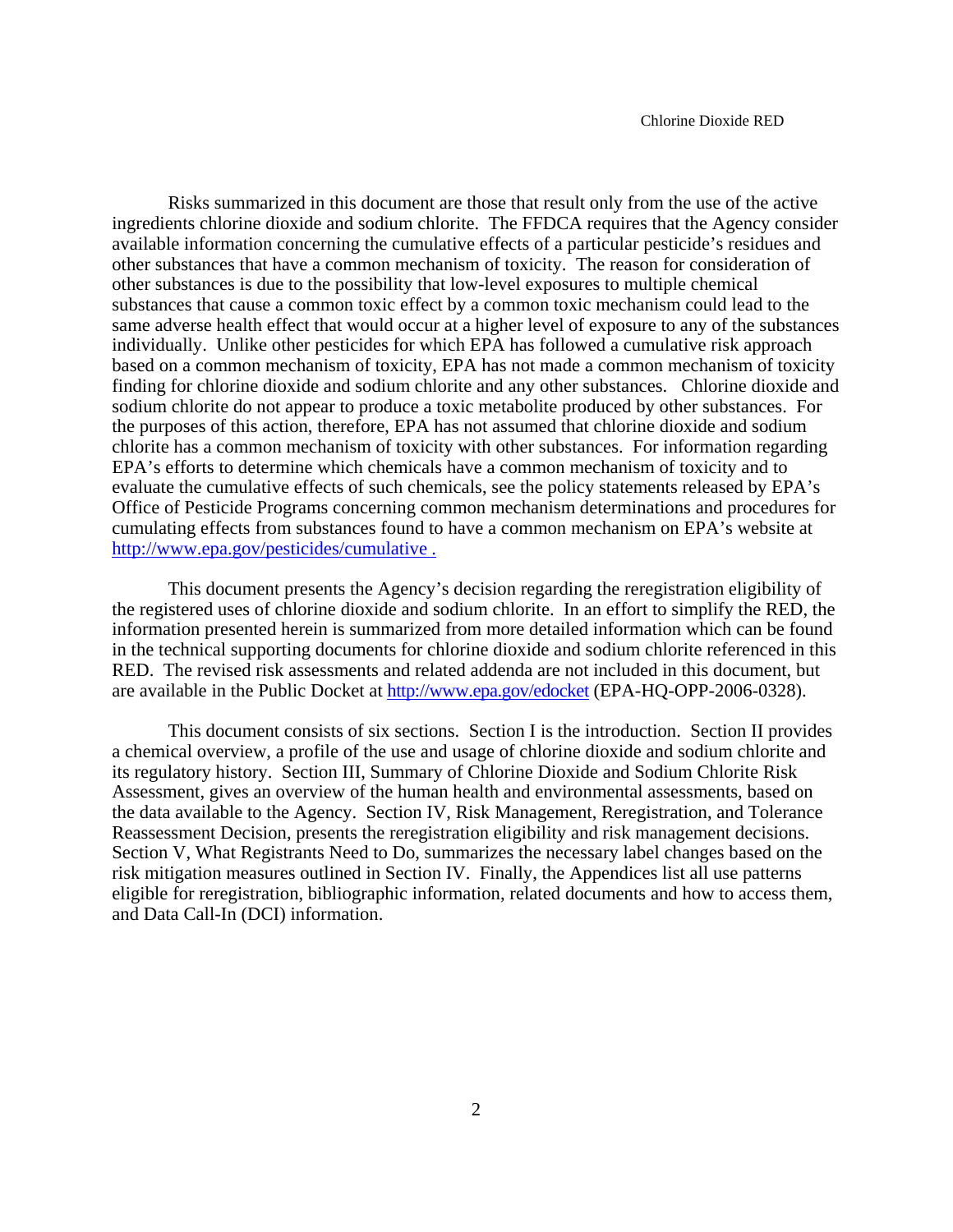# **II. Chemical Overview**

#### **A. Regulatory History**

EPA first registered the aqueous form of chlorine dioxide for use as a disinfectant and a sanitizer in 1967. In industrial processes, chlorine dioxide is used as a disinfectant in water treatment, ammonia plants, pulp mills, oil fields, scrubbing systems, odor control systems, and the electronics industry. In 1988, EPA registered chlorine dioxide gas as a sterilant. Chlorine dioxide gas is registered for sterilizing manufacturing and laboratory equipment, environmental surfaces, tools, and clean rooms. One of the major antimicrobial uses of chlorine dioxide is to treat drinking water. In addition, the largest use of chlorine dioxide is the non-pesticidal bleaching use in the pulp and paper industry.

Both sodium chlorite and the active ingredient sodium chlorate are used as a precursor in the generation of chlorine dioxide. Sodium chlorite is a strong oxidizing agent that under oxidizing conditions is readily reduced to chlorite, another strong oxidizing agent, and to a lesser extent, chlorate. Sodium chlorate (included in the group of inorganic chlorates) is predominantly used in the pulp and paper manufacturing process and as a herbicide in agriculture. The antimicrobial uses of sodium chlorate are a minor part of the use pattern. The uses of sodium chlorate were assessed separately in the Inorganic Chlorates Reregistration Eligibility Decision (RED) (PC code 073301). The RED for the inorganic chlorates is available in the public docket at www.regulations.gov in docket number EPA-HQ-OPP-2005-0507. This RED will focus on the uses of chlorine dioxide/sodium chlorite.

#### **B. Chemical Identification**

#### **CHLORINE DIOXIDE: PHYSICAL/CHEMICAL CHARACTERISTICS**

| <b>Chemical Name:</b><br><b>Chemical Formula:</b> | Chlorine dioxide, Chlorine (IV) oxide<br>ClO <sub>2</sub> |
|---------------------------------------------------|-----------------------------------------------------------|
| <b>Chemical Structure:</b>                        | $0$ — $Cl$ —                                              |
| $CAS#$ :                                          | 10049-04-4                                                |
| Molecular Weight:                                 | $67.45$ g/mol                                             |
| Color:                                            | Gas phase-Yellow green to orange                          |
|                                                   | Liquid phase-reddish brown                                |
| <b>Melting Point:</b>                             | -59 $^{\circ}$ C                                          |
| <b>Boiling Point:</b>                             | $11o$ C                                                   |
| Odor:                                             | Strongly pungent, chlorine-like                           |
| <b>Physical State:</b>                            | Gas at room temperature                                   |
| Density:                                          | 1.64 g/ml at $0^{\circ}$ C (liquid)                       |
|                                                   | 1.614 g/ml at $10^{\circ}$ C (liquid)                     |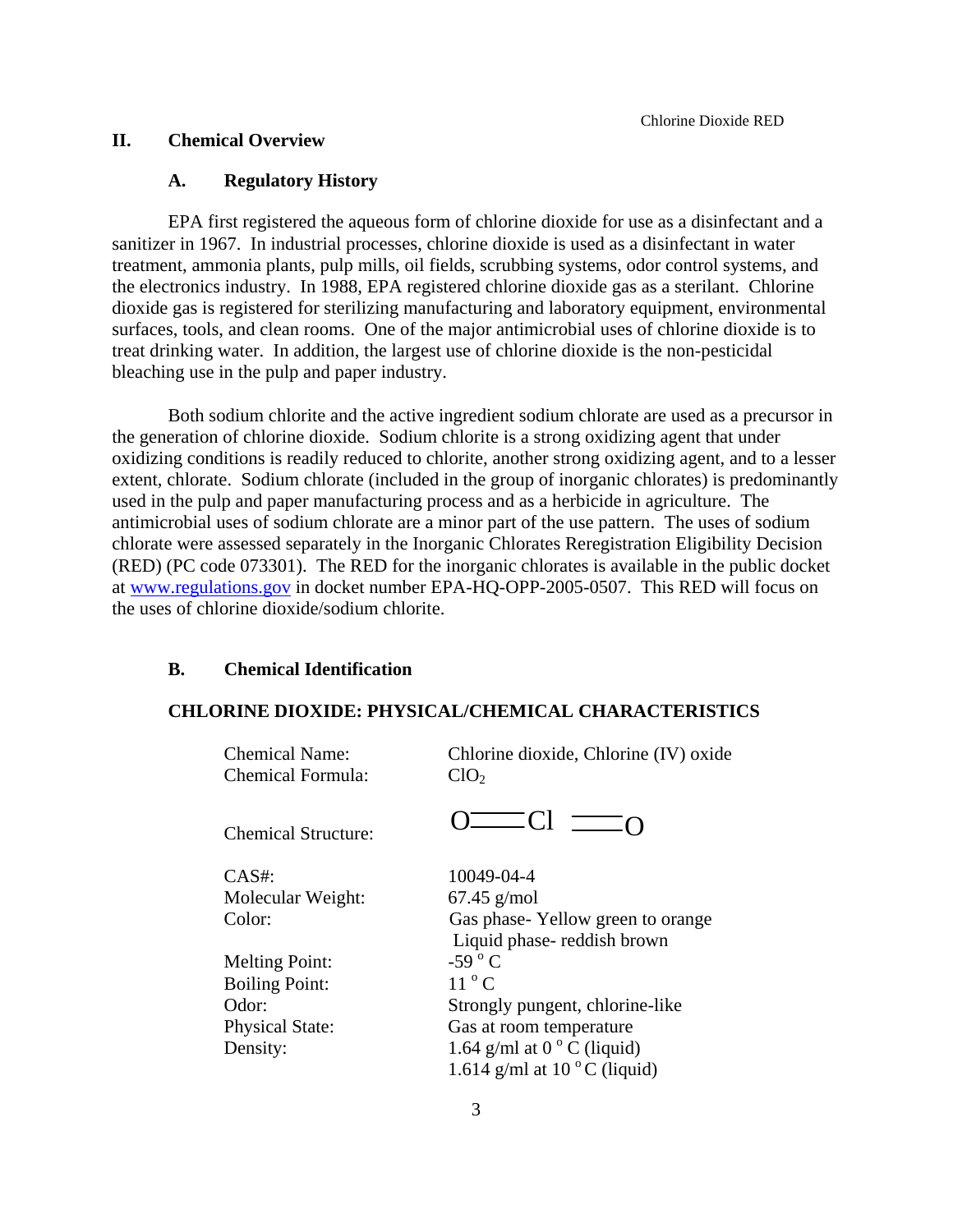| Vapor Pressure:     | 490 mm Hg $(0^{\circ} C)$                                 |
|---------------------|-----------------------------------------------------------|
|                     | $>760$ mm Hg (25 $^{\circ}$ C)                            |
| Stability:          | Unstable, estimated half life in water $\sim$ 25 minutes* |
| Solubility (water): | 3.01 g/L at 25 $^{\circ}$ C and 34.5 mm Hg**              |

Chlorine dioxide is explosive at  $>$  -40  $\degree$  C, and its explosive velocity in air is 50 m/s. It is highly miscible in water up to 60 g/L and is highly unstable in sunlight.

In aqueous solutions at pH>10, chlorine dioxide will hydrolyze to form chlorate and chlorite ions. In neutral or near neutral solutions  $(4 < pH < 10)$  chlorine dioxide is relatively stable and exists as a free radical in water. The rate of the hydrolysis reaction between water and chlorine dioxide is about ten million times slower than that of chlorine at neutral pH.

#### **SODIUM CHLORITE: PHYSICAL/CHEMICAL CHARACTERISTICS**

Chemical Name: Sodium chlorite Synonyms(s): Chlorous acid, sodium salt Chemical Formula: NaClO<sub>2</sub>

CAS#: 7758-19-2 Molecular Weight: 90.45 g/mol Color: White Melting Point: Boiling Point:  $n/a$ Physical State: Solid Vapor Pressure: n/a Solubility (water):

Chemical Structure:  $Na^+$   $O^ Cl$   $\underline{\hspace{1cm}}$   $O$ 

 $180-200$  ° C (decomposes) Density: 2.468 g/ml (as a solid) *Stability: Stable at Room Temperature*  390 g/L at 30 $\degree$ C Compatibility: Incompatible with organic matter, sulfur, powdered coal, and is a powerful oxidizer.

# **C. Use Profile**

The following is information on the currently registered uses of chlorine dioxide and sodium chlorite, including an overview of use sites and application methods. A detailed table of the uses of sodium chlorate eligible for reregistration is available in Appendix A.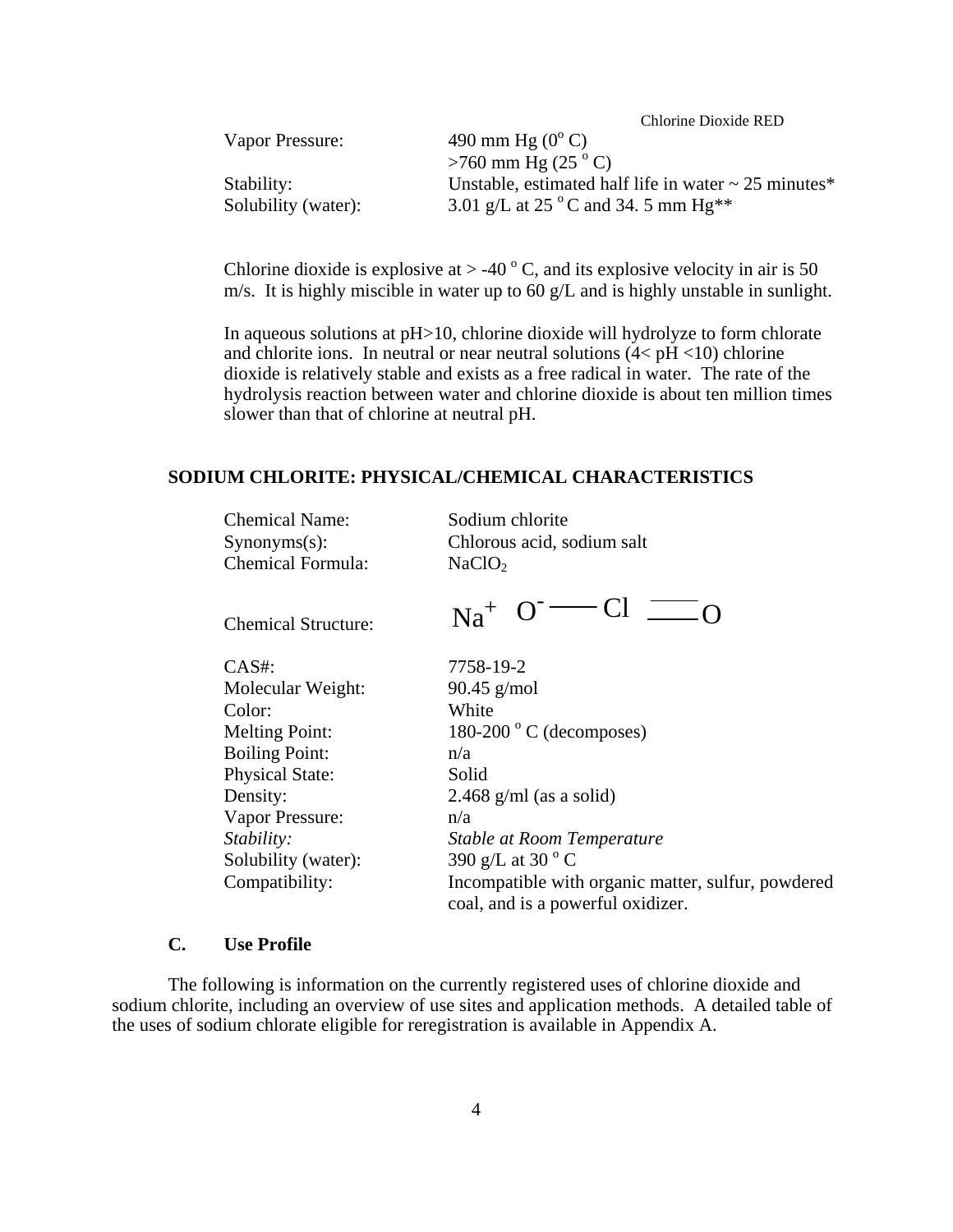| <b>Type of Pesticide:</b><br>Antimicrobial |                                                                                                                                                                                                                                                                                                           |  |  |
|--------------------------------------------|-----------------------------------------------------------------------------------------------------------------------------------------------------------------------------------------------------------------------------------------------------------------------------------------------------------|--|--|
| <b>Target Pests:</b>                       | Bacteria, fungi, and algal slimes.                                                                                                                                                                                                                                                                        |  |  |
| <b>Use Site:</b>                           |                                                                                                                                                                                                                                                                                                           |  |  |
| Agricultural uses:                         | The agricultural premises and equipment uses include the<br>disinfection of hard surfaces and equipment (such as<br>hatching facilities and mushroom houses) and water<br>systems (such as chiller water and humidification water in<br>poultry houses).                                                  |  |  |
| Non-agricultural uses:                     | Commercial, industrial, and medical uses include<br>disinfection of ventilation systems, hard surfaces (e.g.,<br>floors, walls, and laboratory equipment), water systems,<br>pulp/paper mills, and food rinses                                                                                            |  |  |
| Residential:                               | Residential uses include disinfection of hard surfaces (e.g.,<br>floors, bathrooms), heating ventilating and air-conditioning<br>(HVAC) systems, and treatment of pool $\&$ spa circulation<br>systems. In addition, there is a continuous release gas<br>product (sachet) for the home to control odors. |  |  |
| Use Classification:                        | General Use                                                                                                                                                                                                                                                                                               |  |  |
| <b>Method and Rates of Application:</b>    |                                                                                                                                                                                                                                                                                                           |  |  |
| Equipment:                                 | Foaming wand, sprayer, injector systems, mist and fogger,<br>dip carcass, mop, pump, cloth and add to systems                                                                                                                                                                                             |  |  |
| <b>Application Rates:</b>                  | Concentrations of chlorine dioxide and sodium chlorite<br>range from 5ppm to 5000ppm                                                                                                                                                                                                                      |  |  |

**Formulation Types**: Soluble concentrates and ready-to-use liquid solutions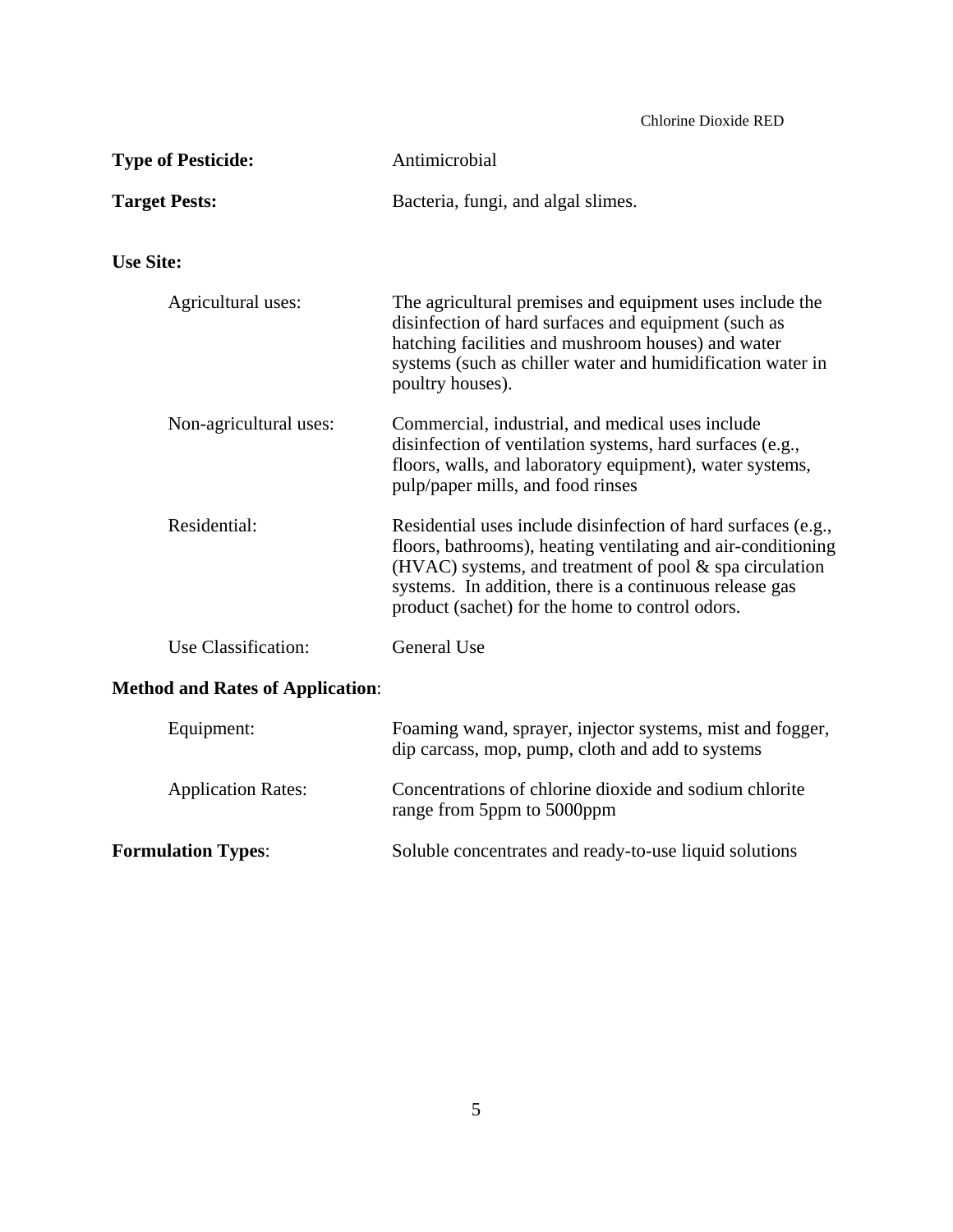# Chlorine Dioxide RED **III. Summary of Chlorine Dioxide and Sodium Chlorite Risk Assessments**

The purpose of this summary is to assist the reader by identifying the key features and findings of these risk assessments, and to help the reader better understand the conclusions reached in the assessments. The human health and ecological risk assessment documents and supporting information listed in Appendix C were used to formulate the safety finding and regulatory decision for chlorine dioxide and sodium chlorite. While the risk assessments and related addenda are not included in this document, they are available from the OPP Public Docket, located at http://www.regulations.gov, under docket number EPA-HQ-OPP-2006-0328. Hard copies of these documents may be found in the OPP public docket under this same docket number. The OPP public docket is located in Room S-4400, One Potomac Yard (South Building), 2777 South Crystal Drive, Arlington, VA, 22202 and is open Monday through Friday, excluding Federal holidays, from 8:30 a.m. to 4:00 p.m.

#### **A. Human Health Risk Assessment**

The human health risk assessment for chlorine dioxide and sodium chlorite incorporates potential exposure and risks from all sources, which include food, drinking water, residential (if applicable), and occupational scenarios. Aggregate assessments combine food, drinking water, and any residential or other non-occupational (if applicable) exposures to determine potential exposures to the U.S. population. The Agency's human health assessment is protective of all U.S. populations, including infants and young children. For more information on the chlorine dioxide and sodium chlorite human health risk assessment, see Revised Chlorine Dioxide Risk Assessment, dated July 27, 2006, available at www.regulations.gov (EPA-HQ-OPP-2006-0328).

The Agency's use of human studies in the sodium chlorite risk assessment is in accordance with the Agency's Final Rule promulgated on January 26, 2006, related to Protections for Subjects in Human Research, which is codified in 40 CFR Part 26.

#### **1. Toxicity of Chlorine Dioxide and Sodium Chlorite**

A brief overview of the toxicity studies used for determining endpoints in the dietary risk assessments are outlined in Table 2. The Agency has reviewed all toxicity studies submitted for chlorine dioxide and has determined that the toxicological database is complete, reliable, and sufficient for reregistration. For more details on the toxicity and carcinogenicity of the chlorine dioxide and sodium chlorite, see the Chlorine Dioxide Toxicology Disciplinary Chapter, Case 4023*,* dated April, 5, 2006, which is available under docket number EPA-HQ-OPP-2006-0328.

Major features of the toxicology profile are presented below. The acute toxicity of chlorine dioxide is moderate by the oral route (toxicity category II). The acute toxicity of chlorine dioxide using sodium chlorite as the test material is considered minimal by the dermal route (toxicity category III). By the inhalation route using sodium chlorite as the test material, chlorine dioxide was moderately toxic. For primary eye irritation, chlorine dioxide was a mild irritant (toxicity category III), but the technical test material was not used. For primary dermal irritation, sodium chlorite was a primary irritant (toxicity category II). For dermal sensitization, there are no acceptable studies for chlorine dioxide or sodium chlorite. The acute toxicity profile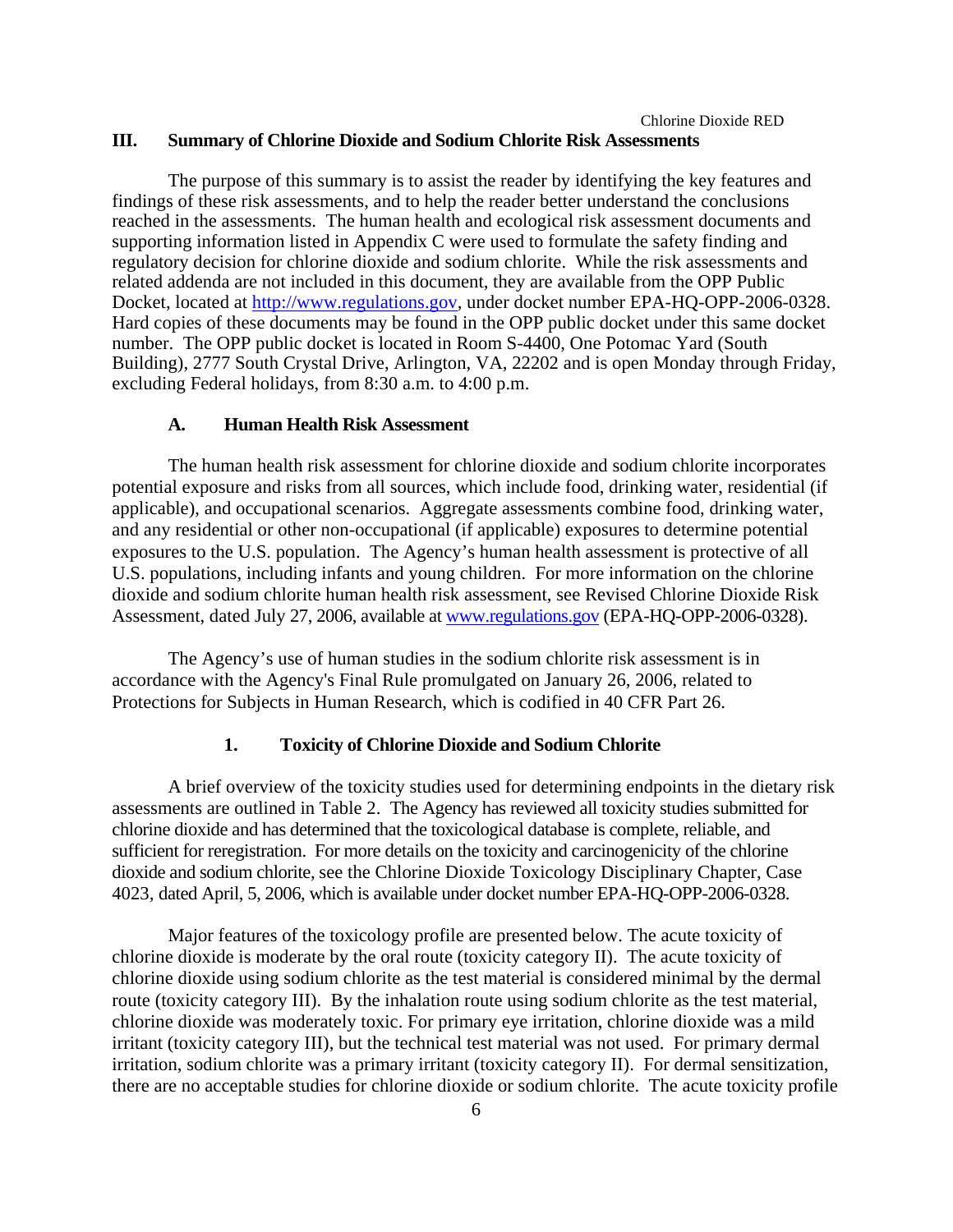for chlorine dioxide is summarized in Table 1 below.

| Table 1. Acute Toxicity Profile for Chlorine Dioxide/Sodium Chlorite |                                                                                                                                  |                                              |                               |                 |  |  |
|----------------------------------------------------------------------|----------------------------------------------------------------------------------------------------------------------------------|----------------------------------------------|-------------------------------|-----------------|--|--|
| <b>Guideline</b>                                                     | <b>Study Type<sup>a</sup> / Test</b>                                                                                             | <b>MRID Number/</b>                          | <b>Results</b>                | <b>Toxicity</b> |  |  |
| <b>Number</b>                                                        | substance $(\%$ a.i.)                                                                                                            | <b>Citation</b>                              |                               | Category        |  |  |
| 870.1100                                                             | Acute oral                                                                                                                       | 43558601                                     | $LD_{50} = 292 \text{ mg/kg}$ | $\mathbf{I}$    |  |  |
| $(\$81-1)$                                                           | (79% chlorine dioxide)                                                                                                           |                                              | (males)                       |                 |  |  |
|                                                                      |                                                                                                                                  |                                              | $LD_{50} = 340$ mg/kg         |                 |  |  |
|                                                                      |                                                                                                                                  |                                              | (females)                     |                 |  |  |
| 870.1200                                                             | Acute dermal                                                                                                                     | 40168704                                     | $LD_{50} > 2000$ mg/kg        | III             |  |  |
| $(\$81-2)$                                                           | (80% sodium chlorite)                                                                                                            |                                              |                               |                 |  |  |
| 870.1300                                                             | Acute inhalation                                                                                                                 | 42484101                                     | $LC_{50} = 0.29$ mg/L         | $\mathbf{I}$    |  |  |
| $(\$81-3)$                                                           | $(80.6\% \text{ sodium})$                                                                                                        |                                              |                               |                 |  |  |
|                                                                      | chlorite)                                                                                                                        |                                              |                               |                 |  |  |
| 870.2400                                                             | Primary eye irritation                                                                                                           | 43441903                                     | Mild irritant                 | III             |  |  |
| $(\$81-4)$                                                           | (2% chlorine dioxide)                                                                                                            |                                              |                               |                 |  |  |
| 870.2500                                                             | Primary dermal                                                                                                                   | 40168704                                     | Primary irritant              | $\mathbf{I}$    |  |  |
| $(\$81-5)$                                                           | irritation                                                                                                                       |                                              |                               |                 |  |  |
|                                                                      | (80% sodium chlorite)                                                                                                            |                                              |                               |                 |  |  |
| 870.2600                                                             | Dermal sensitization                                                                                                             | No acceptable sensitization study available. |                               |                 |  |  |
| $(\$81-6)$                                                           |                                                                                                                                  |                                              |                               |                 |  |  |
|                                                                      | <sup>a</sup> The available acute studies are all graded as acceptable. An acceptable dermal sensitization study is not available |                                              |                               |                 |  |  |

in the database.

The doses and toxicological endpoints selected for the dietary exposure scenarios are summarized in Table 2 below.

| <b>Table 2: Summary of Toxicological Doses and Endpoint Selection for</b><br><b>Chlorine Dioxide/Sodium Chlorite</b> |                                                                                                                             |                                                                                                                                                                                                                                                                                                                                                                                                                                                         |                                        |  |  |
|----------------------------------------------------------------------------------------------------------------------|-----------------------------------------------------------------------------------------------------------------------------|---------------------------------------------------------------------------------------------------------------------------------------------------------------------------------------------------------------------------------------------------------------------------------------------------------------------------------------------------------------------------------------------------------------------------------------------------------|----------------------------------------|--|--|
| <b>Exposure</b><br><b>Scenario</b>                                                                                   | <b>Dose Used in</b><br><b>Risk</b><br><b>Assessment</b><br>(mg/kg/day)                                                      | <b>UF/MOE</b> for Risk<br><b>Assessment</b>                                                                                                                                                                                                                                                                                                                                                                                                             | <b>Study and Toxicological Effects</b> |  |  |
| <b>Acute Dietary</b>                                                                                                 | An acute dietary endpoint was not identified in the database for chlorine dioxide. This risk<br>assessment is not required. |                                                                                                                                                                                                                                                                                                                                                                                                                                                         |                                        |  |  |
| <b>Chronic Dietary</b>                                                                                               | $NOAEL = 3$<br>mg/kg/day                                                                                                    | $UF = 100$ (10x inter-<br>Two-generation reproduction toxicity study (CMA,<br>1996) - decreases in absolute brain and liver weight,<br>species extrapolation,<br>10x intra-species<br>and lowered auditory startle amplitude at LOAEL of<br>variation)<br>$6 \frac{\text{mg}}{\text{kg}}$ /day<br>Chronic $\text{PAD} = 0.03$<br>Developmental Toxicity - Rat (Orme et al., 1985)-<br>neurobehavioral and exploratory deficits in rat pups<br>mg/kg/day |                                        |  |  |
| Carcinogenicity                                                                                                      | No cancer data is available for chlorine dioxide.                                                                           |                                                                                                                                                                                                                                                                                                                                                                                                                                                         |                                        |  |  |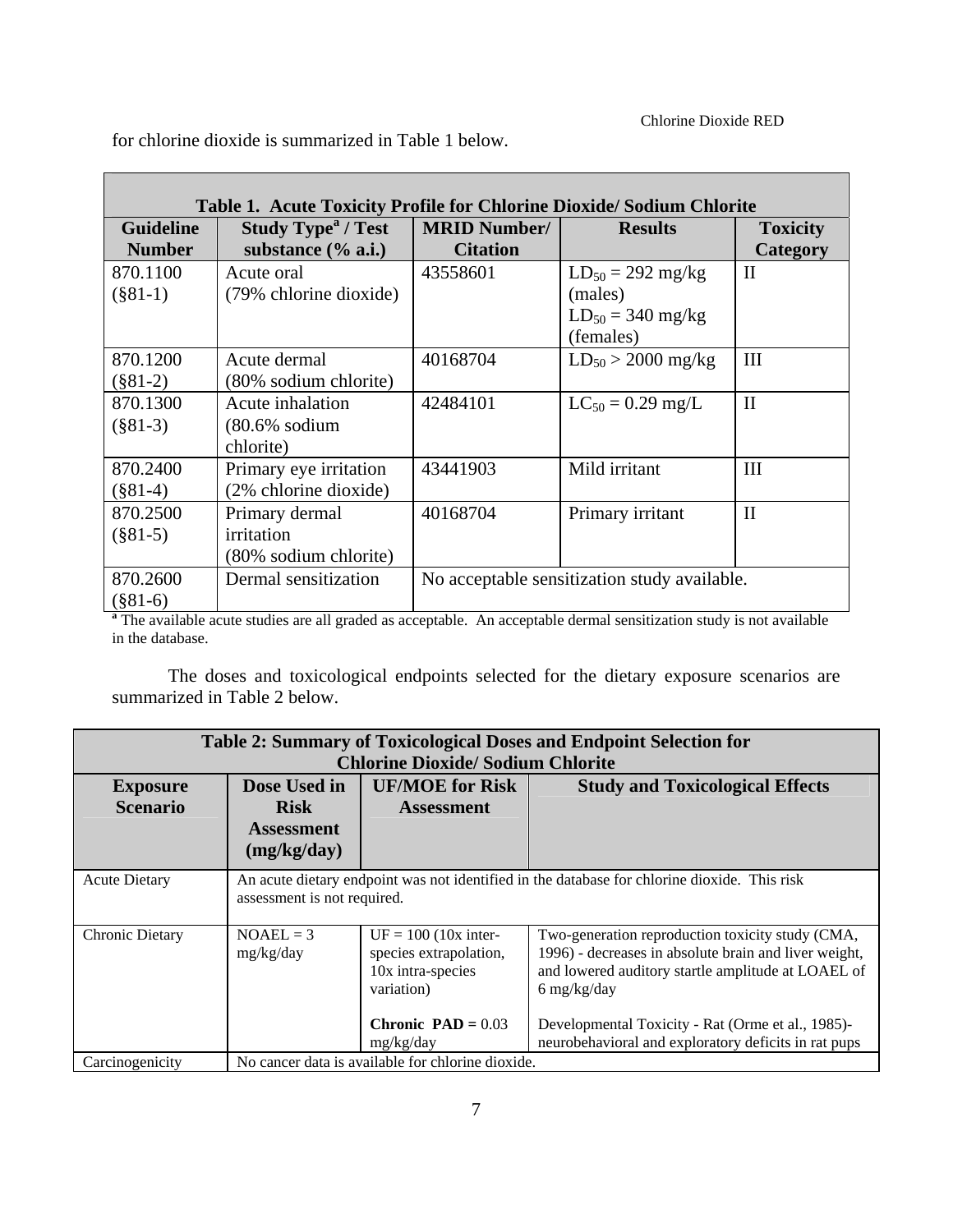#### General Toxicity Observations

#### Subchronic

Subchronic oral toxicity studies conducted with chlorine dioxide showed significant reductions in body weight increases and decreases in food consumption at 200 mg/L, the highest dose tested. Significant reductions in water consumption were observed in males and in females. Absolute liver weights were decreased in males at  $\pm 50$  mg/L, and absolute spleen weights were decreased in females at  $\pm 25 \text{ mg/L}$ . The LOAEL is 25 mg/L, based on a significant increase in the incidence of nasal lesions. No exposure-related deaths were reported in this study.

Subchronic oral toxicity studies conducted with sodium chlorite showed increased salivation, significantly decreased erythrocyte counts, and decreased total serum protein levels, and effects in the blood. During this study four animals died during treatment. It should be noted that one exposure-related death was observed in a range-finding study for the subchronic oral toxicity study each sex in the 200 mg/kg/day group on treatment days 2 and 3.

#### Dietary

An acute dietary endpoint was not identified in the database for chlorine dioxide; this risk assessment is not required for chlorine dioxide/sodium chlorite. The chronic dietary endpoint is 3 mg/kg/day, based on decreases in absolute brain and liver weight, and lowered auditory startle amplitude at LOAEL of 6 mg/kg/day in a two-generation reproduction toxicity study and is supported by a developmental toxicity study in rats. The target MOE is 100 for all dietary exposures.

#### Incidental Oral

The short-and intermediate-term oral endpoint is 3 mg/kg/day, based on decreases in absolute brain and liver weight, and lowered auditory startle amplitude at LOAEL of 6 mg/kg/day in a two-generation reproduction toxicity study and is supported by a developmental toxicity study in rats. The target MOE is 100 for all incidental oral exposures.

#### Dermal

The short-, intermediate-, and chronic-term dermal endpoint is based on decreases in absolute brain and liver weight, and lowered auditory startle amplitude at LOAEL of 6 mg/kg/day in a two-generation reproduction toxicity study and is supported by a developmental toxicity study in rats. The target MOE is 100 for all dermal exposures.

#### Inhalation

The inhalation route of exposure to chlorine dioxide is assessed for three distinct subpopulations: (1) occupational exposures (8 hours/day, 5 days/week), (2) one-time exposures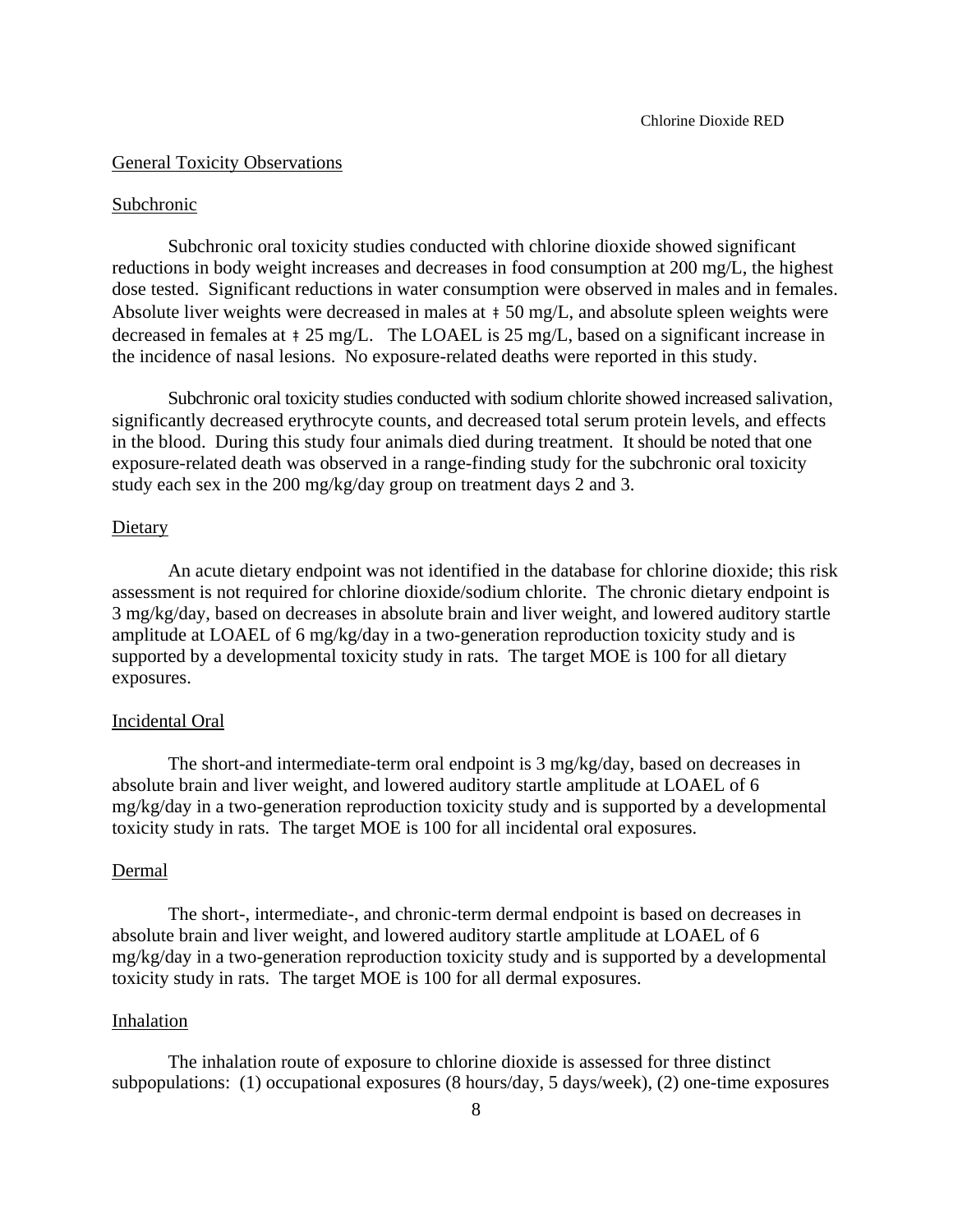for residential uses (e.g., HVAC systems, mopping floors, etc), and (3) long-term exposure for continuous release products in the home (24 hours/day, 7 days/week). Several animal studies were used to develop reference concentrations (RfCs). The effects seen at various concentrations include rhinorrhea, altered respiration, respiratory infection, bronchial inflammation, alveolar congestion and hemorrhage, vascular congestion, and peribronchiolar edema. Readers are referred to USEPA (2000a) for a detailed review of the effects seen at specific concentrations and exposure durations along with the derivation of the RfC. In summary, the occupational RfC is determined to be 0.003 ppm and represents an 8-hour time weighted average (TWA). The one-time residential exposure scenario is represented by the RfC of 0.05 ppm and the RfC for long-term, continuous exposure is 0.00007 ppm. The RfC methodology incorporates the uncertainty factors into the concentration. For inhalation, the RfC is compared directly to the air concentration of interest. Inhalation risks are of concern if the air concentrations people are exposed to exceed the RfC.

#### **Carcinogenicity**

Chlorine dioxide has not been assessed for carcinogenic potential. The available dermal carcinogenicity studies do not definitively characterize the carcinogenicity of chlorine dioxide, and additional studies are required, and will be included in a data call-in (DCI) to follow this RED. One subchronic rat study, examined the effects of administration of chlorine dioxide at dose levels of 0, 25, 50, 100, or 200 mg/L for 90 days in drinking water. In this subchronic rat study, a significant increase in the incidence of nasal lesions was found at all dose levels tested. The significance of these findings is uncertain, as they have not been observed in other long-term studies of chlorine dioxide.

#### **Mutagenicity**

The Agency reviewed data from submitted studies as well as open literature. Data on the mutagenicity of chlorine dioxide indicate that negative effects were reported in one study from a 400-fold drinking water concentrate of chlorine dioxide, whereas a 4000-fold concentrate was mutagenic only in the absence of metabolic activation. In another study, chlorine dioxide was positive for forward mutations under non-activated conditions. Chlorine dioxide was positive for structural chromosome aberrations under non-activated and activated conditions and was negative for increased transformed foci up to cytotoxic levels. In one mouse study on chlorine dioxide, *In vivo* micronucleus and bone marrow chromosomal aberration assays were negative, as was a sperm-head abnormality assay.

#### Developmental/Reproductive

One developmental toxicity study conducted using rats was conducted for chlorine dioxide and sodium chlorite. In this study, a NOAEL of 20 mg/L was established based on decreased exploratory and locomotor activities in the offspring of rats exposed to chlorine dioxide in drinking water. Another developmental toxicity study conducted in rabbits using sodium chlorite established a NOAEL for developmental and maternal toxicity at 200 ppm, based on a dose-related increase of does with reduced fecal output during the dosing period, consistent with decreased food consumption.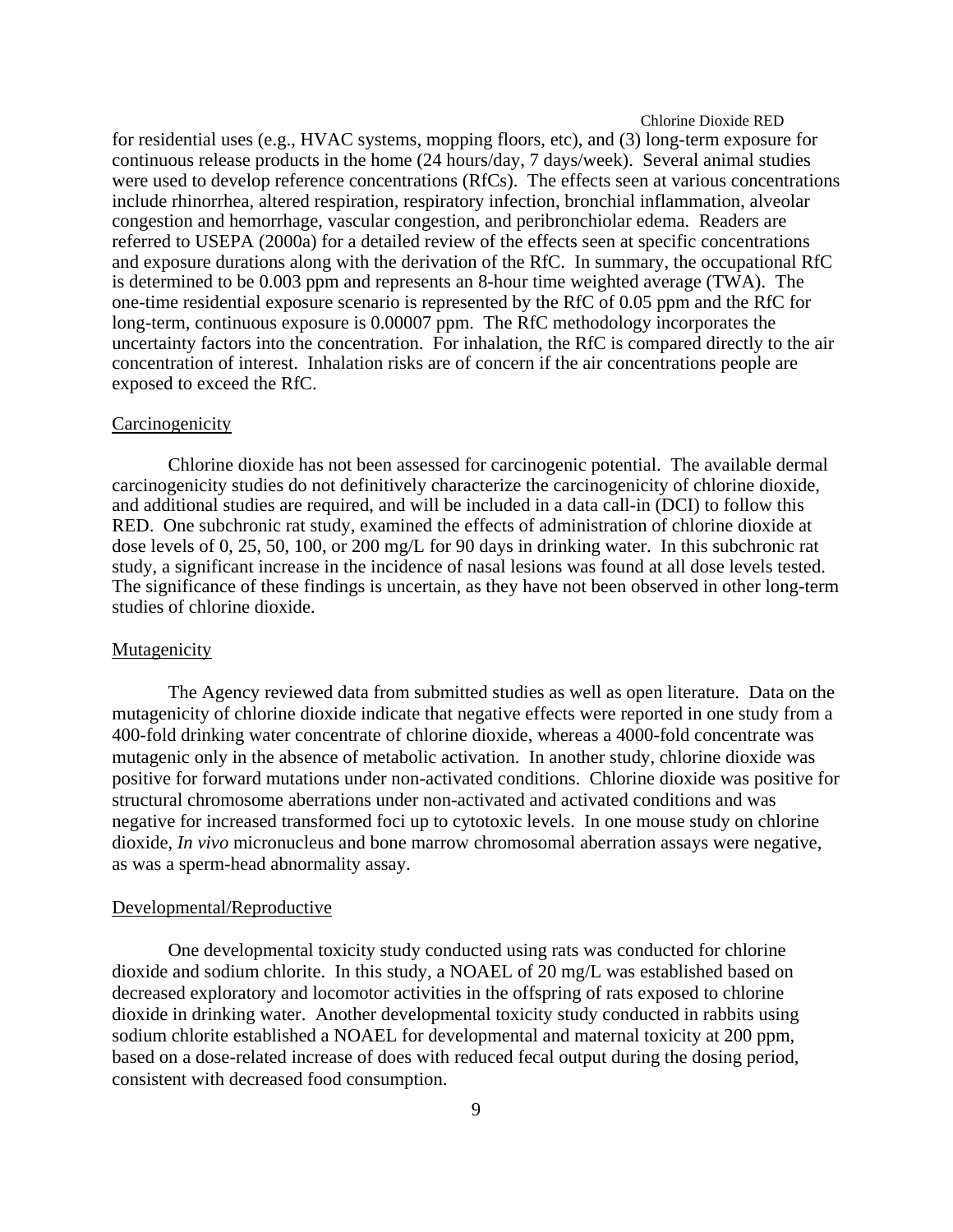A two-generational reproductive toxicity study was performed using sodium chlorite. The NOAEL for this study is 35 ppm (2.9 mg/kg-day) and the LOAEL is 70 ppm (5.9 mg/kg-day chlorite) based on lowered auditory startle amplitude and absolute brain weights in two generations. There were no significant effects of chlorine dioxide on body weight of dams or pups at any dose level tested.

#### Endocrine Disruption Potential

EPA is required under the FFDCA, as amended by FQPA, to develop a screening program to determine whether certain substances (including all pesticide active and other ingredients) "may have an effect in humans that is similar to an effect produced by a naturally occurring estrogen, or other such endocrine effects as the Administrator may designate." Following recommendations of its Endocrine Disruptor and Testing Advisory Committee (EDSTAC), EPA determined that there was a scientific basis for including, as part of the program, the androgen and thyroid hormone systems, in addition to the estrogen hormone system. EPA also adopted EDSTAC's recommendation that the Program include evaluations of potential effects in wildlife. For pesticide chemicals, EPA will use FIFRA and, to the extent that effects in wildlife may help determine whether a substance may have an effect in humans, FFDCA authority to require the wildlife evaluations. As the science develops and resources allow, screening of additional hormone systems may be added to the Endocrine Disruptor Screening Program (EDSP).

#### **2. FQPA Safety Factor Considerations**

The FQPA Safety Factor (as required by FQPA) is intended to provide an additional 10 fold safety factor (10X), to protect for special sensitivity in infants and children to specific pesticide residues in food, drinking water, or residential exposures, or to compensate for an incomplete database. For chlorine dioxide and sodium chlorite, the FQPA Safety Factor has been removed (i.e., reduced to 1X). This safety factor has been removed because the endpoint selected for both dietary and non-dietary exposures was based upon adverse effects observed in offspring from developmental and reproductive toxicity data. This approach is consistent with that used by the EPA's Office of Water for use of chlorine dioxide as a drinking water disinfectant (Federal Register Vol. 63, No. 61, pages 15673-15692, March 31, 1998) and the updated guidance on selection of a safety factor under FQPA. The endpoint selected for assessment of risk from dietary and non-dietary exposure to chlorine dioxide and sodium chlorite is believed to be protective of potentially susceptible populations, including children, based upon the selection of an endpoint and effects observed in offspring and the use of a NOAEL value based on those effects. Therefore, it was concluded that an additional safety factor under FQPA is not necessary in this case. Further, the risk assessment does not underestimate the potential exposure for infants and children.

# **3. Population Adjusted Dose (PAD)**

Dietary risk is characterized in terms of the Population Adjusted Dose (PAD), which reflects the reference dose (RfD), either acute or chronic, that has been adjusted to account for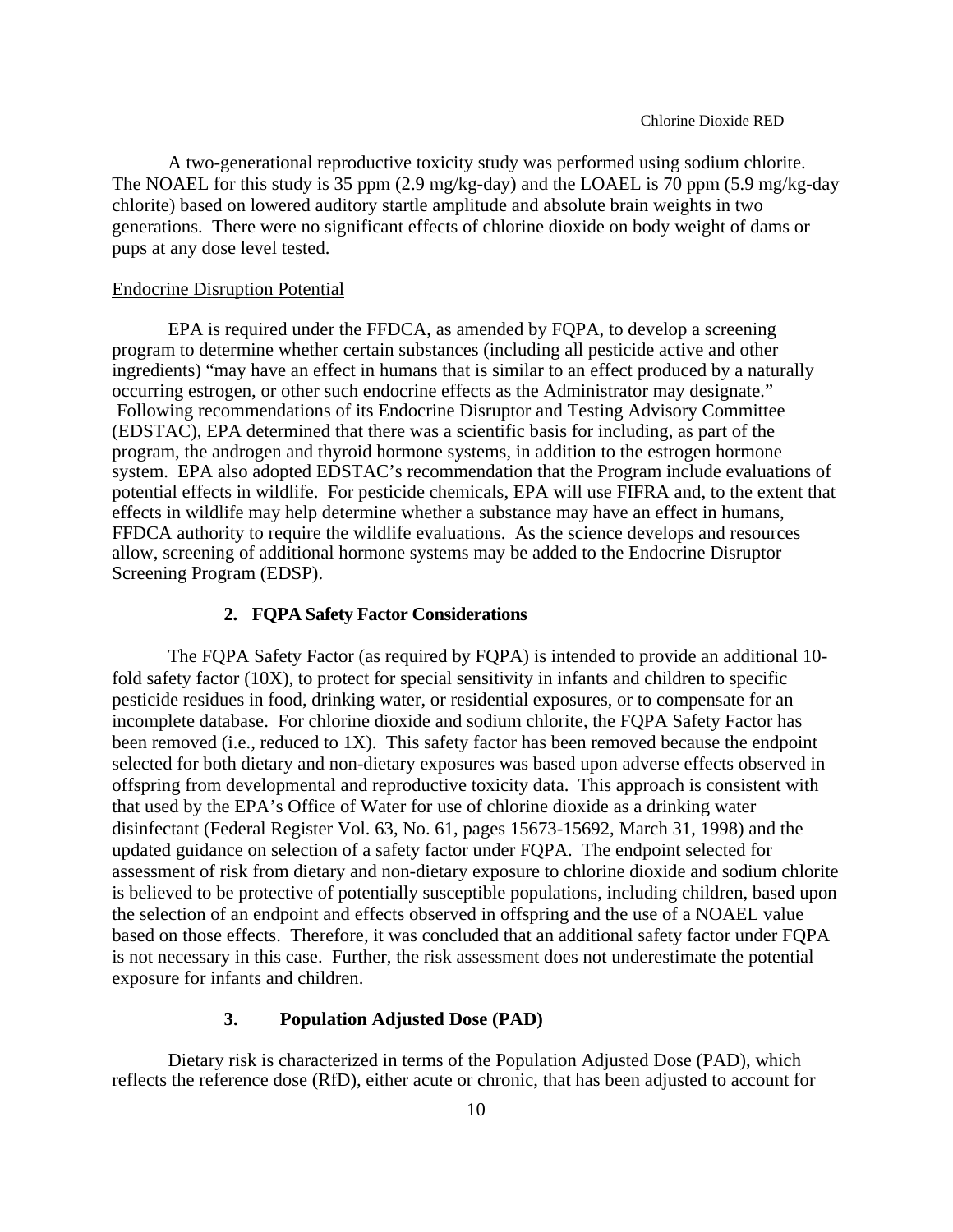the FQPA Safety Factor (SF). This calculation is performed for each population subgroup. A risk estimate that is less than 100% of the acute or chronic PAD is not of concern.

# **a. Acute PAD**

Acute dietary risk is assessed by comparing acute dietary exposure estimates (in mg/kg/day) to the acute Population Adjusted Dose (aPAD). Acute dietary risk is expressed as a percent of the aPAD. The aPAD is the acute reference dose, modified by the FQPA safety factor. Although several studies were considered, an acute reference dose (aRfD) was not identified for chlorine dioxide. None of the available studies provided an endpoint of toxicity attributable to a single exposure. Therefore, no acute dietary endpoint for chlorine dioxide and sodium chlorite was selected.

# **b. Chronic PAD**

Chronic dietary risk for chlorine dioxide is assessed by comparing chronic dietary exposure estimates (in mg/kg/day) to the chronic Population Adjusted Dose (cPAD). Chronic dietary risk is expressed as a percent of the cPAD. The cPAD is the chronic reference dose modified by the FQPA safety factor. The cPAD was derived from a two-generation reproduction toxicity study and a developmental toxicity study in which the NOAEL (3 mg/kg/day) and LOAEL (6 mg/kg/day) were determined. The chlorine dioxide and sodium chlorite cPAD is 0.03 mg/kg/day based on a reference does of 0.03 mg/kg/day, which incorporates the FQPA safety factor  $(1X)$  for the overall U.S. population and all population subgroups.

#### **Metabolites and Degradates**

Sodium chlorite is a strong oxidizing agent and under proper reducing conditions is readily reduced to chloride, and to a lesser extent, chlorate. In strong acidic conditions, chlorite can change into chlorine dioxide. The main source of chlorite ion exposure in the soil, water, or indirect food contacts is through the disinfectant applications. However, it is likely that some chlorate in these media is formed through use of antimicrobial applications (disinfectant) of chlorine dioxide, sodium chlorite, and sodium/calcium hypochlorites.

In aqueous media, these oxyanions (chlorite, chlorate, and hypochlorite) exist because of the unique chemistry of chlorine, that has a tendency to change its oxidation states (charges). Thus, in chlorate, chlorine has a +5 charge, in chlorite it bears a +3 charge, in hypochlorite a + 1 charge, while in chloride a net -1 charge exists. These variations in charges (hence the speciations) are dependent on factors such as: pH of the medium, temperature, redox potential of the medium, presence of oxidizing or reducing species, etc. Similarly, chlorate itself can undergo redox reactions, depending on the pH of the aqueous medium to form, chloride, chlorine, hypochlorite, chlorous acid, chlorine dioxide.

The Agency lacks data that would quantify the interconversions between chlorate, chlorine dioxide, sodium chlorite, and sodium/calcium hypochlorite. Simultaneous conversions of these species are not likely to occur as these factors (mentioned above) do not work in tandem.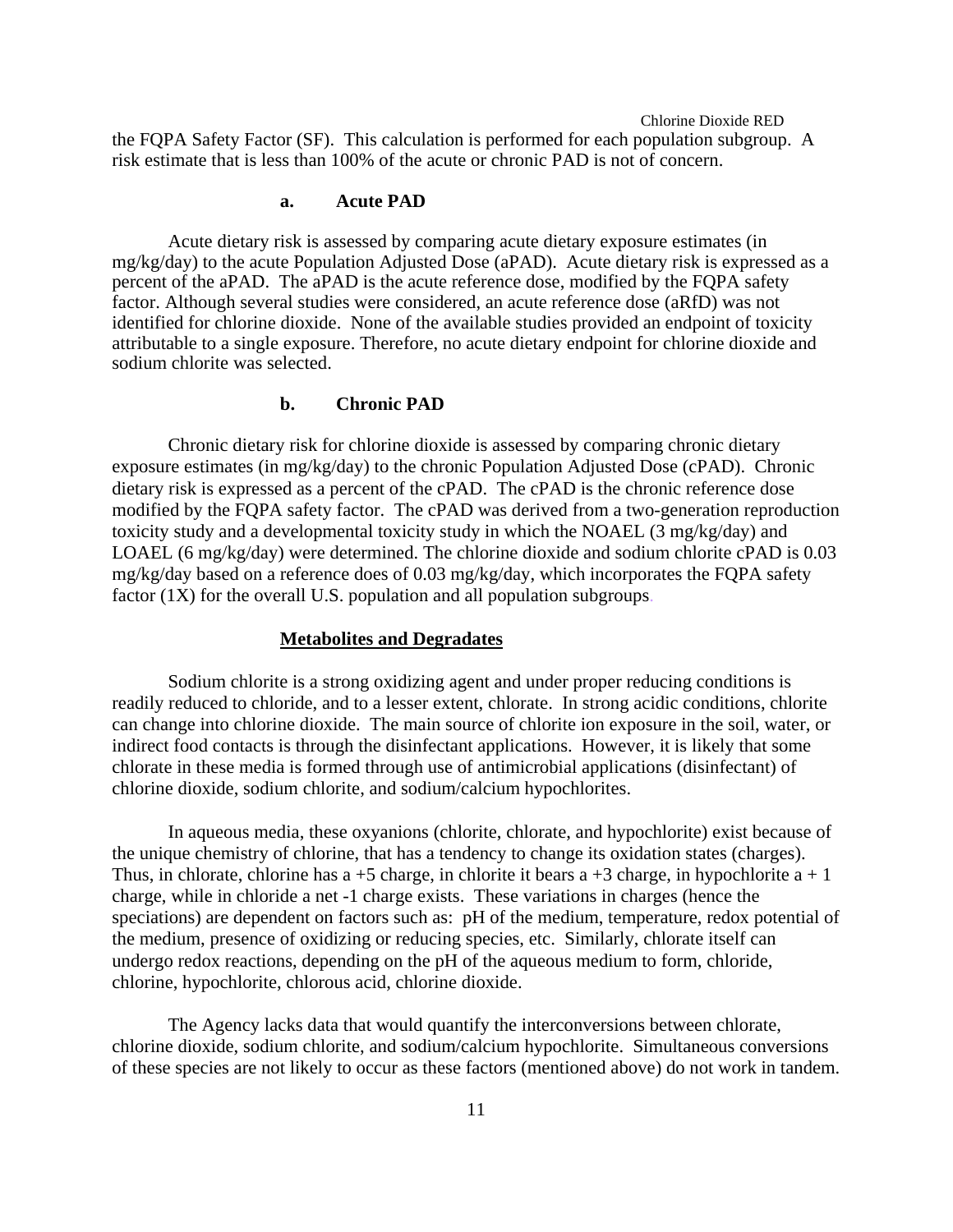Thus at this time, any additional dietary risks from interconversions in drinking water (noncancer risks), and food (non-cancer risks) cannot be estimated. The Agency has included the highest possible dietary contribution of chlorite ion from use of sodium chlorate from the most sensitive subpopulation in the dietary risk estimates of sodium chlorite. Therefore, the Agency has conservatively determined that there are no additional risks other than the ones that have been estimated in chlorine dioxide/sodium chlorite Risk Assessment and sodium chlorate RED.

The inorganic chlorates were evaluated in the Inorganic Chlorates Reregistration Eligibility Decision (case number 4049) (hereinafter referred to as the "Inorganic Chlorates RED"). That assessment considered the contribution of chlorate ion from the use of chlorine dioxide and sodium chlorate. Please see *Revised Sodium Chlorite Risk Assessment,* dated July 27, 2006, for additional details.

#### **4. Exposure Assumptions**

The use of chlorine dioxide and sodium chlorite on food or feed contact surfaces, agricultural commodities, in animal premises and poultry premises including hatcheries and application to food-grade eggs may result in pesticide residues in human food. No residue chemistry data were required to support these uses in the past; therefore, no residue data was available for the assessment of these uses

To estimate chlorine dioxide residues on food due to migration of this chemical from sanitizing and/or disinfecting hard non-porous surfaces, the Agency has used the US Food and Drug Administration (FDA) model to determine the Estimated Daily Intake (EDI). Potential use sites include: (1) poultry hatcheries, (2) food handling establishments, (3) post-harvest potato treatments, (4) poultry house disinfection, poultry chiller water/carcass spray or dip, (5) food processing plants (meat and fish), (6) dairies, breweries, and bottling plants, and (7) pulp/paper, polymer slurries, paper adhesive, and paper coating. The EDI calculations presented in this assessment assumes that food can contact 2,000 cm<sup>2</sup> or 4,000 cm<sup>2</sup> (50% and 100% respectively of the FDA worst case scenario) of treated surfaces, and that 10% of the pesticide would migrate to food. The use of the 10% transfer rate, instead of the 100% transfer rate was used for all indirect food contact surfaces except for food bottling and packaging surfaces. The 10% migration rate is based on Agency Residential Standard Operation Procedures. These daily estimates were conservatively used to assess both acute (i.e. percent acute population adjusted dose or %aPAD) and chronic dietary risks (i.e. percent chronic population adjusted dose or %cPAD). The maximum application rate of 1000 ppm for chlorine dioxide from the various labeled products was used. Additional details about the dietary assessment can be found in "*Dietary Risk Assessment for Chlorine Dioxide and Sodium Chlorite Indoor Uses as Disinfectants/Sanitizers*," dated July 22, 2006.

The Agency has conservatively added the highest chronic dietary exposure to chlorite ion from consumption of food treated with inorganic chlorates to the total chronic dietary exposure from chlorine dioxide/sodium chlorite. This assumes that all residues on food resulting from the use of inorganic chlorates are sodium chlorite. The Agency has decided to include these exposures as part of the chlorine dioxide/sodium chlorite dietary assessment in order to ensure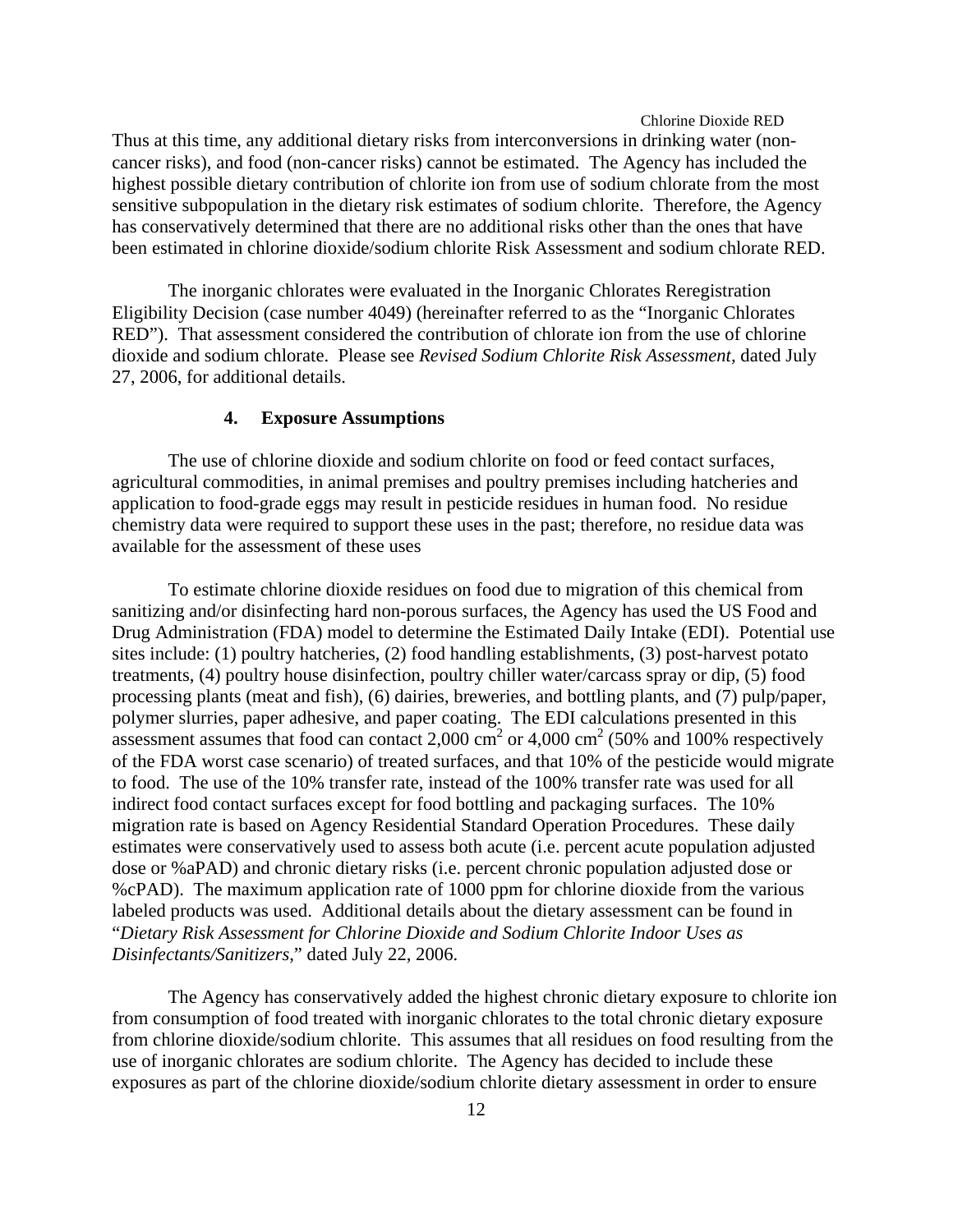that the most conservative dietary assumptions are used. The inclusion of these exposures is considered to be highly conservative because it is unlikely that significant chlorite residues will result from the use of inorganic chlorates on food crops. As mentioned previously, the inorganic chlorates have been reassessed separately from chlorine dioxide.

There is no evidence that there will be residues of chlorine dioxide or sodium chlorite in mushrooms following its use as a mushroom house disinfectant. Further, if dietary exposures from mushroom house uses occurred they would be expected to be much lower than the dietary exposures resulting from the surface disinfectant and sanitizing uses. The labels associated with mushroom house use state that the product is not to be applied to the mushroom crop, compost or casing and that treated surfaces are to be rinsed with potable water before contact with the crop, compost or casing. Because any potential exposures would not likely pose risks of concern and the sanitizing uses represent a worst-case scenario, these uses were not assessed.

#### **5. Dietary (Food) Risk Assessment**

The Agency conducted a dietary exposure/risk assessment for chlorine dioxide and sodium chlorite. Generally, a dietary risk estimate that is less than 100% of the acute or chronic PAD does not exceed the Agency's risk concerns. A summary of acute and chronic risk estimates are shown in Table 3.

#### **a. Acute Dietary Risk**

No acute dietary endpoint was selected because effects attributable to a single dose were not seen in the available data; therefore, an acute dietary risk assessment was not conducted.

#### **b. Chronic Dietary Risk**

A chronic dietary risk assessment was conducted for chlorine dioxide/sodium chlorite direct and indirect application to food. For indirect food applications, the highest individual subpopulation percent cPAD calculated is 4.2% for children's consumption of milk. For direct food uses, the chronic risk from the post-harvest use of fruit and vegetable washes is 42% of the cPAD for children. For the chlorite exposure resulting from the use of inorganic chlorate application to agricultural crops, exposure to children (most highly exposed subpopulation) resulted in risk estimate of 28 % of the cPAD. As a conservative measure, the dietary risk estimates of sodium chlorite include the highest dietary risk estimate for sodium chlorate for the most sensitive subpopulation.

Although there is not a concern for chronic dietary risk estimates alone, it is important to note that the individual exposure received from the post-harvest application of sodium chlorite to fruits and vegetables is an extremely high-end estimate. This assessment was conducted with the most conservative assumptions and resulted in an estimate of 42% of the cPAD for children ages 1-2. For example, this assessment assumed that all fruits and vegetables in the U.S. had a chlorine dioxide solution applied and that these commodities were not washed, cooked or processed prior to consumption. However, the Chlorine Dioxide Panel has agreed to limit the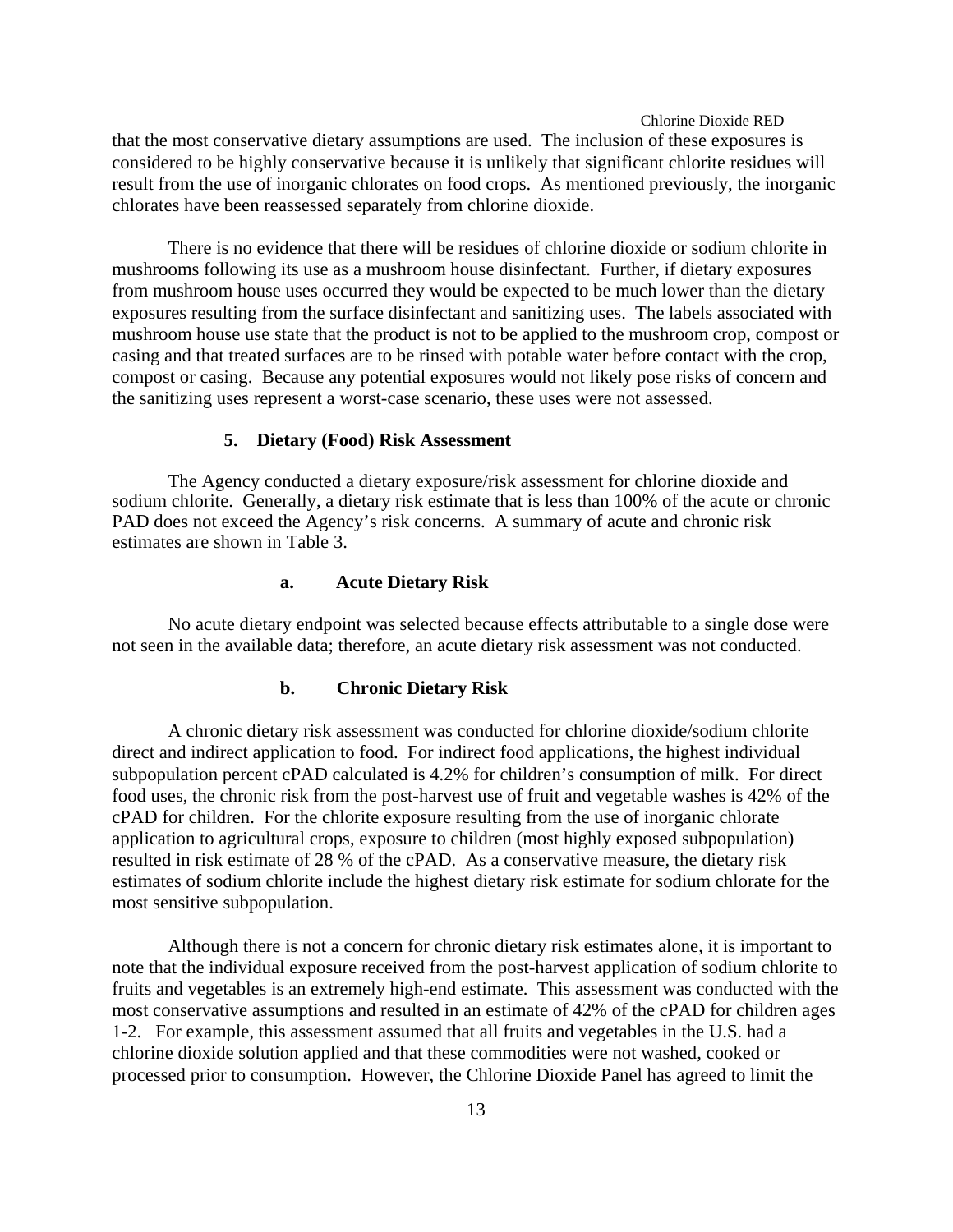residual concentration of chlorine dioxide to 3 ppm for post-harvest application to fruits and vegetables that are not Raw Agricultural Commodities. In order to get to this residual, the panel has agreed to label restrictions that require that fruits and vegetables treated with chlorine dioxide must be blanched, cooked, or canned before consumption or distribution in commerce. Although the Agency cannot quantify the reduction of chlorine dioxide dietary exposure resulting from this mitigation measure at this time, it is believed that this measure would significantly reduce the percent of chlorine dioxide cPAD resulting from this use.

The dietary risks for adult and children from food uses are shown in Table 3. As there is no acute dietary endpoint for chlorine dioxide, only chronic dietary risk is presented. For adults, the total chronic dietary risk is 9.1% of the cPAD and is not of concern. For children (1–2 years), and infants less than 1 year old, the total dietary exposure is 76%, and 32% of the cPAD, respectively. These risks are below the Agency's level of concern, less than 100% of the cPAD. As stated above, this risk scenario is very conservative. For example, the Agency does not believe that 100% treatment of fruits and vegetables is a realistic scenario. If 50% of this food is treated, which we think is still unrealistic, the cPad for children (1-2 years) would be approximately 54%. The Agency will issue a DCI requiring data be submitted on how much food is washed with these pesticides.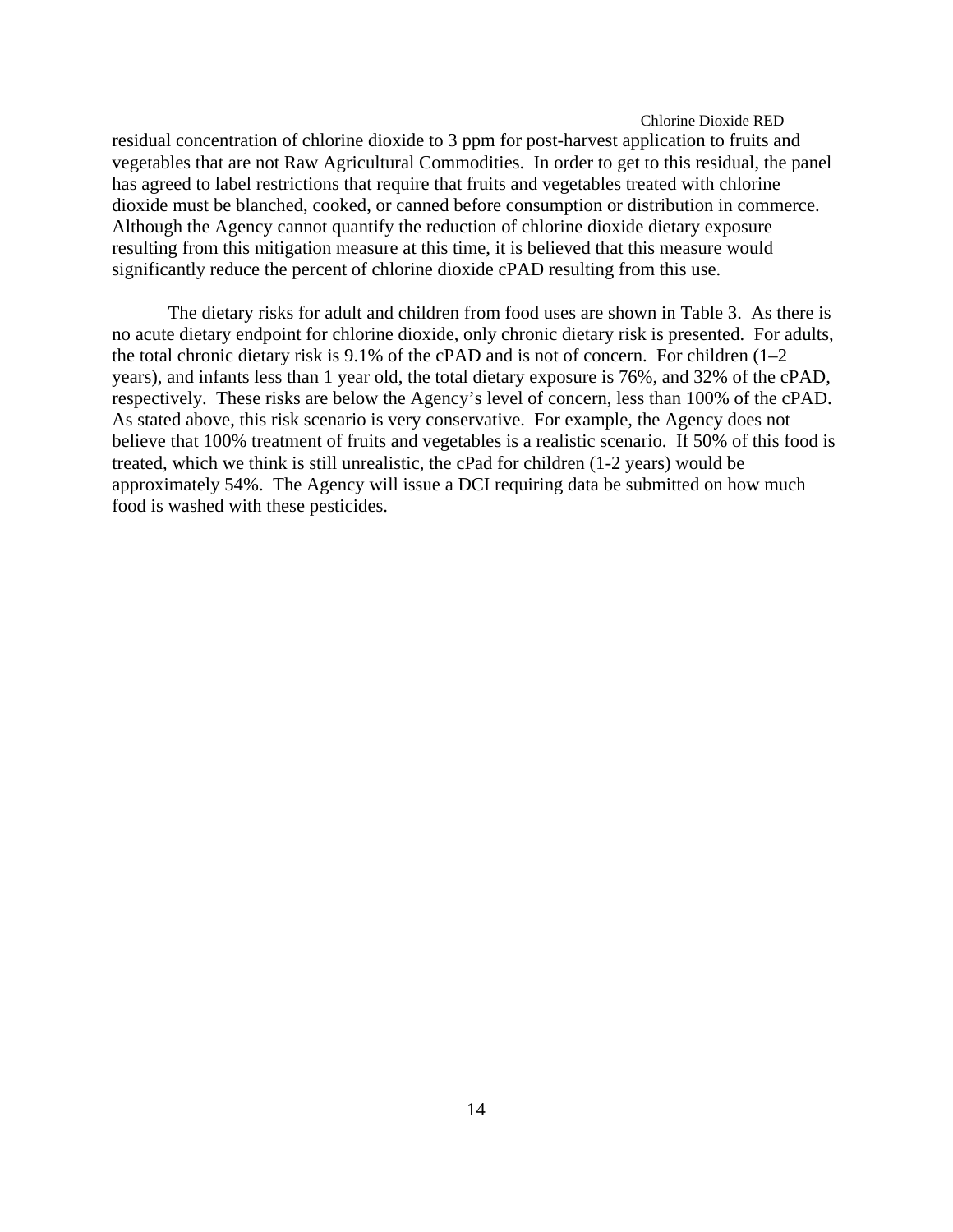| Table 3. Summary of Dietary Exposure and Risk for Chlorine Dioxide |                                             |                                          |                               |                                                     |                       |
|--------------------------------------------------------------------|---------------------------------------------|------------------------------------------|-------------------------------|-----------------------------------------------------|-----------------------|
|                                                                    | <b>Food Type</b>                            | <b>Population</b><br>Subgroup            | <b>EDI</b><br>(mg/person/day) | <b>Chronic Dietary</b>                              |                       |
| <b>Use Site</b>                                                    |                                             |                                          |                               | <b>Dietary Exposure</b> <sup>a</sup><br>(mg/kg/day) | $%$ cPAD $b$          |
|                                                                    |                                             | <b>Indirect Food Use</b>                 |                               |                                                     |                       |
| Food handling                                                      |                                             | Adult                                    |                               | 9.5E-07                                             | 0.00316               |
| establishments/<br>kitchens                                        | NA                                          | Child                                    | $2.00 \times 10^{-1}$         | 8.8E-06                                             | 0.0293                |
|                                                                    | Beverages,<br>alcoholic, beer               | Adult                                    | $1.2 \ge 10^{-3}$             | 1.70E-05                                            | 0.56                  |
| Dairies, Breweries,<br>Bottling Plants,                            | Beverages, non-                             | Adult                                    | $1.6 \times 10^{-3}$          | 2.40E-05                                            | 0.08                  |
| Food Contact                                                       | alcoholic                                   | Child                                    |                               | 1.00E-04                                            | 0.33                  |
| Surfaces/Food                                                      | Egg Products,                               | Adult                                    | $1.4 \times 10^{-4}$          | 2.00E-06                                            | 0.0086                |
| <b>Processing Plants</b>                                           | Mayonnaise                                  | Child                                    |                               | 9.33E-06                                            | 0.031                 |
| for Meats and Fish <sup>d</sup>                                    | Milk                                        | Adult                                    | $1.9 \times 10^{-2}$          | 2.70E-04                                            | 0.66                  |
|                                                                    |                                             | Child                                    |                               | 1.30E-03                                            | 4.2                   |
| Pulp/Paper,                                                        |                                             | Adult                                    |                               | 9.8E-05                                             | 0.326                 |
| Polymer Slurries,<br>Paper Adhesive,<br>Paper Coating              | <b>NA</b>                                   | Child                                    | $1.1 \times 10^{-1}$          | 2.3E-04                                             | 0.766                 |
|                                                                    |                                             | <b>Adult</b>                             | $3.3 \times 10^{-1}$          | 4.12E-04                                            | 1.64                  |
|                                                                    | <b>Total Indirect Food-Contact Exposure</b> | <b>Child</b><br>1-2 years                | $2.7 \times 10^{-1}$          | 1.65E-03                                            | 5.35                  |
|                                                                    |                                             | <b>Infant</b><br><1                      |                               |                                                     | $< 5.35$ <sup>f</sup> |
|                                                                    |                                             | <b>Direct Food Use</b>                   |                               |                                                     |                       |
| Post Harvest                                                       | Fruit and                                   | Adult                                    |                               | $2.24E-03^{c,e}$                                    | 7.5                   |
| Application                                                        | Vegetable Wash                              | Child                                    |                               | $1.27E-02$ <sup>c, e</sup>                          | 42.3                  |
|                                                                    |                                             | <b>Adult</b>                             |                               | 2.24E-03                                            | 7.5                   |
|                                                                    | <b>Total Direct Food-Contact Exposure</b>   | <b>Child</b><br>1-2 years                |                               | 1.27E-02                                            | $42.3^{\circ}$        |
|                                                                    |                                             | Infant<br>$\leq$ 1                       |                               | 3.49E-03                                            | 11.6 <sup>f</sup>     |
|                                                                    |                                             | <b>Inorganic Chlorate Use</b>            |                               |                                                     |                       |
| <b>Highest Exposure from</b><br><b>Agricultural Use</b>            |                                             | <b>Child</b><br>$1 - 2$ years            |                               | 8.38E-03°                                           | 28                    |
|                                                                    |                                             | <b>Infant</b><br>$<$ 1 year              |                               | 4.511E-03                                           | 15 <sup>f</sup>       |
| <b>Total Dietary Exposure</b>                                      |                                             |                                          |                               |                                                     |                       |
|                                                                    |                                             | <b>Adult</b>                             |                               | 2.65E-03                                            | 9.1                   |
| <b>Total Direct and Indirect Food-Contact</b><br><b>Exposure</b>   |                                             | <b>Child</b>                             |                               |                                                     | 75.7                  |
|                                                                    |                                             | 1-2 years<br><b>Infant</b><br>$<$ 1 year |                               | 2.27E-02                                            | $<$ 31.95 $^{\rm f}$  |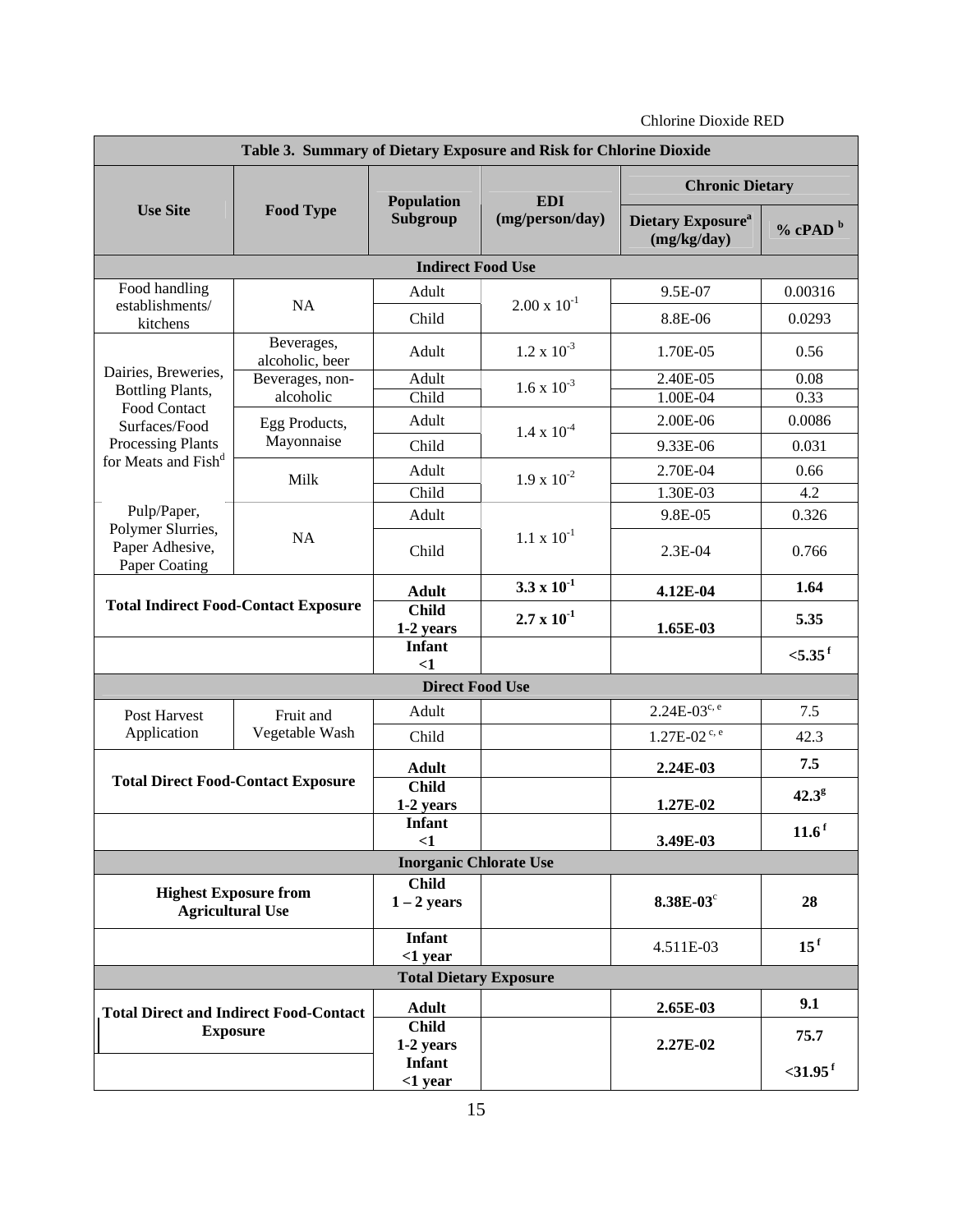*a-- For adults, acute and chronic exposure analysis is based on a body weight of 70 kg. For adult females, the body weight is 60 kg. For children, exposure is based on a body weight of 15 kg.* 

*b--%PAD = dietary exposure (mg/kg/day) \* 100 / cPAD, where cPAD for adults and children = 0.03 mg/kg/day;* 

*d--food processing plants for meats/fish have exposures which are similar to other food contact surfaces, exposure numbers not included for this scenario.* 

*e-- includes all fruits and vegetables and apple and orange juices; assumes 100% of fruit is washed with chlorine dioxide.* 

*f--Infants (<1 year) are included in this table for comparison purposes and were not added to the total dietary exposure as it was not the most highly exposed subpopulation.* 

*g--Assuming 50% of fruits/vegetables are treated, the dietary risk for children (1 – 6) would represent 21% of the cPAD.* 

#### **6. Dietary Risk from Drinking Water**

Drinking water exposure to pesticides can occur through surface and groundwater contamination. Chronic dietary (water only) risk assessments were conducted using DEEM-FCID™ Version 2.03 and drinking water consumption data from the USDA's CSFII from 1994 1996 and 1998. Exposures were single point estimates; no residue decline was utilized.

Chlorine dioxide is commonly used as an antimicrobial material preservative and for disinfecting non-porous surfaces indoors. These use patterns are not expected to result in surface or groundwater contamination. However, chlorine dioxide is commonly used for drinking water treatment. Therefore, the drinking water discussion will focus on the dietary risks that result from drinking water treatment.

In the U.S., there are two primary methods of drinking water treatment that do not involve filtration. The first method is the generation of chlorine dioxide. In the second method, either gaseous chlorine or hypochlorite is used to produce free chlorine. Except when gaseous chlorine is used, these methods produce chlorate as a disinfection byproduct (DBP). The American Water Works Association (AWWA) Disinfection Systems Committee tracks disinfection practices in US community water systems. AWWA's most recent comprehensive survey (completed in 1998) estimated that, of all community water systems (CWS), approximately 20% of CWSs serving populations greater than 10,000 use sodium hypochlorite (2% generated it on-site), 8% use chlorine dioxide, and <1% use calcium hypochlorite. For CWSs using groundwater and serving populations less than 10,000, the survey estimated that approximately 34% use sodium hypochlorite, none use chlorine dioxide, and at least 4.5% use calcium hypochlorite. For CWSs using surface water and serving less than 10,000, the survey estimated that 17% use sodium hypochlorite, 6% use chlorine dioxide, and 9% use calcium hypochlorite.

For chlorine dioxide generation, both sodium chlorate and sodium chlorite are used as precursor materials in the water disinfection process. Sodium chlorite is more commonly used than sodium chlorate. The free chlorine disinfection process involves the use of either gaseous chlorine, or sodium or calcium hypochlorite, as precursor materials. Historically, gaseous chlorine has been far more widely used than hypochlorite to produce free chlorine. In recent years, primarily as a result of various homeland security measures, many drinking water systems are switching from gaseous chlorine to hypochlorite. These processes (except for the use of gaseous chlorine) result in chlorate byproduct in finished drinking water, exposure to which was considered in the Inorganic Chlorates RED.

*c--children 1-2 years of age, adults 20-49 years of age*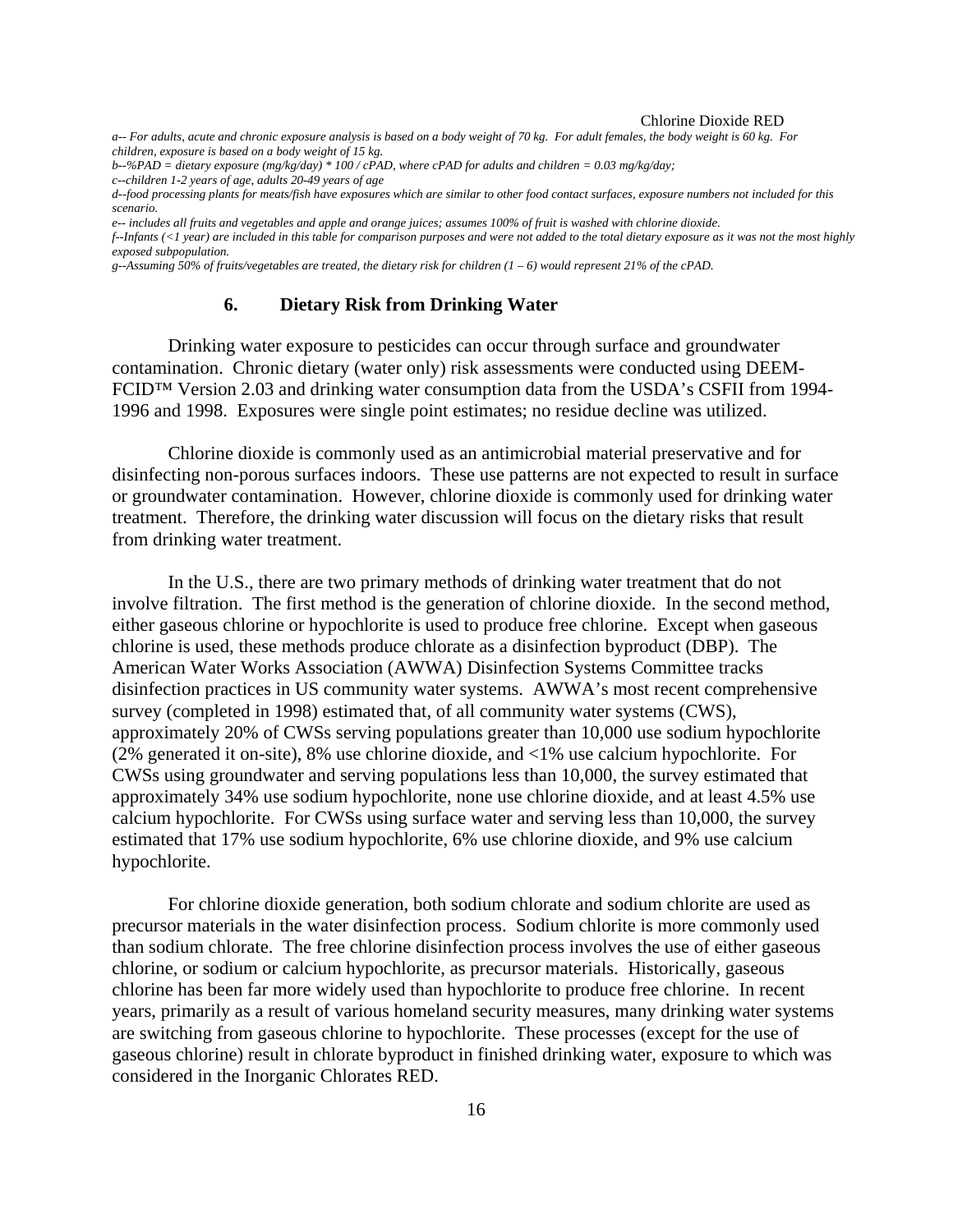The chlorite ion  $(CIO_2)$  is a major degradation product resulting from the reaction of chlorine dioxide with inorganic and organic constituents in the water. When free chlorine is used after the application of chlorine dioxide in the treatment process, chlorite is oxidized to chlorate. This conversion will continue over time as the water travels through the distribution system. Chlorate ion is also formed by photodecomposition of chlorine dioxide when treated water is exposed to bright sunlight in open basins. The rate at which chlorate forms affects the amount of chlorine dioxide or chlorite that remain in the finished drinking water. Formation of chlorate from chlorite and chlorine dioxide was considered in the Inorganic Chlorates RED.

#### **a. Drinking Water Exposure**

Data on the occurrence of sodium chlorite in drinking water were available from the Information Collection Rule (ICR) Auxiliary 1 Database, Version 5.0. The water systems represented in the ICR database serve 60% of the total U.S. population. The EPA Office of Water (OW) issued the ICR in order to collect data to support future regulation of microbial contaminants, disinfectants, and disinfection byproducts. Monitoring for sodium chlorite was included in the ICR. Source water and drinking water were monitored for sodium chlorite ion between July 1997 and December 1998. Water systems serving a population of at least 100,000 were required to monitor for chlorite ion at treatment plants using chlorine dioxide or hypochlorite solutions in the treatment process. Plants using chlorine dioxide collected monthly samples of the source water entering the plant, the finished water leaving the plant, and at three sample points in the distribution system (near the first customer, an average residence time, and a maximum residence time). Plants using hypochlorite solutions were required to collect quarterly samples of the water entering and leaving the plant. If chlorine dioxide or hypochlorite solutions were used intermittently at a plant, chlorite ion samples were only required in sample periods in which they were in use.

Monitoring data were collected from 29 water treatment plants using chlorine dioxide treatment. The minimum reporting level (MRL) was established at 20 µg/L, all samples below this value were considered zero. Data from 418 samples (point of entry to the distribution) showed chlorite ion concentration ranged from 20  $\mu$ g/L to 2,029  $\mu$ g/L. Data from 1,115 samples (collected from within the distribution system) showed the concentration of chlorite ion between 20 µg/L to 1,850 µg/L. The average concentration of chlorite ion from 27 out of 29 treatment plants when averaged from the three distribution system sample points ranged from 20µg/L to 801 µg/L.

Based on the results of this monitoring data, the Agency established a maximum contaminant level goal (MCLG) and a maximum contaminant level (MCL) for chlorite ions. The MCLG and MCL are 0.8mg/L and 1.0 mg/L, respectively. In the original ICR monitoring data a number of samples and distribution systems showed large exceedences based on the MCL and MCLG. Currently, water systems have indicated that treatment is generally designed to meet a level of at least 20% below the MCL in order to ensure compliance. Based on this assumption, the Agency has readjusted all reported concentrations over 1000µg/L to 800 µg/L and recalculated the data. Table 4 below shows the adjusted values for chlorite concentrations**.**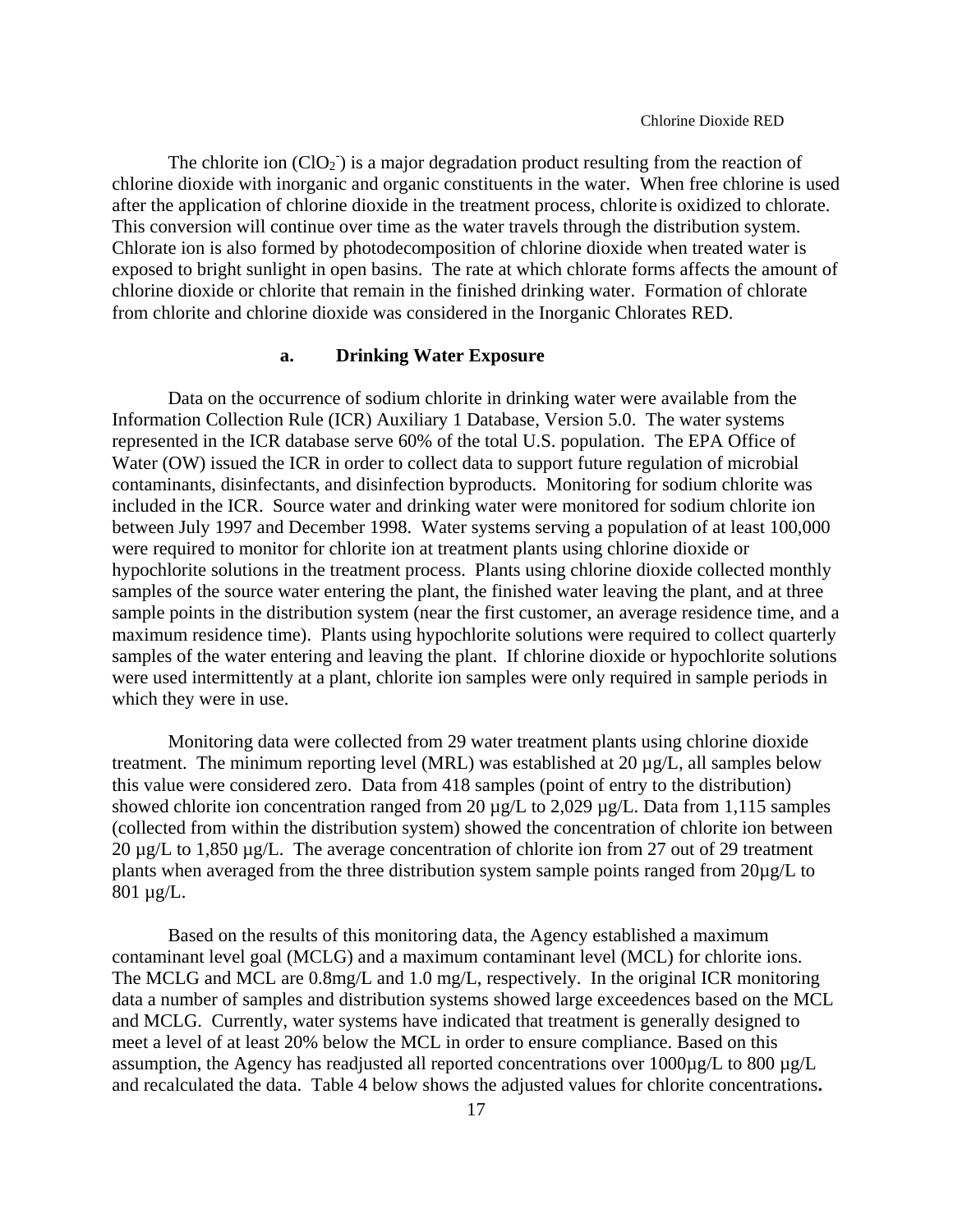Based on the values obtained from the monitoring data, the Agency conducted a drinking water assessment using chlorite concentrations at the maximum,  $90<sup>th</sup>$  percentile, and median annual averages of chlorite concentrations of 0.7, 0.63, and 0.39 mg/L, respectively. The  $90<sup>th</sup>$ percentile exposure values will be used in the aggregate risk assessments, with children represented by the 1-6 year old age category.

| Table 4. Chlorine Dioxide Water Monitoring Data $(\mu g/L) - ICR$ Data <sup>a</sup> |                                                            |                                      |                                            |                                                   |                                                              |
|-------------------------------------------------------------------------------------|------------------------------------------------------------|--------------------------------------|--------------------------------------------|---------------------------------------------------|--------------------------------------------------------------|
|                                                                                     | <b>Distribution</b><br><b>System</b><br><b>Entry Point</b> | <b>Near First</b><br><b>Customer</b> | Average<br><b>Residence</b><br><b>Time</b> | <b>Maximum</b><br><b>Residence</b><br><b>Time</b> | <b>Distribution</b><br><b>System</b><br>Average <sup>2</sup> |
| 10 <sup>th</sup> Percentile                                                         | 60                                                         | 52                                   | 58                                         | 30                                                | 45                                                           |
| 20 <sup>th</sup> Percentile                                                         | 99                                                         | 79                                   | 87                                         | 81                                                | 84                                                           |
| 50 <sup>th</sup> Percentile                                                         | 440                                                        | 380                                  | 360                                        | 310                                               | 390                                                          |
| 80 <sup>th</sup> Percentile                                                         | 590                                                        | 580                                  | 600                                        | 510                                               | 550                                                          |
| 90 <sup>th</sup> Percentile                                                         | 660                                                        | 660                                  | 640                                        | 650                                               | 630                                                          |
| <b>Maximum</b>                                                                      | 800                                                        | 740                                  | 680                                        | 680                                               | 700                                                          |
| <b>Number of Water</b><br><b>Treatment Plants</b>                                   | 29                                                         | 27                                   | 27                                         | 27                                                | 27                                                           |
| <b>Number of Public</b><br><b>Water Systems</b>                                     | 22                                                         | 21                                   | 21                                         | 21                                                | 2 <sub>1</sub>                                               |

**a ICR Data Adjusted for MCL Compliance** 

#### **b. Acute Dietary Risk (Drinking Water)**

No acute dietary endpoint was selected because effects attributable to a single dose were not seen in the available data; therefore, an acute dietary risk assessment was not conducted.

#### **c. Chronic Dietary Risk (Drinking Water)**

The chronic dietary (water only) risk assessment for sodium chlorite in drinking water estimated at 49 % of the cPAD for the general U.S. population and is below 100% of the cPAD, and therefore, is below the Agency's level of concern. All risks for the U.S. population subgroups are below 100 % of the cPAD except infants  $\langle$  quare of age). The highest exposed subgroup, infants, was 161% of the cPAD, based on the highest annual average concentration of sodium chlorite, and therefore, above the Agency's level of concern. The  $90<sup>th</sup>$  percentile exposure values will be used in the aggregate risk assessments, with children represented by the 1-6 year old age category. See Table 5 below for details.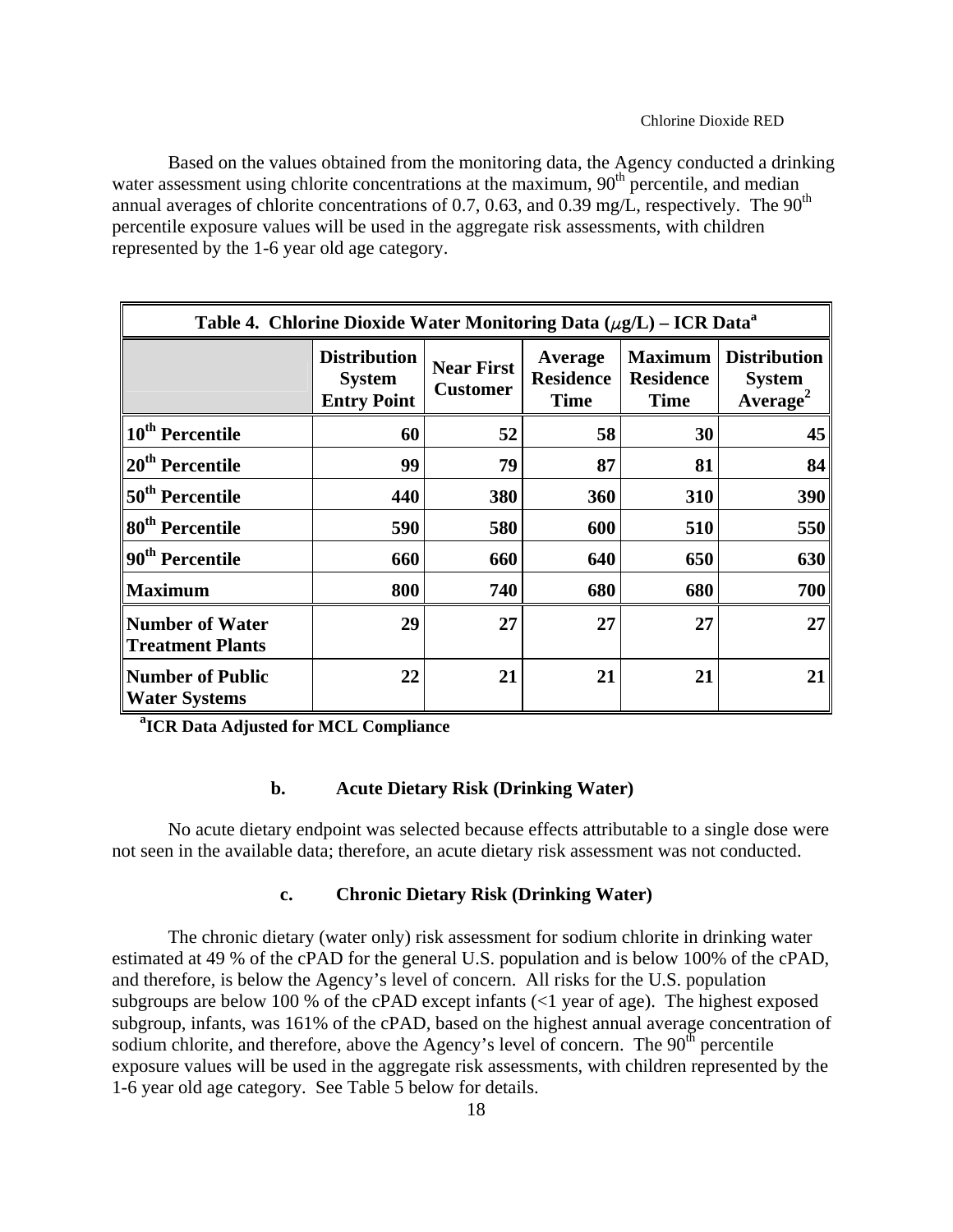| <b>Table 5. Chlorite Exposure by Population Group</b> |                      |               |                               |              |                             |               |
|-------------------------------------------------------|----------------------|---------------|-------------------------------|--------------|-----------------------------|---------------|
| <b>Population</b>                                     | <b>Maximum</b>       |               | 90 <sup>th</sup> Percentile   |              | <b>Median Concentration</b> |               |
| subgroup                                              | <b>Concentration</b> |               | <b>Concentration</b>          |              |                             |               |
|                                                       | <b>Total</b>         | $\frac{0}{0}$ | $\frac{0}{0}$<br><b>Total</b> |              | <b>Total</b>                | $\frac{0}{0}$ |
|                                                       | exposure             | c <b>PAD</b>  | exposure                      | c <b>PAD</b> | exposure                    | c <b>PAD</b>  |
|                                                       | (mg/kg/day)          |               | (mg/kg/day)                   |              | (mg/kg/day)                 |               |
| U.S. Population                                       | 0.014754             | 49            | 0.013279                      | 44           | 0.008220                    | 27            |
| Infants $<$ 1 year                                    | 0.048372             | 161           | 0.043535                      | 145          | 0.026950                    | 90            |
| Children 1-6 years                                    | 0.020613             | 69            | 0.018552                      | 62           | 0.011485                    | 38            |
| Children 7 -12                                        | 0.013402             | 45            | 0.012062                      | 40           | 0.007467                    | 25            |
| years                                                 |                      |               |                               |              |                             |               |
| Females 13-50                                         | 0.014274             | 48            | 0.012846                      | 43           | 0.007952                    | 27            |

#### **7. Residential Exposure**

Residential exposure assessment considers all potential pesticide exposure, other than exposure due to residues in food or in drinking water. Residential exposure may occur during cleaning or mopping of hard surfaces, application of chlorine dioxide to swimming pools and spas and through application to HVAC systems. Each route of exposure (oral, dermal, inhalation) is assessed, where appropriate, and risk is expressed as a Margin of Exposure (MOE), which is the ratio of estimated exposure to an appropriate NOAEL. Based on its use pattern, the residential handler assessment evaluated application of chlorine dioxide-containing products by homeowners to control mold and mildew. The post-application assessment evaluated risks from dermal, inhalation and incidental oral exposure for children due to hand-to-mouth exchange.

#### **a. Toxicity**

The toxicological endpoints and associated uncertainty factors used for assessing the nondietary risks for chlorine dioxide and sodium chlorite are listed in Table 6.

A MOE greater than or equal to 100 is considered adequately protective for the residential exposure assessment for the dermal, incidental oral and inhalation routes of exposure. The MOE of 100 includes 10x for inter-species extrapolation, 10x for intra-species variation.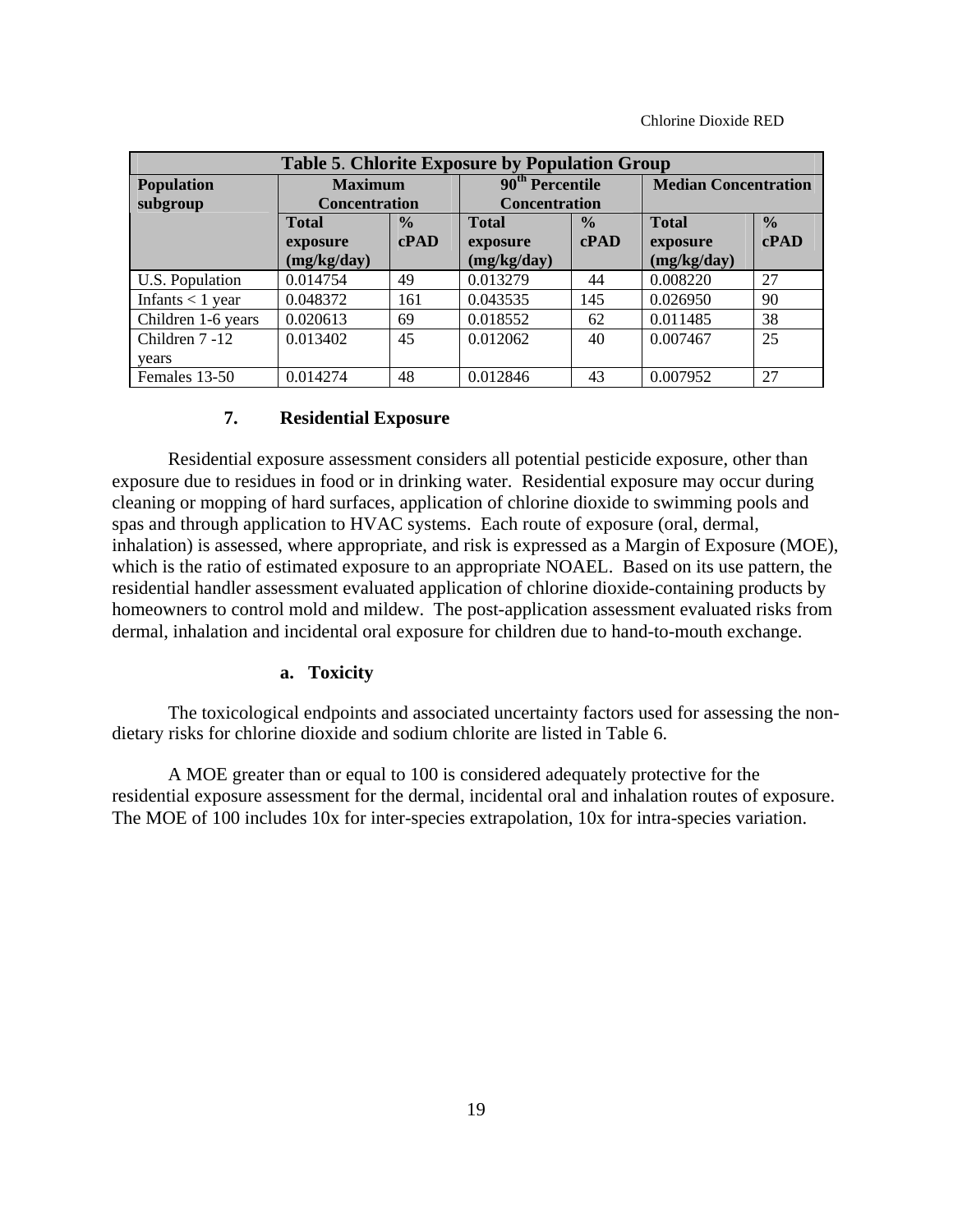| Table 6. Summary of Toxicological Doses and Endpoint Selection for the<br><b>Chlorine Dioxide/ Sodium Chlorite Residential Assessment</b> |                                                                                                                                                                                                           |                                                                                                                                          |                                                                                                                                                                                                                                                                                                                               |  |  |  |
|-------------------------------------------------------------------------------------------------------------------------------------------|-----------------------------------------------------------------------------------------------------------------------------------------------------------------------------------------------------------|------------------------------------------------------------------------------------------------------------------------------------------|-------------------------------------------------------------------------------------------------------------------------------------------------------------------------------------------------------------------------------------------------------------------------------------------------------------------------------|--|--|--|
| Exposure<br>Scenario                                                                                                                      | Dose Used in Risk<br>Assessment<br>(mg/kg/day)                                                                                                                                                            | <b>UF/MOE</b> for Risk<br>Assessment                                                                                                     | <b>Study and Toxicological Effects</b>                                                                                                                                                                                                                                                                                        |  |  |  |
| Incidental Oral<br>(short and<br>intermediate<br>term)                                                                                    | $NOAEL = 3 mg/kg/day$                                                                                                                                                                                     | $MOE = 100$                                                                                                                              | Two-generation reproduction toxicity<br>study (CMA, 1996) - decreases in<br>absolute brain and liver weight, and<br>lowered auditory startle amplitude at<br>LOAEL of 6 mg/kg/day<br>Developmental Toxicity - Rat (Orme et<br>al., 1985)- neurobehavioral and<br>exploratory deficits in rat pups at LOAEL<br>of 14 mg/kg/day |  |  |  |
| Dermal<br>All Durations (1-<br>30 days)                                                                                                   | $NOAEL = 3 mg/kg/day$                                                                                                                                                                                     | $MOE = 100$                                                                                                                              | Two-generation reproduction toxicity<br>study (CMA, 1996) - decreases in<br>absolute brain and liver weight, and<br>lowered auditory startle amplitude at<br>LOAEL of 6 mg/kg/day<br>Developmental Toxicity - Rat (Orme et<br>al., 1985)- neurobehavioral and<br>exploratory deficits in rat pups at LOAEL<br>of 14 mg/kg/day |  |  |  |
| Inhalation<br>(occupational<br>and homeowner<br>short-term)                                                                               | Homeowner<br>short-term:<br>$LOAEL = 28$ mg/m <sup>3</sup><br>(10 ppm)<br>Occupational exposure:<br>LOAEL = $2.8 \text{ mg/m}^3$<br>$(1.0$ ppm $)$<br>$NOAEL = 0.28$ mg/m <sup>3</sup><br>$(0.1$ ppm $).$ | Homeowner short-<br>term ' $RfC' = 0.14$<br>$mg/m^3$ (0.05 ppm)<br>Occupational 'RfC'<br>$= 0.009$ mg/m <sup>3</sup><br>$(0.003$ ppm $)$ | Inhalation toxicity studies-Rat<br>Dalhamn, 1957; Paulet and Debrousses,<br>1970, 1972.                                                                                                                                                                                                                                       |  |  |  |
| Inhalation<br>(homeowner)<br>long-term)                                                                                                   | Agency RfC methodology used to derive an<br>RfC value of $2 \times 10^{-4}$ mg/m <sup>3</sup> (USEPA, 2000a)                                                                                              |                                                                                                                                          | (Paulet and Desbrousses, 1970, 1972)<br>selected as co-critical studies (USEPA,<br>2000a)                                                                                                                                                                                                                                     |  |  |  |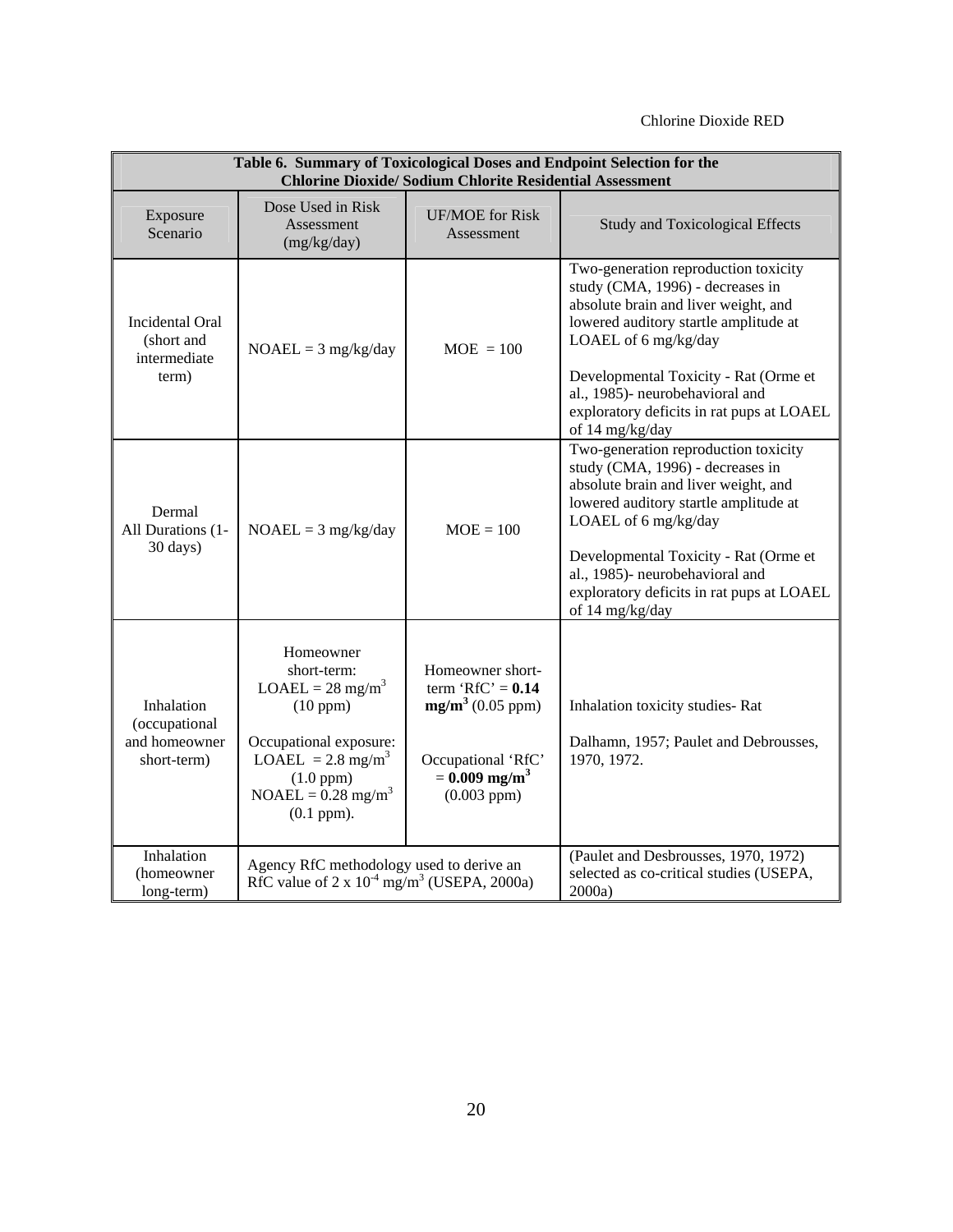#### **b. Residential Handler**

#### **i. Exposure Scenarios, Data and Assumptions**

Residential exposure to chlorine dioxide can occur through mopping, spraying, and applying products to pools and spas. A number of assumptions, or estimates, such as adult body weight and area treated per application, are made by the Agency for residential risk assessment. Also, note that residential handlers are addressed somewhat differently than occupational handlers in that homeowners are assumed to complete all elements of an application (mix/load/apply) without the use of personal protective equipment. In addition, for residential handlers it is assumed that all exposures are short-term.

The residential handler risk assessment based on these scenarios:

- (1) Mopping: 1 gal/use
- (2) Trigger-pump sprayers: 0.5 liters or 0.13 gal/day
- (3) Swimming pools: 160 g ai/20,000 gallons of water

Chlorine dioxide and sodium chlorite products are widely used and have a large number of use patterns that are difficult to completely capture in the risk assessment. As such, the Agency has selected representative scenarios for each use site that are believed to be high-end estimates for the vast majority of chlorine dioxide uses, based on end-use product application methods and use amounts.

For the residential handler risk assessment, dermal unit exposure values were taken from the proprietary Chemical Manufacturers Association (CMA) antimicrobial exposure study, 1999, (MRID 42587501) or from the Pesticide Handler Exposure Database (PHED, 1998). The scenarios evaluated for dermal and inhalation risks in the residential handler assessment are as listed below:

- Mopping floors;
- Applying trigger-pump sprays to hard surfaces; and
- Placing solid tablets in swimming pools or spas
- Off-gassing during application of the aqueous solution.

The potential exposures from mopping and cleaning are expected to be best represented by the short-term duration. Dermal and inhalation exposures were assessed for all residential handler scenarios. For the mopping application and application of tablets to swimming pools and spas, values from the Chemical Manufacturers Association (CMA) antimicrobial study (U.S. EPA, 1999) were used. For the application of chlorine dioxide products with a trigger-pump spray, the Pesticide Handler Exposure Database (PHED, 1998) was used to determine exposure. To determine the potential inhalation handler exposure resulting from the vapor of chlorine dioxide as a general purpose cleaner, the model EFAST (Exposure and Fate Assessment Screening Tool) was used to estimate the chlorine dioxide air concentrations. For additional information, please refer to "Chlorine Dioxide Occupational and Residential Exposure Assessment," dated August 2, 2006.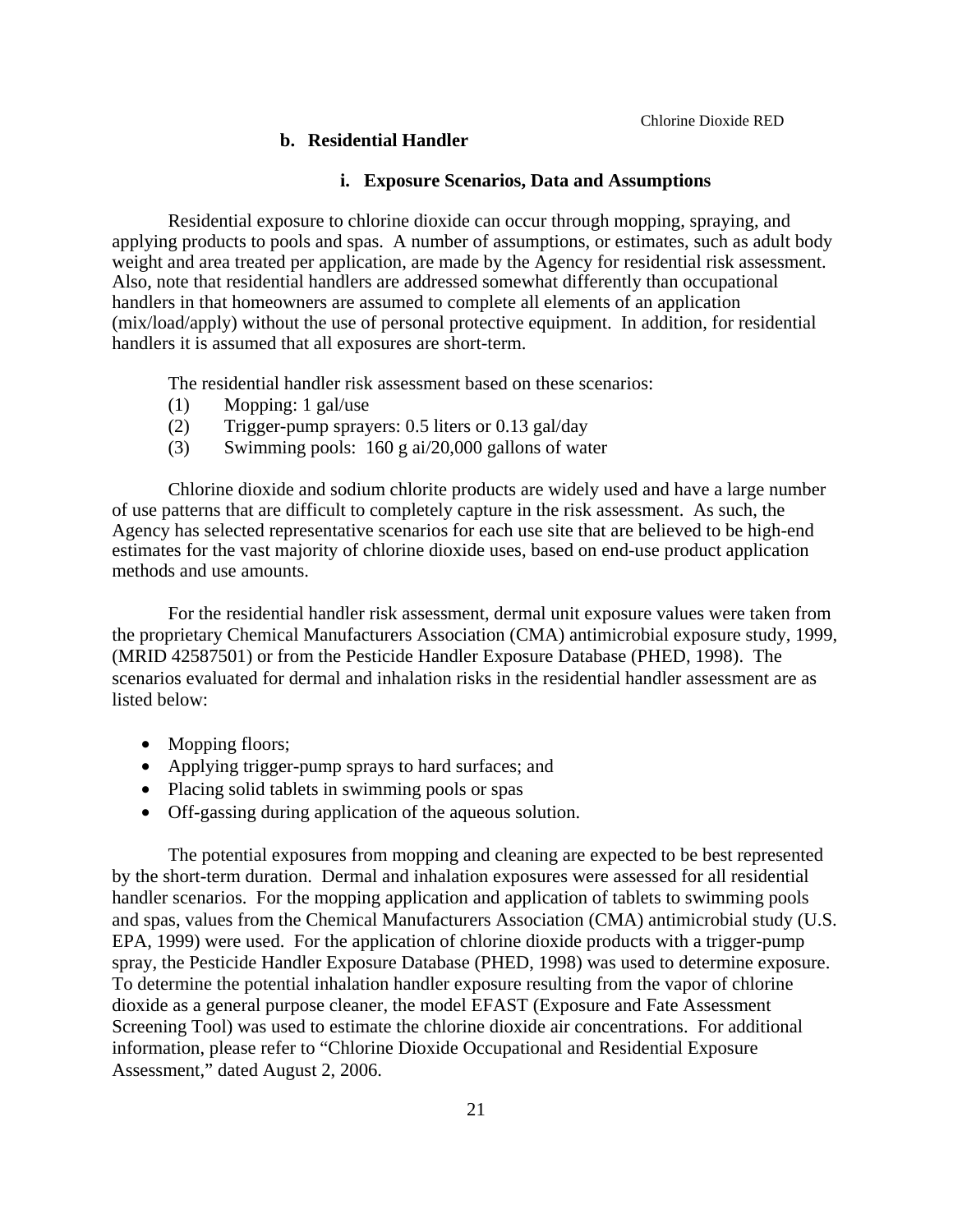#### ii. **Residential Handler Risk Estimates**

Based on toxicological criteria and potential for exposure, the Agency has conducted dermal and inhalation exposure assessments. A summary of the residential handler exposures and risk are presented on Table 7. The exposure duration of most homeowner applications of cleaning products and pools are believed to be best represented by the short-term duration. The toxicological endpoint is based on an oral study and no dermal absorption value is available. Therefore 100% dermal absorption was assumed for chlorine dioxide or chlorite ion residues. While there is some evidence that chlorine dioxide is readily absorbed in skin, this assessment is very conservative. The dermal MOEs for the floor mopping, and application to hard surfaces, are above the target MOE of 100, and therefore, are not of concern. The short-term dermal MOE for pool or spa treatments is 46 without the use of gloves and is of concern to the Agency; therefore, the labels must be amended to require gloves. Based on the average daily air concentration, the handler inhalation exposures of chlorine dioxide are not of concern (i.e., the average air concentration estimated by EFAST of 0.003 ppm is below the RfC of 0.05 ppm).

| <b>Table 7. Calculation of Short-term Dermal MOEs for Residential Handlers</b> |                                                       |                                                                                                                                                |                                                              |                                                                                 |                                                          |                                                               |
|--------------------------------------------------------------------------------|-------------------------------------------------------|------------------------------------------------------------------------------------------------------------------------------------------------|--------------------------------------------------------------|---------------------------------------------------------------------------------|----------------------------------------------------------|---------------------------------------------------------------|
| <b>Exposure Scenario</b>                                                       |                                                       | Application Rate <sup>a</sup><br>$(lb \text{ ai/gal})$                                                                                         | Amount<br>Handled/<br>Treated<br>Daily <sup>b</sup><br>(gal) | <b>Baseline</b><br>Dermal Unit<br>Exposure <sup>c</sup><br>$(mg/lb \text{ ai})$ | <b>Baseline</b><br>Dermal<br>$Dose^{d,e}$<br>(mg/kg/day) | <b>Baseline Dermal</b><br>$MOE^{f}$<br>$Target MOE =$<br>100) |
| Mopping<br>(CMA data)                                                          | Hard<br><b>Surfaces</b>                               | 0.002                                                                                                                                          | 1                                                            | 71.6                                                                            | 0.0024                                                   | 1300                                                          |
| Trigger-<br>pump sprayer<br>(Aerosol can<br>PHED data<br>used as<br>surrogate) | Hard<br><b>Surfaces</b>                               | 0.002                                                                                                                                          | 0.13                                                         | 220                                                                             | 0.00095                                                  | 3200                                                          |
|                                                                                |                                                       | 1.8E-5                                                                                                                                         |                                                              | 10.8                                                                            | 0.065                                                    | 46                                                            |
| <b>Solid Place</b><br>(Tablets)                                                | Pools &<br>Spa water<br>Circulation<br><b>Systems</b> | $(4$ tablets $/10,000$<br>gal. Pool tablet is<br>$100 \text{ g}$ x 4 tablets x<br>$20\%$ ai = 80 g<br>$ai/10,000$ gal =<br>$1.8E-5$ lb ai/gal) | 20,000 gal                                                   | (no gloves)<br>0.412<br>(with<br>gloves)                                        | (no gloves)<br>0.006<br>(with gloves)                    | (no gloves)<br>500<br>(with gloves)                           |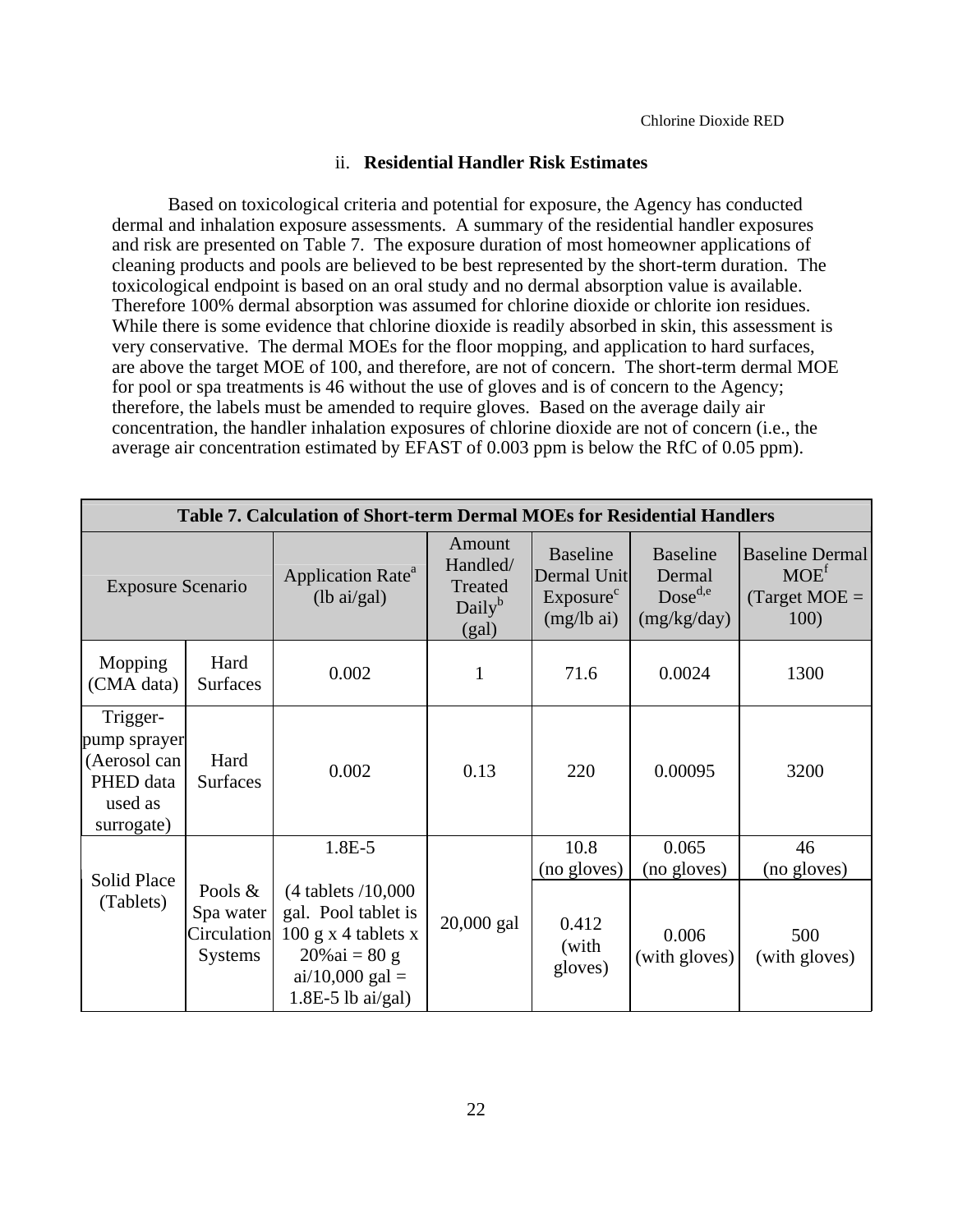# **c. Residential Post-Application**

# **i. Exposure Scenarios, Data and Assumptions**

Residential post-application exposures result when bystanders (adults and children) come in contact with chlorine dioxide in areas where pesticide end-use products have recently been applied (e.g., treated hard surfaces/floors), or when children incidentally ingest the pesticide residues through hand-to-mouth contact of the treated surface. The residential post-application scenarios considered in this assessment are exposure to residues from hard surfaces (i.e., floors) that have been mopped or cleaned with a product containing chlorine dioxide, the use of continuous release air deodorizers, and a single treatment of HVAC systems with chlorine dioxide.

Chlorine dioxide and/or sodium chlorite can be applied as an aqueous solution to hard surfaces such as floors and potentially result in inhalation exposure. The Agency assessed these risks based on dilution and ventilation along with the half-life of chlorine dioxide. This assessment estimated an 8-hour time weighted average air concentration starting immediately after application.

Typically, most products used in a residential setting result in exposures occurring over short-term time duration  $(1 - 30 \text{ days})$ . For the purposes of this screening-level assessment, post application scenarios have been developed that encompass multiple products, but still represent a high-end scenario for all products represented.

Four scenarios have been evaluated in the residential post-application assessment.

- 1. Exposure to residue from hard floors that have been cleaned with a solution containing chlorine dioxide;
- 2. Exposure to chlorine dioxide used to clean residential HVAC systems;
- 3. Exposure to a continuous release (gas) deodorizer; and
- 4. Swimming in treated pools or spas.

#### **ii. Residential Post-Application Risk Estimates**

Based on toxicological criteria and potential for exposure, the Agency has conducted dermal, incidental oral and inhalation exposure assessments. As noted previously, MOEs greater than or equal to 100 are considered adequately protective for the residential exposure assessment.

 A summary of the residential handler exposures and risk are presented on Table 8. The risks from dermal and incidental oral exposures for all scenarios are below the Agency's level of concern.

For children, the short- and intermediate-term oral and dermal MOEs for contact of hard surfaces following disinfection are above the target MOE of 100 for applications in residential and daycare settings. Therefore, the risks from these uses are not of concern.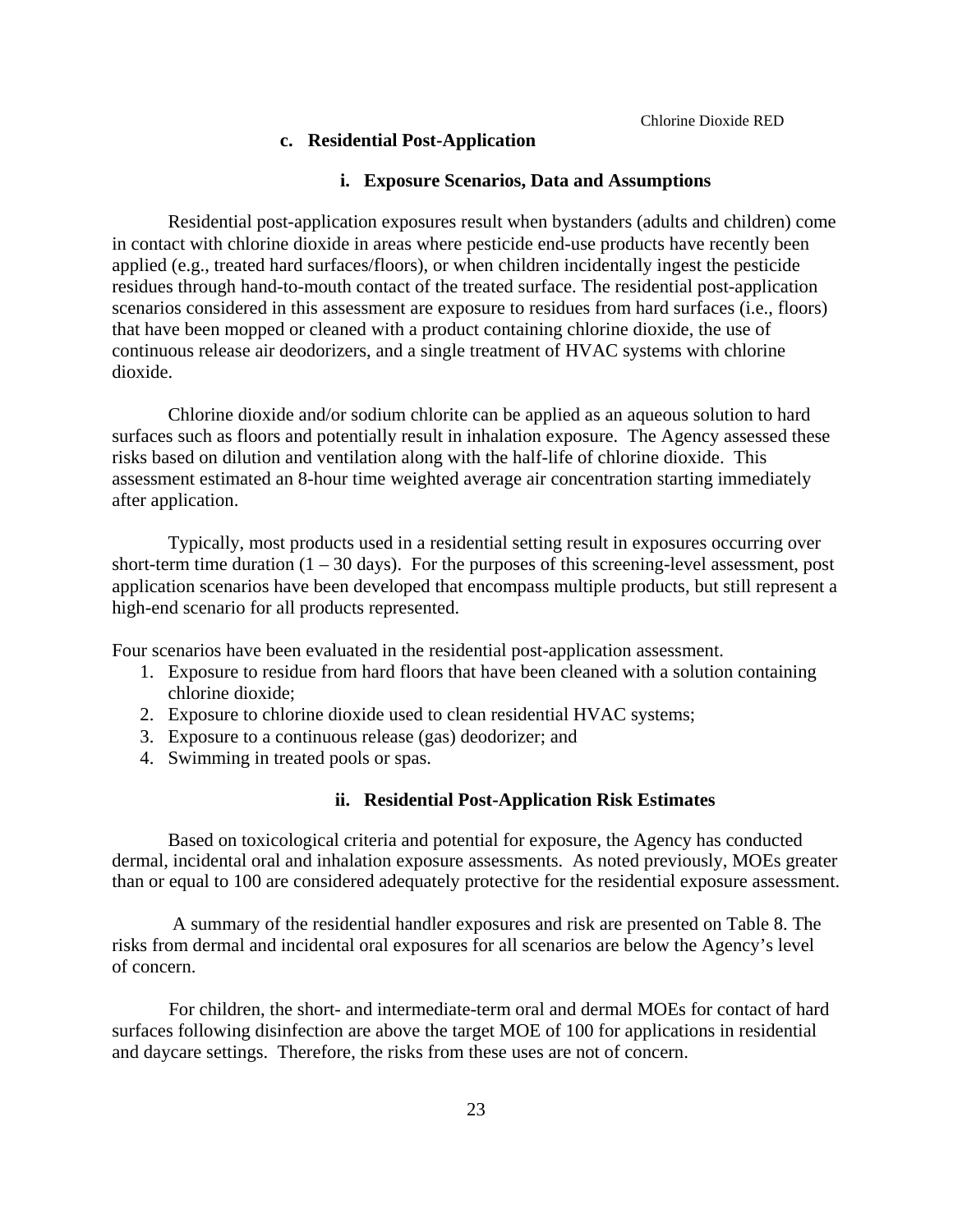Inhalation exposures due to post application activities could occur for children after the treatment of floors; adults and children after the treatment of HVAC systems; and adults and children after the use of continuous release (gas) deodorizers. Chlorine dioxide/sodium chlorite can be applied as an aqueous solution to hard surfaces such as floors and potentially result in inhalation exposure. For this assessment, the Agency estimated the air concentration to be 0.003 ppm, which is below the short-term RfC of 0.05 ppm, and therefore not of concern. For application to HVAC systems, this use is not of concern. For the continuous release deodorizer, the estimated constant air concentration was 0.52 ppm, assuming no air exchange and no build up of chlorine dioxide over time because of the short half-life. This risk is of concern to the Agency. The RfC for long-term continuous exposure is 0.00007 ppm; therefore this risk is of concern to the Agency. The registrant has agreed to delete residential uses of these products.

The application of chlorine dioxide to swimming pools or spas, is not assessed quantitatively. Based on use directions on current labels, dermal, incidental oral, and inhalation exposures to chlorine dioxide residual levels after the dilution in the water, and cleaning of the circulation systems are expected to be minimal. Table 8 shows a representative sample of the short- and intermediate-term residential post-application risks.

There is also the potential for inhalation exposure as a result of the use of chlorine dioxide as a dust on carpets. The registrant has agreed to mitigate any potential risk from this use by limiting it to professional carpet applicators, packaging only in containers that are large enough to discourage retail sale and requiring an REI of one hour prior to entry into a treated room.

| Table 8. Summary of Short- and Intermediate-Term<br><b>Residential Post-application Exposures and Risks</b> |                                                     |                         |         |  |  |
|-------------------------------------------------------------------------------------------------------------|-----------------------------------------------------|-------------------------|---------|--|--|
| Scenario                                                                                                    |                                                     | Dose $a$<br>(mg/kg/day) | $MOE^b$ |  |  |
| Dermal Exposure                                                                                             |                                                     |                         |         |  |  |
| Hard surface<br><b>Disinfection</b>                                                                         | <b>Residential Setting</b><br>and<br>Daycare Center | $0.017$ <sup>a</sup>    | 280     |  |  |
| Incidental Oral Exposure                                                                                    |                                                     |                         |         |  |  |
| Hard surface<br><b>Disinfection</b>                                                                         | <b>Residential Setting</b><br>and<br>Daycare Center | $0.0013^a$              | 2,300   |  |  |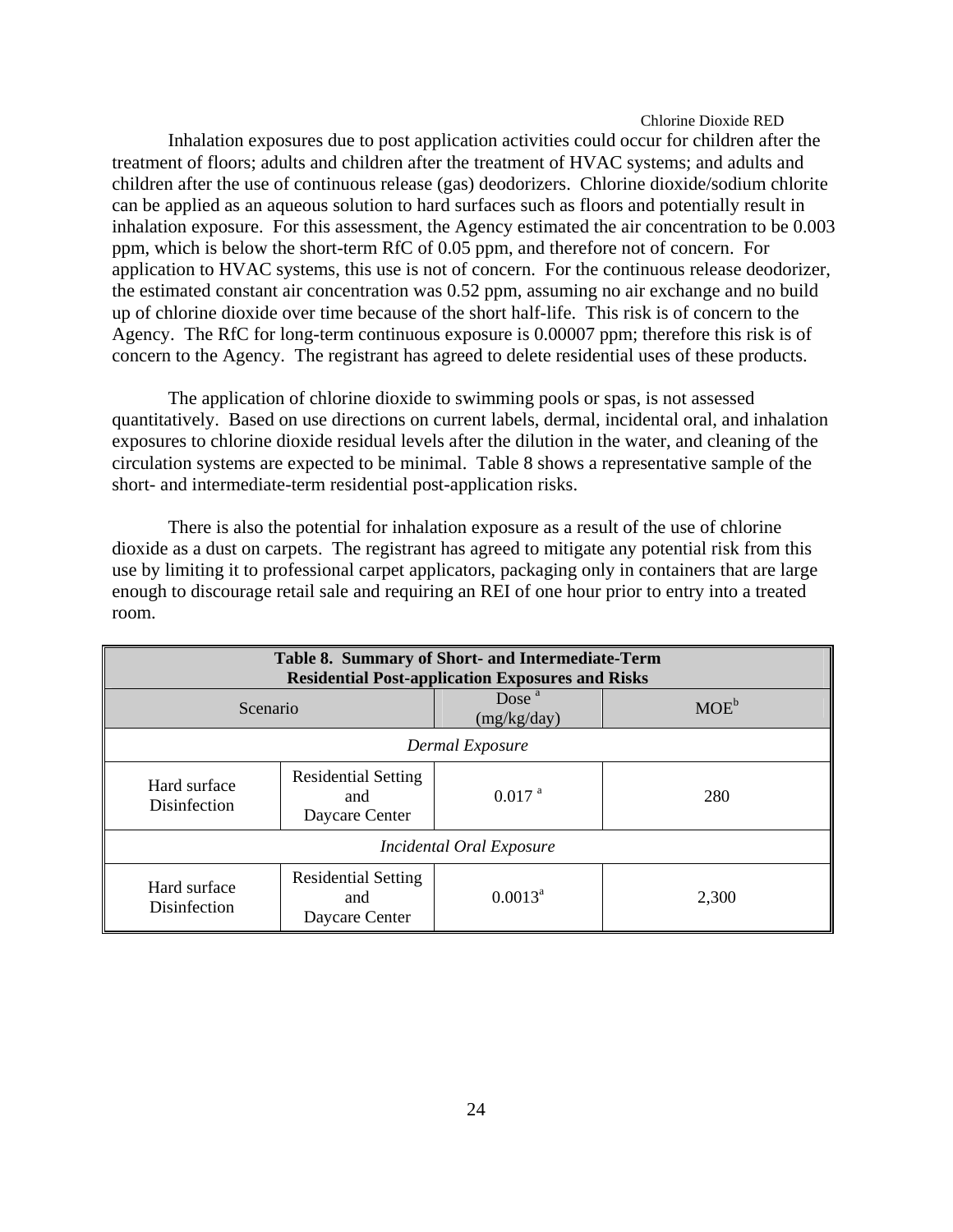| <b>Inhalation Exposure</b>            |                                                     |                                       |                            |  |  |
|---------------------------------------|-----------------------------------------------------|---------------------------------------|----------------------------|--|--|
| <b>Scenario</b>                       |                                                     | <b>Estimated Air</b><br>Concentration | RfC (level of concern)     |  |  |
| Application to<br><b>HVAC</b> Systems | <b>Residential Setting</b><br>and<br>Daycare Center | $< 0.01$ ppm                          | $0.05$ ppm <sup>c</sup>    |  |  |
| Continuous Release<br>Deodorizer      | <b>Residential Setting</b><br>and<br>Daycare Center | $< 0.52$ ppm                          | $0.00007$ ppm <sup>d</sup> |  |  |

<sup>a</sup> Dose calculations for each scenario above are outlined in the attached Occupational/Residential Assessment.<br><sup>b</sup> MOE= NOAEL (mg/kg/day) / Dose (mg/kg/day). Oral and dermal NOAEL is 3 mg/kg/day.<br><sup>c</sup> RfC - short-term tar

 $d$  RfC - long-term target is 0.00007 ppm.

#### **8. Aggregate Risk**

The FQPA amendments to the Federal Food, Drug, and Cosmetic Act (FFDCA, Section  $408(b)(2)(A)(ii)$  require "that there is a reasonable certainty that no harm will result from aggregate exposure to the pesticide chemical residue, including all anticipated dietary exposures and other exposures for which there is reliable information." Aggregate exposure will typically include exposures from food, drinking water, residential uses of a pesticide, and other nonoccupational sources of exposure.

In accordance with FQPA, the Agency must consider and aggregate pesticide exposures and risks from three major sources: food, drinking water, and if applicable, residential or other non-occupational exposures. In an aggregate assessment, exposures from relevant sources are added together and compared to quantitative estimates of hazard (e.g., a NOAEL), or the risks themselves can be aggregated. When aggregating exposures and risks from various sources, the Agency considers both the route and duration of exposure. Aggregate exposure and risk assessments for sodium chlorite include the following: food + water + residential handler. For the aggregate of the inhalation route of exposure, only use of the continuous release air deodorizer product is assumed to co-occur with the other uses. In addition, the HVAC applications will not occur frequently (single exposure); therefore it was not included in the aggregate assessment. The inhalation risk for the continuous release is of concern by itself. Because we have agreement that the residential application of the continuous release deodorizer will be canceled, it has been removed from consideration in the aggregate assessment. However, the continuous release air deodorizer will be allowed in spaces where extended exposure is not likely, e.g., dumpsters. This mitigation will result in aggregate risks that are no longer a concern. Results of the aggregate risk assessment are summarized here, and are discussed more extensively in the document: *Revised Chlorine Dioxide Risk Assessment,* dated July 27, 2006, which is available in the public docket.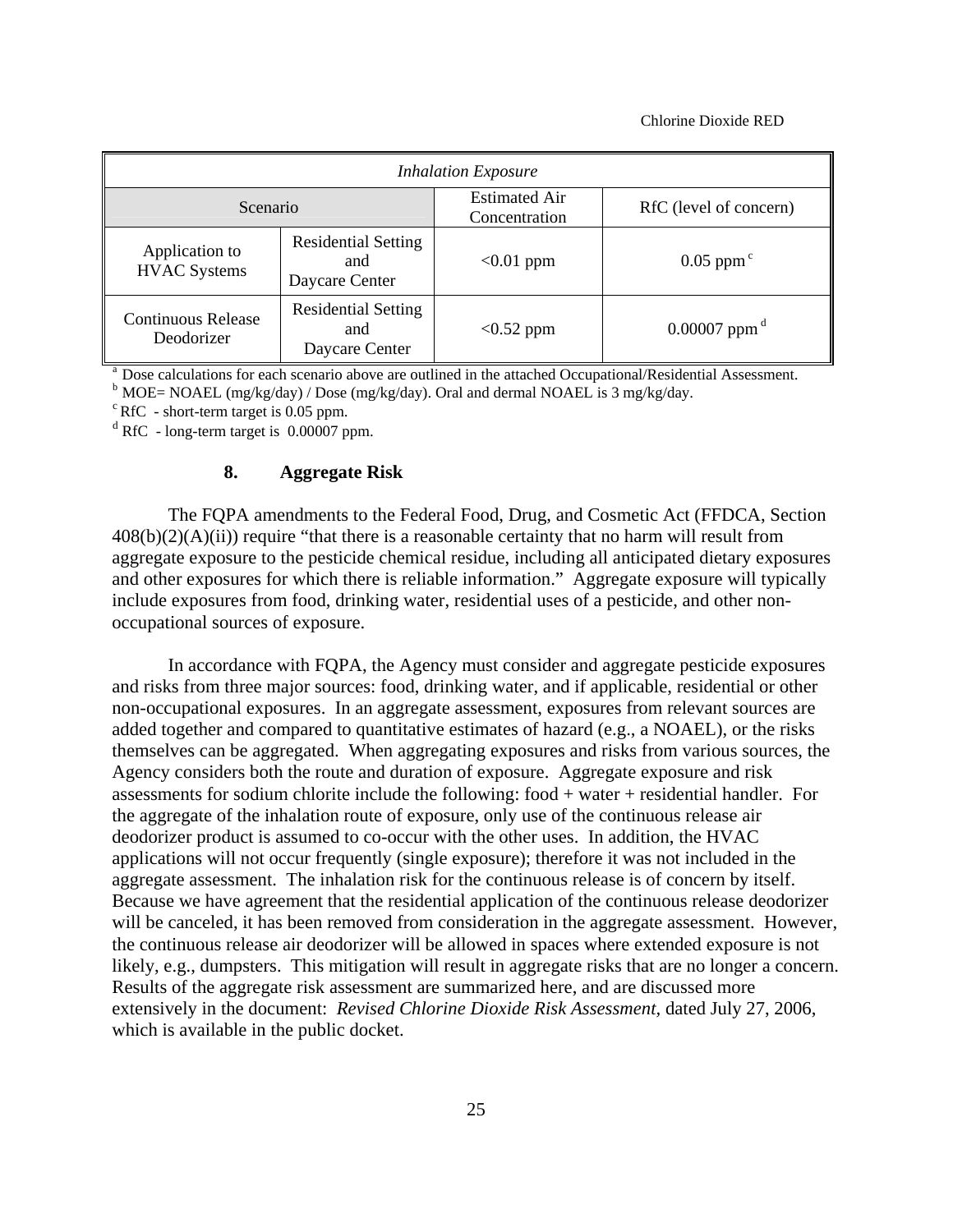## **a. Acute Aggregate Risk**

For chlorine dioxide, the acute and chronic aggregate risk assessments include only dietary, drinking water, and residential exposures. An acute dietary risk assessment was not conducted for chlorine dioxide because there were no acute dietary endpoints of concern.

## **b. Short- and Intermediate -Term Aggregate Risk**

The short- and intermediate-term aggregate assessments were conducted for adults and children. Table 9 shows the exposure scenarios that were included in the aggregate assessment for chlorine dioxide. Use patterns involving exposure by inhalation (continuous use deodorizer) were not aggregated because these use patterns were above the Agency's level of concern on their own and the Agency has agreement that the use will be voluntarily cancelled, therefore these aggregate risks are no longer a concern.

|               | Table 9. Exposure Scenarios Included in the Aggregate Assessments                                                                                                                                 |                                                                                                                                              |  |  |  |
|---------------|---------------------------------------------------------------------------------------------------------------------------------------------------------------------------------------------------|----------------------------------------------------------------------------------------------------------------------------------------------|--|--|--|
|               | <b>Short-term Aggregate</b>                                                                                                                                                                       | <b>Intermediate-Term Aggregate</b>                                                                                                           |  |  |  |
| <b>Adults</b> | • chronic dietary (direct and indirect)<br>• handling cleaning products – spray<br>(dermal only)<br>$\bullet$ handling cleaning products $-$<br>mopping (dermal only)<br>• chronic drinking water | <b>Not Assessed</b>                                                                                                                          |  |  |  |
| Children      | $\bullet$ chronic dietary – (direct and<br>indirect)<br>• post-app to cleaning product (dermal<br>and oral)<br>• chronic drinking water                                                           | $\bullet$ chronic dietary – (direct and indirect)<br>• post application to cleaning product<br>(dermal and oral)<br>• chronic drinking water |  |  |  |

a Dietary (indirect + direct food contact) exposures = sum of dietary exposures presented in Table 3.

b Aggregate Dietary Exposures = sum of both dietary (direct and indirect food contact) exposures and drinking water exposures.

The toxicity endpoints for the oral and dermal routes of exposure are based on the same study and same toxic effect; therefore, these two routes of exposure are aggregated together. Table 10 presents a summary of these exposures, including the aggregate dietary exposure (all direct and indirect food contact exposures) as well as a total dietary aggregate exposure value (drinking water plus direct/indirect dietary exposures). Table 10 presents a summary of the short- and intermediate-term aggregate exposures and the corresponding aggregate risks.

The short-term and immediate-term aggregate risks are not of concern for adults (total MOE=130). The short-term and immediate-term aggregate risks are of concern for children (MOE=44) and infants (MOE=41). The primary driver for these risks is dietary exposures.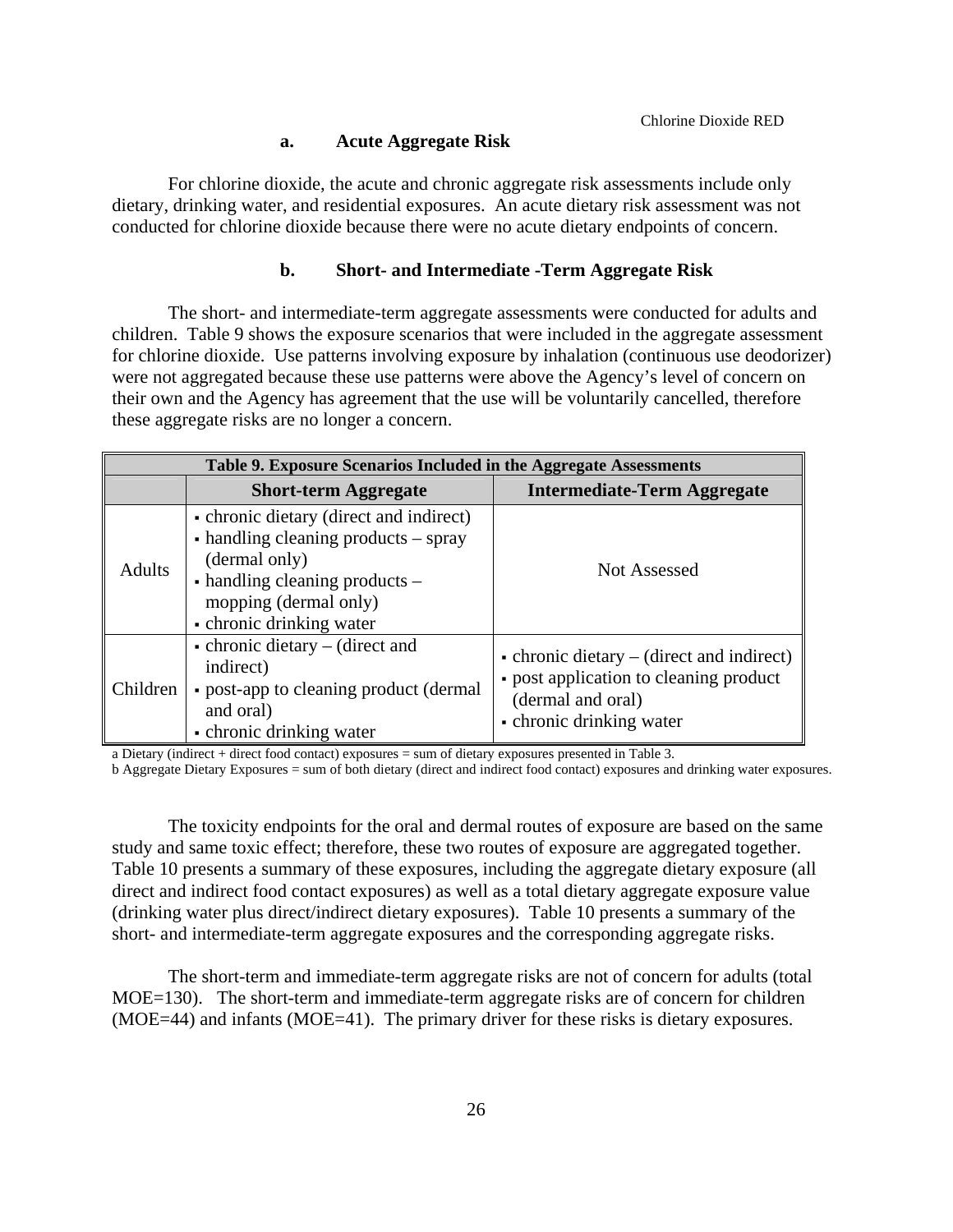| <b>Chlorine Dioxide RED</b>                                   |              |                         |                              |                  |              |  |  |
|---------------------------------------------------------------|--------------|-------------------------|------------------------------|------------------|--------------|--|--|
| Table 10. Short- and Intermediate-term Aggregate Risks (MOEs) |              |                         |                              |                  |              |  |  |
|                                                               |              | Dermal Risks (MOE)      |                              |                  |              |  |  |
|                                                               | Aggregate    |                         | <b>Hard Surface Cleaning</b> |                  | Aggregate    |  |  |
| <b>Exposure Routes</b>                                        | Dietary      | Applicator              |                              |                  | <b>Risks</b> |  |  |
|                                                               | <b>Risks</b> | Mop                     | Spray                        | Post-Application | (MOE)        |  |  |
| <b>Adults</b>                                                 |              |                         |                              |                  |              |  |  |
| <b>Oral Ingestion MOEs</b>                                    | 150          | <b>NA</b>               | <b>NA</b>                    | <b>NA</b>        | 150          |  |  |
| <b>Dermal MOEs</b>                                            | NA.          | 1300                    | 3200                         | <b>NA</b>        | 900          |  |  |
| <b>Total MOE</b>                                              | 150          | 1300                    | 3200                         | <b>NA</b>        | 130          |  |  |
|                                                               |              | Children (age $1 - 6$ ) |                              |                  |              |  |  |
| <b>Oral Ingestion MOEs</b>                                    | 60           | <b>NA</b>               | <b>NA</b>                    | 2300             | 58           |  |  |
| Dermal MOEs                                                   | <b>NA</b>    | <b>NA</b>               | <b>NA</b>                    | 180              | 180          |  |  |
| <b>Total MOE</b>                                              | 60           | <b>NA</b>               | <b>NA</b>                    | 160              | 44           |  |  |
| Infants $<$ 1                                                 |              |                         |                              |                  |              |  |  |
| Oral Ingestion                                                | 55           | NA.                     | NA.                          | 2300             | 55           |  |  |
| <b>Dermal MOEs</b>                                            | <b>NA</b>    | <b>NA</b>               | <b>NA</b>                    | 180              | 180          |  |  |
| <b>Total MOE</b>                                              | 55           | NA                      | <b>NA</b>                    | 160              | 41           |  |  |

MOE = NOAEL/dose

Aggregate  $MOE = 1/((1/MOE_{\text{dietary}}) + (1/\text{MOEstimking water}) + (1/MOE_{\text{dermal}})$ All NOAELs =  $3 \text{ mg/kg/day}$ Target MOE oral  $= 100$ Target MOE dermal  $= 100$ 

## **c. Chronic Aggregate Risk**

The chronic aggregate risk estimates associated with chlorine dioxide from dietary uses are below the Agency's level of concern for adults at 53% of the cPAD. However the dietary risks are above the level of concern for children aged 1 to 6 (133% of the cPAD).

The chronic aggregate risks are not of concern for adults, as the total aggregate of the cPAD is 53% (excluding the continuous use deodorizer), below the target of 100%. For children, the aggregate risk estimates are above 100% (133% cPAD) and thus are of concern. Table 11 presents the chronic aggregate exposures and risks.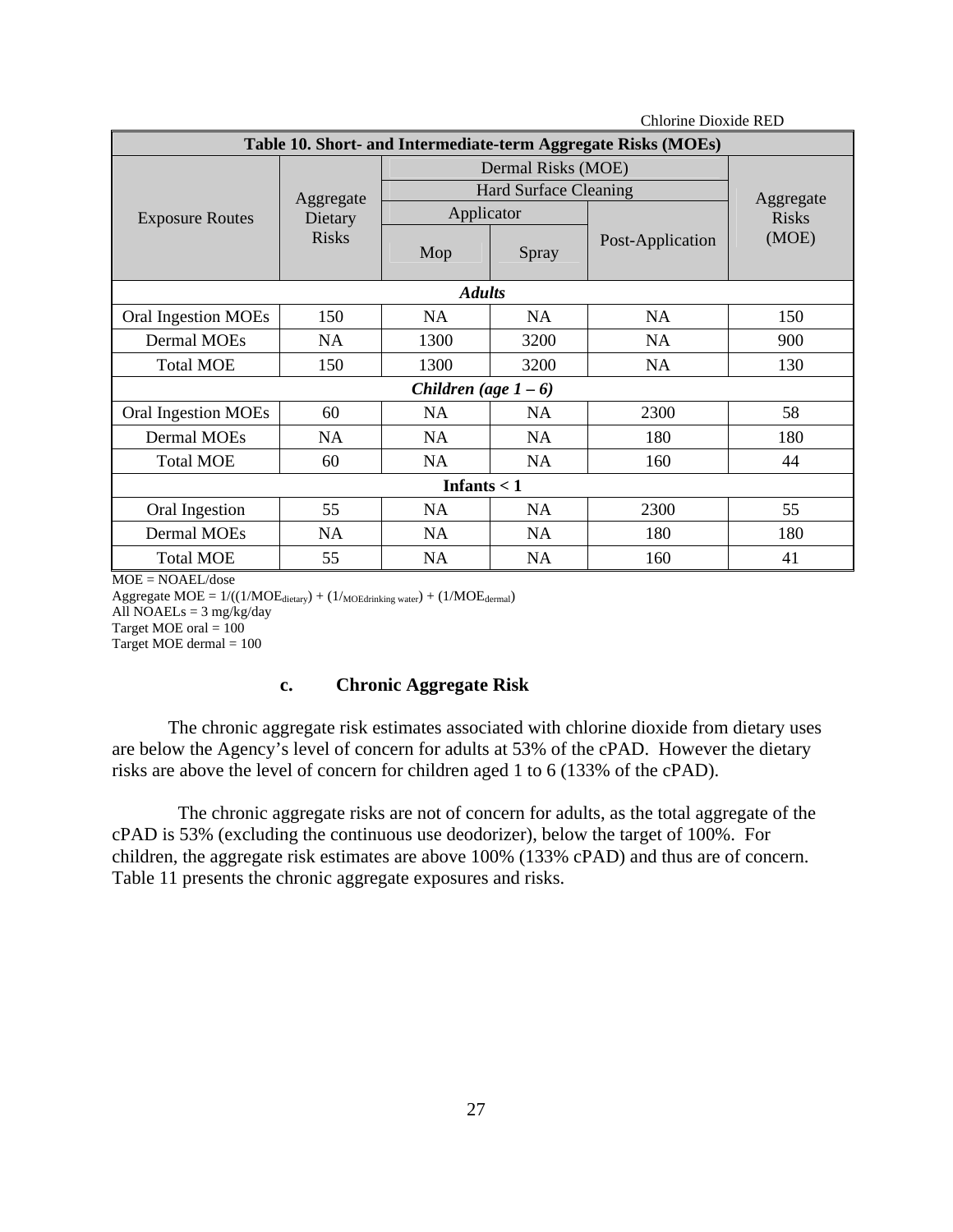| Table 11. Chlorine Dioxide Chronic Aggregate Exposures and Risks |                                                                                      |                             |                                                    |                                           |  |  |
|------------------------------------------------------------------|--------------------------------------------------------------------------------------|-----------------------------|----------------------------------------------------|-------------------------------------------|--|--|
|                                                                  |                                                                                      |                             | Chronic Dietary Exposures (mg/kg/day)              |                                           |  |  |
| <b>Exposure Routes</b>                                           | Dietary (indirect $+$<br>direct food<br>contact+ chlorate)<br>Exposures <sup>a</sup> | Drinking water<br>exposures | <b>Aggregate Dietary</b><br>Exposures <sup>b</sup> | <b>Aggregate Dietary</b><br>Risks (%cPAD) |  |  |
|                                                                  |                                                                                      | <b>Adults</b>               |                                                    |                                           |  |  |
| Oral Ingestion                                                   | 2.65E-03                                                                             | 1.33E-02                    | 1.6E-02                                            | 53.3%                                     |  |  |
| Children (age $1-6$ )                                            |                                                                                      |                             |                                                    |                                           |  |  |
| Oral Ingestion                                                   | 2.27E-02                                                                             | 1.86E-02                    | $4.13e-02$                                         | 133%                                      |  |  |

a Dietary (indirect + direct food contact) exposures = sum of dietary exposures presented in Table 6.

b Aggregate Dietary Exposures = sum of both dietary (direct and indirect food contact) exposures and drinking water exposures.

## **9. Occupational Exposure and Risk**

Workers can be exposed to a pesticide through mixing, loading, and/or applying a pesticide, or re-entering treated sites. Occupational handlers of chlorine dioxide and sodium chlorite include workers in a variety of occupational settings. Additionally, post-application exposures are likely to occur in these settings. The representative scenarios selected for assessment were evaluated using maximum application rates as recommended on the product labels for chlorine dioxide and sodium chlorite.

Occupational risk is assessed for exposure at the time of application (termed "handler" exposure) and is assessed for exposure following application, or post-application exposure. Application parameters are generally defined by the physical nature of the formulation (e.g., formula and packaging), by the equipment required to deliver the chemical to the use site, and by the application rate required to achieve an efficacious dose.

Occupational risk for all of these potentially exposed populations is measured by a Margin of Exposure (MOE), which determines how close the occupational exposure comes to a No Observed Adverse Effect Level (NOAEL) from toxicological studies. In the case of chlorine dioxide and sodium chlorite, MOEs greater than 100 for dermal exposures and inhalation exposures are not of concern to the Agency. For workers entering a treated site, MOEs are calculated for each day after application to determine the minimum length of time required before workers can safely re-enter.

For more information on the assumptions and calculations of potential risk of chlorine dioxide to workers, see the Occupational Exposure Assessment section in the "Chlorine Dioxide Risk Assessment," dated July 27, 2006.

## **a. Occupational Toxicity**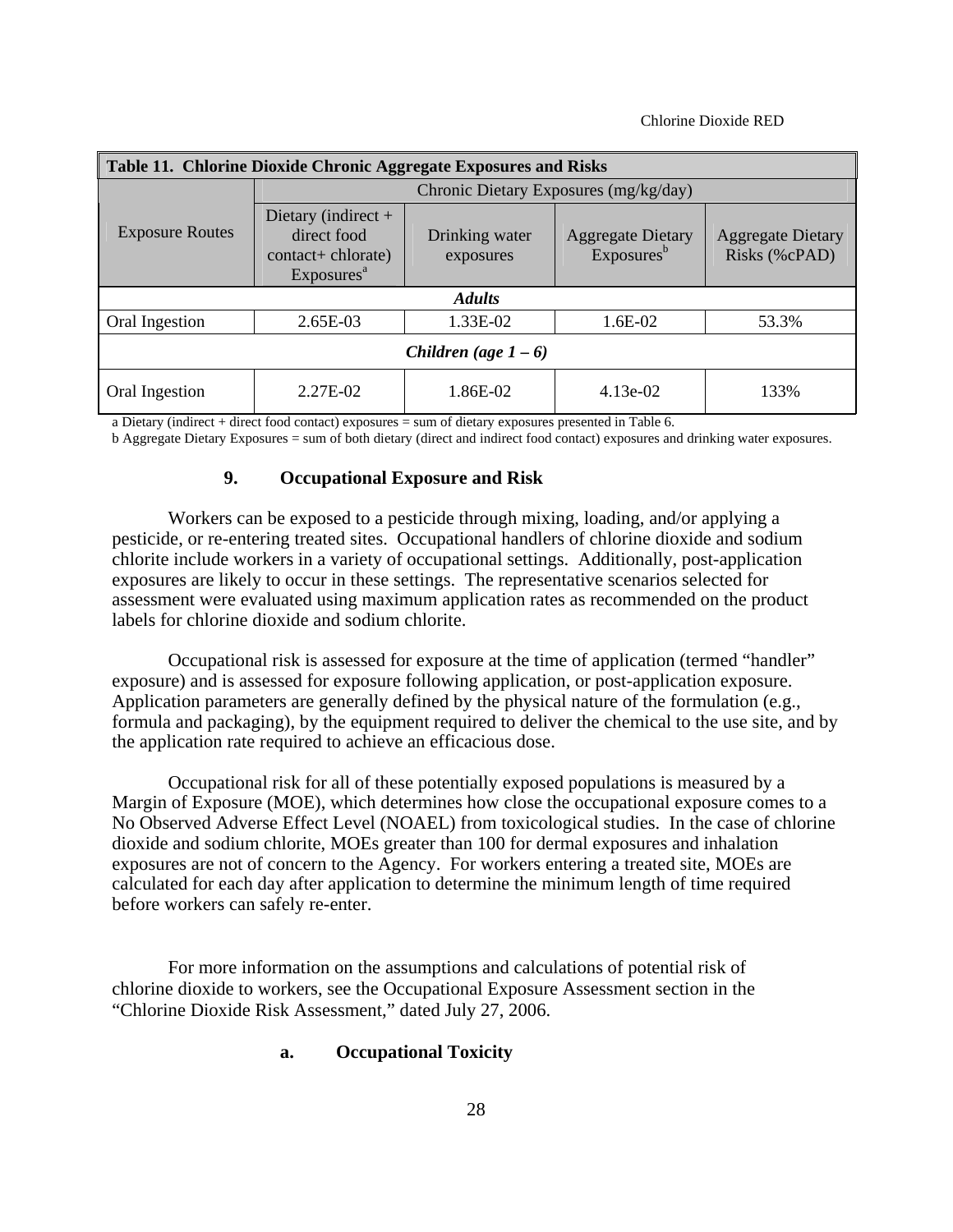Table 6 provides a listing of the toxicological endpoints used in the occupational risk assessment for chlorine dioxide and sodium chlorite.

## **b. Occupational Handler Exposure**

Potential occupational handler exposure can occur at various use sites, including agricultural, food handling, commercial and institutional, and medical premises; human drinking water systems; industrial processes and water systems; application to materials as preservatives; and swimming pools and other aquatic areas.

The Agency has assessed the handler risks from the use of chlorine dioxide using unit exposure data from both the proprietary Chemical Manufacturers Association (CMA) antimicrobial exposure study and the Pesticide Handlers Exposure Database (PHED). Table 12 lists the handler exposure scenarios assessed for chlorine dioxide. These scenarios are considered representative of high-end exposures for the industrial applications.

|                                                                        | <b>Table 12. Exposure Scenarios Associated with</b><br><b>Occupational Exposure Assessed in this Document</b> |                                                                              |                                                                                                     |                                                                                                 |  |  |
|------------------------------------------------------------------------|---------------------------------------------------------------------------------------------------------------|------------------------------------------------------------------------------|-----------------------------------------------------------------------------------------------------|-------------------------------------------------------------------------------------------------|--|--|
| Representative<br>Use                                                  | Application<br>Method                                                                                         | <b>EPA</b><br>Registration<br>Number<br>(chemical<br>associated with<br>use) | <b>Application Rate (lb)</b><br>ai/gal)                                                             | <b>Exposure Scenario</b><br>Assessed                                                            |  |  |
| Use Site Category I (Agricultural Premises and Equipment) <sup>a</sup> |                                                                                                               |                                                                              |                                                                                                     |                                                                                                 |  |  |
| Application to<br>Hard Surfaces<br>and Equipment                       | low-pressure<br>hand wand                                                                                     | 74602-2<br>(Sodium<br>Chlorite)                                              | (Application rate from<br>label, 2.5 fl oz/gal) $*(1)$<br>gal/128 oz)*(0.75 lb<br>$ai/gal$ = 0.015  | Short- and<br>Intermediate-term<br>(ST and IT) Adult<br>Handler (dermal and                     |  |  |
|                                                                        | trigger-pump<br>sprayer<br>fogger (1 hour<br><b>REI</b> after<br>fogging)                                     | 74602-2<br>(Sodium<br>Chlorite)                                              | (Application rate from<br>label, 2.5 fl oz/gal)* $(1$<br>gal/128 oz)*(0.75 lb<br>$ai/gal$ ) = 0.015 | inhalation) and<br>Adult Bystander and<br><b>Post Application</b><br>(dermal and<br>inhalation) |  |  |
|                                                                        | mop                                                                                                           | 9150-2<br>(Chlorine<br>Dioxide)                                              | (Application rate from<br>label, 3.25 fl oz/gal)*(1<br>gal/128 oz)*(0.69 lb<br>$ai/gal$ = 0.018     |                                                                                                 |  |  |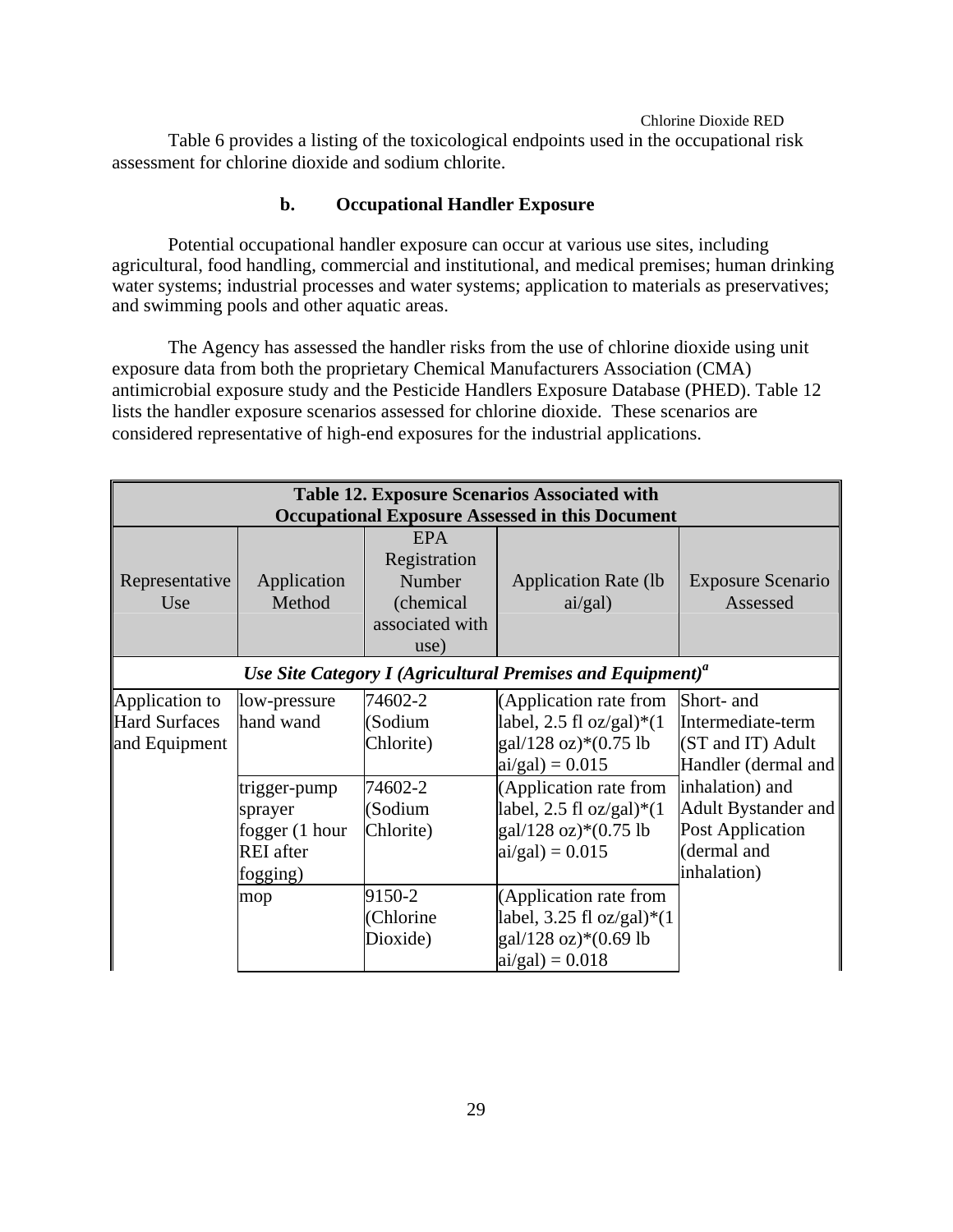|                      | <b>Chlorine Dioxide RED</b> |                 |                                                                                         |                            |  |
|----------------------|-----------------------------|-----------------|-----------------------------------------------------------------------------------------|----------------------------|--|
|                      |                             |                 | Table 12. Exposure Scenarios Associated with                                            |                            |  |
|                      |                             |                 | <b>Occupational Exposure Assessed in this Document</b>                                  |                            |  |
|                      |                             | <b>EPA</b>      |                                                                                         |                            |  |
|                      |                             | Registration    |                                                                                         |                            |  |
| Representative       | Application                 | Number          | <b>Application Rate (lb</b>                                                             | <b>Exposure Scenario</b>   |  |
| Use                  | Method                      | (chemical       | ai/gal)                                                                                 | Assessed                   |  |
|                      |                             | associated with |                                                                                         |                            |  |
|                      |                             | use)            |                                                                                         |                            |  |
|                      | foaming wand                | 9150-11         | (Application rate from                                                                  |                            |  |
|                      |                             | (Chlorine       | label, 0.25 gal of                                                                      |                            |  |
|                      |                             | Dioxide)        | product*0.10 lb ai/gal)                                                                 |                            |  |
|                      |                             |                 | $= 0.025$ lb ai/gal.)                                                                   |                            |  |
|                      |                             |                 | Apply at rate of 4 to 6                                                                 |                            |  |
|                      |                             |                 | gallons/minute to                                                                       |                            |  |
|                      |                             |                 | inside/outside of animal                                                                |                            |  |
|                      |                             |                 | trucks/equipment.                                                                       |                            |  |
|                      | ULV fogger                  | 74602-2         | (Egg house label rate,                                                                  |                            |  |
|                      | (e.g., Dramm)               | (Sodium         | 1 gal product x 5%                                                                      |                            |  |
|                      | fogger)                     | Chlorite)       | $ClO2$ ) per 50 gal =                                                                   |                            |  |
|                      |                             |                 | 0.0083)                                                                                 |                            |  |
|                      |                             |                 | Use Site Categories II (Food Handling), III (Commercial/Institutional), and V (Medical) |                            |  |
| Application to       | mop                         | 9150-10 active  | (Application rate from                                                                  | <b>ST/IT Adult Handler</b> |  |
| <b>Hard Surfaces</b> |                             | $(10589 - 3)$   | label, 5 $oz/gal)*(1$                                                                   | (dermal and                |  |
| and Equipment        |                             | transferred)    | gal/128 oz)*(0.49 lb                                                                    | inhalation) and            |  |
| <b>Without Food</b>  |                             | (Chlorine       | $ai/gal$ ) = 0.019                                                                      | <b>Adult Post</b>          |  |
| Contact              |                             | Dioxide)        |                                                                                         | Application/Bystand        |  |
|                      | trigger-pump                | 21164-3         | (Application rate from                                                                  | er (dermal and             |  |
|                      | sprayer                     | (Sodium         | label, 12 fl oz/gal)* $(1$                                                              | inhalation)                |  |
|                      |                             | Chlorite)       | gal/128 oz)*(0.86 lb                                                                    |                            |  |
|                      |                             |                 | $ai/gal$ ) = 0.08                                                                       |                            |  |
| Application to       | dip                         | 74602-2         | (Application rate from                                                                  |                            |  |
| foods                |                             | (Sodium         | label, $1.9 \text{ oz/gal}*(1)$                                                         |                            |  |
| (Fruit/Vegetable     |                             | Chlorite)       | $gal/128$ oz)* $(0.75$ lb                                                               |                            |  |
| Rinse)               |                             |                 | $ai/gal$ = 0.011                                                                        |                            |  |
|                      |                             |                 | Use Site Category VI (Human Drinking Water Systems)                                     |                            |  |
| Application to       | metering pump               | 9804-1          | (Application rate from                                                                  | <b>ST/IT Adult</b>         |  |
| <b>Water Systems</b> |                             | (Chlorine       | label, 3.25 fl oz/gal)*(1 Handler; Potential                                            |                            |  |
| (Water               |                             | Dioxide)        | $gal/128$ oz)* $(0.27$ lb                                                               | for inhalation             |  |
| <b>Treatment</b> and |                             |                 | $ai/gal$ = 0.007                                                                        | exposure unknown           |  |
| <b>Water Storage</b> |                             |                 |                                                                                         | at this time.              |  |
| Systems)             |                             |                 |                                                                                         |                            |  |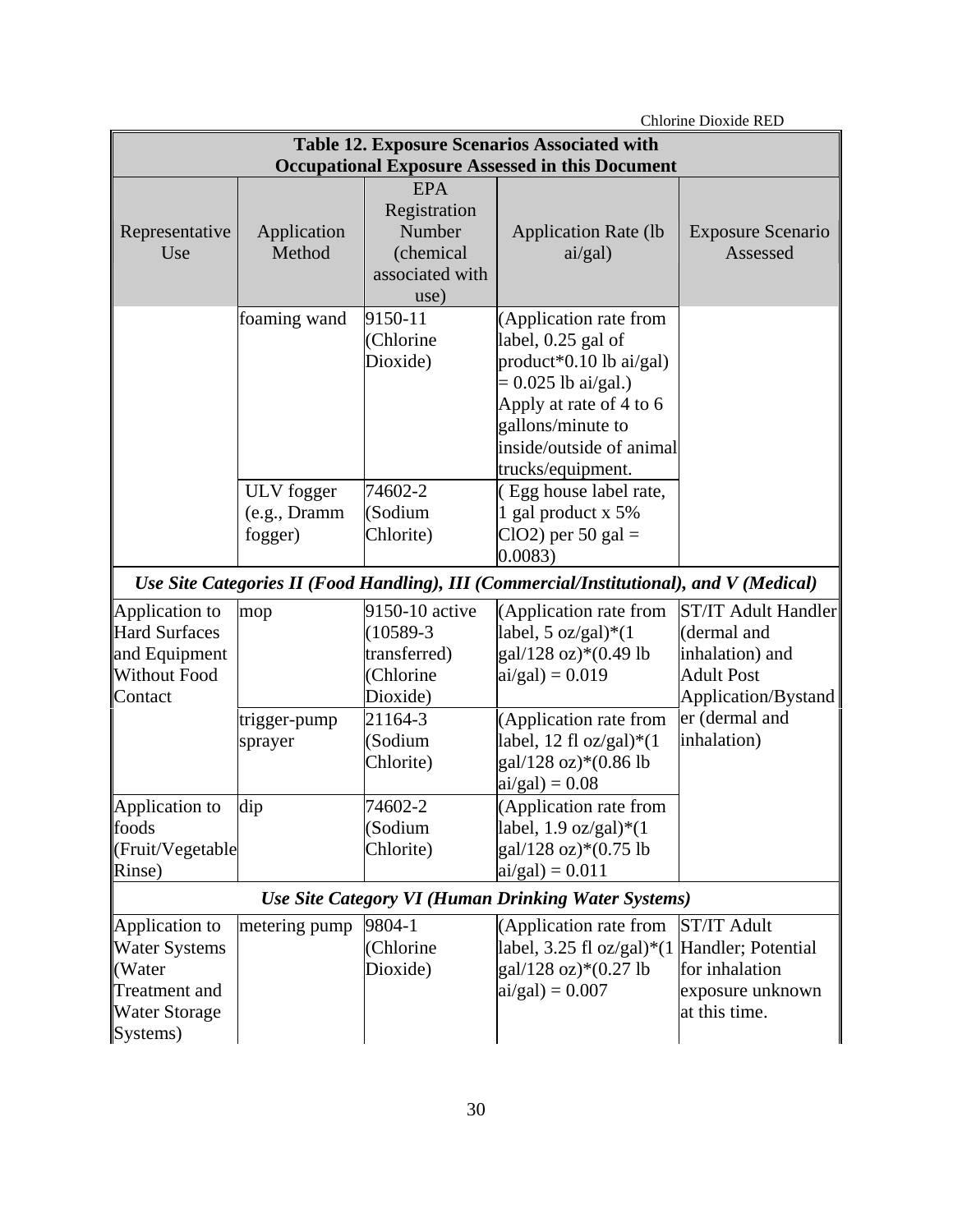| <b>Chlorine Dioxide RED</b>                                       |                                                                                                               |                                                                              |                                                                                                                                                                                                                                  |                                                                                                                       |  |  |  |
|-------------------------------------------------------------------|---------------------------------------------------------------------------------------------------------------|------------------------------------------------------------------------------|----------------------------------------------------------------------------------------------------------------------------------------------------------------------------------------------------------------------------------|-----------------------------------------------------------------------------------------------------------------------|--|--|--|
|                                                                   | <b>Table 12. Exposure Scenarios Associated with</b><br><b>Occupational Exposure Assessed in this Document</b> |                                                                              |                                                                                                                                                                                                                                  |                                                                                                                       |  |  |  |
| Representative<br>Use                                             | Application<br>Method                                                                                         | <b>EPA</b><br>Registration<br>Number<br>(chemical<br>associated with<br>use) | <b>Application Rate (lb</b><br>ai/gal)                                                                                                                                                                                           | <b>Exposure Scenario</b><br>Assessed                                                                                  |  |  |  |
|                                                                   |                                                                                                               | Use Site Category VII (Material Preservatives)                               |                                                                                                                                                                                                                                  |                                                                                                                       |  |  |  |
| Applications to<br>liquid pour<br>Metal Working<br>Fluids         |                                                                                                               | 9150-2<br>(Chlorine<br>Dioxide)                                              | batch method: 0.0001<br>(per week)<br>continuous method:<br>$8E-7$ (per day)<br>badly contaminated<br>systems: $4E-6$ (slug<br>dose)                                                                                             | <b>ST/IT Adult Handler</b><br>(dermal and<br>inhalation) and<br>Long-term Dermal<br>and Inhalation for<br>Machinists. |  |  |  |
|                                                                   |                                                                                                               |                                                                              | Use Site Category VIII (Industrial Processes and Water Systems)                                                                                                                                                                  |                                                                                                                       |  |  |  |
| Application to<br>Pulp and Paper<br>White Water<br><b>Systems</b> | metering pump                                                                                                 | 74602-3<br>(Sodium<br>Chlorite)                                              | (Application rate from<br>label, 15 gal/100,000<br>gal white water to be<br>treated or 4 gal/100<br>tons paper<br>produced) $*(0.86$ lb<br>$ai/gal$ = 0.0001 lb<br>ai/gal white water or<br>3.44 lb ai/100 ton paper<br>produced | <b>ST/IT Adult Handler</b><br>(dermal and<br>inhalation) and<br><b>Adult Bystander</b><br>(inhalation)                |  |  |  |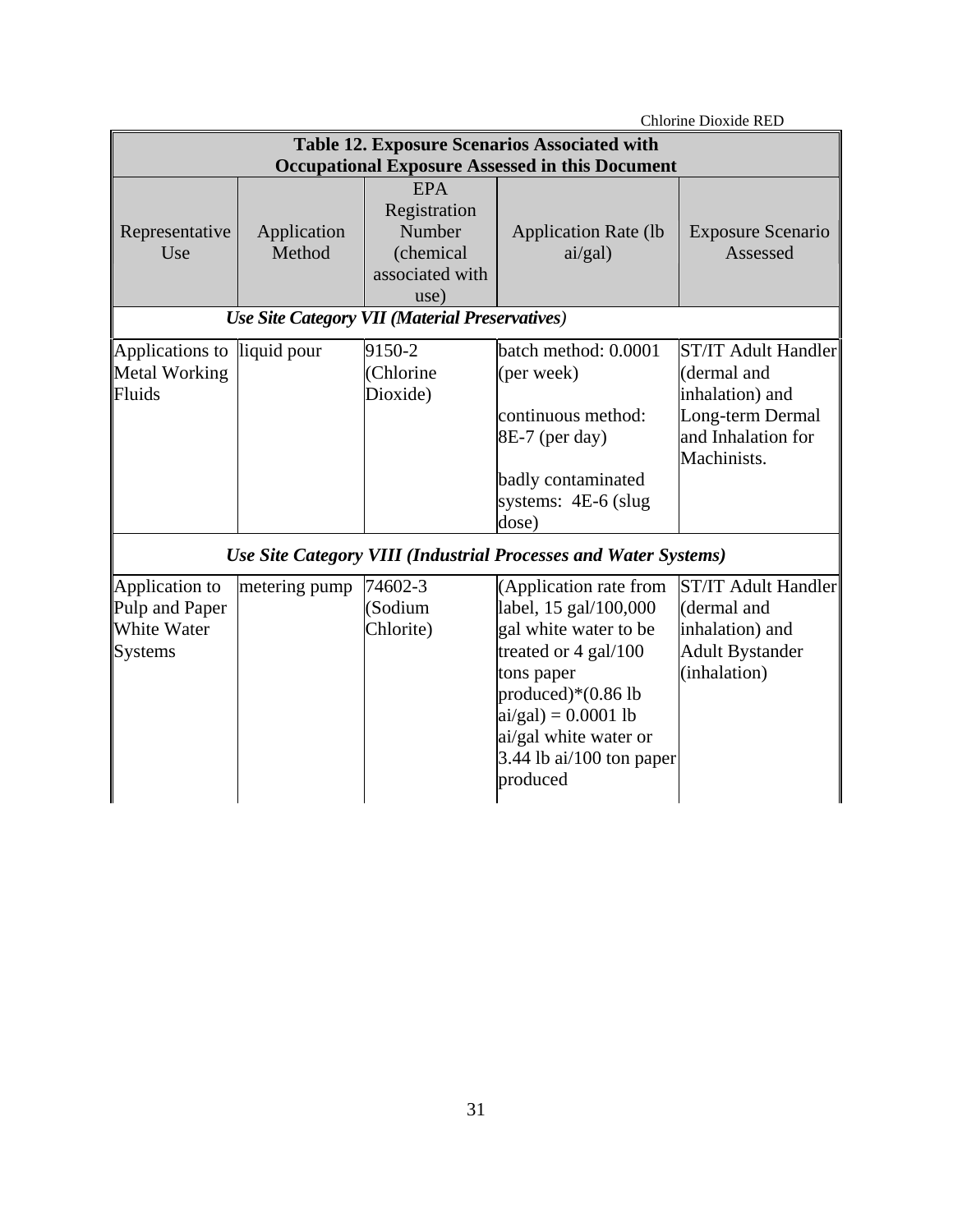| Chlorine Dioxide RED                                                                                                  |                          |                                                                              |                                                                                                                                                                                                    |                                                                                                        |
|-----------------------------------------------------------------------------------------------------------------------|--------------------------|------------------------------------------------------------------------------|----------------------------------------------------------------------------------------------------------------------------------------------------------------------------------------------------|--------------------------------------------------------------------------------------------------------|
|                                                                                                                       |                          |                                                                              | <b>Table 12. Exposure Scenarios Associated with</b>                                                                                                                                                |                                                                                                        |
|                                                                                                                       |                          |                                                                              | <b>Occupational Exposure Assessed in this Document</b>                                                                                                                                             |                                                                                                        |
| Representative<br>Use                                                                                                 | Application<br>Method    | <b>EPA</b><br>Registration<br>Number<br>(chemical<br>associated with<br>use) | <b>Application Rate (lb</b><br>ai/gal)                                                                                                                                                             | <b>Exposure Scenario</b><br>Assessed                                                                   |
| Application to<br>Oil Systems (oil<br><b>Wells During</b><br>Secondary<br>Recovery<br>Operations)                     | liquid pour              | 9150-2<br>(Chlorine<br>Dioxide)                                              | (Application rate from<br>label, 1 gal/10<br>$\text{gal}$ <sup>*</sup> (0.69 lb ai/gal) =<br>0.069.<br>Label indicates to<br>portion 1 part of this<br>solution to 150 parts<br>reinjection water. | <b>ST/IT Adult Handler</b><br>(dermal and<br>inhalation) and<br><b>Adult Bystander</b><br>(inhalation) |
|                                                                                                                       |                          |                                                                              | <b>Use Site Category XI (Swimming Pools)</b>                                                                                                                                                       |                                                                                                        |
| Application to<br>Public<br><b>Swimming Pool</b><br>Circulation<br><b>Water Systems</b><br>(Swimming<br>Pools)        | solid place<br>(tablets) | 70060-20<br>(Sodium<br>chlorite)                                             | 4 tablet /10,000 gal<br>(Pool tablet is 100 g x $4$ Handler (dermal and<br>tablets x $20\%$ ai = 80 g<br>$ai/10,000$ gal = 1.8E-5<br>lb ai/gal)                                                    | Short-term Adult<br>inhalation)                                                                        |
|                                                                                                                       |                          | Use Site Category XII (Aquatic Areas)                                        |                                                                                                                                                                                                    |                                                                                                        |
| Non-potable<br><b>Water Systems</b><br>(e.g., retention<br>basins and<br>ponds,<br>decorative pools<br>and fountains) | liquid pour              | 9150-11<br>(Chlorine<br>Dioxide)                                             | 0.00001<br>$(18 \text{ fl oz x } 0.72\% \text{ ai per}$ inhalation)<br>100 gallons water)                                                                                                          | <b>ST/IT Adult Handler</b><br>(dermal and                                                              |
|                                                                                                                       |                          | Use Site Category XIII (HVAC)                                                |                                                                                                                                                                                                    |                                                                                                        |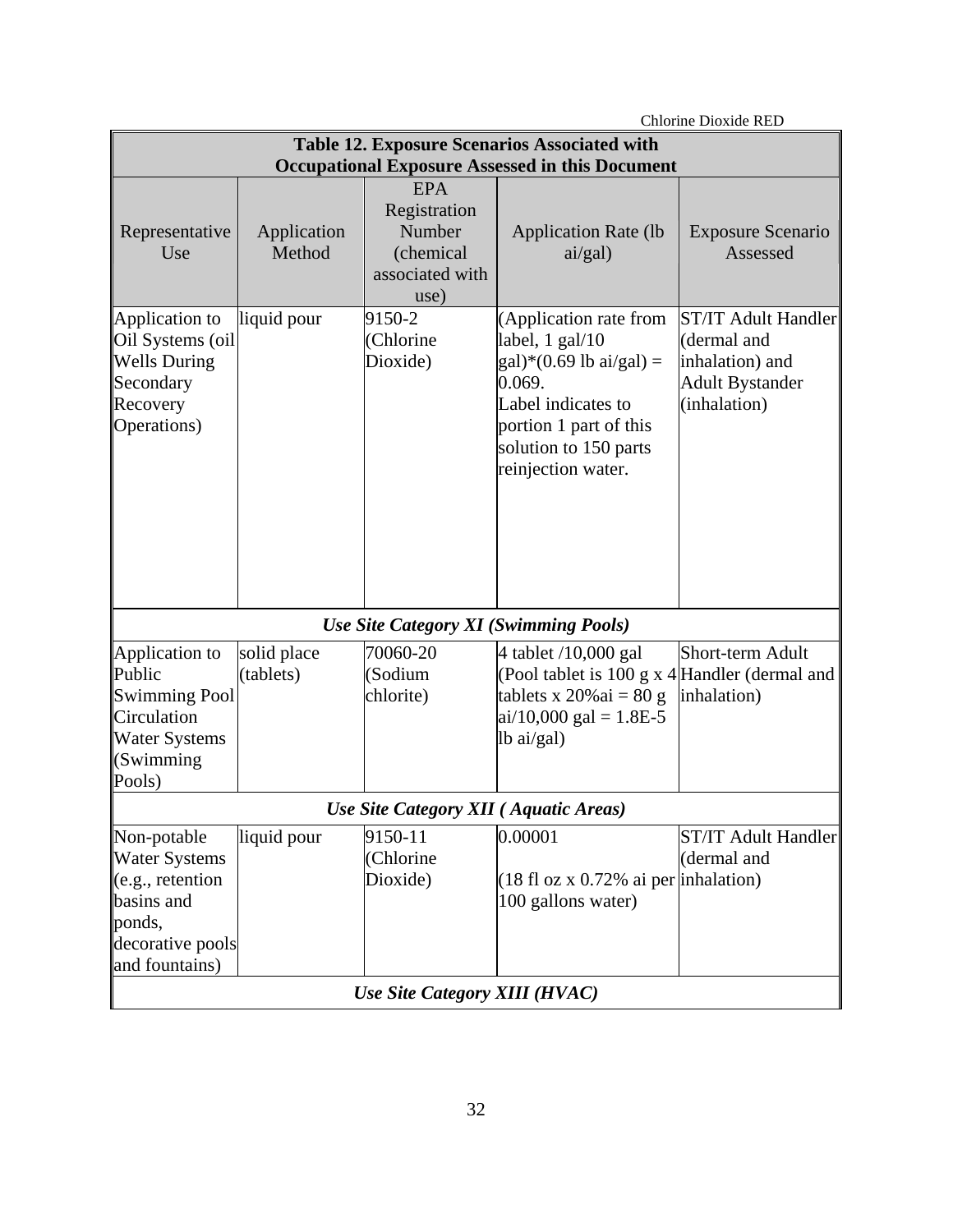| Chlorine Dioxide RED |                  |                 |                                                        |                            |
|----------------------|------------------|-----------------|--------------------------------------------------------|----------------------------|
|                      |                  |                 | <b>Table 12. Exposure Scenarios Associated with</b>    |                            |
|                      |                  |                 | <b>Occupational Exposure Assessed in this Document</b> |                            |
| <b>EPA</b>           |                  |                 |                                                        |                            |
|                      |                  | Registration    |                                                        |                            |
| Representative       | Application      | Number          | <b>Application Rate (lb)</b>                           | <b>Exposure Scenario</b>   |
| Use                  | Method           | (chemical)      | ai/gal)                                                | Assessed                   |
|                      |                  | associated with |                                                        |                            |
|                      |                  | use)            |                                                        |                            |
| Application to       | airless sprayer  | 9804-1          | (Application rate from                                 | <b>ST/IT Adult Handler</b> |
| Ventilation          | fogger (1hour    | (Chlorine       | label, 3.25 fl oz/gal)*(1 (dermal and                  |                            |
| Systems              | <b>REI</b> after | Dioxide)        | $\text{gal}/128 \text{ oz}$ * (0.27 lb                 | inhalation) and            |
| (HVAC)               | fogging)         |                 | $ai/gal$ = 0.007                                       | Short-term Child and       |
|                      |                  |                 |                                                        | <b>Adult Post</b>          |
|                      |                  |                 |                                                        | Application                |
|                      |                  |                 |                                                        | (inhalation)               |

## **c. Occupational Handler Risk Summary**

## **i. Dermal Risks**

For the occupational handler dermal risk assessment, the short- and intermediate- term risks calculated at baseline exposure (no gloves and no respirators) were above target MOEs for all scenarios (i.e., dermal MOEs were >100), except for the following:

Agricultural premises and equipment:

- application to hard surfaces: low pressure handwand (MOE=31);
- application to hard surfaces: mopping (MOE=70); and
- application to hard surfaces: foam applicator equipment (MOE=8).

Food Handling, Commercial/Institutional, and Medical Premises and Equipment: application to hard surfaces:

• mopping (MOE=66 commercial; 3 medical).

Swimming pools:

• placement of tablets (MOE=5)

A summary of the occupational handler assessment is provided in Table 13.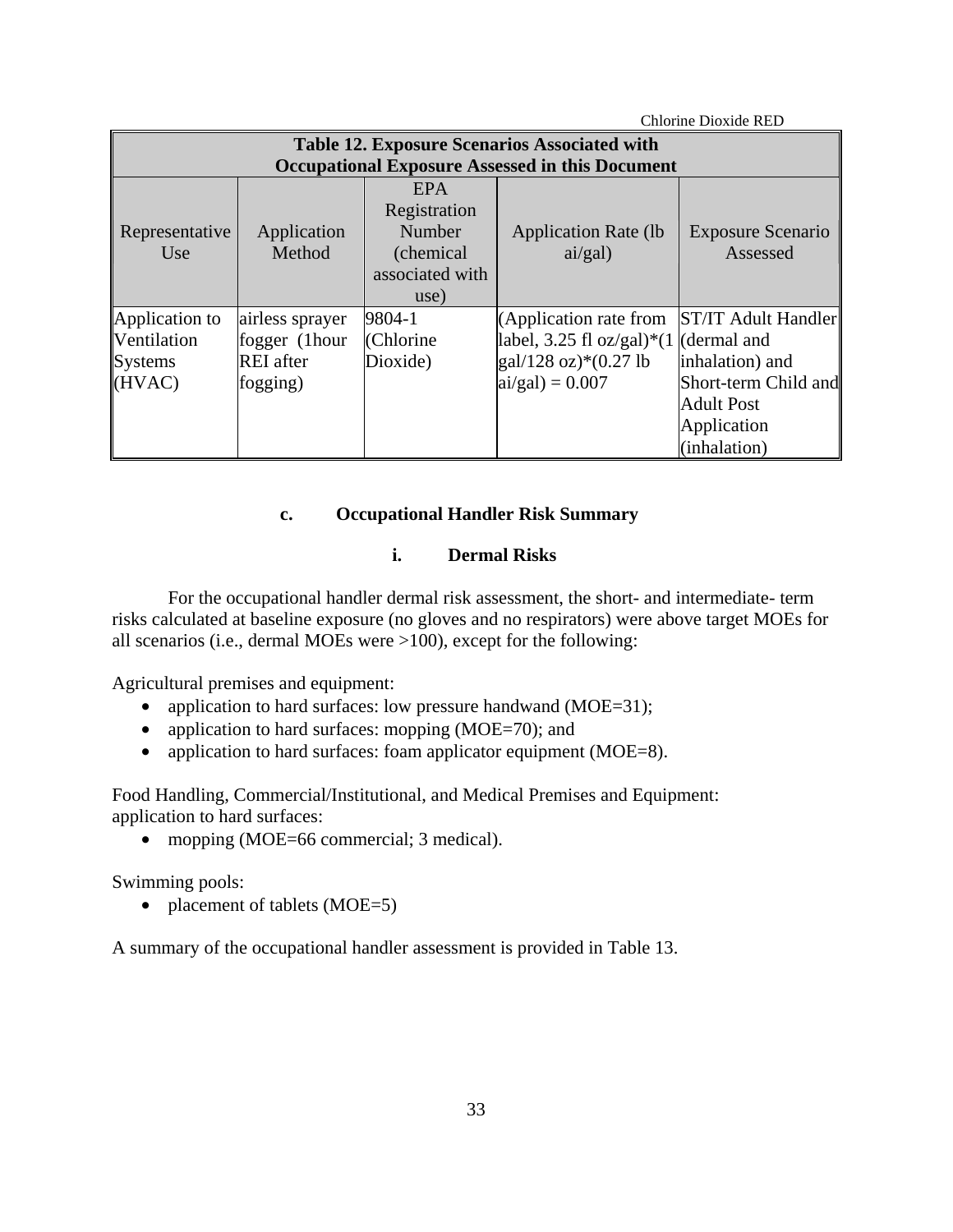| Table 13. Short-, Intermediate-Term Dermal Risks for Occupational Handlers  |                                             |                                       |                                                         |                                                              |                                                                                           |
|-----------------------------------------------------------------------------|---------------------------------------------|---------------------------------------|---------------------------------------------------------|--------------------------------------------------------------|-------------------------------------------------------------------------------------------|
| Exposure<br>Scenario                                                        | Method of<br>Application                    | Application<br>Rate<br>(lb ai/gallon) | Quantity<br>Handled/<br>Treated per<br>day<br>(gallons) | <b>Baseline</b><br>Dermal <sup>a</sup><br>(Target<br>MOE>100 | Dermal MOE <sup>c</sup><br><b>PPE Gloves</b><br>Dermal <sup>b</sup><br>(Target<br>MOE>100 |
|                                                                             | <b>1Agricultural Premises and Equipment</b> |                                       |                                                         |                                                              |                                                                                           |
|                                                                             | Low pressure<br>handwand                    |                                       | $\overline{2}$                                          | 31                                                           | No data                                                                                   |
|                                                                             | Liquid Pour                                 | 0.015                                 | 0.188                                                   | 1,300                                                        | 6,300                                                                                     |
| Application<br>to Hard<br><b>Surfaces</b>                                   | Trigger-pump<br>sprayer                     |                                       | 0.26                                                    | 240                                                          | 570                                                                                       |
|                                                                             | Mopping                                     | 0.018                                 | $\overline{2}$                                          | 70                                                           | No data                                                                                   |
|                                                                             | Foam applicator<br>equipment                | 0.025                                 | 60                                                      | 3                                                            | 8                                                                                         |
| Food Handling, Commercial/Institutional, and Medical Premises and Equipment |                                             |                                       |                                                         |                                                              |                                                                                           |
|                                                                             | Mopping<br>(general)                        | 0.019                                 | $\overline{2}$<br>66                                    |                                                              | No data                                                                                   |
| Application<br>to Hard                                                      | Trigger-pump<br>sprayer                     | 0.08                                  | 0.26                                                    | 46                                                           | 110                                                                                       |
| <b>Surfaces</b>                                                             | Mopping<br>(medical)                        | 0.019                                 | 3<br>45                                                 |                                                              | No data                                                                                   |
|                                                                             |                                             |                                       | Human Drinking Water Systems                            |                                                              |                                                                                           |
| Water and<br>Storage<br><b>Systems</b>                                      | Metering pump                               | 0.007                                 | 34,000                                                  | No data                                                      | 120                                                                                       |
|                                                                             |                                             | <b>Material Preservatives</b>         |                                                         |                                                              |                                                                                           |
| Metal<br>Working<br>Fluid                                                   | Liquid pour                                 | 0.0001                                | 300                                                     | No data                                                      | 33,000                                                                                    |
|                                                                             |                                             |                                       | <b>Industrial Processes and Water Systems</b>           |                                                              |                                                                                           |
| Paper and<br>Pulp White<br>Water<br><b>Systems</b>                          | Metering pump                               | $0.0344$ lb<br>ai/ton paper           | 500 tons<br>paper                                       | No data                                                      | 2,300                                                                                     |
| Oil Systems                                                                 | Open pour                                   | 0.069                                 | 2.8                                                     | <b>NA</b>                                                    | 6,900                                                                                     |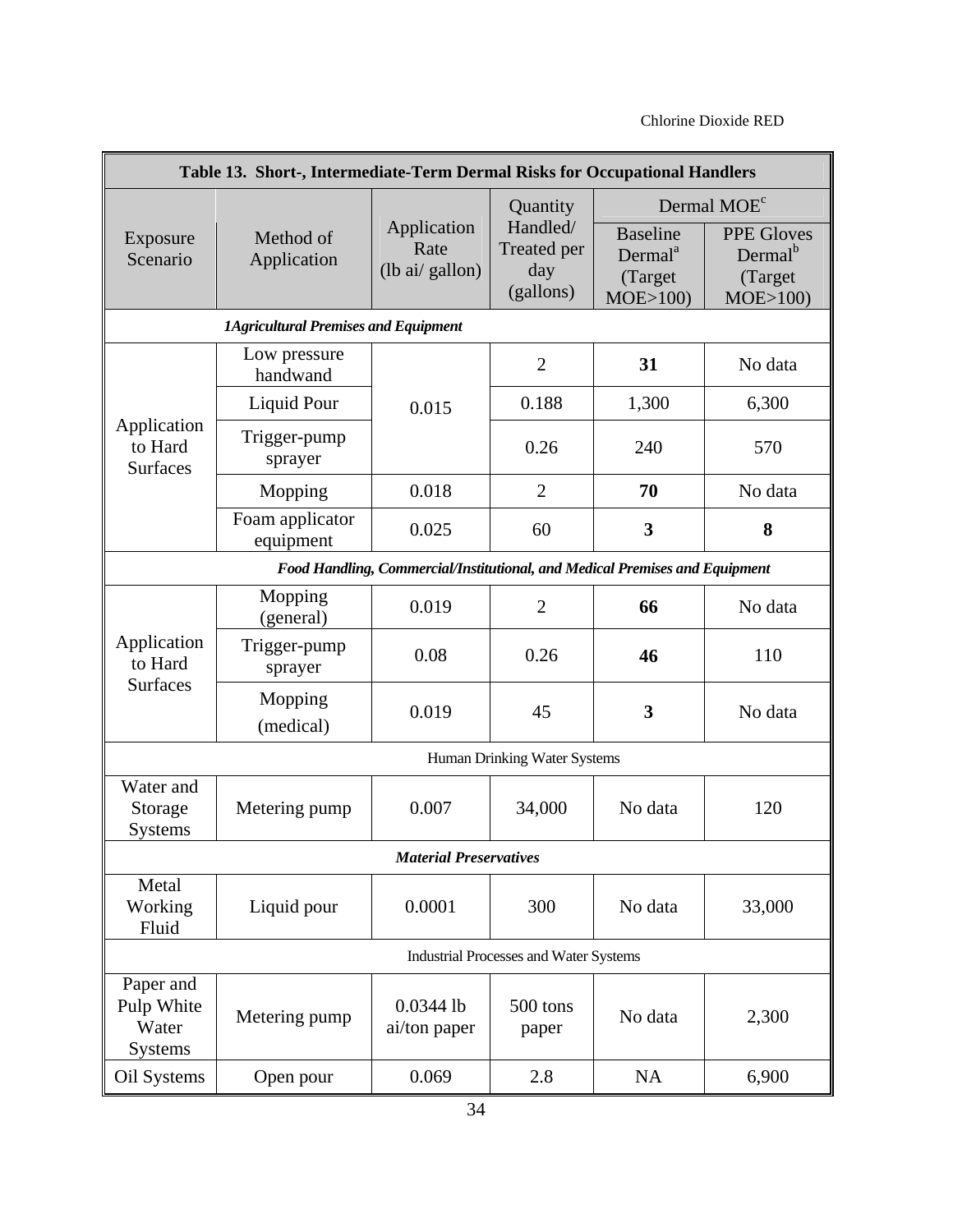|                                         | Table 13. Short-, Intermediate-Term Dermal Risks for Occupational Handlers |                                                        |                                             |                                                               |                                                                 |  |
|-----------------------------------------|----------------------------------------------------------------------------|--------------------------------------------------------|---------------------------------------------|---------------------------------------------------------------|-----------------------------------------------------------------|--|
|                                         |                                                                            |                                                        | Quantity                                    |                                                               | Dermal MOE <sup>c</sup>                                         |  |
| Exposure<br>Scenario                    | Method of<br>Application                                                   | Application<br>Rate<br>$(lb \text{ ai}/\text{gallon})$ | Handled/<br>Treated per<br>day<br>(gallons) | <b>Baseline</b><br>Dermal <sup>a</sup><br>(Target)<br>MOE>100 | <b>PPE Gloves</b><br>Dermal <sup>b</sup><br>(Target)<br>MOE>100 |  |
|                                         |                                                                            |                                                        | 5.6                                         |                                                               | 3,500                                                           |  |
| <b>Swimming Pools and Aquatic Areas</b> |                                                                            |                                                        |                                             |                                                               |                                                                 |  |
| Retention<br>Ponds/<br>Fountain         | Liquid pour                                                                | 0.00001                                                | $10,000$ gal                                | No data                                                       | 670                                                             |  |
| Swimming<br>Pools<br>(public)           | Solid place                                                                | 1.8E-5                                                 | 200,000<br>gal                              | 5                                                             | 120                                                             |  |
| <b>HVAC</b> Systems                     |                                                                            |                                                        |                                             |                                                               |                                                                 |  |
|                                         | Airless sprayer                                                            |                                                        | 5                                           | 140                                                           | <b>NA</b>                                                       |  |
| <b>HVAC</b>                             | Fogger<br>(liquid pour)<br>Described Denned: Transportation status for     | 0.007<br>$-1 - -$                                      | 0.25                                        | 2,000                                                         | <b>NA</b>                                                       |  |

a Baseline Dermal: Long-sleeve shirt, long pants, no gloves.

b PPE Dermal with gloves: baseline dermal plus chemical-resistant gloves.

c MOE = NOAEL (mg/kg/day) / Daily Dose [Where short-and intermediate-term NOAEL = 3 mg/kg/day for dermal exposure]. Target MOE is 100 for dermal exposure.

#### ii. Inhalation Risks

Inhalation exposures and risks were not assessed separately for the handlers. Instead, the occupational inhalation handler exposures are combined as part of the full work-day for handler/bystanders to be comparable to EPA's inhalation toxicological endpoint which is based on an 8-hour time-weighted average. For the peak, short-term exposures to chlorine dioxide gas experienced during mixing/loading and/or system leaks/failures, EPA will rely on the American Conference of Governmental Industrial Hygienists (ACGIH) Short-term Exposure Limit (STEL) and Immediately Dangerous to Life or Health (IDLH) standards to mitigate risks.

For most of the bystander/post application occupational scenarios, the inhalation risks for the bystander/post application occupational exposures are of concern using the EPA's selected inhalation toxicological endpoint (RfC). The occupational RfC, 0.003 ppm, is below the limit of detection for chlorine dioxide. Based on OSHA's Integrated Management Information System (IMIS) data available for chlorine dioxide, all air concentration measurements, even those that were undetectable, are above the RfC. EPA is aware of the discrepancy between the EPA riskbased RfC and current OSHA standards, reconciliation will occur at a later date.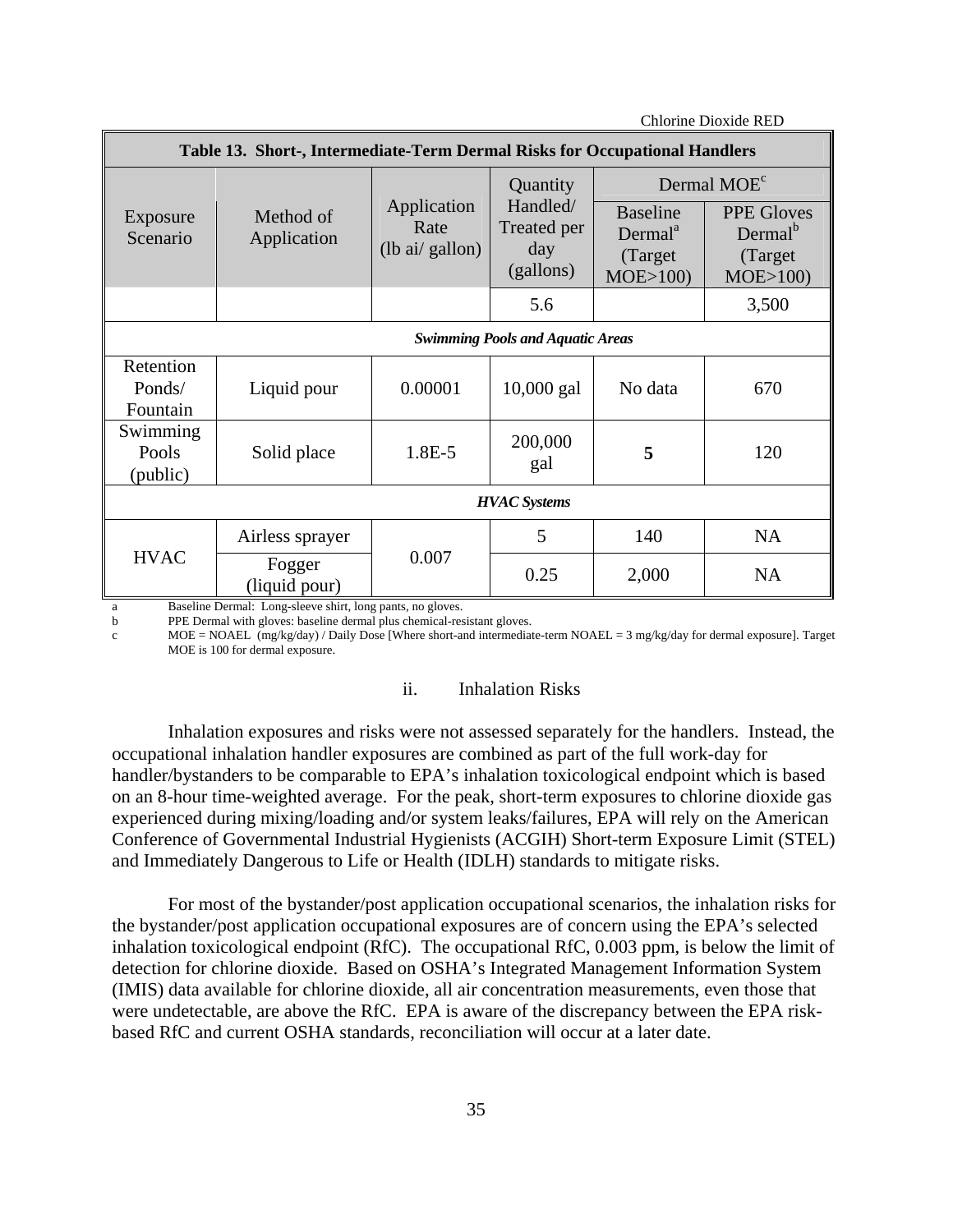### **d. Occupational Post-application**

### i. **Dermal Post-Application Exposure**

No information is available to assess post application/bystander dermal exposure to uses in agricultural premises as well as food handling, commercial/institutional and medical premises; human drinking water facilities; industrial processes; and retention ponds. However, dermal post application exposure to chlorine dioxide is expected to be less than that of the dermal contact of children playing on treated floor surfaces. Therefore, the dermal exposure route is not believed to be of concern in these industries.

## ii. **Inhalation Post-Application Exposure**

### *Non-Fogging Uses*

Post-application/bystander inhalation exposures were assessed by obtaining air concentration measurements from the Occupational Safety and Health Administration (OSHA) for the non-fogging uses. The data selected for this analysis include only those samples that are reported as 8-hour time-weighted average (TWA) measurements from personal air samplers. Other samples, such as peak concentrations and/or area monitors, have been omitted. The inhalation endpoint selected by EPA is 0.003 ppm, just below the OSHA LOD for an 8-hour TWA air sample. The summary results of the 33 observations taken from 8-hour TWA personal air samplers for chlorine dioxide are above the EPA selected inhalation reference concentration (RfC) of 0.003 ppm, and therefore, are of concern.

### *Fogging Uses*

The fogging use of chlorine dioxide is unique such that no persons are present during the actual application/fogging. There is also a greater potential for chlorine dioxide gas formation from fogging than an aqueous-based application such as mopping. Therefore, a separate assessment was developed for foggers that indicate potential inhalation exposure and reentry recommendations. The air concentration in a fogged area should be below the occupational RfC of 0.003 ppm before the room is entered by persons not wearing respiratory protection.

One scenario based on labeled application rates allows chlorine dioxide fogging and misting applications while workers are in the room if the level of chlorine dioxide does not exceed the TLV-TWA of 0.1 ppm. The occupational RfC of 0.003 ppm could be exceeded based on these use directions (i.e., workers do not need to leave treatment area unless the TLV-TWA of 0.1 ppm is exceeded). This scenario is of potential concern to the Agency. To mitigate this risk, labels must be changed to prohibit re-entry into treated areas for one hour after treatment.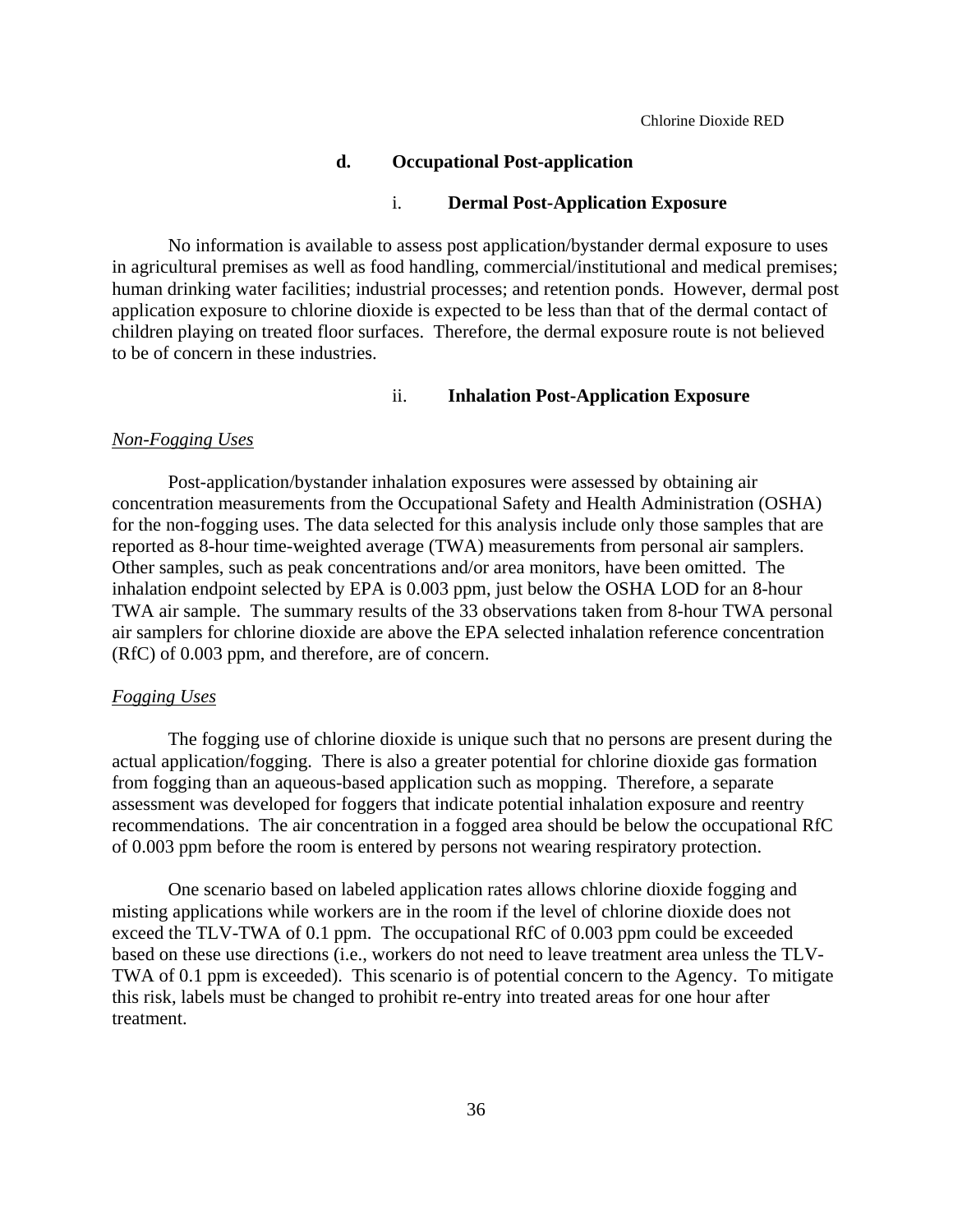#### EPA's Risk-based RfC versus OSHA PEL

It is also important to note that the OSHA Permissible Exposure Limit (PEL) for chlorine dioxide is 0.1 ppm. Air concentrations above the PEL are assumed to be mitigated at each facility. Facilities using chlorine dioxide are not required to mitigate inhalation exposures until the air concentration reaches 0.1 ppm. Based on the occupational inhalation toxicological endpoint selected for chlorine dioxide (i.e., RfC of 0.003 ppm), levels at or near the PEL are of concern. In fact, the capability (i.e., LOD) of the OSHA sampling method is insufficient for the occupational RfC presented in this document. Reconciliation of the EPA risk-based RfC and the current OSHA standards will be made at a later date.

### **e. Human Incident Data**

The Agency reviewed available sources of human incident data for incidents relevant to chlorine dioxide/sodium chlorite. EPA consulted the following sources of information for human poisoning incidents related to TCMTB use: **(1) OPP Incident Data System (IDS)** - The Office of Pesticide Programs (OPP) **Incident Data System** contains reports of incidents from various sources, including registrants, other federal and state health and environmental agencies and individual consumers, submitted to OPP since 1992; (2) **California Department of Pesticide Regulation (1982-2004)** – The California Department of Pesticide Regulation pesticide poisoning surveillance program consists of reports from physicians of illness suspected of being related to pesticide exposure since 1982. (3) **National Pesticide Information Center (NPIC)** - NPIC is a toll-free information service supported by OPP that provides a ranking of the top 200 active ingredients for which telephone calls were received during calendar years 1984 1991.

There are some reported incidents associated with exposure to end-use products containing chlorine dioxide. Inhalation is the primary route of exposure. Most of the incidents are related to irritation type reactions to bronchial and nasal passages, and the eyes.

The most common symptoms reported for cases of inhalation exposure were respiratory irritation/burning, irritation to mouth/throat/nose, coughing/choking, shortness of breath, dizziness, flu-like symptoms, and headache.

## **B. Environmental Risk Assessment**

A summary of the Agency's environmental risk assessment is presented below. The following risk characterization is intended to describe the magnitude of the estimated environmental risks for chlorine dioxide and sodium chlorite use sites and any associated uncertainties.

For a detailed discussion of all aspects of the environmental risk assessment, see the document "**Environmental Hazard and Risk Assessment**," dated July 13, 2006.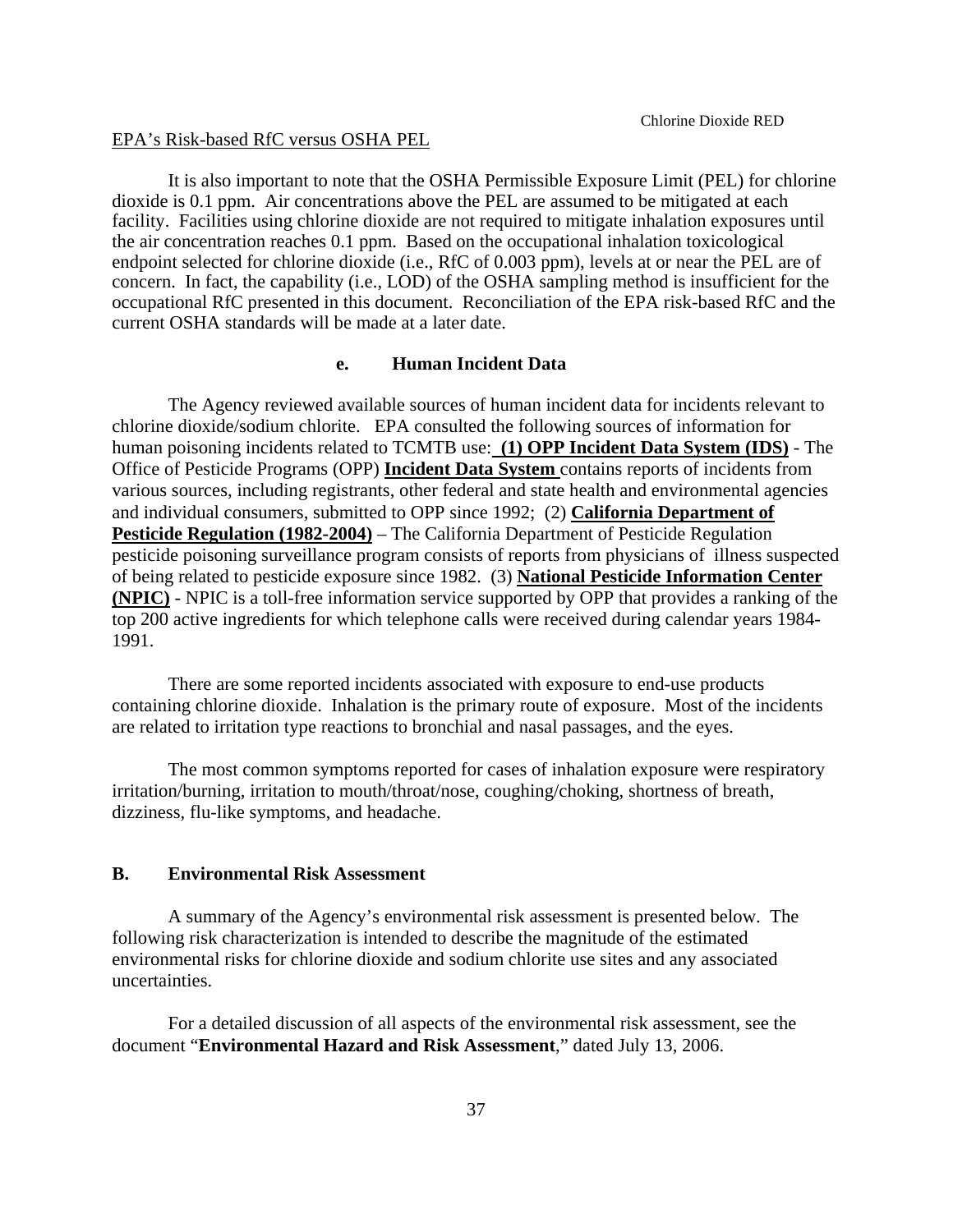## **1. Environmental Fate and Transport**

In the environment, chlorine dioxide and sodium chlorite are assessed together because chlorine dioxide is produced by a reaction of sodium chlorite (and sometime sodium chlorate) and hypochlorite/acid. In addition, chlorite is a breakdown product of chlorine dioxide.

Chlorine dioxide has a short half-life and in the presence of sunlight will break down into chloride and chlorate ions (between pH 4 and 7). At pH lower than 4, its breakdown products are chlorite and chlorate. Chlorite is the dominant breakdown product.

Chlorate and chlorite ions tend to only undergo biodegradation only under anaerobic conditions. Biodegradation of chlorate and chlorite has been observed in anoxic groundwater, sediments and some soils. The end products are the chloride and oxygen. No adsorption/desorption constants  $(K_d s)$  have been measured or reported in published literature for either chlorite or chlorate. These ions are likely to be mobile and may travel from surface to groundwater easily. The estimated log  $K_{ow}$  of chlorine dioxide is -3.22 and for sodium chlorite is -7.17. It is not expected that either would bioaccumulate in aquatic organisms.

### **2. Ecological Exposure and Risk**

Chlorine dioxide and sodium chlorite are used as antimicrobial pesticides at numerous use sites. Sodium chlorite is used as a precursor in the generation of chlorine dioxide. The antimicrobial registered uses of chlorine dioxide/sodium chlorite fall into several major categories including use in the treatment of human drinking water systems; in industrial process and water systems; as a materials preservative; and as a general disinfectant in medical, residential, agricultural, commercial and industrial settings. The indoor uses of sodium chlorite will not result in exposure to the environment.

The use of chlorine dioxide in cooling towers was modeled because it represents the worst-case scenario for the chlorine dioxide uses. For terrestrial animals, the results of studies show that toxicity of chlorine dioxide/sodium chlorite to birds ranges from highly to slightly toxic to birds on an acute oral basis and from slightly toxic to practically non-toxic on a subacute dietary basis.

For freshwater aquatic animals, the results of studies examining the toxicity of chlorine dioxide/sodium chlorite to freshwater fish indicate these chemicals range from slightly toxic to practically non-toxic on an acute basis. For aquatic invertebrates, the studies indicate that chlorine dioxide and sodium chlorite range from very highly toxic for technical grade sodium chlorite to practically non-toxic for the formulated product on an acute basis. Results of toxicity studies indicate that chlorine dioxide/sodium chlorite are slightly toxic to estuarine/marine fish on an acute basis and range from highly toxic to slightly toxic to estuarine/marine invertebrates on an acute basis.

For terrestrial plants, results of toxicity studies indicate that chlorine dioxide/sodium chlorite are moderately toxic to terrestrial plants. For aquatic plants, toxicity study results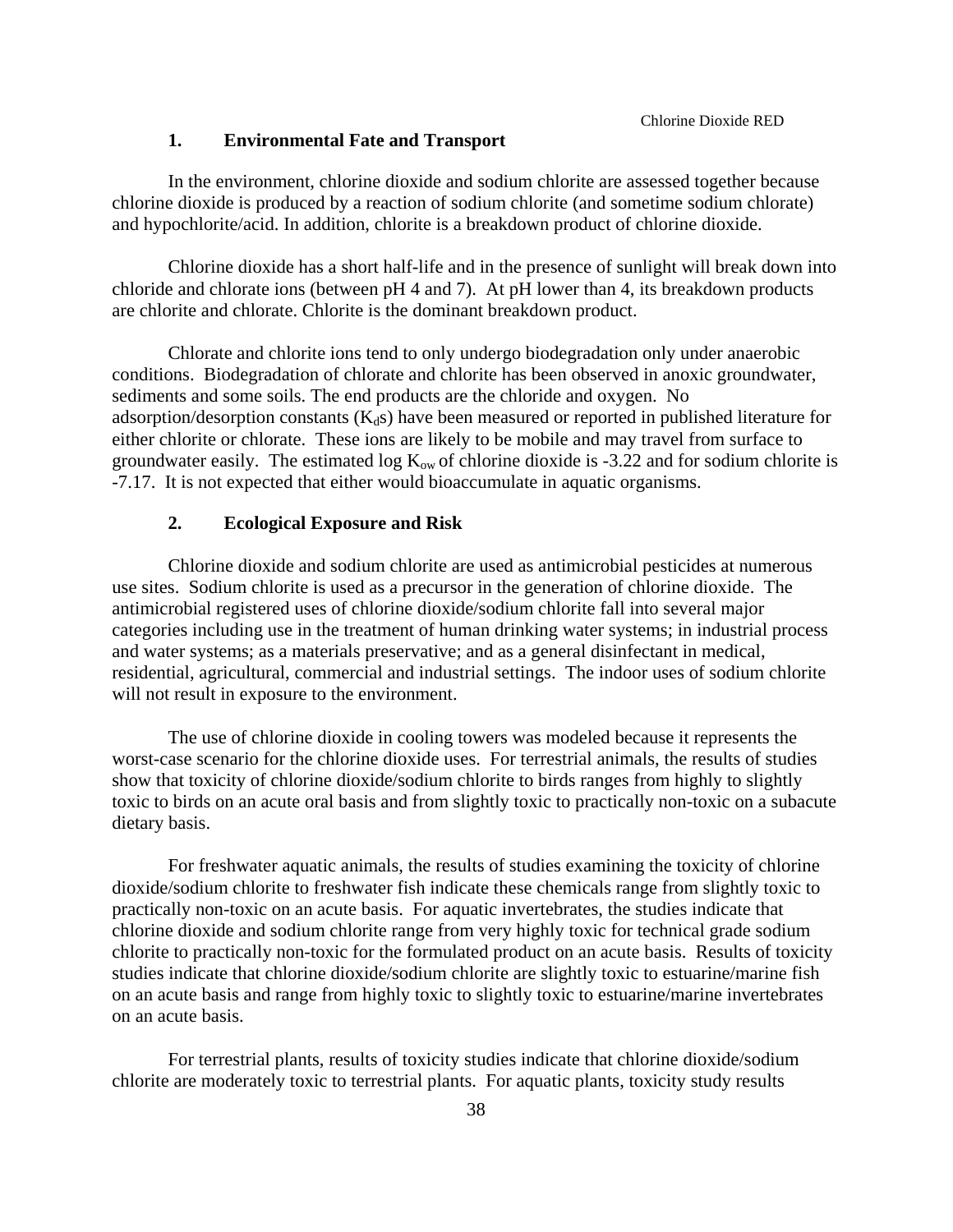Chlorine Dioxide RED indicate chlorine dioxide/sodium chlorite are moderately toxic to aquatic plants.

 For aquatic organisms, acute risk is anticipated from the use of chlorine dioxide/sodium chlorite in once-through cooling towers based on the modeling conducted. At the highest doses, there is risk to freshwater and marine/estuarine fish and invertebrates and aquatic plants, and at the lowest doses there is risk only to freshwater invertebrates. Chronic risk to aquatic organisms cannot be assessed at this time due to the lack of chronic toxicity endpoints for fish and aquatic invertebrates. When the required aquatic chronic toxicity testing described above is submitted, chronic risk to these organisms will be assessed.

The once-through cooling tower use of chlorine dioxide/sodium chlorite has been selected for risk assessment because out of all the uses of these chemicals, it is the one expected to have the most potential for environmental exposure. The environmental risk assessment was conducted using sodium chlorite endpoints because under environmental conditions, chlorine dioxide converts mostly into chlorite ions.

### **3. Listed Species Consideration**

#### **a. The Endangered Species Act**

Section 7 of the Endangered Species Act, 16 U.S.C. Section 1536(a)(2), requires all federal agencies to consult with the National Marine Fisheries Service (NMFS) for marine and anadromous listed species, or the United States Fish and Wildlife Services (FWS) for listed wildlife and freshwater organisms, if they are proposing an "action" that may affect listed species or their designated habitat. Each federal agency is required under the Act to insure that any action they authorize, fund, or carry out is not likely to jeopardize the continued existence of a listed species or result in the destruction or adverse modification of designated critical habitat. To jeopardize the continued existence of a listed species means "to engage in an action that reasonably would be expected, directly or indirectly, to reduce appreciably the likelihood of both the survival and recovery of a listed species in the wild by reducing the reproduction, numbers, or distribution of the species." 50 C.F.R. § 402.02.

To facilitate compliance with the requirements of the Endangered Species Act subsection (a)(2) the Environmental Protection Agency, Office of Pesticide Programs has established procedures to evaluate whether a proposed registration action may directly or indirectly reduce appreciably the likelihood of both the survival and recovery of a listed species in the wild by reducing the reproduction, numbers, or distribution of any listed species (U.S. EPA, 2004). After the Agency's screening-level risk assessment is performed, if any of the Agency's Listed Species LOC Criteria are exceeded for either direct or indirect effects, a determination is made to identify if any listed or candidate species may co-occur in the area of the proposed pesticide use. If determined that listed or candidate species may be present in the proposed use areas, further biological assessment is undertaken. The extent to which listed species may be at risk then determines the need for the development of a more comprehensive consultation package as required by the Endangered Species Act.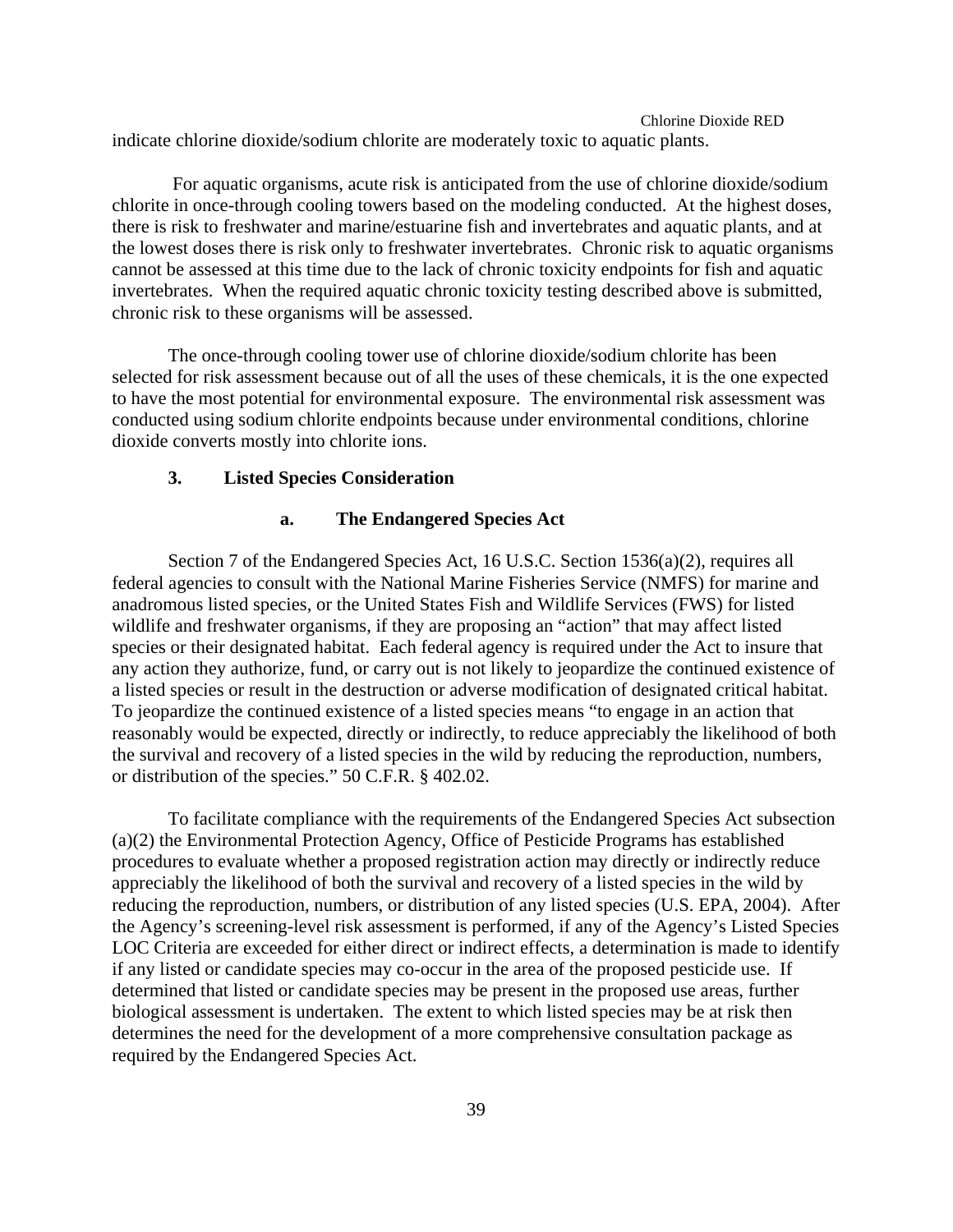Acute risk to listed birds and mammals is not anticipated from the use of chlorine dioxide and sodium chlorite products due to low exposure and low toxicity. Further evaluation is needed before it can be determined if there are risks to listed aquatic organisms from the once through cooling tower use of chlorine dioxide/sodium chlorite. Chronic risks to listed aquatic organisms cannot be assessed at this time; this risk will be assessed when required chronic toxicity data are submitted to and evaluated by the Agency. These conclusions are based solely on EPA's screening-level assessment and do not constitute "may effect" findings under the Endangered Species Act for any listed species.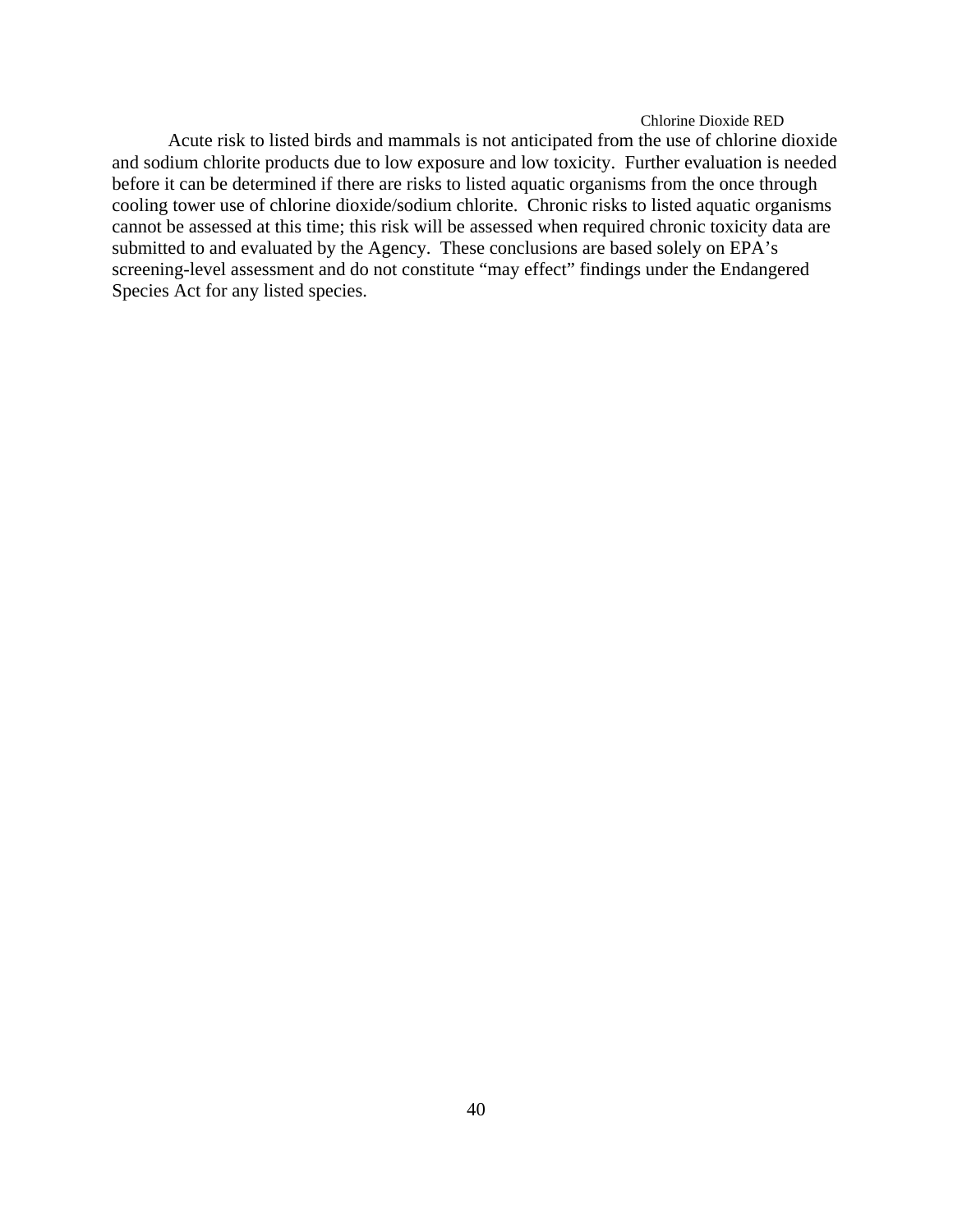## Chlorine Dioxide RED **IV. Risk Management, Reregistration, and Tolerance Reassessment Decision**

### **A. Determination of Reregistration Eligibility**

Section  $4(g)(2)(A)$  of FIFRA calls for the Agency to determine, after submission of relevant data concerning an active ingredient, whether or not products containing the active ingredient are eligible for reregistration. The Agency has previously identified and required the submission of the generic (i.e., active ingredient-specific) data required to support reregistration of products containing chlorine dioxide and sodium chlorite as an active ingredient. The Agency has completed its review of these generic data, and has determined that the data are sufficient to support reregistration of all supported products containing chlorine dioxide and sodium chlorite.

The Agency has completed its assessment of the dietary, occupational, drinking water, and ecological risks associated with the use of pesticide products containing the active ingredient chlorine dioxide and sodium chlorite. Based on a review of these data and on public comments on the Agency's assessments for the active ingredient chlorine dioxide and sodium chlorite, the Agency has sufficient information on the human health and ecological effects of chlorine dioxide and sodium chlorite to make decisions as part of the tolerance reassessment process under FFDCA and reregistration process under FIFRA, as amended by FQPA. The Agency has determined that all chlorine dioxide and sodium chlorite pesticide-containing products are eligible for reregistration provided that: (i) current data gaps and confirmatory data needs are addressed; (ii) the risk mitigation measures outlined in this document are adopted; and (iii) label amendments are made to reflect these measures. Label changes are described in Section V. Appendix A summarizes the uses of chlorine dioxide and sodium chlorite that are eligible for reregistration. Appendix B identifies the generic data requirements that the Agency reviewed as part of its determination of reregistration eligibility of chlorine dioxide and sodium chlorite, and lists the submitted studies that the Agency found acceptable. Data gaps are identified as generic data requirements that have not been satisfied with acceptable data.

Based on its evaluation of chlorine dioxide and sodium chlorite, the Agency has determined that chlorine dioxide and sodium chlorite products, unless labeled and used as specified in this document, would present risks inconsistent with FIFRA. Accordingly, should a registrant fail to implement any of the risk mitigation measures identified in this document, the Agency may take regulatory action to address the risk concerns from the use of chlorine dioxide and sodium chlorite. If all changes outlined in this document are incorporated into the product labels, then all current risks for chlorine dioxide and sodium chlorite will be substantially mitigated for the purposes of this determination. Once an Endangered Species assessment is completed, further changes to these registrations may be necessary as explained in Section III of this document.

## **B. Public Comments and Responses**

Through the Agency's public participation process, EPA worked with stakeholders and the public to reach the regulatory decisions for chlorine dioxide and sodium chlorite. During the public comment period on the risk assessments, which closed on June 26 ,2006, the Agency received comments from the registrants, Chlorine Dioxide Panel and other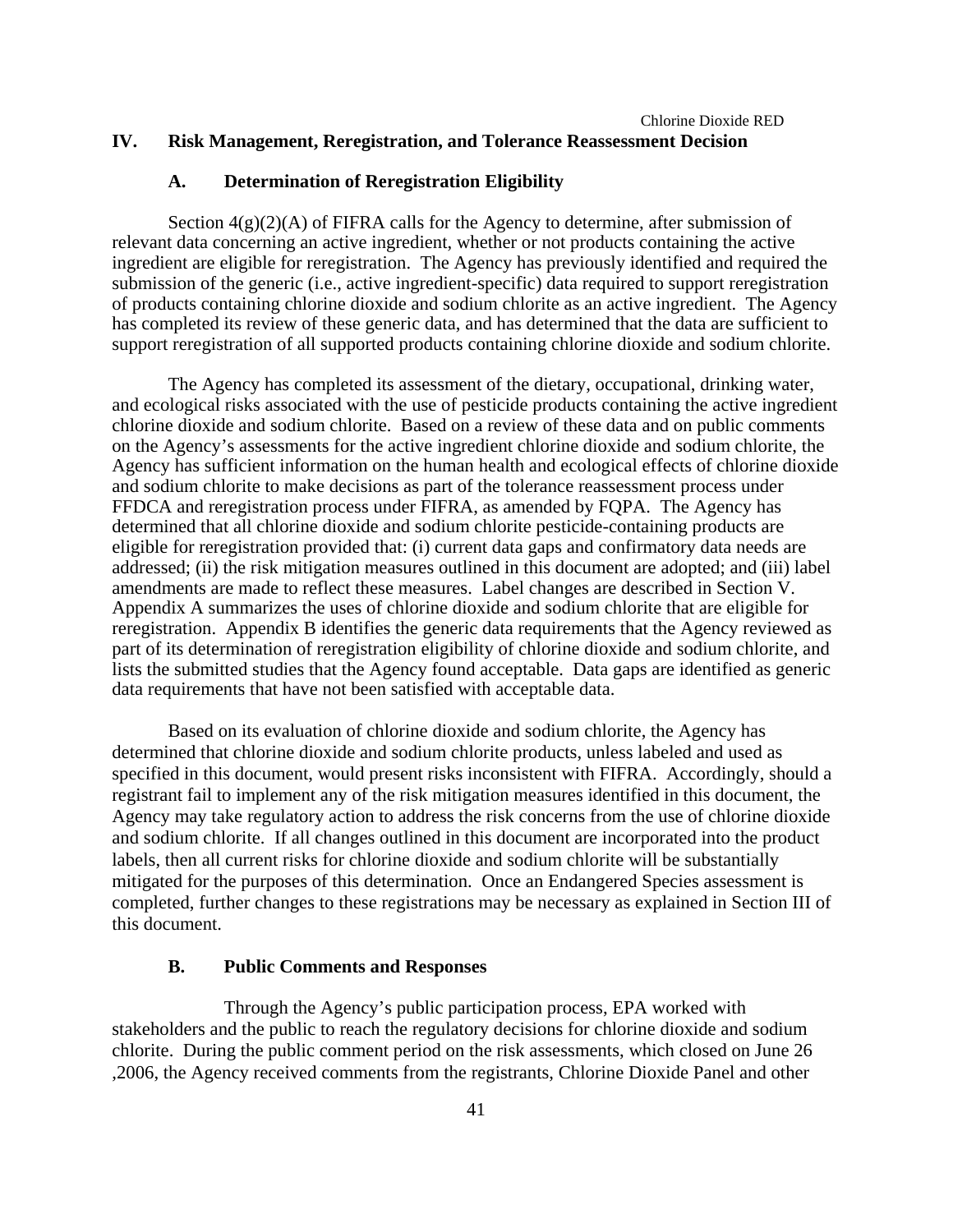Chlorine Dioxide RED interested parties. These comments in their entirety, as well as the risk assessments for chlorine dioxide, are available in the public docket (EPA-HQ-OPP-2006-0328) at http://www.regulations.gov/. The Agency's responses to these comments are incorporated into the risk assessment and revised chapters, which are also available in the public docket.

## **C. Regulatory Position**

## **1. Food Quality Protection Act Findings**

#### **a. "Risk Cup" Determination**

As part of the FQPA tolerance reassessment process, EPA assessed the risks associated with this pesticide. The Agency has determined that, if the mitigation described in this document is adopted and labels are amended, human health risks as a result of exposures to sodium chlorite are within acceptable levels. In other words, EPA has concluded that the exemptions from tolerances for sodium chlorite meet FQPA safety standards. In reaching this determination, EPA has considered the available information on the special sensitivity of infants and children, as well as exposures to sodium chlorite from all possible sources.

### **b. Determination of Safety to U.S. Population**

As part of the FQPA tolerance reassessment process, EPA assessed the risks associated with chlorine dioxide and sodium chlorite. The Agency has determined that, taking into consideration that a safety finding was made for sodium chlorate in the Inorganic Chlorates RED, the established tolerance exemptions for chlorine dioxide and sodium chlorite, with amendments and changes as specified in this document, meet the safety standards under the FQPA amendments to section 408(b)(2)(D) of the FFDCA, and that there is a reasonable certainty no harm will result to the general population or any subgroup from the use of chlorine dioxide and sodium chlorite. In reaching this conclusion, the Agency has considered all available information on the toxicity, use practices and exposure scenarios, and the environmental behavior of chlorine dioxide and sodium chlorite. As discussed in Section III, the acute, and chronic dietary (food and drinking water) risks from chlorine dioxide and sodium chlorite are below the Agency's level of concern, provided that mitigation measures outlined in this document and the and the Inorganic Chlorates RED are adopted and labels are amended.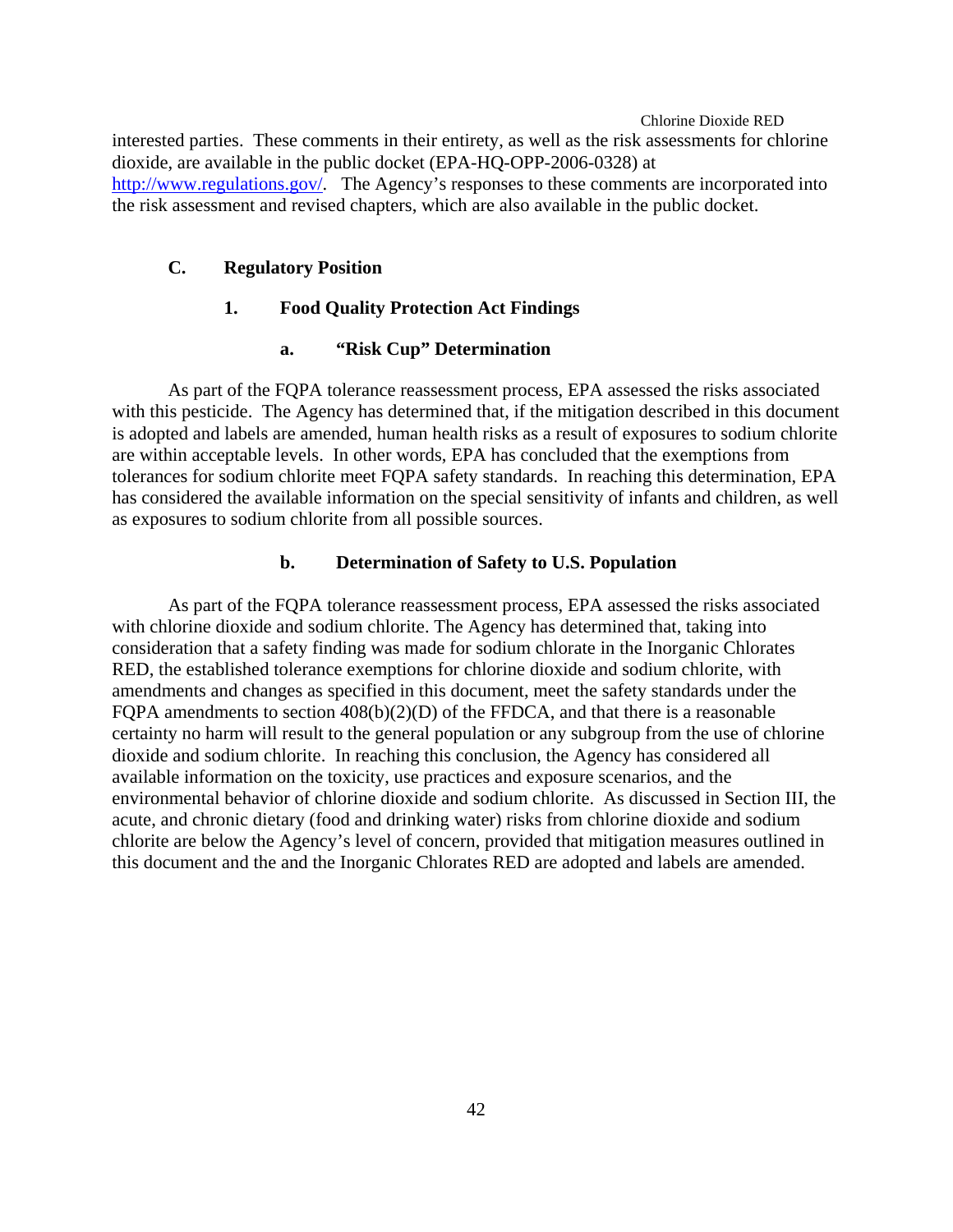## Chlorine Dioxide RED **c. Determination of Safety to Infants and Children**

EPA has determined that the tolerance exemptions for chlorine dioxide and sodium chlorite, with amendments and changes as specified in this document, meet the safety standards under the FQPA amendments to section 408(b)(2)(C) of the FFDCA, that there is a reasonable certainty of no harm for infants and children. The safety determination for infants and children considers factors of the toxicity, use practices, and environmental behavior noted above for the general population, but also takes into account the possibility of increased dietary exposure due to the specific consumption patterns of infants and children, as well as the possibility of increased susceptibility to the toxic effects of chlorine dioxide and sodium chlorite residues in this population subgroup.

In determining whether or not infants and children are particularly susceptible to toxic effects from exposure to residues of chlorine dioxide/sodium chlorite, the Agency considered the completeness of the hazard database for developmental and reproductive effects, the nature of the effects observed, and other information. On the basis of this information, the FQPA safety factor has been reduced to 1X for chlorine dioxide/sodium chlorite*.* The rational for the decisions are based on: (1) the existence of a complete developmental and reproductive toxicity database; (2) the endpoint selected for assessment of risk from dietary and non-dietary exposure to chlorine dioxide is protective of potentially susceptible populations including children and (3) the risk assessment does not underestimate the potential exposure for infants and children.

### **d. Endocrine Disruptor Effects**

EPA is required under the Federal Food Drug and Cosmetic Act (FFDCA), as amended by FQPA, to develop a screening program to determine whether certain substances (including all pesticide active and other ingredients) "may have an effect in humans that is similar to an effect produced by a naturally occurring estrogen, or other such endocrine effects as the Administrator may designate." Following recommendations of its Endocrine Disruptor and Testing Advisory Committee (EDSTAC), EPA determined that there was a scientific basis for including, as part of the program, the androgen and thyroid hormone systems, in addition to the estrogen hormone system. EPA also adopted EDSTAC's recommendation that the Program include evaluations of potential effects in wildlife. For pesticide chemicals, EPA will use FIFRA and, to the extent that effects in wildlife may help determine whether a substance may have an effect in humans, FFDCA authority to require the wildlife evaluations. As the science develops and resources allow, screening of additional hormone systems may be added to the Endocrine Disruptor Screening Program (EDSP).

## **e. Cumulative Risks**

Risks summarized in this document are those that result only from the use of chlorine dioxide and sodium chlorite. The Food Quality Protection Act (FQPA) requires that the Agency consider "available information" concerning the cumulative effects of a particular pesticide's residues and "other substances that have a common mechanism of toxicity." The reason for consideration of other substances is due to the possibility that low-level exposures to multiple chemical substances that cause a common toxic effect by a common toxic mechanism could lead to the same adverse health effect as would a higher level of exposure to any of the substances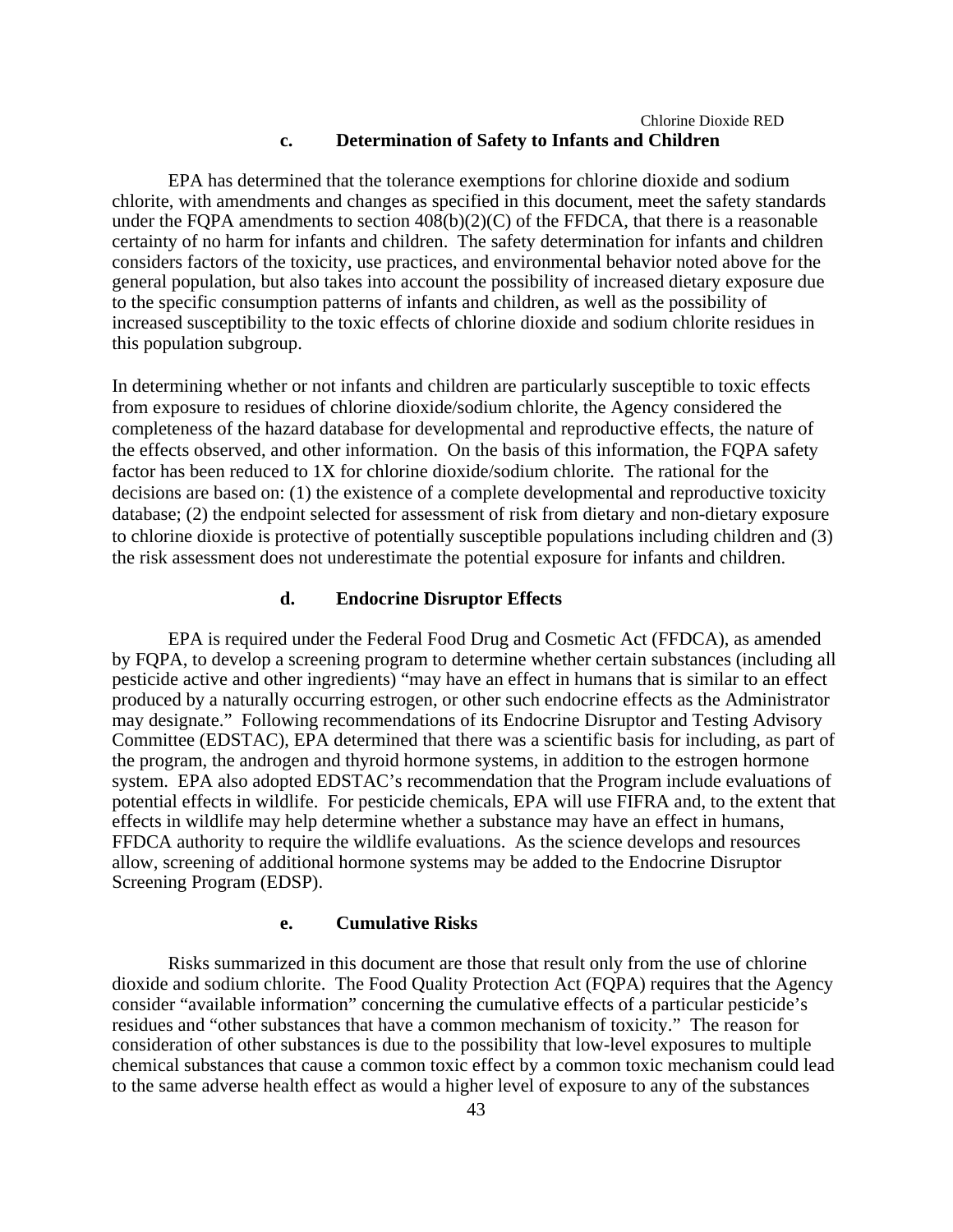individually. Unlike other pesticides for which EPA has followed a cumulative risk approach based on a common mechanism of toxicity, EPA has not made a common mechanism of toxicity finding for chlorine dioxide and sodium chlorite. For information regarding EPA's efforts to determine which chemicals have a common mechanism of toxicity and to evaluate the cumulative effects of such chemicals, see the policy statements released by EPA's Office of Pesticide Programs concerning common mechanism determinations and procedures for cumulating effects from substances found to have a common mechanism on EPA's website at http://www.epa.gov/pesticides/cumulative/.

## **2. Tolerance Reassessment Summary**

Table 12 summarizes the reassessment of the chlorine dioxide tolerance exemptions for sodium chlorite.

In order to support the use of chlorine dioxide/sodium chlorite as a fruit and vegetable wash for Raw Agricultural Commodities that will not be processed, a petition to establish a tolerance exemption must be submitted.

## **a. Tolerances Currently Listed Under 40 CFR §180.940(b)(c) and Tolerance Reassessment**

| <b>Expression</b>                               | <b>Commodity</b>                              | <b>Current</b>   | <b>Tolerance</b>    | <b>Use</b>                                                                                                                                           |
|-------------------------------------------------|-----------------------------------------------|------------------|---------------------|------------------------------------------------------------------------------------------------------------------------------------------------------|
|                                                 |                                               | <b>Tolerance</b> | <b>Reassessment</b> |                                                                                                                                                      |
| Sodium chlorite                                 | <b>Brassica</b><br>(cole) leafy<br>vegetables | Exempt           | Exempt <sup>1</sup> | seed soak treatment<br>in the growing of the<br>raw agricultural<br>commodities crop<br>group Brassica<br>(cole) leafy<br>vegetables and<br>radishes |
| Sodium chlorite                                 | Radishes                                      | Exempt           | Exempt              | seed soak treatment<br>in the growing of the<br>raw agricultural<br>commodities crop<br>group Brassica<br>(cole) leafy<br>vegetables and<br>radishes |
| <b>Tolerance Exemption</b><br><b>Expression</b> | CAS No.                                       | <b>40 CFR</b>    | <b>Use Pattern</b>  | Limits                                                                                                                                               |

**Table 12. Tolerance Information Listed Under 40 CFR 180.1070**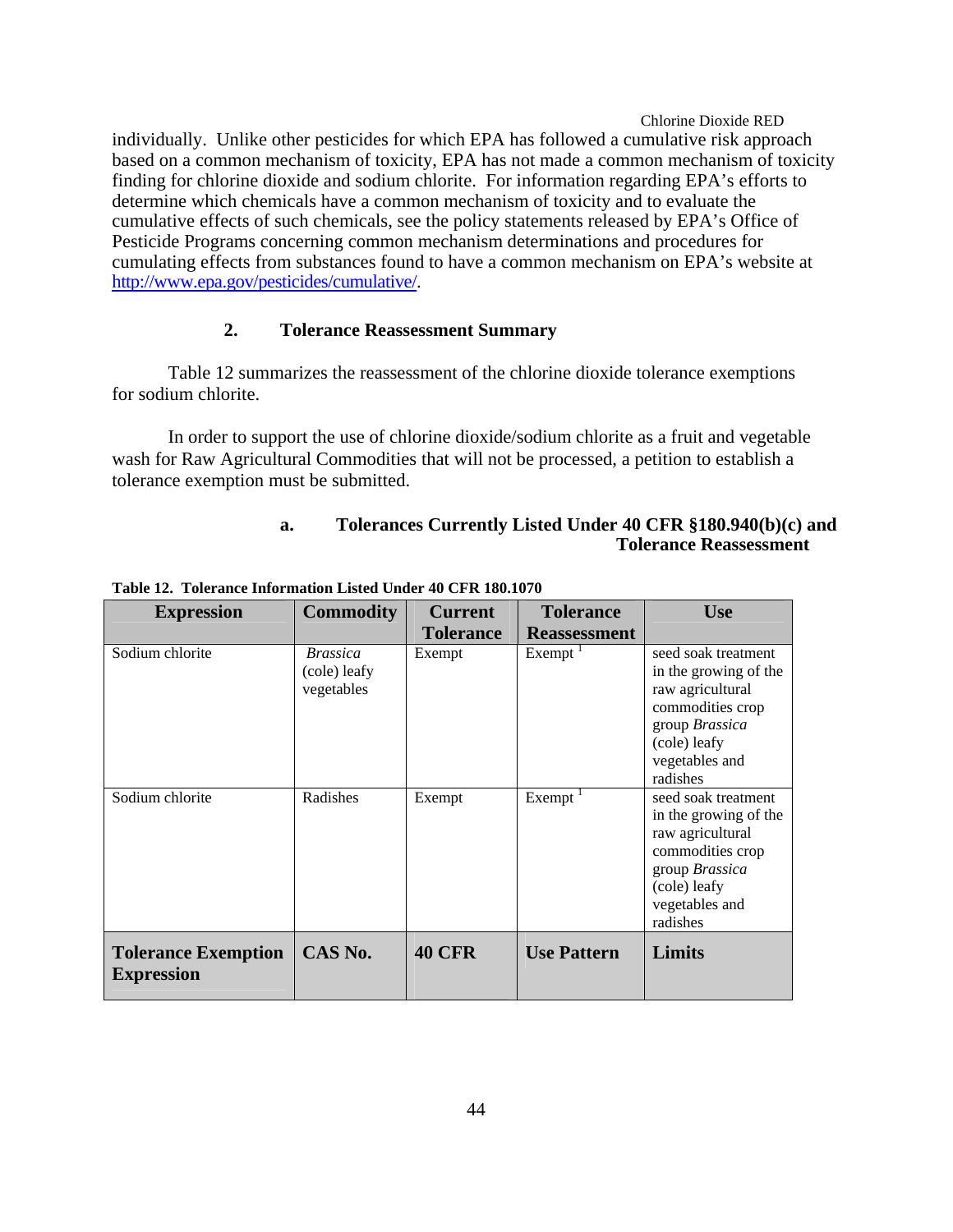| Oxychloro species (including<br>chlorine dioxide) generated by<br>acidification of an aqueous<br>solution of sodium chlorite                                                                                                                                                                                                                                                                                                             | N/A     | 180.940<br>$(b)^{2}(c)^{3}$ | Food-contact<br>surface sanitizing<br>solution | Chlorine Dioxide RED<br>When ready for use,<br>the end-use<br>concentration is not<br>to exceed 200 ppm<br>chlorine dioxide |
|------------------------------------------------------------------------------------------------------------------------------------------------------------------------------------------------------------------------------------------------------------------------------------------------------------------------------------------------------------------------------------------------------------------------------------------|---------|-----------------------------|------------------------------------------------|-----------------------------------------------------------------------------------------------------------------------------|
| <b>Tolerance Exemption</b><br><b>Expression</b>                                                                                                                                                                                                                                                                                                                                                                                          | CAS No. | <b>40 CFR</b>               | <b>Use Pattern</b>                             | Limits                                                                                                                      |
| Oxychloro species<br>(predominately chlorite,<br>chlorate and chlorine dioxide<br>in an equilibrium mixture)<br>generate either (i) by directly<br>metering a concentrated<br>chlorine dioxide solution<br>prepared just prior to use, into<br>potable water, or (ii) by<br>acidification of an aqueous<br>alkaline solution of oxychloro<br>species (predominately<br>chlorite and chlorate) followed<br>by dilution with potable water | N/A     | 180.940 $(c)^3$             | Food-contact<br>surface sanitizing<br>solution | When ready for use,<br>the end-use<br>concentration is not<br>to exceed 200 ppm<br>chlorine dioxide                         |

1. Residues listed under 40 CFR §180.1070 are exempted from the requirement of a tolerance when used as a seed soak treatment in the growing of the raw agricultural commodities group listed

2. Under 40 CFR §180.940(b), chemical substances when use as ingredients in an antimicrobial pesticide formulation may be applied to dairy processing equipment, and food-processing equipment and utensils.

3. Under 40 CFR §180.940 (c), chemical substances when used as ingredients in an antimicrobial pesticide formulation may be applied to food-processing equipment and utensils.

## **b. Codex/International Harmonization**

There are no Codex maximum residue limits (MRLs) for sodium chlorite.

## **D. Regulatory Rationale**

The Agency has determined that chlorine dioxide and sodium chlorite are eligible for reregistration provided that additional required data confirm this decision and that the risk mitigation measures outlined in this document are adopted, and label amendments are made to reflect these measures.

The following is a summary of the rationale for managing risks associated with the use of chlorine dioxide and sodium chlorite. Where labeling revisions are warranted, specific language is set forth in the Table 13 of Section V of this document.

## **1. Human Health Risk Management**

## **a. Dietary (Food) Risk Mitigation**

## Acute Dietary (Food) Risk

No acute dietary endpoint was selected because effects attributable to a single dose were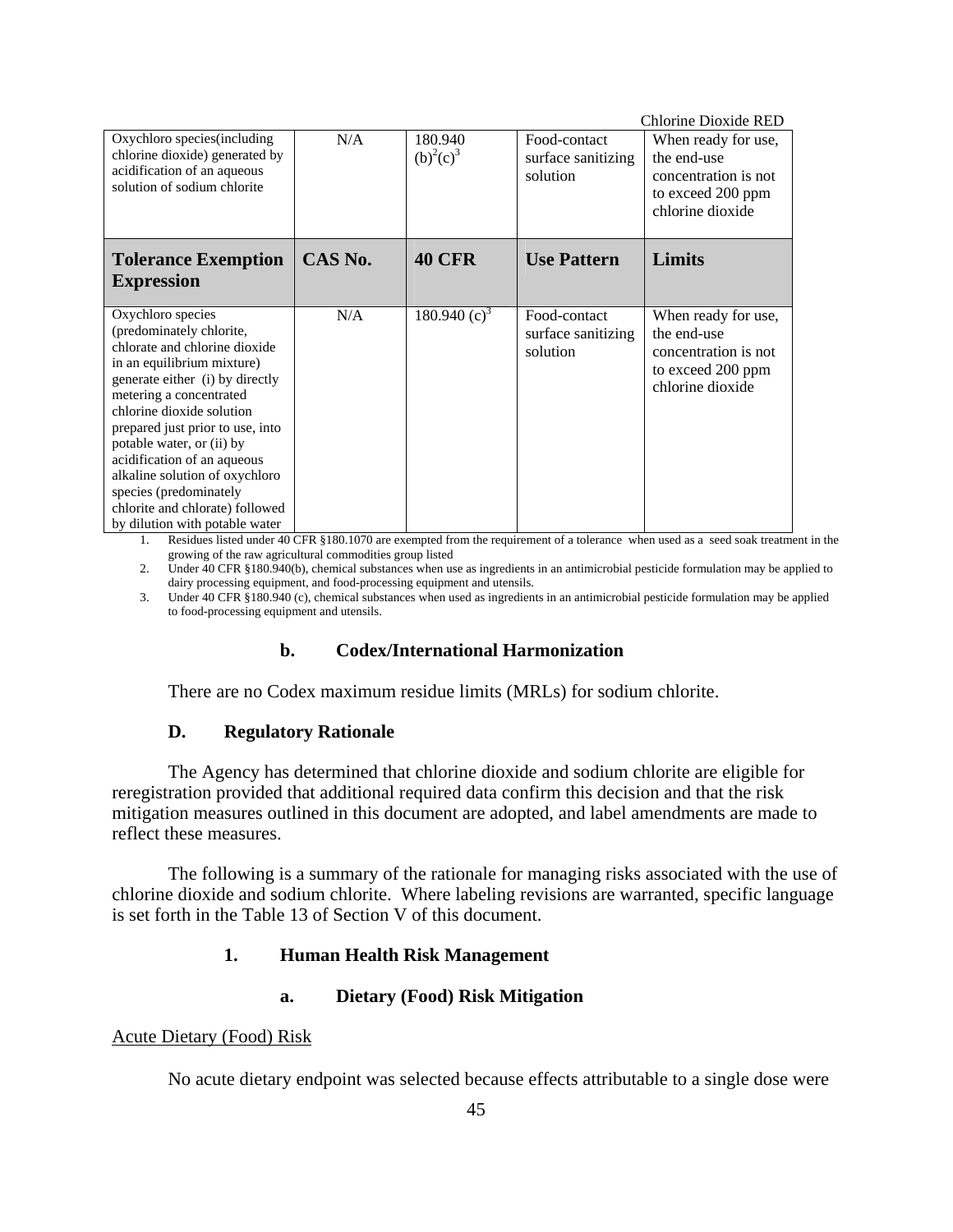## Chlorine Dioxide RED not seen in the available data; therefore, an acute dietary risk assessment was not conducted.

## Chronic Dietary (Food) Risk

Although there is not a concern for chronic dietary risk estimates for all populations. Dietary exposure from food did have an impact of the aggregate assessment for children which is of concern (MOE  $= 44$ ). The individual exposure received from the post-harvest application of sodium chlorite to fruits and vegetables is an extremely high-end estimate. This assessment was conducted with the most conservative assumptions and resulted in an estimate of 42% of the cPAD for children. For example, this assessment assumed that all fruits and vegetables in the U.S. had a chlorine dioxide solution applied and that these commodities were not washed, cooked or processed prior to consumption. Additionally, the Chlorine Dioxide Panel has agreed to limit the residual concentration of chlorine dioxide to 3 ppm for post-harvest application to fruits and vegetables that are not raw agricultural commodities. Therefore, fruits and vegetables treated with chlorine dioxide must be followed by blanching, cooking or canning. Although the Agency cannot quantify the reduction of chlorine dioxide dietary exposure at this time, it is believed that this measure would significantly reduce the percent of chlorine dioxide cPAD resulting from this use. No additional dietary risk mitigation measures are required to address exposure to chlorine dioxide and sodium chlorite residues in food. Further, these conservatisms and label changes also mitigate the aggregate risks to children so that they are no longer of concern.

## **b. Safe Drinking Water Act**

When determining whether a pesticide tolerance is safe, EPA must consider the factors listed in section 408(d) of the FFDCA. One of these factors is the consideration of other nonoccupational pesticidal exposures. For chlorine dioxide and sodium chlorite, exposures occur through drinking water from treatment plant disinfection. These exposures need to be considered when reassessing the tolerances associated with the registered uses of these pesticides.

Chlorine dioxide and sodium chlorite are used to disinfect water in treatment plants in order to meet the Safe Drinking Water Act's (SDWA) requirements to protect drinking water. In addition to the statute, 40 C.F.R. section 141.72 states, "A public water system that uses a surface water source and does not provide filtration treatment must provide the disinfection treatment . . . ." The required residual of the disinfectant chlorine dioxide is specified in 40 C.F.R. 141.74.

The SDWA was originally passed by Congress in 1974 to protect public health by regulating the nation's public drinking water supply. The law was amended in 1986 and 1996 and requires many actions to protect drinking water and its sources: rivers, lakes, reservoirs, springs, and ground water wells. (SDWA does not regulate water systems, which serve fewer than 25 individuals.) SDWA authorizes the EPA to set national health-based standards for drinking water to protect against both naturally-occurring and man-made contaminants that may be found in drinking water. EPA, states, and water systems then work together to make sure that these standards are met.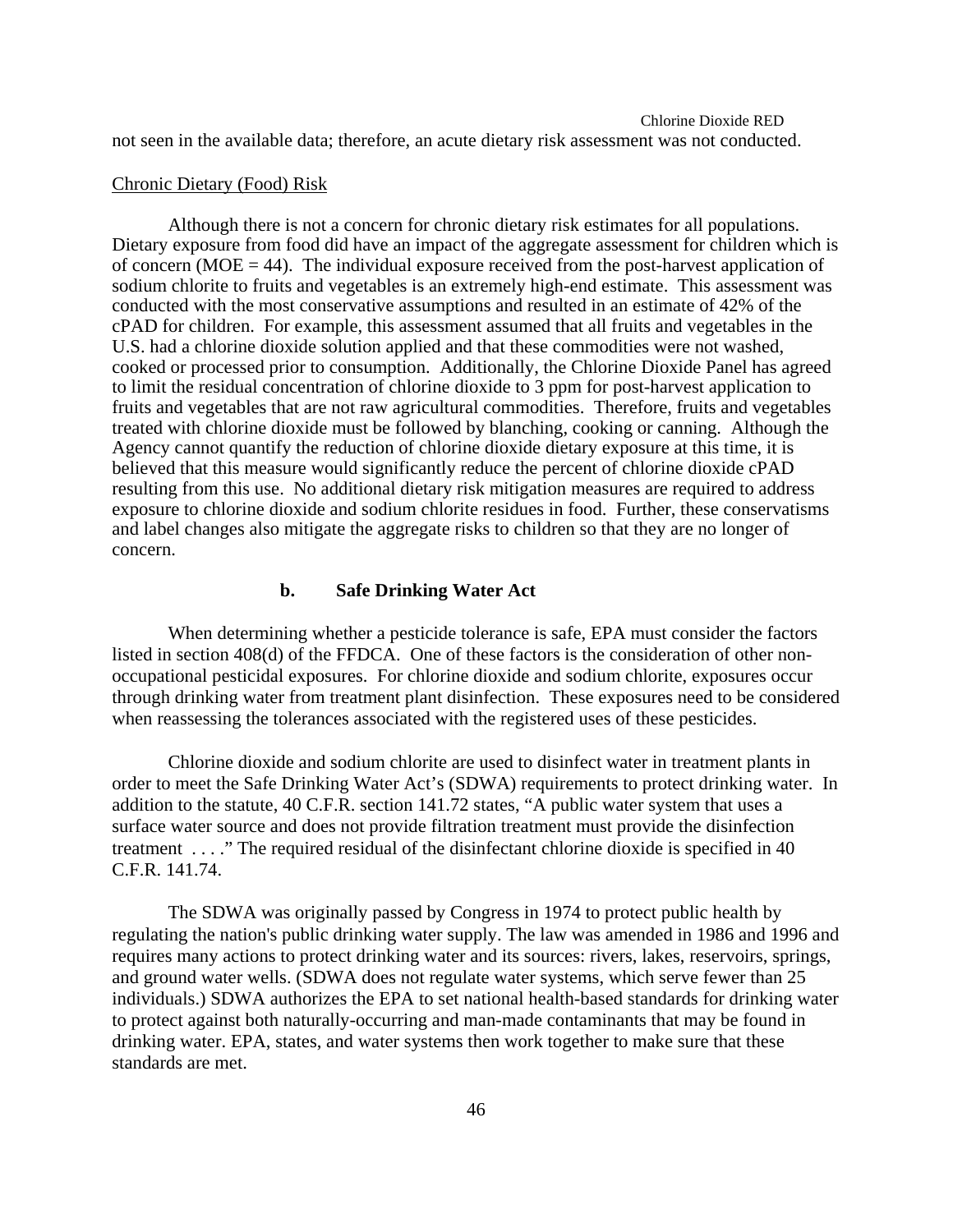Drinking water that is not properly treated or disinfected, or which travels through an improperly maintained distribution system, may pose a health risk. SDWA applies to every public water system in the United States. The responsibility for making sure these public water systems provide safe drinking water is shared among EPA, states, tribes, water systems, and the public.

EPA sets national standards for drinking water based on sound science to protect against health risks, considering available technology and costs. These National Primary Drinking Water Regulations set enforceable maximum contaminant levels (MCL) for particular contaminants in drinking water or required ways to treat water to remove contaminants. Each standard also includes requirements for water systems to test for contaminants in the water to make sure standards are achieved. As listed in 40 CFR 141.53 EPA has set the MCL at 0.1 mg/L for sodium chlorite.

To ensure that drinking water is safe, SDWA sets up multiple barriers against pollution. One such barrier is treatment. Public water systems are responsible for ensuring that contaminants in tap water do not exceed the standards. Water systems treat the water, and must test their water frequently for specified contaminants and report the results to states. If a water system is not meeting these standards, it is the water supplier's responsibility to notify its customers.

EPA sets primary drinking water standards through a three-step process:

- First, EPA identifies contaminants that may adversely affect public health and occur in drinking water with a frequency and at levels that pose a threat to public health. EPA identifies these contaminants for further study, and determines contaminants to potentially regulate.
- Second, EPA determines a maximum contaminant level goal for contaminants it decides to regulate. This goal is the level of a contaminant in drinking water below which there is no known or expected risk to health. These goals allow for a margin of safety.
- Third, EPA specifies a maximum contaminant level, the maximum permissible level of a contaminant in drinking water which is delivered to any user of a public water system. These levels are enforceable standards, and are set as close to the goals as feasible. SDWA defines feasible as the level that may be achieved with the use of the best technology, treatment techniques, and other means which EPA finds (after examination for efficiency under field conditions) are available, taking cost into consideration. When it is not economically or technically feasible to set a maximum level, or when there is no reliable or economic method to detect contaminants in the water, EPA instead sets a required Treatment Technique which specifies a way to treat the water to remove contaminants.

EPA sets national standards for tap water which help ensure consistent quality in our nation's water supply. EPA prioritizes contaminants for potential regulation based on risk and how often they occur in water supplies. (To aid in this effort, certain water systems monitor for the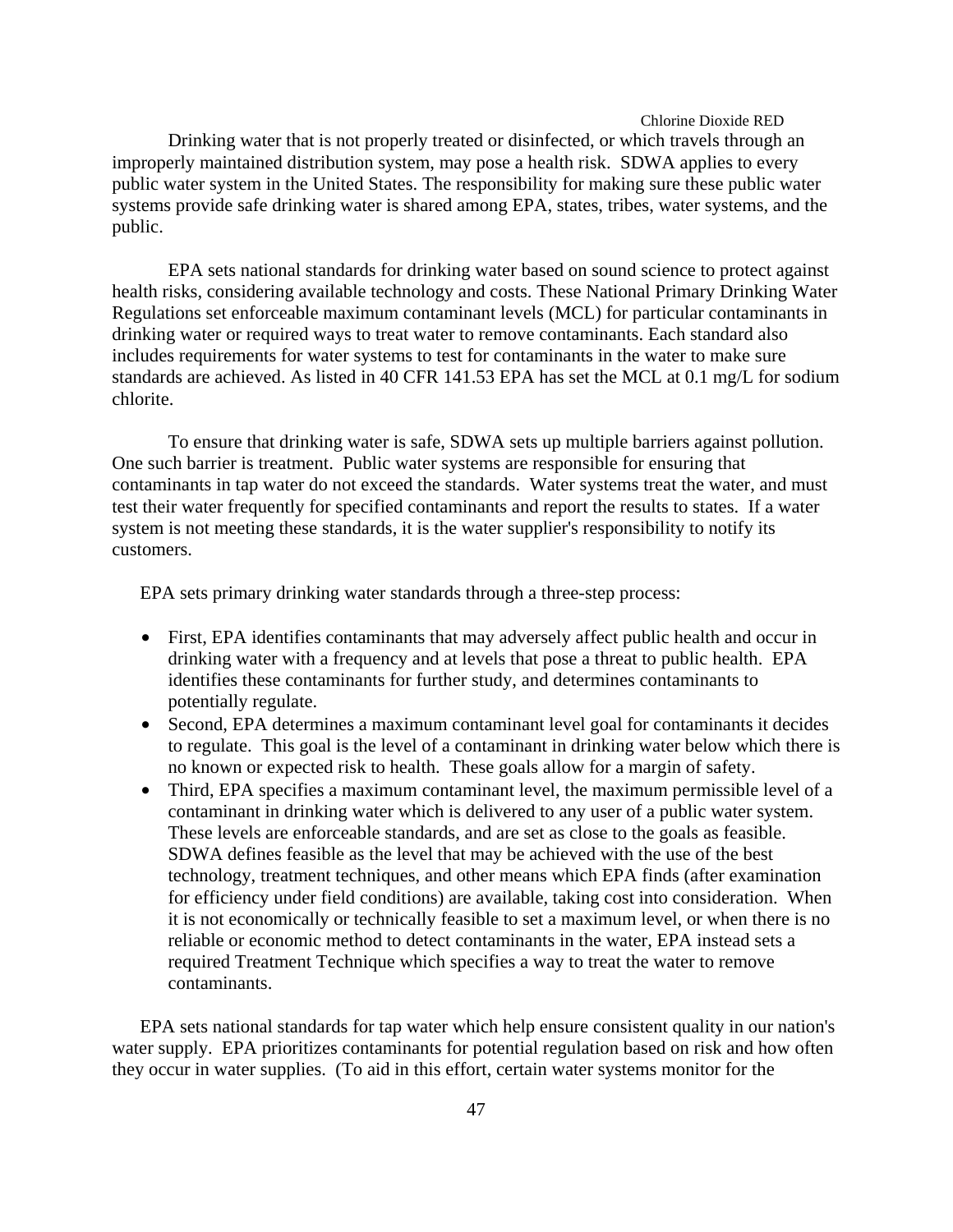presence of contaminants for which no national standards currently exist and collect information on their occurrence). EPA sets a health goal based on risk (including risks to the most sensitive populations, e.g., infants, children, pregnant women, the elderly, and the immuno-compromised). EPA then sets a legal limit for the contaminant in drinking water or a required treatment technique. This limit or treatment technique is set to be as close to the health goal as feasible.

EPA also performs a cost-benefit analysis and obtains input from interested parties when setting standards.

EPA promulgated regulations to control microbial pathogens and disinfectants/disinfection byproducts in drinking water in a multi-stage process that dates back to a 1992-93 negotiated rulemaking, which was affirmed by Congress in the 1996 Amendments to the SDWA. The regulations address complex risk trade-offs between the two different types of contaminants and were promulgated with significant stakeholder input. (65 FR 83016)

Even though, the FFDCA standard in section 408 is a risk-based standard and the SDWA is a cost-benefit standard, the Agency believes we must consider the harm to human health broadly. In doing so, the EPA does not believe it to be prudent to cancel the drinking water disinfectant use of chlorine dioxide and sodium chlorite as that action could potentially result in harming the public at large. The Agency believes the mitigation measures required in this document for the food uses that require pesticide tolerances will reduce exposures from those uses such that the exposures will result in a minimal addition to the exposure that occurs from drinking water. The Agency is reasonably certain that this minimal addition does not cause harm to human health, and is therefore safe under section 408(b) of the FFDCA.

## **c. Drinking Water Risk Mitigation**

Drinking water risks of concern were identified for infants. Drinking water exposure also played a role in the aggregate risks of concern for children.

The chlorite ion  $(CIO_2)$  is a major degradation product resulting from the reaction of chlorine dioxide with inorganic and organic constituents in the water. When free chlorine is used after the application of chlorine dioxide in the treatment process, chlorite is oxidized to chlorate. Chlorite oxidizes to chlorate over a period of time in water and soil. This conversion will continue over time as the water travels through the distribution system. Treatment of public water supplies is necessary to kill pathogens that may exist in the drinking water, such as cholera, typhoid, and dysentery. Outbreaks of these diseases decreased significantly when disinfection of the water systems was introduced in the early 1900s. While there are many important public functions of water treatment, the Agency is taking steps to limit the exposure of chlorite ion as a disinfection byproduct to the public. Approximately six percent of U.S. water treatment facilities use chlorine dioxide for water disinfection.

In addition, the Chlorine Dioxide Panel recently submitted a study that evaluated whether the components of the baby formula react with the chlorite in drinking water to form chloride, which is not of concern in drinking water because it is easily absorbed and metabolized by the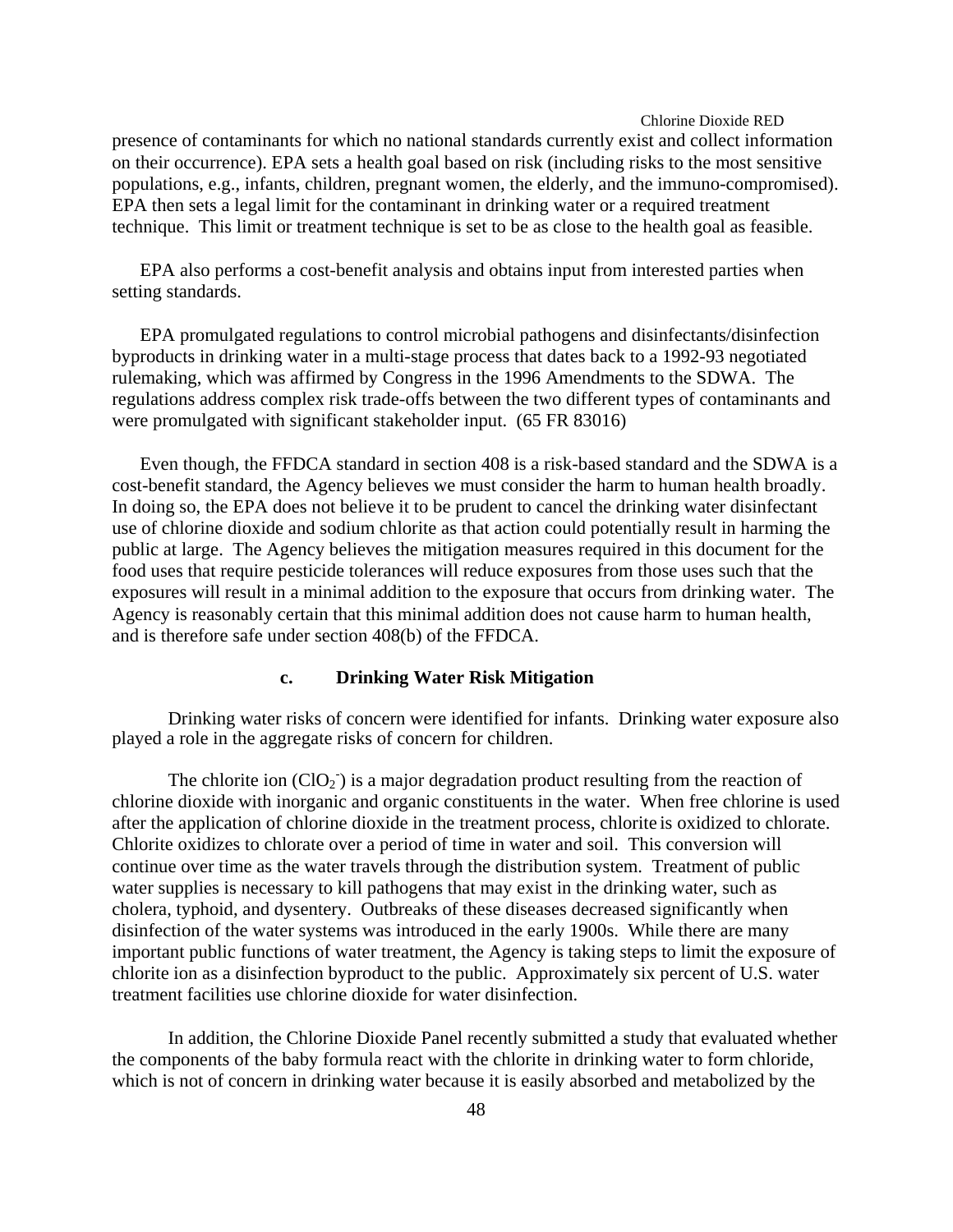body. A preliminary review of the data suggests that the components of the baby formula, such as ascorbic acid, react with chlorite in the drinking water. Specifically, within five minutes of adding the formula to the water, approximately one third of the chlorite combines with the ingredients in the infant formula to form chloride.

The Agency is not currently able to quantify the reduction of exposure to chlorite that occurs due to binding of chlorite with ingredients present in the baby formula. However, based on its initial evaluation of the existing data, the Agency believes that for all infants the % cPAD will likely be close to the target of 100, and not of concern. The Agency will require additional data on the breakdown of chlorite in baby formula as confirmatory data.

As mentioned above, the aggregate risks to children 1-6 are mitigated by the consideration discussed concerning dietary exposures from food.

#### **d. Residential Risk Mitigation**

## **i. Residential Handler**

Residential risks for handlers were calculated for short- and intermediate-term dermal and inhalation exposures. Risks of concern were identified for homeowners who place tablets in swimming pools/spas with their bare hands (MOE=46). This risk will be mitigated if the homeowner wears gloves while placing the tablet in the swimming pool/spa (MOE=500). Although the Agency does not normally require the use of personal protective equipment such as gloves, on pesticidal products that are used in and around the home, the use of gloves in this case is thought to be prudent since the Agency expects that, given the nature of pool products of this kind, residents are likely to wear gloves based on a perception of the danger of the chemicals along with the label warnings and precautions. This is not necessarily expected to be true of most other residential products where Personal Protective Equipment (PPE) would not be considered an effective mitigation measure nor should this be viewed as a precedent for requiring use of PPE for residential use products. All other exposure and risk estimates for residential handler scenarios are below the Agency's level of concern.

## **ii. Residential Post-Application**

The Agency has conducted dermal, incidental oral and inhalation exposure assessments for residential post-application scenarios.

The residential use of chlorine dioxide/sodium chlorite continuous release deodorizers are of concern. To mitigate this risk, the following use sites for the continuous release deodorizer are ineligible for reregistration and must be deleted: shoes, closets, laundry hampers, bags, drawers, basements, boat cabins, trash bags, and additional deodorizing uses. The remaining use sites will be in an outdoor or commercial setting where people are not likely to have prolonged exposure, e.g., dumpsters. Therefore, the risks from this use pattern would be considered to be no longer of concern. The registrant has agreed to voluntarily cancel these use patterns.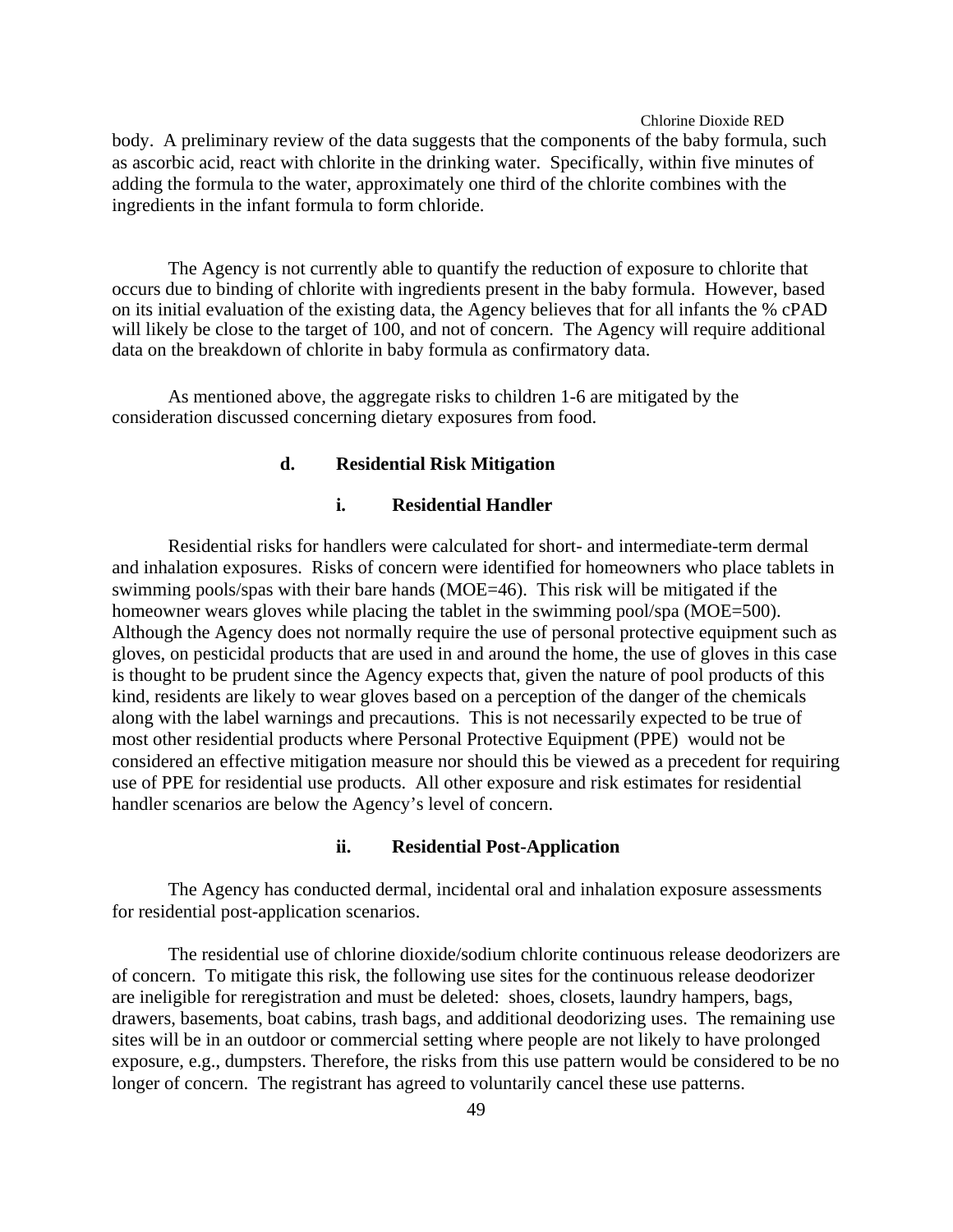Based on the risk assessment, a post-application inhalation concern was identified for adults and children exposed to carpets treated with chlorine dioxide/sodium chlorite. In order to mitigate this risk, the registrants must prohibit residential use; however, a commercial application to carpet will remain registered with a one hour Restricted Entry Interval (REI).

# **e. Aggregate Risk Mitigation**

#### Intermediate- and Short-Term

The short- and intermediate- risks to infants are primarily driven by exposure to residues in drinking water. These exposures and risks are mitigated as described in the drinking water section above. The short- and intermediate- risks to children are largely driven by the dietary exposure through food. The characterization and mitigation described above for risks from exposure to residues in food address the aggregate risk as well. Based on these characterization and mitigation measures, the Agency believes that aggregate risks are not of concern.

#### Chronic

The chronic risks to infants are primarily driven by exposure to residues in drinking water. These exposures and risks are mitigated as described in the drinking water section above. The chronic risks to children are largely driven by the dietary exposure through food. The characterization and mitigation described above for risks from exposure to residues in food address the aggregate risk as well. Based on these characterization and mitigation measures, the Agency believes that aggregate risks are not of concern.

## **f. Occupational Risk Mitigation**

## **i. Occupational Handler**

### Dermal Risks from Applications in Agricultural and Medical Premises

The Agency has conducted dermal and inhalation exposure assessments for handlers applying chlorine dioxide in an occupational setting. Based on this assessment, dermal risks of concern were identified for handlers applying chlorine dioxide: to hard surfaces using a low pressure hand wand (MOE=31); to hard surfaces using a mop (MOE=70); to animal transport vehicles/tractor trailer using a foam application (MOE=8 w/ gloves); and in food handling, commercial/institutional, and medical premises and equipment using a mop (MOE=66 for commercial and MOE=3 for medical).

These scenarios were evaluated using highly conservative assumptions including the use of a 100% dermal absorption factor that assumes that all chlorine dioxide/sodium chlorite that contacts the skin will be absorbed. Further, high-end application and use parameters were used to develop the risk estimates. Therefore, the Agency does not expect that actual exposures would be as high as those calculated in the risk assessment.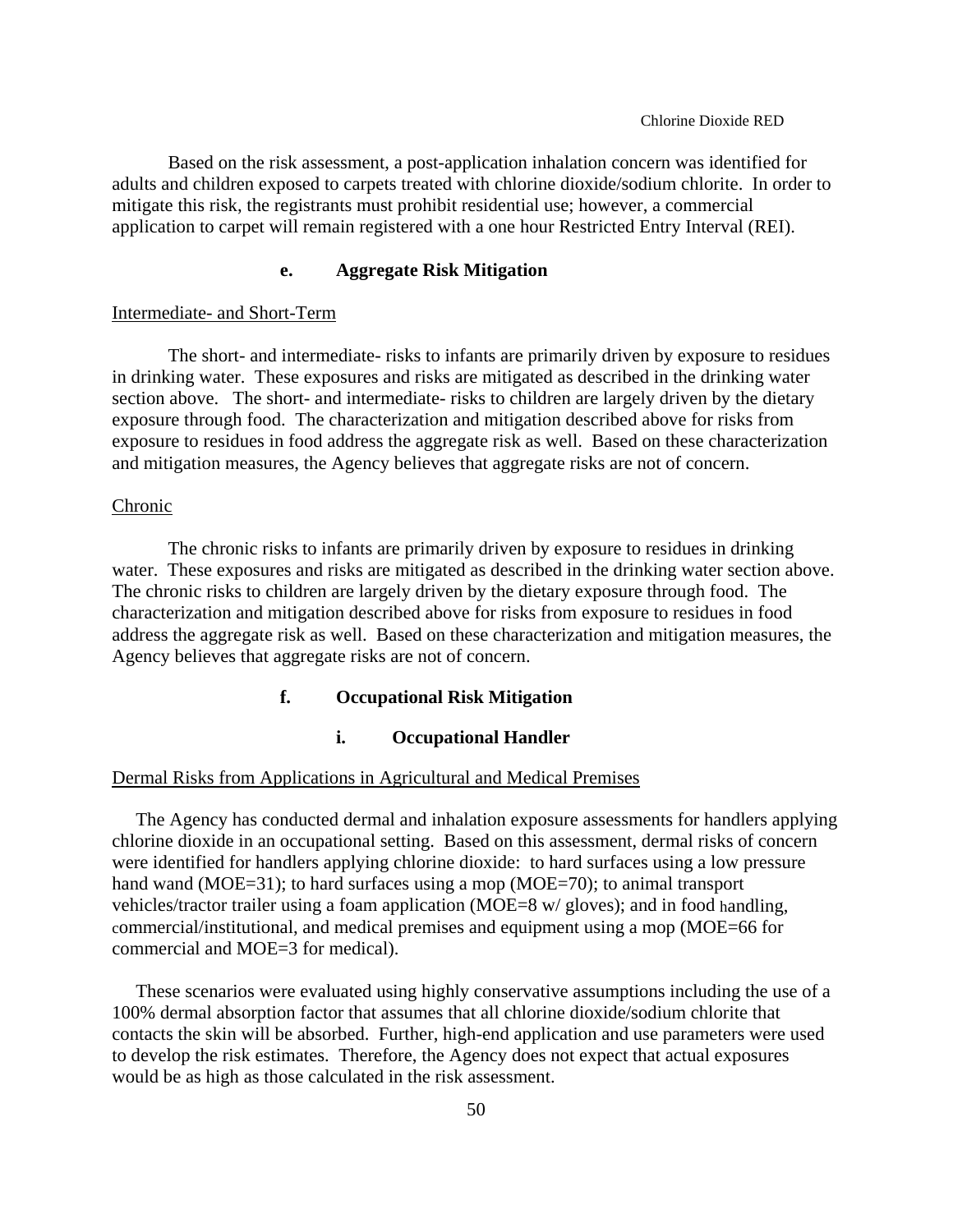For these scenarios, the risks will be mitigated by requiring handlers to wear gloves during application. Although there is no data to assess most scenarios with handlers wearing gloves, the Agency is confident that this mitigation will protect occupational handlers. Therefore, these risks are not of concern to the Agency.

For the foam application, the Chlorine Dioxide Panel has submitted information indicating that the Agency has overestimated the risks associated with this use. Specifically, the information indicates that the number of vehicles treated in a day is eight, using two quarts of solution per vehicle. The Agency assessed an application rate of 4 to 6 gallons per minute and assumed that this product was applied for ten minutes per day. Subsequently, EPA determined that the assessed application rate was too high. Based on the revised application rate, the Agency does not have a concern with this risk, provided that gloves are worn during the treatment. Additional details can be found in "*Chlorine Dioxide Occupational and Residential Exposure Assessment*," dated August 2, 2006.

## Dermal Risks from Swimming Pool Applications

Occupational risks for handlers were calculated for short- and intermediate-term dermal exposures. Risks of concern were identified for handlers who place tablets in public swimming pools with their bare hands (MOE=5). This risk will be mitigated if the handlers wear gloves while placing the tablet in the swimming pool ( $MOE=120$ ), and no additional mitigation is required.

#### Inhalation Risks from Non-fogging Applications

There is the potential for the off-gassing of chlorine dioxide during some non-fogging occupational applications that are not totally enclosed (e.g., aqueous solution sprays, mopping, open pouring, etc). To address the potential for inhalation exposure, EPA has obtained worker air concentration measurements from OSHA for 7 industry Standard Industrial Classification (SIC) codes. The monitored air concentrations for workers are stored in OSHA's data base known as the Integrated Management Information System (IMIS). The inhalation endpoint selected by EPA for an 8-hour time-weighted average (TWA) is 0.003 ppm, just below OSHA's limit of detection of 0.004 ppm. Of the 33 TWA measurements available in IMIS, 21 of those measurements were below the limit of detection. In addition, of the 33 TWA measurements, only 3 were at or above the OSHA PEL of 0.1 ppm. At this point in time, monitoring to EPA's level of concern (i.e., 0.003 ppm) is not technically feasible. However, 64 percent of the samples indicate that the air concentrations of chlorine dioxide are near or below the level of concern. Therefore, for non fogging uses of chlorine dioxide such as open pouring of aqueous solutions or bystanders in pulp and paper mills no additional mitigation is deemed necessary at this time.

## Inhalation Risks from Fogging Applications

Inhalation exposure to the release of chlorine dioxide gas during the mixing/loading/application of products producing chlorine dioxide may occur. There is a greater potential for chlorine dioxide gas formation from fogging then an aqueous-based application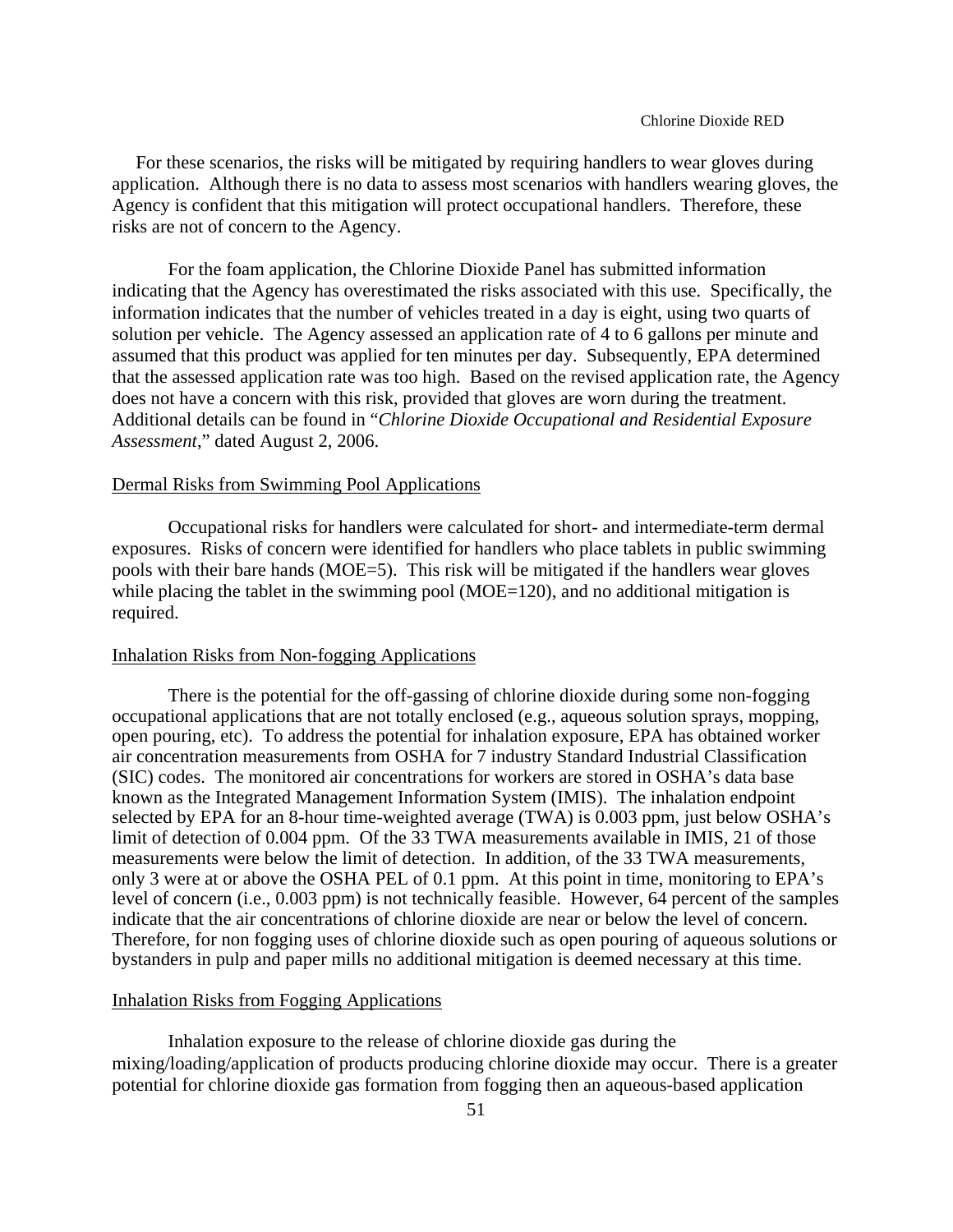such as mopping. The air concentration in a fogged area should be below the occupational RfC of 0.003 ppm before the room is entered by persons not wearing respiratory protection.

However, one scenario based on labeled application rates allows chlorine dioxide fogging and misting applications while workers are in the room if the level of chlorine dioxide does not exceed the TLV-TWA of 0.1 ppm. Based on this scenario, the occupational RfC of 0.003 ppm could be exceeded if handlers are present. Therefore, people must vacate the premises during fogging treatments and a one-hour restricted entry interval (REI) is required to address this risk.

## **2. Environmental Risk Management**

Environmental risk for the once-through cooling tower use of chlorine dioxide/sodium chlorite has been assessed because it has the most potential for environmental exposure. The risk assessment was conducted using sodium chlorite endpoints because under environmental these conditions, chlorine dioxide converts mostly into chlorite ions.

Acute risk is anticipated for aquatic organisms from the use of chlorine dioxide/sodium chlorite in once-through cooling towers. At the highest doses on current labels (25 ppm), there is risk to freshwater and marine/estuarine fish and invertebrates and aquatic plants, and at the lowest doses there is risk only to freshwater invertebrates. To mitigate this risk, the maximum application rate for this use pattern must be reduced from 25 ppm to 5 ppm for intermittent applications.

Chronic risk to aquatic organisms cannot be assessed at this time due to the lack of chronic toxicity endpoints for fish and aquatic invertebrates. When the required aquatic chronic toxicity testing described above is submitted, chronic risk to these organisms will be assessed. All other exposure and risk estimates are below the Agency's level of concern.

## **3. Other Labeling Requirements**

In order to be eligible for reregistration, various use and safety information will be included in the labeling of all end-use products containing chlorine dioxide and sodium chlorite. For the specific labeling statements and a list of outstanding data, refer to Section V of this RED document.

## **4. Threatened and Endangered Species Considerations**

## **a. The Endangered Species Program**

Section 7 of the Endangered Species Act, 16 U.S.C. Section 1536(a)(2), requires all federal agencies to consult with the National Marine Fisheries Service (NMFS) for marine and anadromous listed species, or the United States Fish and Wildlife Services (FWS) for listed wildlife and freshwater organisms, if they are proposing an "action" that may affect listed species or their designated habitat. Each federal agency is required under the Act to insure that any action they authorize, fund, or carry out is not likely to jeopardize the continued existence of a listed species or result in the destruction or adverse modification of designated critical habitat.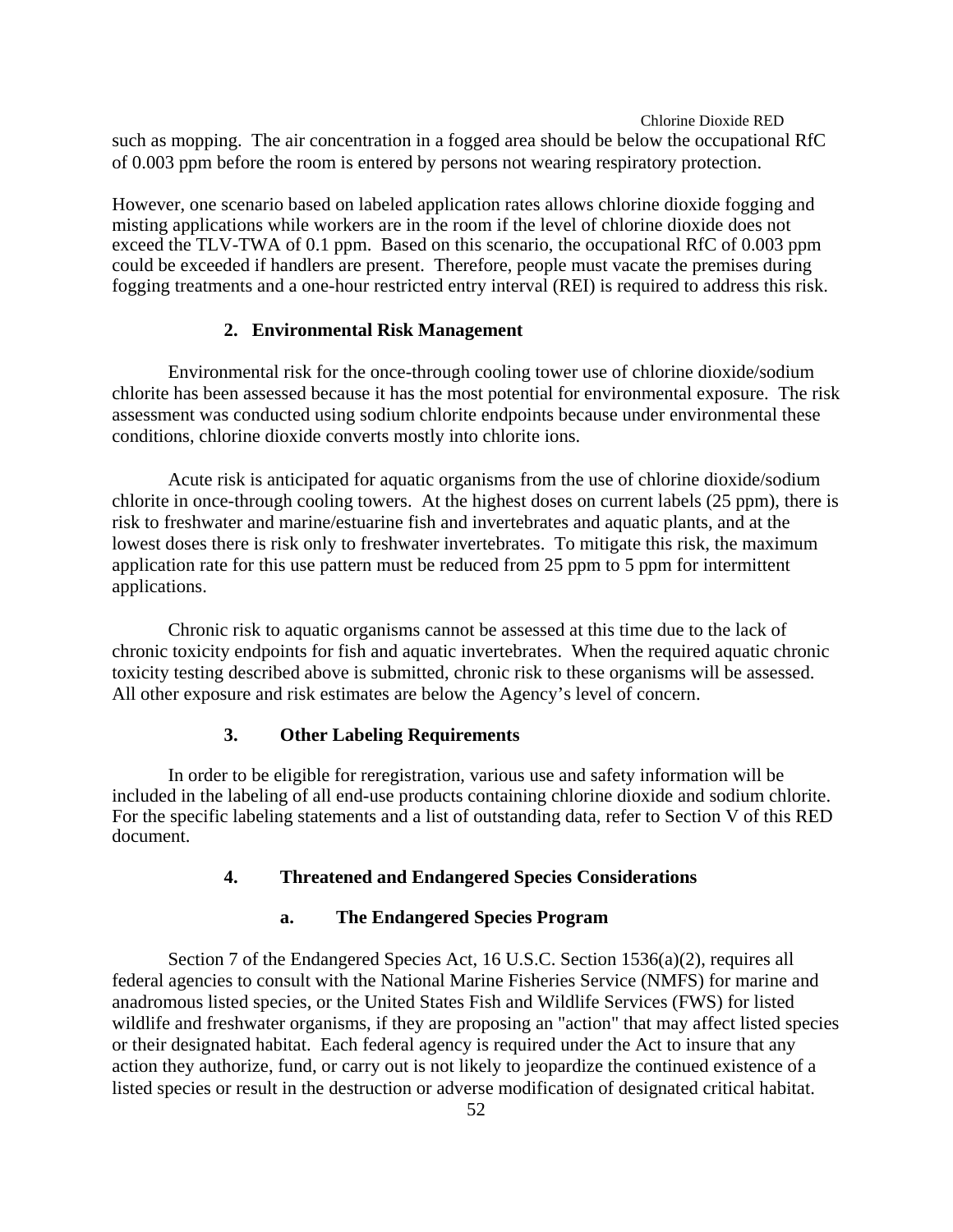To jeopardize the continued existence of a listed species means "to engage in an action that reasonably would be expected, directly or indirectly, to reduce appreciably the likelihood of both the survival and recovery of a listed species in the wild by reducing the reproduction, numbers, or distribution of the species." 50 C.F.R. § 402.02.

To facilitate compliance with the requirements of the Endangered Species Act subsection (a)(2) the Environmental Protection Agency, Office of Pesticide Programs has established procedures to evaluate whether a proposed registration action may directly or indirectly reduce appreciably the likelihood of both the survival and recovery of a listed species in the wild by reducing the reproduction, numbers, or distribution of any listed species (U.S. EPA 2004). After the Agency's screening-level risk assessment is performed, if any of the Agency's Listed Species LOC Criteria are exceeded for either direct or indirect effects, a determination is made to identify if any listed or candidate species may co-occur in the area of the proposed pesticide use. If determined that listed or candidate species may be present in the proposed use areas, further biological assessment is undertaken. The extent to which listed species may be at risk then determines the need for the development of a more comprehensive consultation package as required by the Endangered Species Act.

For certain use categories, the Agency assumes there will be minimal environmental exposure, and only a minimal toxicity data set is required (Overview of the Ecological Risk Assessment Process in the Office of Pesticide Programs U.S. Environmental Protection Agency - Endangered and Threatened Species Effects Determinations, 1/23/04, Appendix A, Section IIB, pg.81). Chemicals in these categories therefore do not undergo a full screening-level risk assessment, and are considered to fall under a no effect determination. The screening level model used in this assessment indicates that there may be acute risks to listed aquatic organisms from the once through cooling tower use of chlorine dioxide/sodium chlorite. Further, potential indirect effects on any species dependent upon a species that experiences effects from use of chlorine dioxide/sodium chlorite cannot be precluded based on the screening level ecological risk assessment. These findings are based solely on EPA's screening level assessment and do not constitute "may effect" findings under the Endangered Species Act. Due to these circumstances, the Agency defers making a determination for the cooling tower use of chlorine dioxide and sodium chlorite until additional data and modeling refinements are available. At that time, the environmental exposure assessment of the cooling tower of chlorine dioxide will be revised, and the risks to Listed Species will be reconsidered.

## **b. General Risk Mitigation**

Chlorine dioxide and sodium chlorite end use products (EPs) may also contain other registered pesticides. Although the Agency is not proposing any mitigation measures for products containing Chlorine dioxide and sodium chlorite specific to federally listed threatened and endangered species, the Agency needs to address potential risks from other end-use products. Therefore, the Agency requires that users adopt all threatened and endangered species risk mitigation measures for all active ingredients in the product. If a product contains multiple active ingredients with conflicting threatened and endangered species risk mitigation measures, the more stringent measure(s) must be adopted.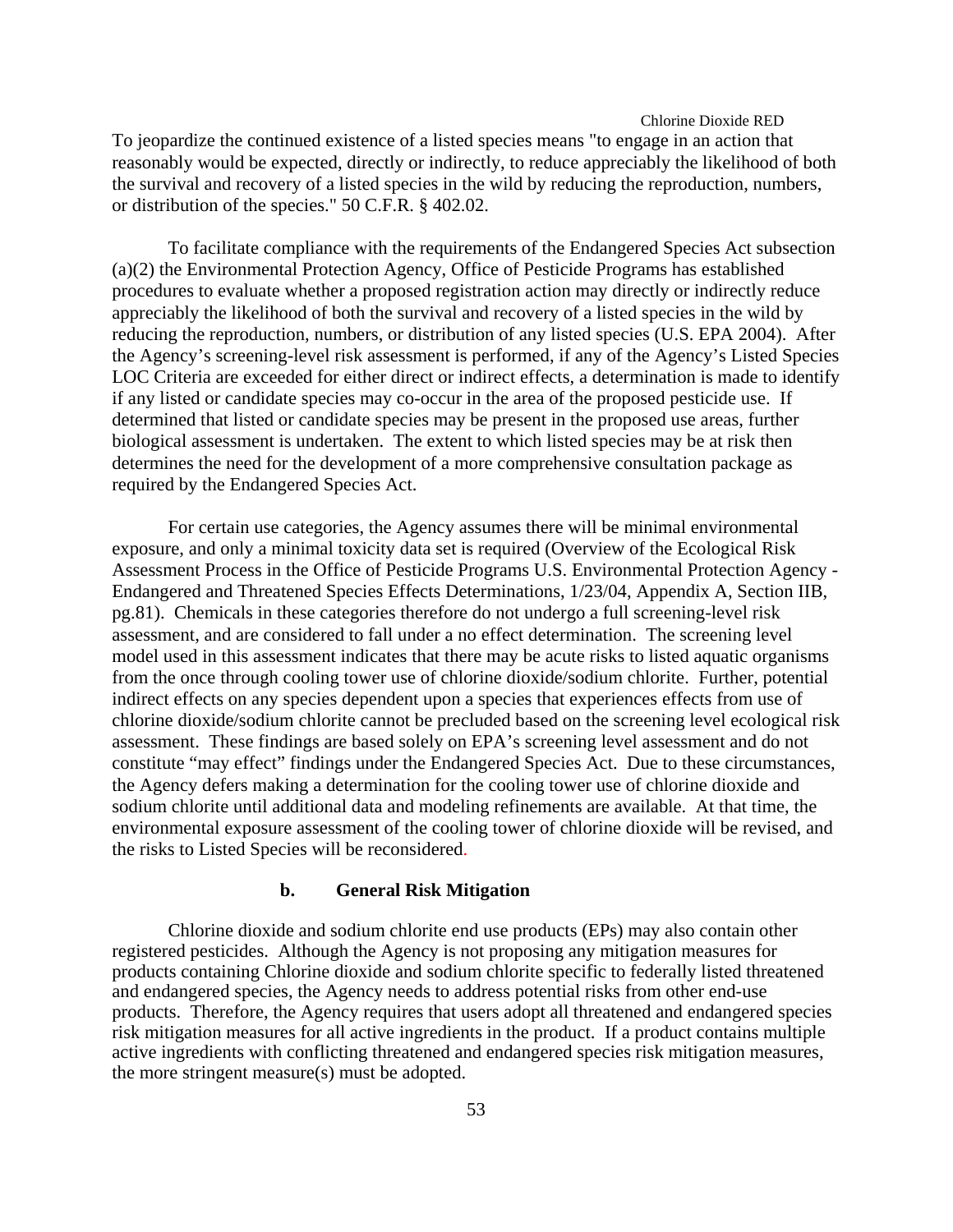## **V. What Registrants Need to Do**

The Agency has determined that chlorine dioxide and sodium chlorite are eligible for reregistration provided that: (i) additional data that the Agency intends to require confirm this decision; and (ii) the risk mitigation measures outlined in this document are adopted, and (iii) label amendments are made to reflect these measures. To implement the risk mitigation measures, the registrants must amend their product labeling to incorporate the label statements set forth in the Label Changes Summary Table in Section B below (Table 13). The additional data requirements that the Agency intends to obtain will include, among other things, submission of the following:

For chlorine dioxide and sodium chlorite technical grade active ingredient products, the registrant needs to submit the following items:

#### **Within 90 days from receipt of the generic data call in (DCI):**

1. Completed response forms to the generic DCI (i.e., DCI response form and requirements status and registrant's response form); and,

2. Submit any time extension and/or waiver requests with a full written justification.

### **Within the time limit specified in the generic DCI:**

1. Cite any existing generic data which address data requirements or submit new generic data responding to the DCI.

Please contact ShaRon Carlisle at (703) 308-6427 with questions regarding generic reregistration.

By US mail: By express or courier service: Document Processing Desk (DCI/AD) Document Processing Desk (DCI/AD) ShaRon Carlisle ShaRon Carlisle US EPA (7510P) Office of Pesticide Programs (7510P) 1200 Pennsylvania Ave., NW One Potomac Yard (South Building), Washington, DC 20460 2777 South Crystal Drive

Arlington, VA 22202

For end use products containing the active ingredient chlorine dioxide and sodium chlorite, the registrant needs to submit the following items for each product.

## **Within 90 days from the receipt of the product-specific data call-in (PDCI)**:

1. Completed response forms to the PDCI (PDCI response form and requirements status and registrant's response form); and,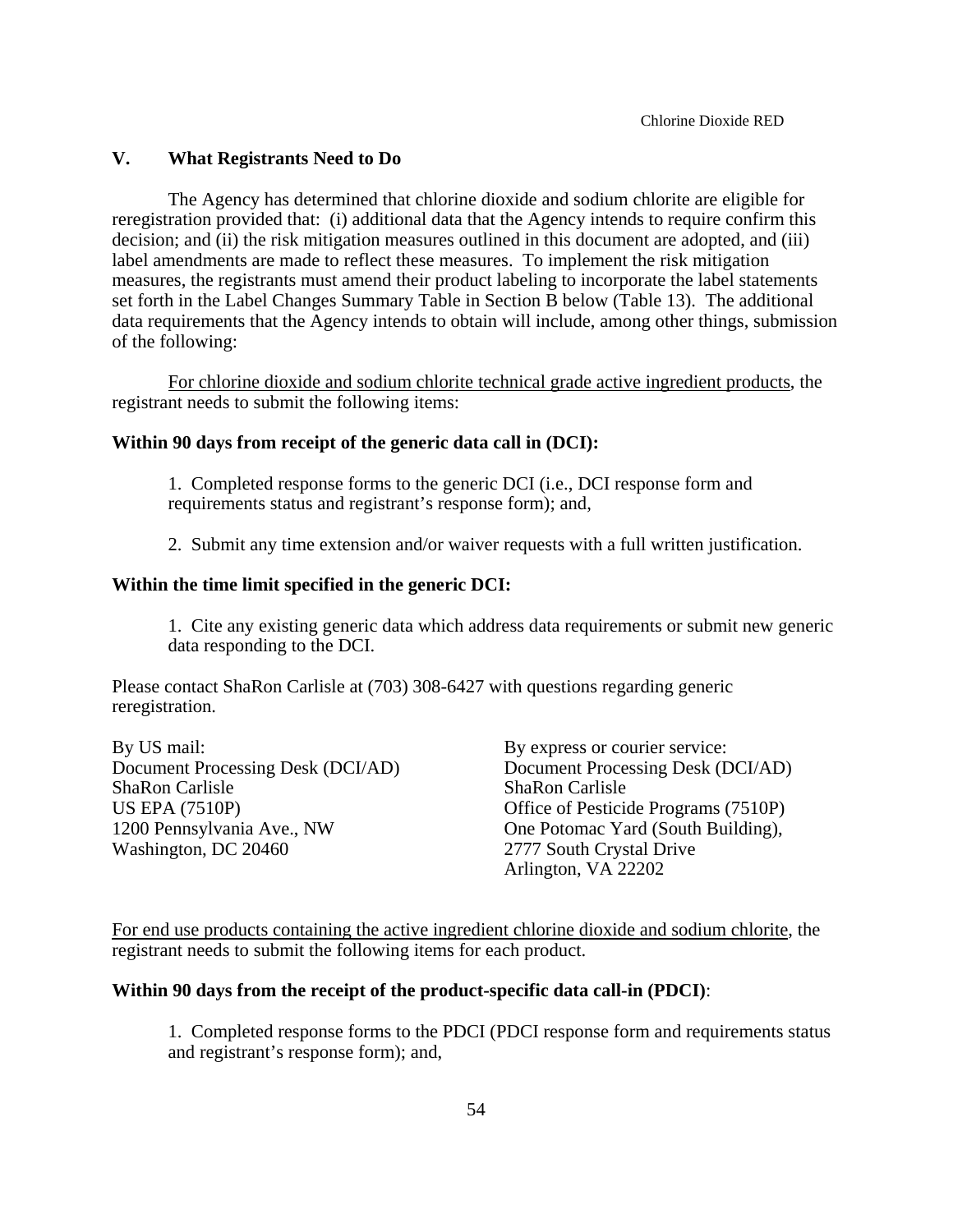2. Submit any time extension or waiver requests with a full written justification.

### **Within eight months from the receipt of the PDCI:**

1. Two copies of the confidential statement of formula (CSF) (EPA Form 8570-4);

2. A completed original application for reregistration (EPA Form 8570-1). Indicate on the form that it is an "application for reregistration";

3. Five copies of the draft label incorporating all label amendments outlined in Table 15 of this document;

4. A completed form certifying compliance with data compensation requirements (EPA Form 8570-34);

5. If applicable, a completed form certifying compliance with cost share offer requirements (EPA Form 8570-32); and,

6. The product-specific data responding to the PDCI.

Please contact Emily Mitchell at (703) 308-8583 with questions regarding product reregistration and/or the PDCI. All materials submitted in response to the PDCI should be addressed as follows:

By US mail: By express or courier service: Emily Mitchell Emily Mitchell Washington, DC 20460 2777 South Crystal Drive

Document Processing Desk (PM-32) Document Processing Desk (PM-32) Office of Pesticide Programs (7510P) 1200 Pennsylvania Ave., NW One Potomac Yard (South Building),

## **A. Manufacturing Use Products**

#### **1. Additional Generic Data Requirements**

The generic database supporting the reregistration of chlorine dioxide and sodium chlorite has been reviewed and determined to be substantially complete. However, the following additional data requirements have been identified by the Agency as confirmatory data requirements. A generic data call-in will be issued at a later date. Several Ecological studies are being required to support the once-through cooling tower use of chlorine dioxide/sodium chlorite.

The risk assessment noted deficiencies in the surrogate dermal and inhalation exposure data available from the Chemical Manufacturers Association (CMA) data base. Therefore, the Agency is requiring confirmatory data to support the uses assessed with the CMA exposure data within this risk assessment. The risk assessment also noted that many of the use parameters (e.g., amount handled and duration of use) were based on professional judgments. Therefore, descriptions of human activities associated with the uses assessed are required as confirmatory.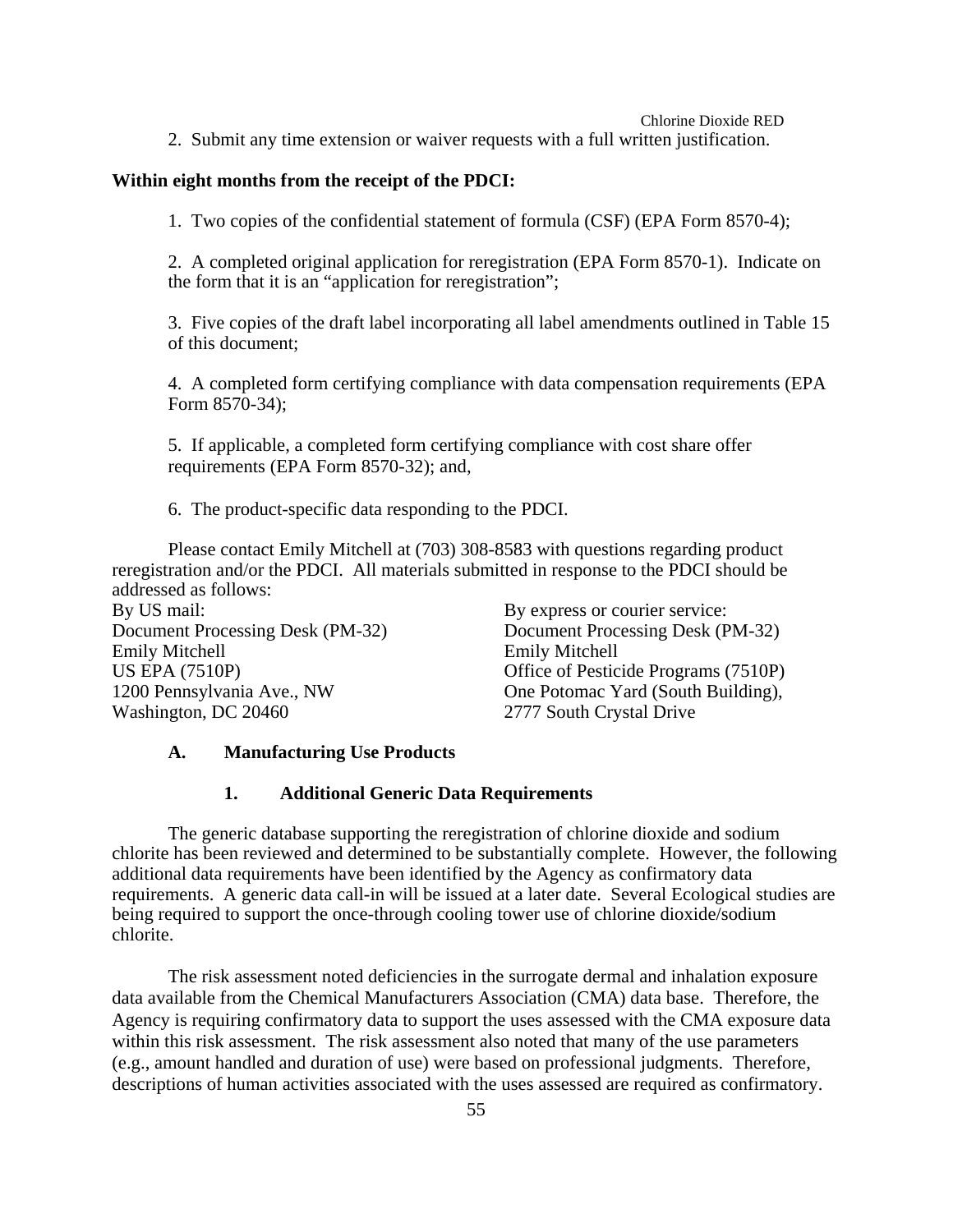| <b>Guideline Study Name</b>                                                                                 | <b>New OPPTS</b>      | <b>Old Guideline No.</b> |  |
|-------------------------------------------------------------------------------------------------------------|-----------------------|--------------------------|--|
|                                                                                                             | <b>Guideline No.</b>  |                          |  |
| Fish early life-stage testing-freshwater                                                                    | 850.1300              | $72 - 4$                 |  |
| Invertebrate life-cycle testing - freshwater                                                                | 850.1400              | $72-4b$                  |  |
| Seedling emergence dose-response in rice                                                                    | 850.4225              | $123-1$                  |  |
| Vegetative vigor dose-response in rice                                                                      | 850.4250              | $123-1$                  |  |
| Aquatic vascular plant dose-response toxicity- Lemna sp.                                                    | 850.4400              | $123 - 2$                |  |
| Acute algal dose-response toxicity - 4 species                                                              | 850.5400              | $123 - 2$                |  |
| Indoor Inhalation Exposure and Applicator Exposure<br><b>Monitoring Data Reporting</b>                      | 875.1400 and 875.1600 | 234 and 236              |  |
| Indoor Dermal Exposure and Applicator Exposure<br><b>Monitoring Data Reporting</b>                          | 875.1200 and 875.1600 | 233 and 236              |  |
| Descriptions of Human Activity                                                                              | 875.2800              | $133 - 1$                |  |
| Carcinogenicity                                                                                             | 870.4200              | $83-2$                   |  |
| Fate of chlorite in baby formula                                                                            | Special study         | Special study            |  |
| Use and Usage Information on the Percent of Fruits and<br>Vegetables that are treated with Chlorine Dioxide |                       |                          |  |

**Table 15. Confirmatory Data Requirements for Reregistration** 

## **2. Labeling for Technical and Manufacturing Use Products**

To ensure compliance with FIFRA, technical and manufacturing use product (MP) labeling should be revised to comply with all current EPA regulations, PR Notices and applicable policies. The Technical and MP labeling should bear the labeling contained in Table 16, Label Changes Summary Table.

## **B. End-Use Products**

## **1. Additional Product-Specific Data Requirements**

Section  $4(g)(2)(B)$  of FIFRA calls for the Agency to obtain any needed product-specific data regarding the pesticide after a determination of eligibility has been made. The Registrant must review previous data submissions to ensure that they meet current EPA acceptance criteria and if not, commit to conduct new studies. If a registrant believes that previously submitted data meet current testing standards, then the study MRID numbers should be cited according to the instructions in the Requirement Status and Registrants Response Form provided for each product.

A product-specific data call-in, outlining specific data requirements, will follow this RED at a later date.

## **2. Labeling for End-Use Products**

Labeling changes are necessary to implement measures outlined in Section IV above.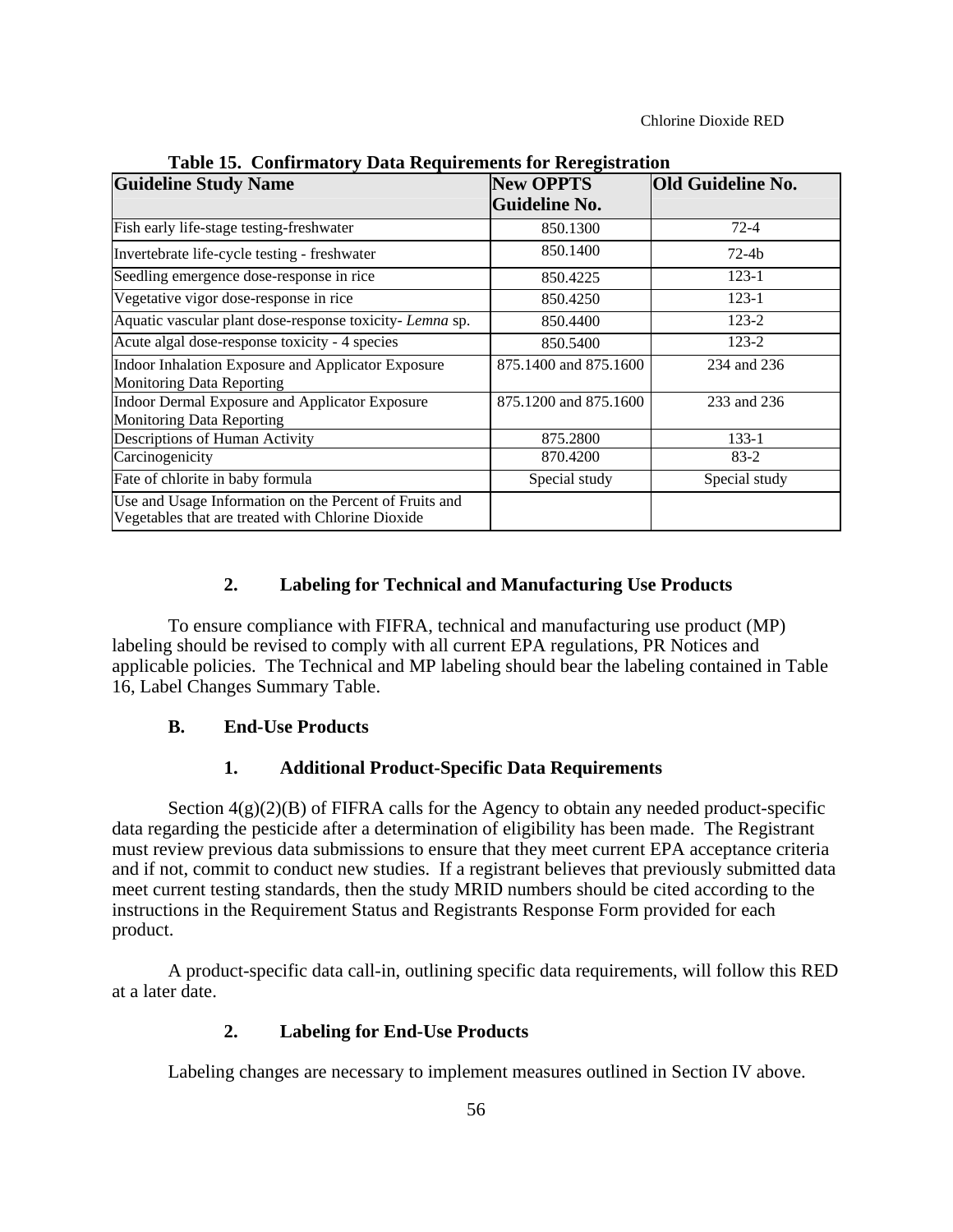Chlorine Dioxide RED Specific language to incorporate these changes is specified in Table 16.

Registrants may generally distribute and sell products bearing old labels/labeling for 26 months from the date of the issuance of this Reregistration Eligibility Decision document. Persons other than the registrant may generally distribute or sell such products for 52 months from the approval of labels reflecting the mitigation described in this RED. However, existing stocks time frames will be established case-by-case, depending on the number of products involved, the number of label changes, and other factors. Refer to "Existing Stocks of Pesticide Products; Statement of Policy," *Federal Register*, Volume 56, No. 123, June 26, 1991.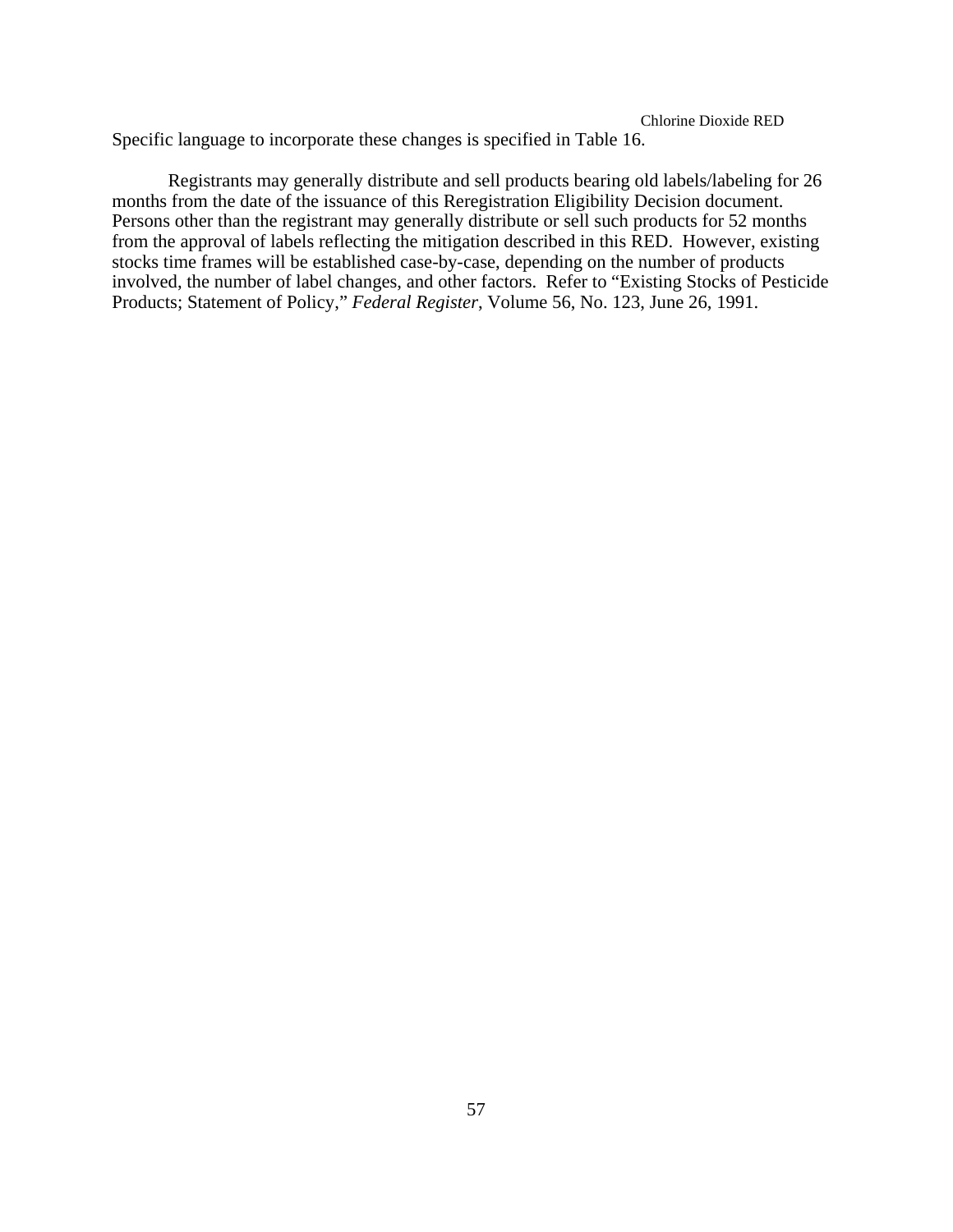# **a. Label Changes Summary Table**

In order to be eligible for reregistration, amend all product labels to incorporate the risk mitigation measures outlined in Section IV. The following table describes how language on the labels should be amended.

# **Table 16. Labeling Changes Summary Table**

| <b>Description</b>               | <b>Amended Labeling Language</b>                                                                                                                                                                                                                                                                                                                                                                                                                                                                                                                                                                                                                                                                                                              | <b>Placement on Label</b>          |  |  |
|----------------------------------|-----------------------------------------------------------------------------------------------------------------------------------------------------------------------------------------------------------------------------------------------------------------------------------------------------------------------------------------------------------------------------------------------------------------------------------------------------------------------------------------------------------------------------------------------------------------------------------------------------------------------------------------------------------------------------------------------------------------------------------------------|------------------------------------|--|--|
| <b>Manufacturing Use Product</b> |                                                                                                                                                                                                                                                                                                                                                                                                                                                                                                                                                                                                                                                                                                                                               |                                    |  |  |
| <b>Supported Use Sites</b>       | "Only for formulation into antimicrobial products for use in: agricultural/farm premises,<br>structures, buildings, and equipment; dairy farm milk handling facilities, equipment, storage<br>rooms, houses, and sheds; food processing plants, food handling, food distribution equipment<br>and premises; eating establishments premises and equipment; commercial, institutional, and<br>industrial premises and equipment (floors, walls, storage areas); domestic dwellings, food<br>handling areas, indoor premises; and medical institutional critical care and non-critical care<br>premises, human water systems, swimming pools and industrial processes and water systems."                                                        | Directions for Use                 |  |  |
|                                  | For Formulation into antimicrobial products for use in: animal transport vehicles, carpets,<br>fountains/water displays/decorative ponds/, once- through and recirculating industrial<br>commercial cooling water systems, pulp/paper mill water systems, and swimming pools,<br>mushroom facilities/premises and equipment, egg handling equipment and rooms, egg washing<br>treatment, chick room, poultry houses chiller water/carcass spray, food processing<br>plants/equipment, dairies/breweries and bottling plants/equipment, fruit and vegetable<br>rinse/process water and tank lines, potable drinking water, water storage systems (aircrafts<br>boats, RVs, off-shore oil rigs), water filtration systems, ventilation systems. |                                    |  |  |
| <b>PPE</b>                       |                                                                                                                                                                                                                                                                                                                                                                                                                                                                                                                                                                                                                                                                                                                                               | Precautionary<br><b>Statements</b> |  |  |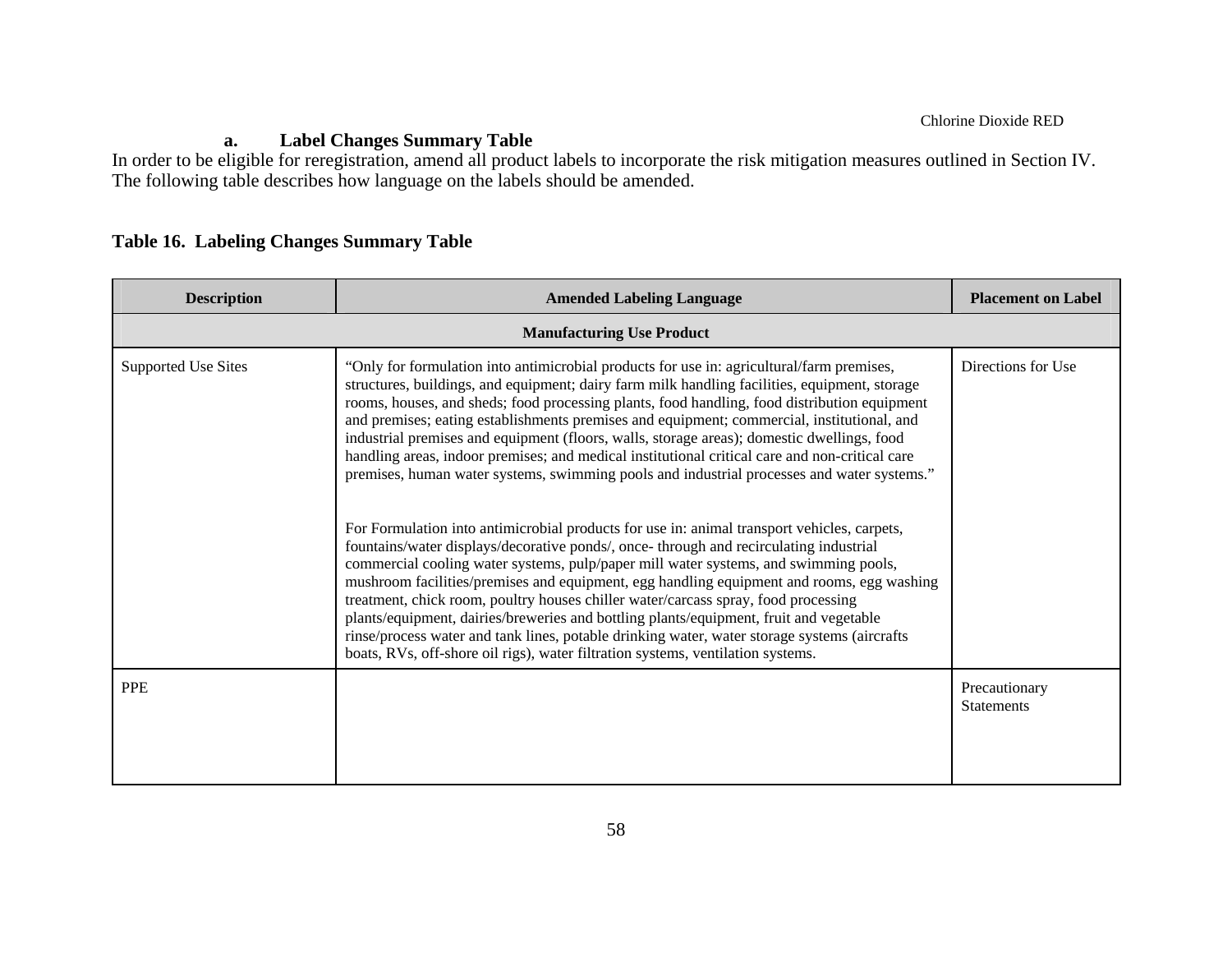| Chlorine Dioxide RED                                                                                           |                                                                                                                                                                                                                                                                                                                                                                                                                                                                                                                                                                                                                                     |                                                                                                                                             |  |  |
|----------------------------------------------------------------------------------------------------------------|-------------------------------------------------------------------------------------------------------------------------------------------------------------------------------------------------------------------------------------------------------------------------------------------------------------------------------------------------------------------------------------------------------------------------------------------------------------------------------------------------------------------------------------------------------------------------------------------------------------------------------------|---------------------------------------------------------------------------------------------------------------------------------------------|--|--|
| <b>Description</b>                                                                                             | <b>Amended Labeling Language</b>                                                                                                                                                                                                                                                                                                                                                                                                                                                                                                                                                                                                    | <b>Placement on Label</b>                                                                                                                   |  |  |
| <b>Ecological Effects Language</b><br>Required by the RED and PR<br>Notice 93-10 and 95-1                      | "This product is toxic to fish, aquatic invertebrates, oysters, and shrimp. Do not discharge<br>effluent containing this product into lakes, streams, ponds, estuaries, oceans, or other waters<br>unless in accordance with the requirements of a National Pollution Discharge Elimination<br>System (NPDES) permit and the permitting authority has been notified in writing prior to<br>discharge. Do not discharge effluent containing this product to sewer systems without<br>previously notifying the local sewage treatment plant authority. For guidance contact your<br>State Water Board or Regional Office of the EPA." | <b>Environmental Hazard</b><br><b>Statements</b>                                                                                            |  |  |
| <b>End Use Products Intended for Occupational Use</b>                                                          |                                                                                                                                                                                                                                                                                                                                                                                                                                                                                                                                                                                                                                     |                                                                                                                                             |  |  |
| <b>Application Restrictions-For</b><br>Occupational Handler -Dermal<br>(Application to hard surfaces)          | "Handlers applying chlorine dioxide in an occupational setting must wear gloves."<br>low pressure hand wand (hard surfaces)<br>mop (hard surfaces)<br>foam application (animal transport vehicles/tractor trailer)<br>mop (food handling, commercial/institutional and medical premises/equipment)<br>$\bullet$                                                                                                                                                                                                                                                                                                                     | Precautionary<br>Statements under:<br>Hazards to Humans and<br>Domestic Animals<br>(Immediately<br>Following Engineering<br>Controls        |  |  |
| <b>Application Restrictions-For</b><br>Occupational Handler -Dermal<br>(Tablets into public swimming<br>pools) | "Occupational handler must wear gloves while placing the tablet in the swimming pool"                                                                                                                                                                                                                                                                                                                                                                                                                                                                                                                                               | Precautionary<br>Statements under:<br>Hazards to Humans and<br><b>Domestic Animals</b><br>(Immediately<br>Following Engineering<br>Controls |  |  |
| <b>Application Restrictions-For</b><br>Occupational Handler-<br>Inhalation (Fogging Use)                       | "People must vacate the premises during fogging treatments; a one-hour restricted entry<br>interval (REI) is required."                                                                                                                                                                                                                                                                                                                                                                                                                                                                                                             | Precautionary<br>Statements under:<br>Hazards to Humans and<br>Domestic Animals<br>(Immediately<br>Following Engineering<br>Controls        |  |  |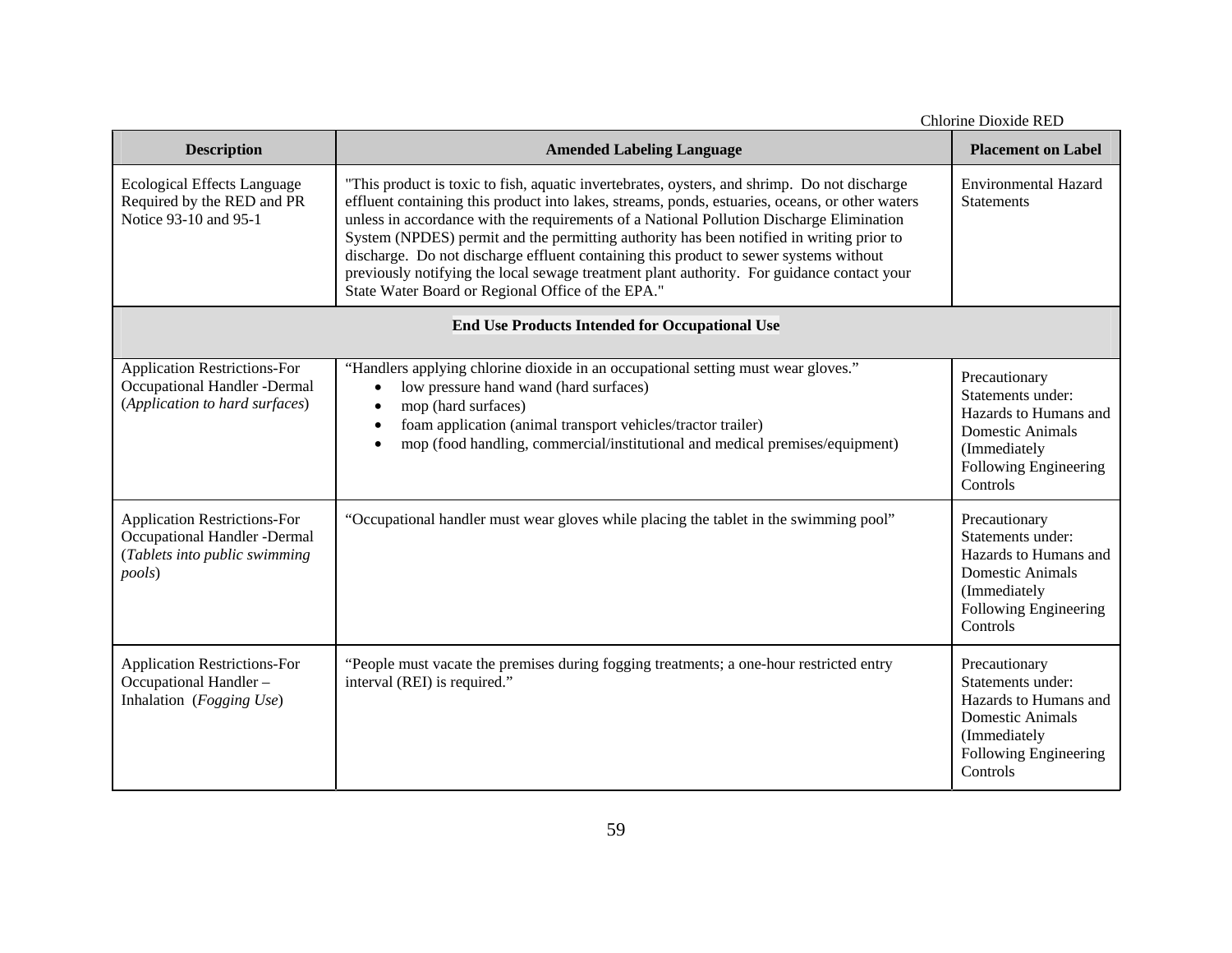| Chlorine Dioxide RED                                                                                                    |                                                                                                                                                                                              |                                                                                                                                             |  |
|-------------------------------------------------------------------------------------------------------------------------|----------------------------------------------------------------------------------------------------------------------------------------------------------------------------------------------|---------------------------------------------------------------------------------------------------------------------------------------------|--|
| <b>Description</b>                                                                                                      | <b>Amended Labeling Language</b>                                                                                                                                                             | <b>Placement on Label</b>                                                                                                                   |  |
| <b>Application Restrictions-For</b><br>Occupational - Inhalation<br>(Carpet Treatment)                                  | "Not for residential use. For nonresidential use, a one-hour restricted entry interval is<br>required."                                                                                      | Precautionary<br>Statements under:<br>Hazards to Humans and<br>Domestic Animals<br>(Immediately<br>Following Engineering<br>Controls        |  |
| <b>Application Restrictions-For</b><br>Occupational Post-Application<br>(Once through use)                              | "Reduce the application rate from 25 ppm to 5 ppm for intermittent applications."                                                                                                            |                                                                                                                                             |  |
| End Use Products Intended for Residential Use                                                                           |                                                                                                                                                                                              |                                                                                                                                             |  |
| <b>Application Restrictions-For</b><br><b>Residential Handler - Dermal</b><br>(Tablets into pools/spas)                 | "Residential handler (homeowner) must wear gloves while placing the tablet in the swimming<br>pool/spa"                                                                                      | Precautionary<br>Statements under:<br>Hazards to Humans and<br><b>Domestic Animals</b><br>(Immediately<br>Following Engineering<br>Controls |  |
| <b>Application Restrictions-For</b><br>Residential Post-Application -<br>Inhalation (Continuous release<br>deodorizers) | "Restrict to outdoor use only. Do not use indoors (e.g., use in shoes, closets, laundry hampers,<br>bags, drawers, basements, boat cabins, trash bags, and any additional deodorizing uses)" | Precautionary<br>Statements under:<br>Hazards to Humans and<br><b>Domestic Animals</b><br>(Immediately<br>Following Engineering<br>Controls |  |

Chlorine Dioxide RED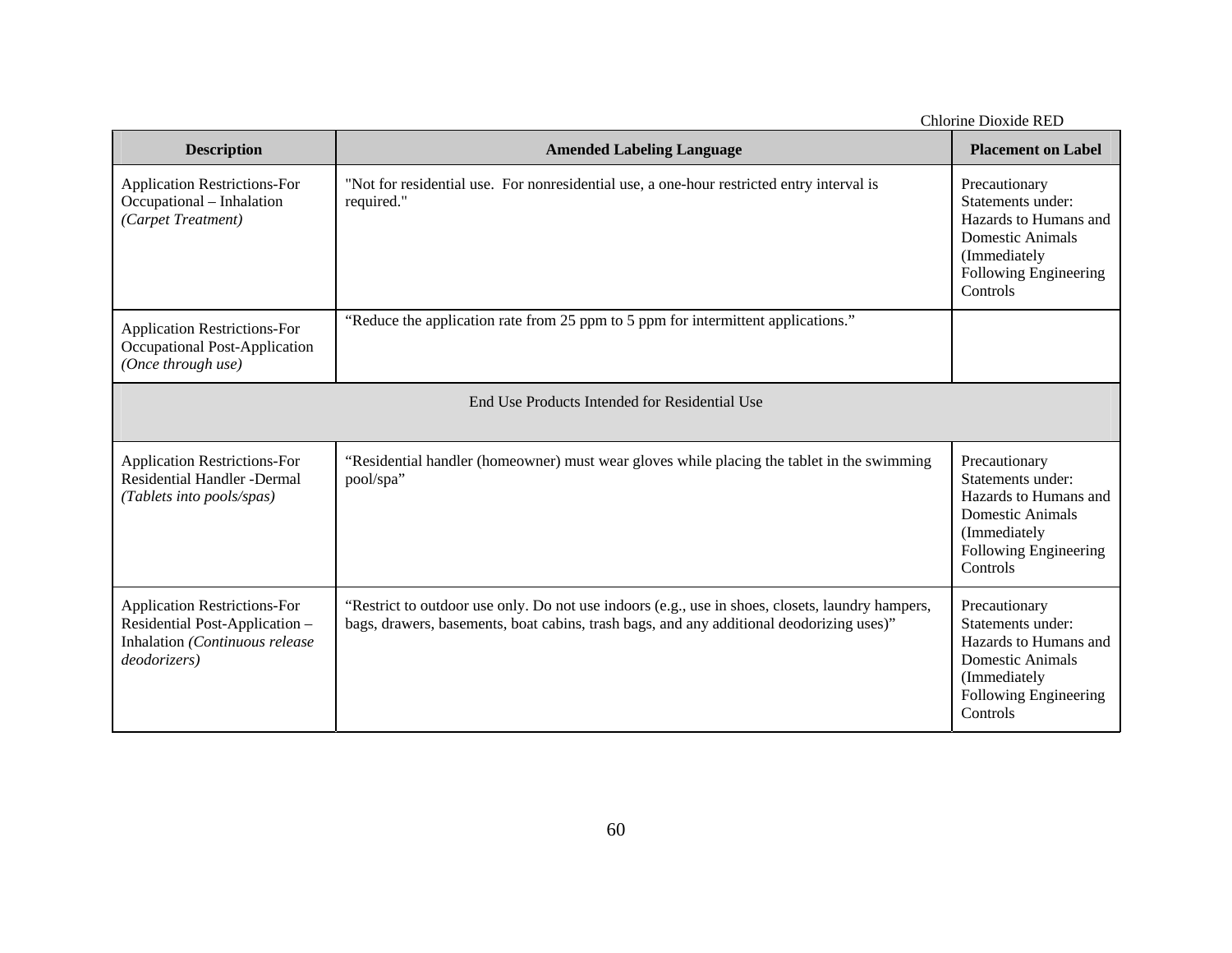| CHIOLING DIOXIGE KED                                                                                   |                                                                                                                                             |                                                                                                                                              |
|--------------------------------------------------------------------------------------------------------|---------------------------------------------------------------------------------------------------------------------------------------------|----------------------------------------------------------------------------------------------------------------------------------------------|
| <b>Description</b>                                                                                     | <b>Amended Labeling Language</b>                                                                                                            | <b>Placement on Label</b>                                                                                                                    |
| <b>Application Restrictions-For</b><br>Residential Post-Application -<br>Inhalation (Carpet Treatment) | "Residential use is prohibited."                                                                                                            | Precautionary<br>Statements under:<br>Hazards to Humans and<br><b>Domestic Animals</b><br>(Immediately)<br>Following Engineering<br>Controls |
|                                                                                                        | Dietary                                                                                                                                     |                                                                                                                                              |
| Fruit and vegetable wash                                                                               | "Fruits and vegetables treated with chlorine dioxide must be blanched, cooked, or canned<br>before consumption or distribution in commerce" | Precautionary<br>Statements under:<br>Hazards to Humans and<br>Domestic Animals<br>(Immediately<br>Following Engineering<br>Controls         |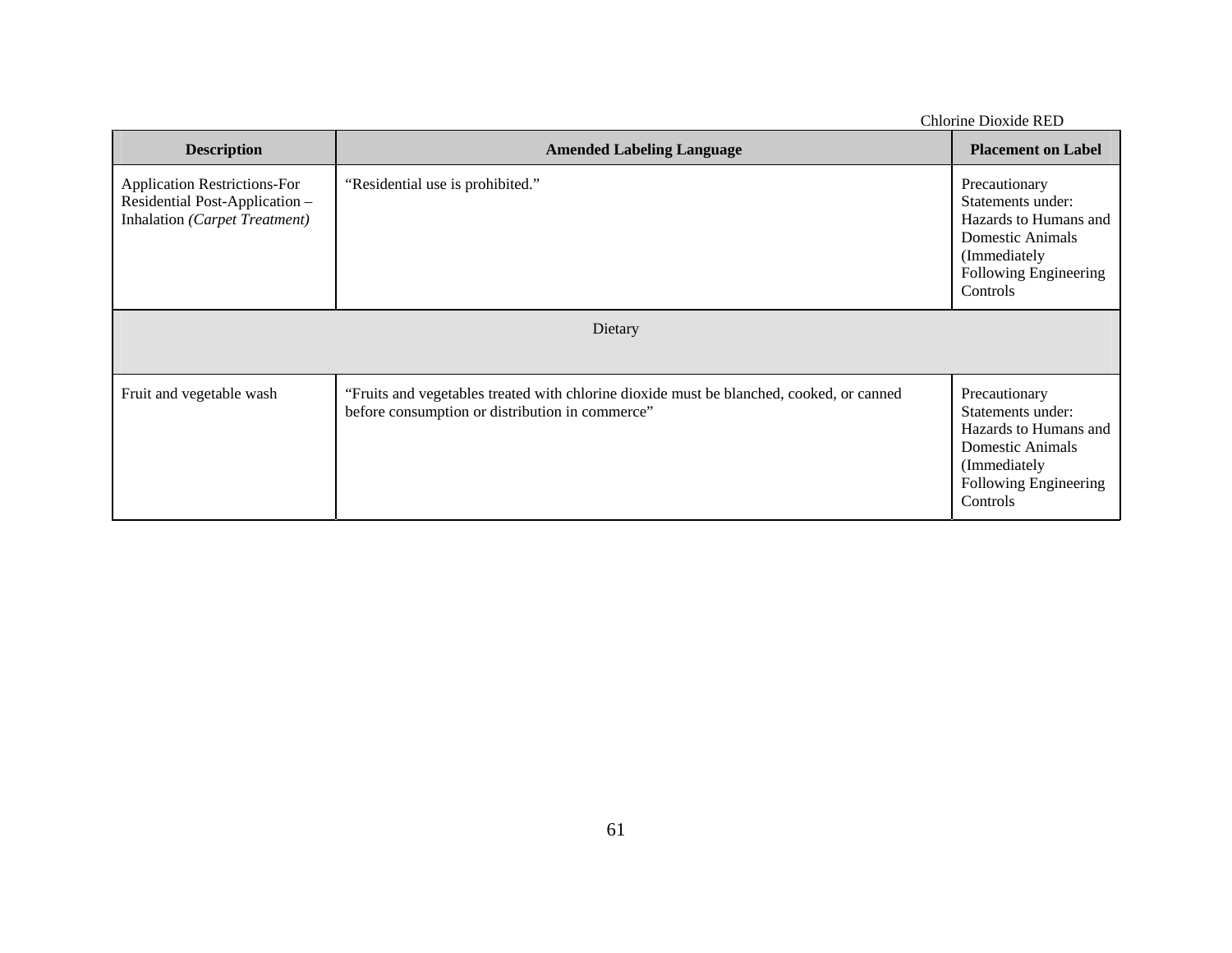# **VI. APPENDICES**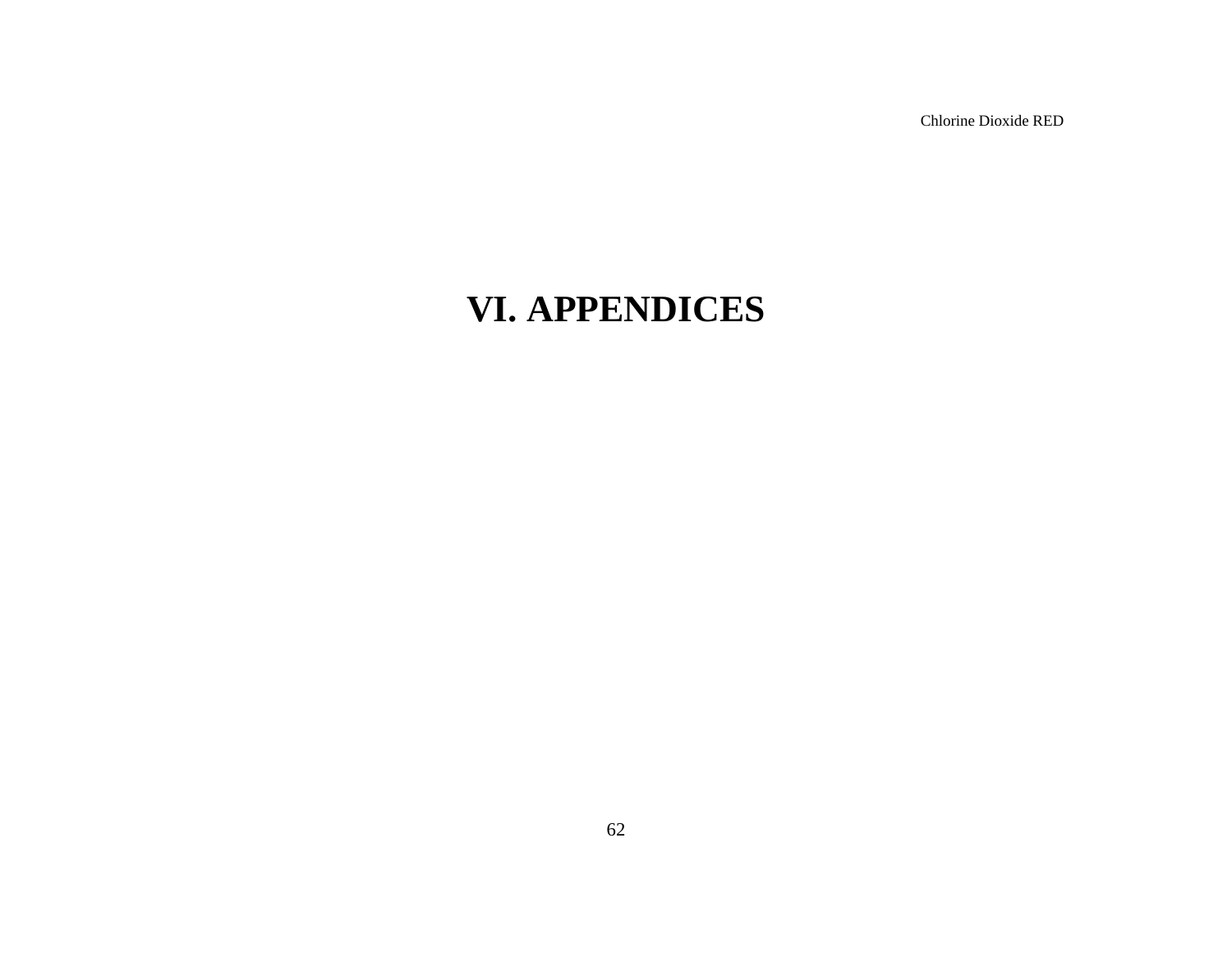## **Appendix A - Chlorine Dioxide, PC Code 020503**

| <b>Use Site</b>                            | <b>Formulation/EPA</b> | <b>Method of</b>   | <b>Application Rate/No. of</b> | <b>Use Limitations</b>                     |  |  |  |
|--------------------------------------------|------------------------|--------------------|--------------------------------|--------------------------------------------|--|--|--|
| <b>Agricultural premises and equipment</b> | Reg No.                | <b>Application</b> | applications                   |                                            |  |  |  |
|                                            |                        |                    |                                |                                            |  |  |  |
| <b>Agricultural Storage</b>                | Soluble                | Foaming            | One quart to system that       | Preclean with water to remove debris and   |  |  |  |
| Facilities                                 | Concentrate            | Wand               | delivers 4-6 gallons per       | dirt.                                      |  |  |  |
| (Containers, Trailers, Rail                | 9150-11                |                    | minute of dilution water       |                                            |  |  |  |
| Cars, Vessels)                             |                        |                    | 10 minutes contact time        |                                            |  |  |  |
| <b>Mushroom Facilities:</b>                | Soluble                | Flush              | Use-solution calls for         | Clean equipment and surfaces thoroughly    |  |  |  |
| (food Contact) Stainless                   | Concentrate            | equipment          | $100-200$ ppm total            | using a suitable detergent and rinse with  |  |  |  |
| <b>Steel Tanks, Transfer</b>               | 9150-2, 9150-3         | with               | available chlorine             | water before sanitizing.                   |  |  |  |
| Lines, On-line Equipment,                  | 9804-1, 58300-16,      | sanitizing         | dioxide                        |                                            |  |  |  |
| <b>Picking Baskets</b>                     | 58300-19               | solution           |                                |                                            |  |  |  |
|                                            |                        |                    |                                |                                            |  |  |  |
| Mushroom Facilities (non-                  | Soluble                | Spraying           | 300-500 ppm total              | Remove all gross filth from areas prior to |  |  |  |
| food contact): disinfect                   | Concentrate            | device             | available chlorine             | disinfection. Never reuse activated        |  |  |  |
| walls ceilings and floors                  | 9150-2, 9150-3         |                    | dioxide                        | solutions                                  |  |  |  |
|                                            | 9804-1, 58300-16,      |                    |                                |                                            |  |  |  |
|                                            | 58300-19               |                    | 1,000 ppm for control of       | Avoid contact with food or food contact    |  |  |  |
|                                            |                        |                    | mold and slime on walls        | surfaces.                                  |  |  |  |
| Potato Facilities: (food                   | Soluble                | Fill, flush,       | Use-solution calls for         | None stated                                |  |  |  |
| <b>Contact) Stainless Steel</b>            | Concentrate            | immerse or         | 100 ppm total available        |                                            |  |  |  |
| Tanks, Transfer Lines,                     | 9804-1                 | spray              | chlorine dioxide               |                                            |  |  |  |
| On-line Equipment,                         |                        |                    |                                |                                            |  |  |  |
| Handling equipment                         |                        |                    |                                |                                            |  |  |  |
| Potato Facilities: walls,                  | Soluble                | Spray              | 10 minute contact time         | Always use an applicable NIOSH/MSHA        |  |  |  |
| ceilings floors, planting                  | Concentrate            |                    |                                | approved respirator appropriate for        |  |  |  |
| and harvesting equipment                   | 9804-1                 |                    |                                | chlorine dioxide.                          |  |  |  |
| and truck beds                             |                        |                    |                                |                                            |  |  |  |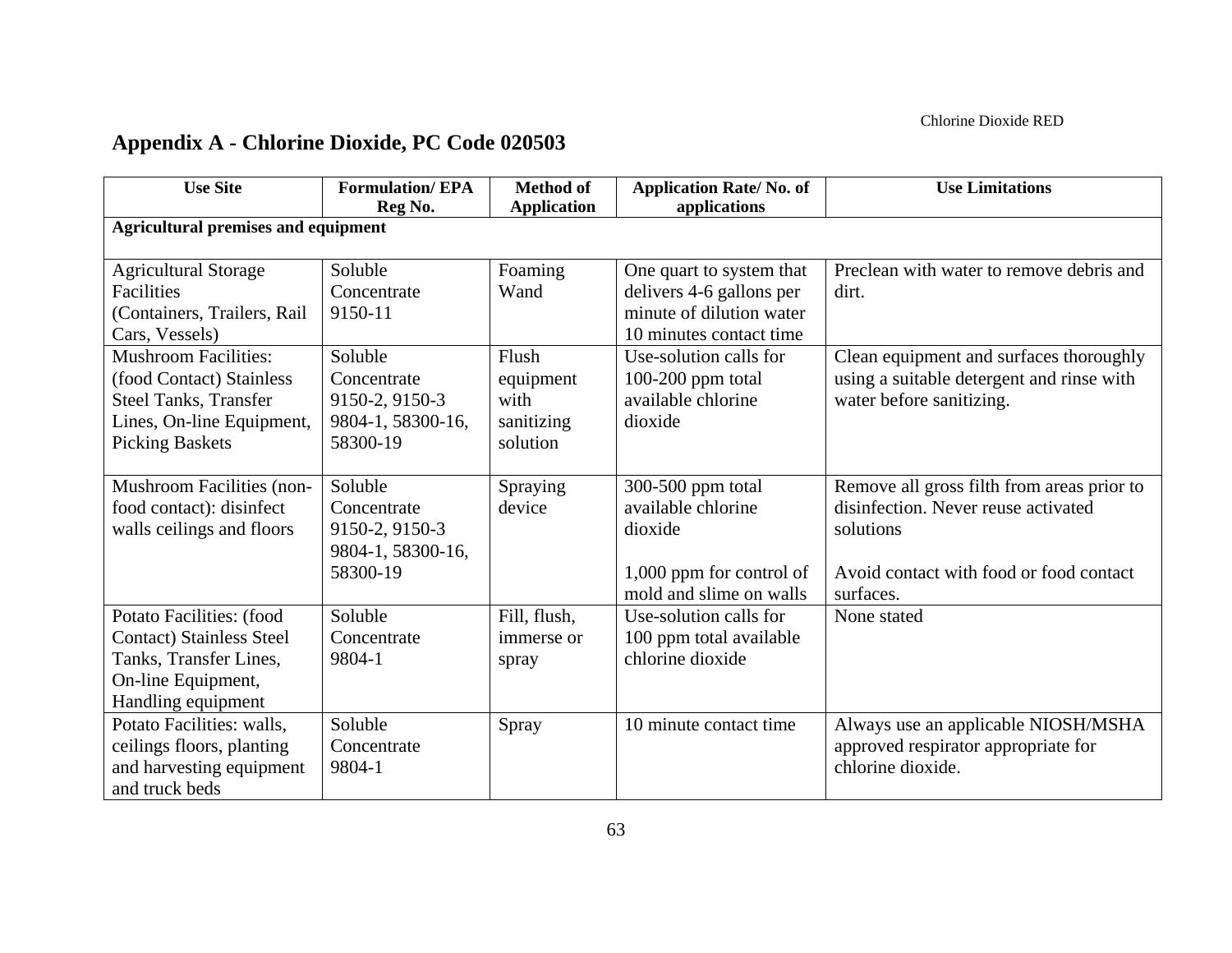|                               |                        |                       |                                | <b>Chlorine Dioxide RED</b>                |
|-------------------------------|------------------------|-----------------------|--------------------------------|--------------------------------------------|
| <b>Use Site</b>               | <b>Formulation/EPA</b> | <b>Method of</b>      | <b>Application Rate/No. of</b> | <b>Use Limitations</b>                     |
| Disinfection                  | Reg No.                | <b>Application</b>    | applications                   |                                            |
|                               |                        |                       |                                |                                            |
| Potato Facilities: potato     | Soluble                | Chemical              | 5 ppm                          | After Treatment Potatoes must be rinsed    |
| rinse tanks, flumes and       | Concentrate<br>9804-1  | Feed pump or          |                                | with potable water.                        |
| lines                         |                        | injector              |                                |                                            |
| Potato Storage: Potato        | Soluble                | system<br>Spray, mist | 200 to 400 ppm                 | No more than 20 gallons of product         |
| rinse and humidification      | Concentrate            | and fogger            |                                | concentrate per month to humidification    |
| water                         | 9804-5                 |                       |                                | water per 500 tons of potatoes in storage. |
|                               | 9150-12                |                       |                                | Always use an applicable NIOSH/MSHA        |
|                               |                        |                       |                                | approved respirator appropriate for        |
|                               |                        |                       |                                | chlorine dioxide.                          |
| Disinfection of Animal        | Soluble                | Use                   | Working Solution               | Remove all animals and feed from           |
| <b>Confinement Facilities</b> | Concentrate            | Commercial            | containing 300 to 500          | premises. Remove all litter and manure     |
| (Poultry Houses, Swine        | 9150-2, 9150-3         | Sprayer to            | ppm available Chlorine         | from premises of facilities. Empty all     |
| Pens, Calf Barns and          | 9804-1                 | saturate all          | Dioxide                        | troughs, racks and other feeding           |
| Kennels                       |                        | surfaces              |                                | equipment/ watering appliances.            |
|                               |                        |                       |                                | Thoroughly clean all surfaces with soap    |
|                               |                        |                       |                                | and detergent and rinse with water.        |
|                               | Soluble                | <b>None Stated</b>    | 1000 ppm                       | Remove all animals, bedding, litter,       |
|                               | Concentrate            |                       |                                | droppings and manure. Pre-clean            |
|                               | 9150-11                |                       |                                |                                            |
| <b>Animal Transport</b>       | Soluble                | Foaming               | One quart to system that       | Preclean with water to remove debris and   |
| Vehicles                      | Concentrate            | Wand                  | delivers 4-6 gallons per       | dirt.                                      |
|                               | 9150-11                |                       | minute of dilution water       |                                            |
|                               |                        |                       | 10 minutes contact time        |                                            |
| Control for odor and          | Soluble                | Commercial            | $1,000$ ppm                    | Remove all litter and manure from          |
| Slime forming Bacteria in     | Concentrate            | sprayer to            |                                | premises and thoroughly clean all surfaces |
| <b>Animal Confinement</b>     | 9150-2, 9150-3         | saturate all          |                                | with soap or detergent and rinse with      |
| Facilities                    |                        | surfaces              |                                | clean water                                |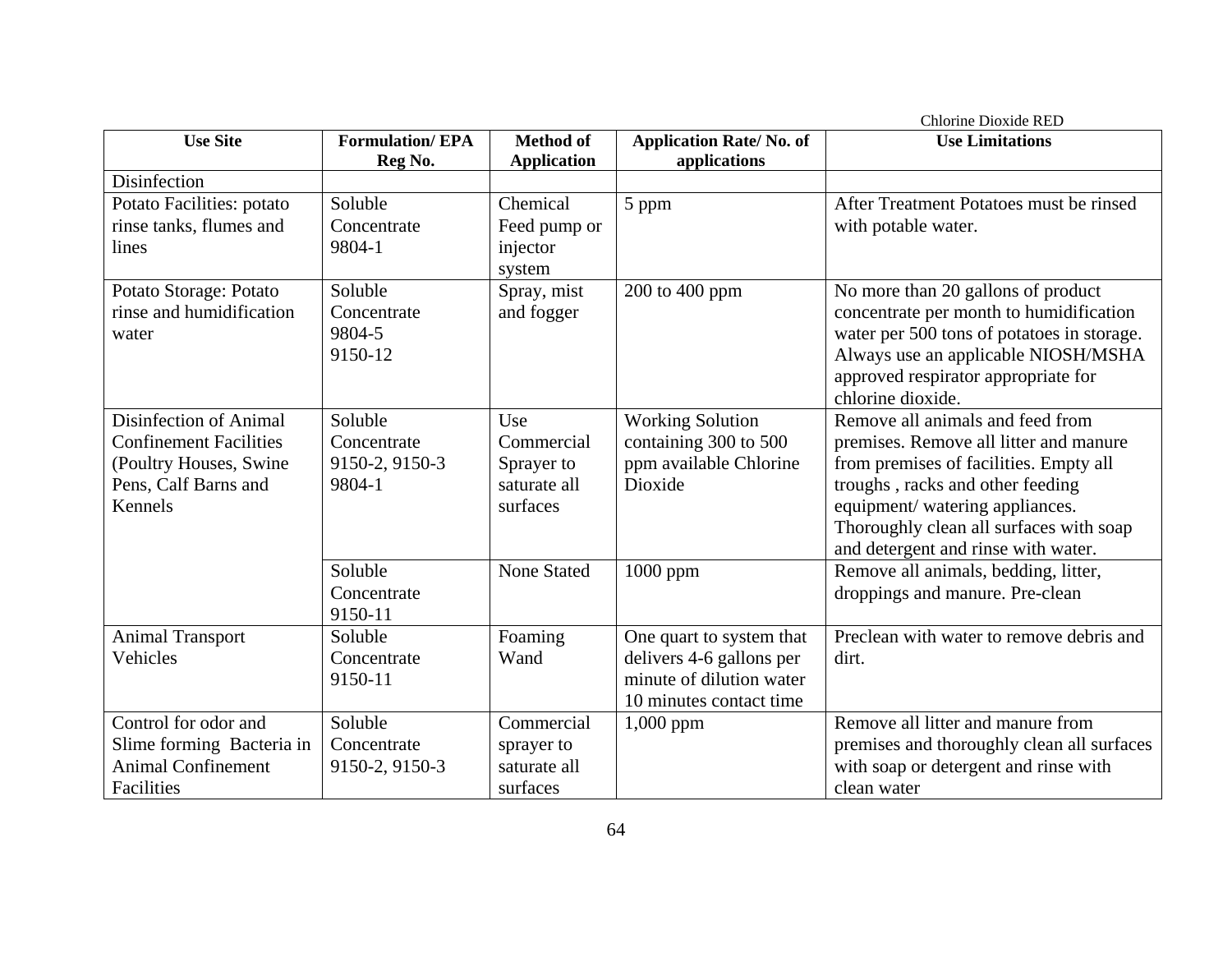|                               |                         |                    |                                     | <b>Chlorine Dioxide RED</b>                |
|-------------------------------|-------------------------|--------------------|-------------------------------------|--------------------------------------------|
| <b>Use Site</b>               | <b>Formulation/EPA</b>  | <b>Method of</b>   | <b>Application Rate/No. of</b>      | <b>Use Limitations</b>                     |
|                               | Reg No.                 | <b>Application</b> | applications                        |                                            |
| Shoe Bath                     | Soluble                 | Immersion          | 1 to 2 ounces per galloon           | Change Shoe bath solution daily or when    |
|                               | Concentrate             |                    | of water                            | solution appears soiled.                   |
| <b>Poultry House</b>          | Soluble concentrate     | Dip Carcass        | 0.5 to 3 ppm for Chiller            | None stated                                |
| Disinfection:                 | 9150-2, 9150-3          |                    | Water                               |                                            |
| Poultry Chiller Water/        |                         |                    |                                     |                                            |
| Carcass spray                 |                         |                    | 70 ppm for Carcass                  |                                            |
|                               |                         |                    | Spray                               |                                            |
| <b>Poultry Drinking Water</b> | Soluble concentrate     | Add to water       | 5ppm for fouled water               | None stated                                |
|                               | 9150-2, 9150-3          |                    | 0.5 to 1.0ppm for control           |                                            |
| Egg Room/ Hatching            | Soluble                 | High pressure      | 20 ppm for pre wash $w/$            | <b>None Stated</b>                         |
| Area                          | Concentrate             | sprayer            | sprayer                             |                                            |
| <b>Incubator Room</b>         | 9150-2, 9150-3          |                    |                                     |                                            |
| Tray Washing Room and         |                         |                    | 390 ppm to preclean                 |                                            |
| <b>Loading Platform</b>       |                         |                    | floors                              |                                            |
|                               |                         |                    |                                     |                                            |
|                               |                         |                    | 1,000 ppm treatment w/              |                                            |
|                               |                         |                    | fogger                              |                                            |
|                               | 10589-3                 | Spray              | 5 oz. per gallon/ $14\overline{06}$ | Remove gross filth and heavy soil prior to |
|                               |                         |                    | ppm (mixed with DDAC)               | application of the disinfecting solution   |
| Chick Room, Chick             | Soluble concentrate     | Fogger, Mop        | $1,000$ ppm w/fogger                | <b>None Stated</b>                         |
| Grading Box an Sexing         | 9150-2, 9150-3          |                    |                                     |                                            |
| room                          |                         |                    | 390 ppm to mop floors               |                                            |
| Hand Dip for Poultry          | Soluble concentrate     | Dip                | 50 ppm                              | <b>None Stated</b>                         |
| Workers                       | 9150-2, 9150-3          |                    |                                     |                                            |
| Horticulture uses             | Ready to use            | Cloth, mop,        | 9 fl oz per gallon/253              | Do not Apply directly to Plant Material    |
|                               | <b>Solution 9150-11</b> | sponge or          |                                     |                                            |
| Work Area and Benches         |                         |                    | ppm                                 |                                            |
|                               |                         | sprayer            |                                     |                                            |
|                               |                         |                    |                                     |                                            |
|                               |                         |                    |                                     |                                            |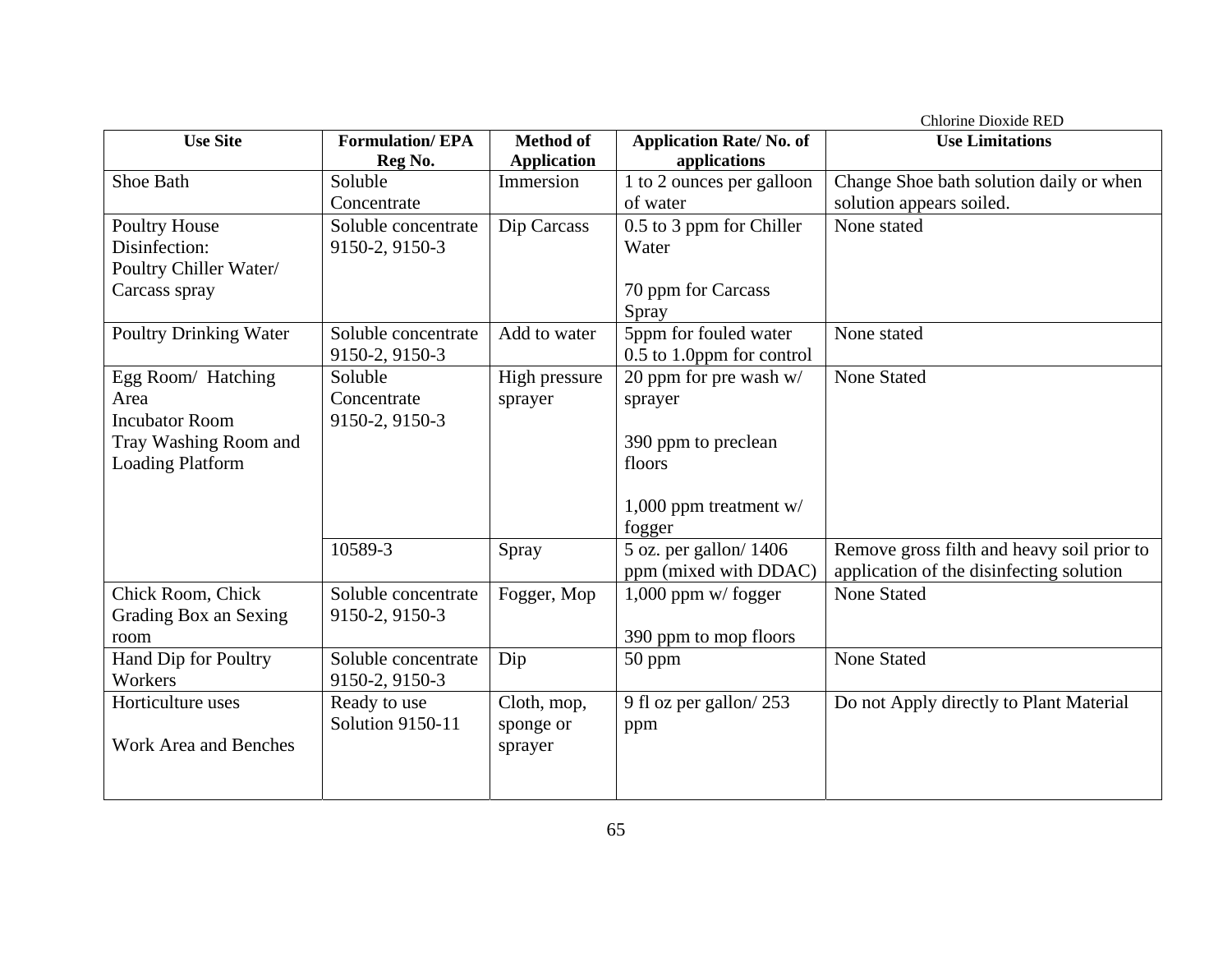|                                                             |                                   |                                        |                                                | Chlorine Dioxide RED                    |  |
|-------------------------------------------------------------|-----------------------------------|----------------------------------------|------------------------------------------------|-----------------------------------------|--|
| <b>Use Site</b>                                             | <b>Formulation/EPA</b><br>Reg No. | <b>Method of</b><br><b>Application</b> | <b>Application Rate/No. of</b><br>applications | <b>Use Limitations</b>                  |  |
| Horticulture uses                                           | Ready to use                      | Soak                                   | 18 fl oz per gallon/506                        | Remove all loose soil and plant residue |  |
|                                                             | <b>Solution 9150-11</b>           |                                        | ppm                                            | prior to application                    |  |
| Pots and Flats                                              |                                   |                                        |                                                |                                         |  |
| Horticulture uses                                           | Ready to use                      | Soak                                   | 9 fl oz per gallon/253                         | <b>None Stated</b>                      |  |
| <b>Cutting Tools</b>                                        | Solution 9150-11                  |                                        | ppm                                            |                                         |  |
| Horticulture uses                                           | Ready to use                      | Soak                                   | 9 to 18 fl oz per gallon/                      | <b>None Stated</b>                      |  |
|                                                             | <b>Solution 9150-11</b>           |                                        | 253 ppm to 506 ppm                             |                                         |  |
| <b>Bulbs</b>                                                |                                   |                                        |                                                |                                         |  |
| Horticulture uses                                           | Ready to use                      | Spray                                  | 4 to 9 fl oz per gallon/                       | <b>None Stated</b>                      |  |
| Greenhouse Glass,                                           | <b>Solution 9150-11</b>           |                                        | 112 ppm to 253 ppm                             |                                         |  |
| Walkways and under                                          |                                   |                                        |                                                |                                         |  |
| <b>Bench Areas</b>                                          |                                   |                                        |                                                |                                         |  |
| <b>Evaporative Coolers</b>                                  | Ready to use                      | Add to water                           | 4 to 9 fl. oz per gallon /                     | <b>None Stated</b>                      |  |
|                                                             | Solution 9150-11                  |                                        | 112 ppm to 253 ppm.                            |                                         |  |
|                                                             |                                   |                                        | Repeat as needed or                            |                                         |  |
|                                                             |                                   |                                        | every 14 days                                  |                                         |  |
| <b>Rention Basins and Ponds</b>                             | Ready to use                      | Add to Basin                           | 4-9 fl oz. per 100 gallons/                    | Do not use where fish are present       |  |
|                                                             | Solution 9150-11                  |                                        | 2 to 5 ppm                                     |                                         |  |
| Decorative Pools,                                           | Ready to use                      | <b>Add to Pools</b>                    | 9-18 fl oz per 100                             | Do not use where fish are present.      |  |
| <b>Fountains and Water</b>                                  | Solution 9150-11                  |                                        | gallons/ 5 to 10 ppm                           |                                         |  |
| <b>Displays</b>                                             |                                   |                                        |                                                |                                         |  |
| Food handling/storage establishments premises and equipment |                                   |                                        |                                                |                                         |  |
| <b>Food Processing Plants</b>                               | Soluble                           | 1 minute                               | 200ppm- $1,000$ ppm total                      | Preclean and rinse equipment. Do not    |  |
| (Poultry, Meat, Fish)                                       | Concentrate                       | contact time                           | available chlorine                             | reuse solution. Do not rinse treated    |  |
| <b>Food Contact Surface</b>                                 | 9150-2, 9150-3                    |                                        | Dioxide                                        | surface                                 |  |
| Sanitizer                                                   | 9804-9                            |                                        | $50$ ppm                                       |                                         |  |
|                                                             | 9804-1                            |                                        | $100$ ppm                                      |                                         |  |
|                                                             |                                   |                                        |                                                |                                         |  |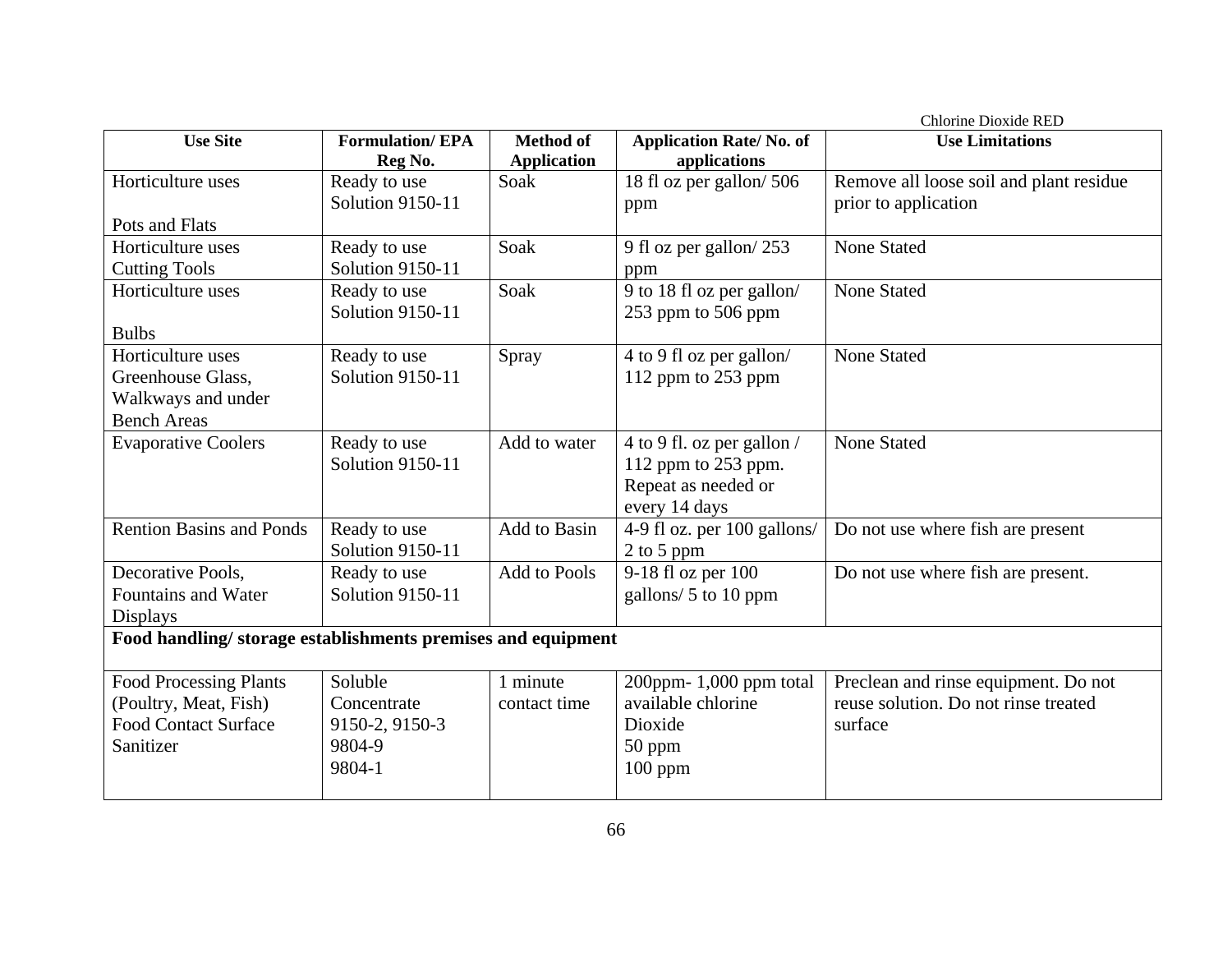| <b>Use Site</b>               | <b>Formulation/EPA</b>                | <b>Method of</b>   | <b>Application Rate/No. of</b> | Chlorine Dioxide RED<br><b>Use Limitations</b> |
|-------------------------------|---------------------------------------|--------------------|--------------------------------|------------------------------------------------|
|                               | Reg No.                               | <b>Application</b> | applications                   |                                                |
|                               |                                       |                    |                                |                                                |
|                               |                                       |                    |                                |                                                |
| <b>Food Processing Plants</b> | Soluble                               | Spray              | 500 ppm                        | Never reuse activated solutions                |
| (Poultry, Meat, Fish)         | Concentrate                           | thoroughly         |                                |                                                |
| Non-Food contact              | 9804-9                                | wet for 10         |                                |                                                |
| disinfectant                  | 9804-1                                | minutes            |                                |                                                |
|                               | Soluble                               | Spray              | $5$ oz. per gallon/ $1406$     | Remove gross filth and heavy soil prior to     |
|                               | Concentrate                           |                    | ppm (mixed with DDAC)          | application of the disinfecting solution       |
|                               | 10589-3                               |                    |                                |                                                |
| Dairies, Breweries and        | Soluble                               | Spray              | $500$ ppm                      | Never reuse activated solutions                |
| <b>Bottling Plants</b>        | Concentrate, Ready                    | thoroughly         |                                |                                                |
|                               | to use Solution                       | wet for 10         |                                |                                                |
| Non-Food contact              | 9804-9                                | minutes            |                                |                                                |
| disinfectant                  | 9804-1                                |                    |                                |                                                |
|                               |                                       |                    |                                |                                                |
| <b>Dairies</b>                | Soluble                               | Spray              | 5 oz. per gallon/1406          | Remove gross filth and heavy soil prior to     |
|                               | Concentrate                           |                    | ppm (mixed with DDAC)          | application of the disinfecting solution       |
|                               | 10589-3                               |                    |                                |                                                |
| Dairies, Breweries and        | Soluble                               | 1 minute           | $200$ ppm- 1,000 ppm total     | Preclean and rinse equipment. Do not           |
| <b>Bottling Plants</b>        | Concentrate, Ready                    | contact time       | available chlorine             | reuse solution. Do not rinse treated           |
| <b>Food Contact Surface</b>   | to use Solution                       |                    | Dioxide                        | surface                                        |
| Sanitizer                     | 9150-2, 9150-3                        |                    | 50ppm                          |                                                |
|                               | 9804-9                                |                    | 100ppm                         |                                                |
|                               | 9804-1                                | Chemical           |                                |                                                |
| Ice Making Plants and         | Soluble                               |                    | 20 ppm                         |                                                |
| Machinery                     | Concentrate, Ready<br>to use Solution | Feed Pump or       |                                |                                                |
|                               | 9804-9                                | Injector<br>System |                                |                                                |
|                               |                                       |                    |                                |                                                |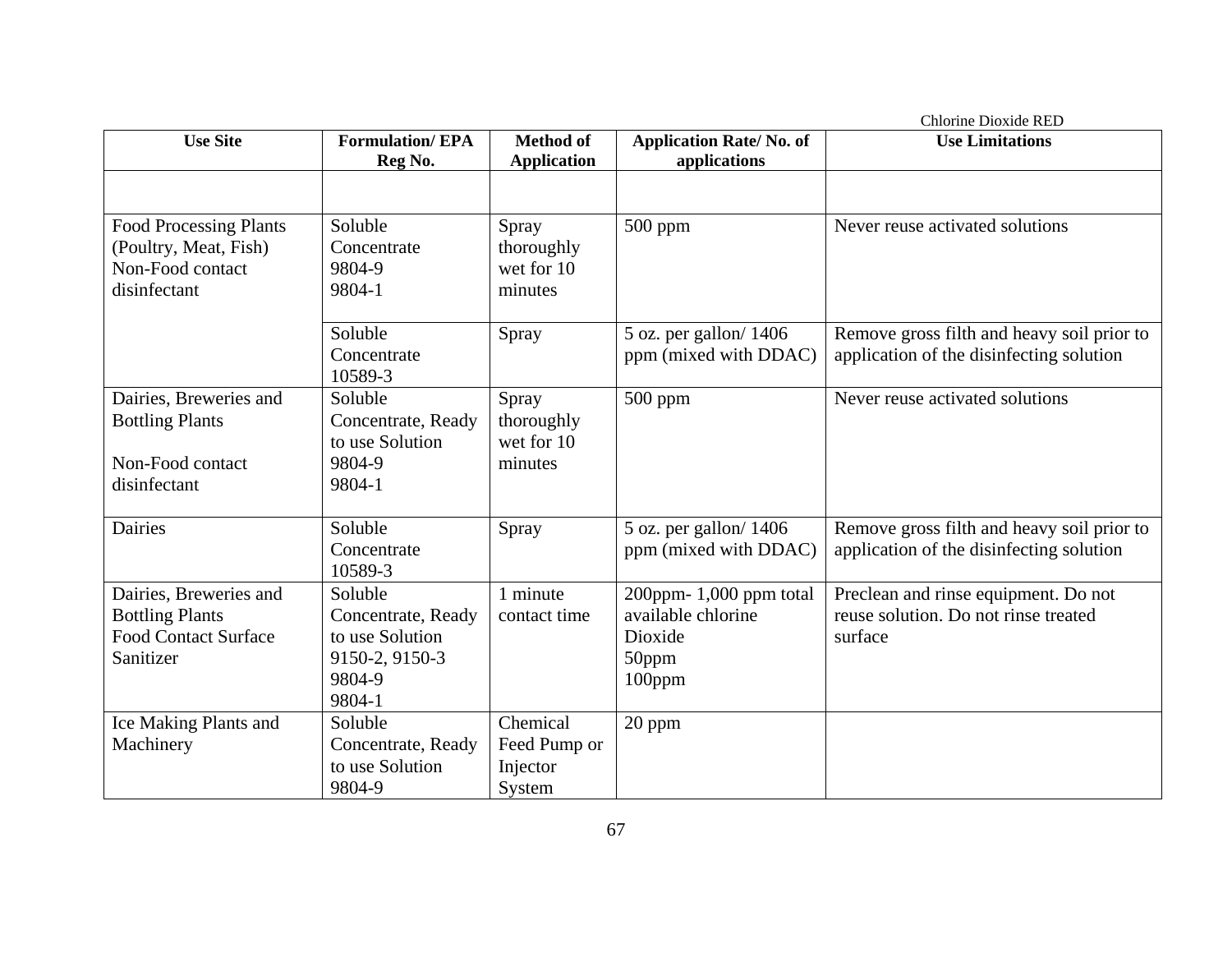| <b>Use Site</b>                  | <b>Formulation/EPA</b>   | <b>Method</b> of   | <b>Application Rate/No. of</b> | <b>Use Limitations</b>                    |
|----------------------------------|--------------------------|--------------------|--------------------------------|-------------------------------------------|
|                                  | Reg No.                  | <b>Application</b> | applications                   |                                           |
|                                  | 9804-1                   |                    |                                |                                           |
|                                  | 9804-5                   |                    |                                |                                           |
| Lube Additive for Moving         | Soluble                  | Inject into        | $10-20$ ppm                    | Preclean and sanitize all conveyor        |
| Conveyors and Chains             | Concentrate, Ready       | distribution       |                                | surfaces and associated structures        |
|                                  | to use Solution          | system             |                                |                                           |
|                                  | 9804-9                   |                    |                                |                                           |
|                                  | 9804-1                   |                    |                                |                                           |
| Canning Retort and               | Soluble                  | Controlled         | 5ppm                           |                                           |
| <b>Pasteurizer Cooling Water</b> | concentrate, Ready       | Chemical           |                                |                                           |
|                                  | to use Solution          | Feed Pump          |                                |                                           |
|                                  | 9150-2, 9150-3<br>9804-9 |                    |                                |                                           |
|                                  |                          |                    |                                |                                           |
|                                  |                          |                    |                                |                                           |
|                                  |                          |                    |                                |                                           |
| <b>Stainless Steel Transfer</b>  | Soluble                  | Mix and fill       | 20 ppm                         | Preclean equipment or line thoroughly     |
| Lines, Hydrocoolers and          | concentrate, Ready       | lines and          |                                |                                           |
| Pasteurizers                     | to use Solution          | Equipment          |                                |                                           |
|                                  | 9150-2, 9150-3           | overnight          |                                |                                           |
|                                  | 9804-9                   |                    |                                |                                           |
|                                  | 9804-1                   |                    |                                |                                           |
| Process Water for                | Soluble                  | Chemical           | 5 ppm                          | Preclean all tanks, flumes and lines with |
| Vegetable Rinses, Tanks          | Concentrate              | Feed Pump or       |                                | suitable detergent.                       |
| Lines                            | 9150-2, 9150-3           | injector           |                                |                                           |
|                                  | 9804-1                   | system             |                                |                                           |
| Fruit and Vegetable Rinse        | Soluble concentrate      | Immersion          | $1/3$ fl. to 1 gallon of       | Prewash whole fruits and vegetables with  |
|                                  | 9150-2, 9150-3<br>9804-1 |                    | water per 25 gallons of        | clean potable water.                      |
|                                  |                          |                    | water                          |                                           |
|                                  |                          |                    | 5 ppm                          |                                           |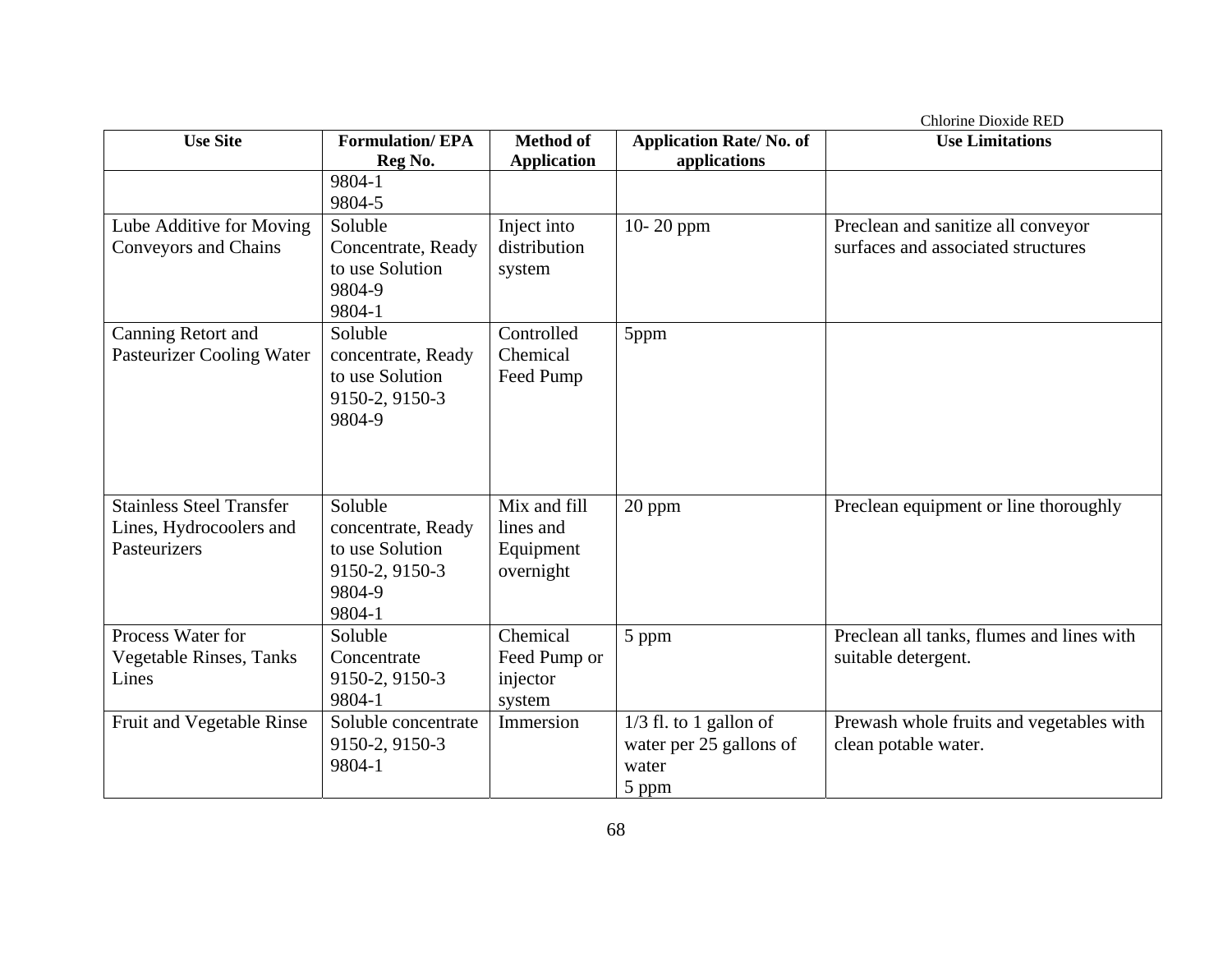|                                                                                   |                                                 |                                                                                                               |                                                                                | <b>Chlorine Dioxide RED</b>                                                            |
|-----------------------------------------------------------------------------------|-------------------------------------------------|---------------------------------------------------------------------------------------------------------------|--------------------------------------------------------------------------------|----------------------------------------------------------------------------------------|
| <b>Use Site</b>                                                                   | <b>Formulation/EPA</b><br>Reg No.               | <b>Method of</b><br><b>Application</b>                                                                        | <b>Application Rate/No. of</b><br>applications                                 | <b>Use Limitations</b>                                                                 |
| <b>Human Water Systems</b>                                                        |                                                 |                                                                                                               |                                                                                |                                                                                        |
| <b>Potable Drinking Water</b>                                                     | Ready to Use<br>solution<br>59055-1             | Metering<br>Pump<br>$1$ mg/ liter<br>(1ppm) or less<br>1 gallon per<br>100,000<br>gallons of<br>treated water | 1 mg/ liter (1ppm) or less<br>1 gallon per 100,000<br>gallons of treated water | <b>None Stated</b>                                                                     |
|                                                                                   | 9150-2, 9150-3<br>9804-1<br>9804-5, 9150-9      | None stated                                                                                                   | 5 ppm                                                                          | None stated                                                                            |
| Water Storage systems<br>aboard Aircraft Boats,<br>RV's Off-shore Oil Rigs        | Soluble concentrate<br>9150-2, 9150-3<br>9804-1 | Add to tank<br>and lines                                                                                      | 50 to 500 ppm available<br>chlorine dioxide                                    | None stated                                                                            |
| <b>Municipal Well Waters</b>                                                      | 9150-2, 9150-3                                  | None stated                                                                                                   | 1 ppm                                                                          | None stated                                                                            |
| Commercial water<br>filtration systems                                            | 9804-1                                          | Add to system                                                                                                 | $300$ ppm                                                                      | <b>None Stated</b>                                                                     |
| Commercial, institutional and industrial premises and equipment                   |                                                 |                                                                                                               |                                                                                |                                                                                        |
| <b>Dental Offices</b><br><b>Dental Pumice</b><br>Disinfectant                     | Soluble<br>Concentrate<br>9150-3<br>9804-1      | Apply to Dry<br>Pumice                                                                                        | $500$ ppm                                                                      | Discard 5 days after preparation                                                       |
| <b>Hospitals and Nursing</b><br>Homes<br><b>Institutions and Public</b><br>Places | Soluble<br>Concentrate<br>10589-3,              | Spray                                                                                                         | 1000 ppm to 1406 ppm<br>(mixed with DDAC)                                      | Remove gross filth and heavy soil prior to<br>application of the disinfecting solution |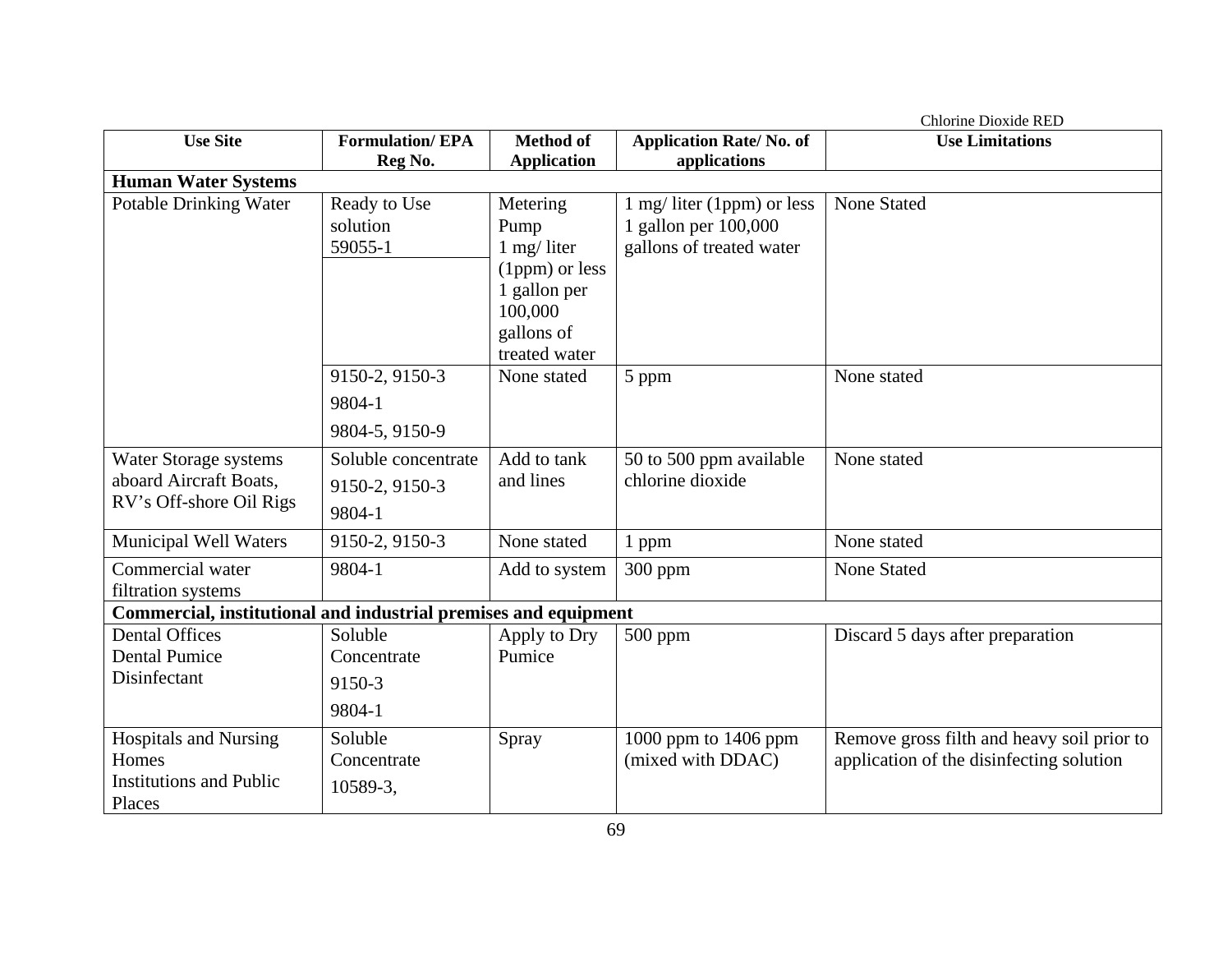|                                                                                                                                                                        |                                                    |                                                        |                                                                                                                                      | Chlorine Dioxide RED                                                                           |
|------------------------------------------------------------------------------------------------------------------------------------------------------------------------|----------------------------------------------------|--------------------------------------------------------|--------------------------------------------------------------------------------------------------------------------------------------|------------------------------------------------------------------------------------------------|
| <b>Use Site</b>                                                                                                                                                        | <b>Formulation/EPA</b>                             | <b>Method of</b>                                       | <b>Application Rate/No. of</b>                                                                                                       | <b>Use Limitations</b>                                                                         |
|                                                                                                                                                                        | Reg No.                                            | <b>Application</b>                                     | applications                                                                                                                         |                                                                                                |
| General disinfectant                                                                                                                                                   | 9150-11<br>9804-1                                  |                                                        |                                                                                                                                      |                                                                                                |
| Hospitals, Laboratories<br>and Institutions<br><b>Hard Non Porous surfaces</b><br>(Tile Floors, Walls and<br><b>Ceilings and Stainless</b><br><b>Steel Cold Rooms)</b> | Soluble<br>Concentrate<br>9150-2, 9150-3<br>9804-1 | Spray, Mop or<br>sponge                                | <b>Working Solution</b><br>containing 300 to 500<br>ppm available Chlorine<br>Dioxide                                                | Clean all surfaces with a suitable<br>detergent and rinse with water prior to<br>disinfection. |
| Disinfection of Bench<br>Tops, Biological Hoods,<br><b>Incubators, Stainless Steel</b><br>Equipment and<br>Instruments                                                 | Soluble<br>Concentrate<br>9150-2, 9150-3<br>9804-1 | Squirt onto<br>surfaces with<br>squeeze bottle         | <b>Working Solution</b><br>containing 300 to 500<br>ppm available Chlorine<br>Dioxide                                                | Clean all surfaces with a suitable<br>detergent and rinse with water prior to<br>disinfection. |
| <b>Water Bath Incubator</b>                                                                                                                                            | Soluble<br>Concentrate<br>9150-2, 9150-3<br>9804-1 | Pour solution<br>into waterbath<br>reservoir           | <b>Working Solution</b><br>containing 300 ppm<br>available Chlorine<br>Dioxide to disinfect<br>50 ppm for order and<br>slime control | Clean reservoir with a suitable detergent<br>and rinse with water prior to disinfection        |
| <b>Sterilzation of Spent</b><br><b>Biologicals in Steam</b><br>Autoclaves                                                                                              | Soluble<br>Concentrate<br>9150-2, 9150-3           | Spray or pour<br>directly into<br>autoclave<br>buckets | <b>Working Solution</b><br>containing 1,000 ppm<br>available Chlorine<br>Dioxide                                                     | <b>None Stated</b>                                                                             |
| To Deodorize Animal<br>Holding Rooms, Sick<br>Rooms, Morgues and                                                                                                       | Soluble<br>Concentrate                             | Spray solution<br>on to walls<br>ceilings and          | <b>Working Solution</b><br>containing 1,000 ppm<br>available Chlorine                                                                | Rooms to deodorize should be ina clean<br>condition prior to autoclaving.                      |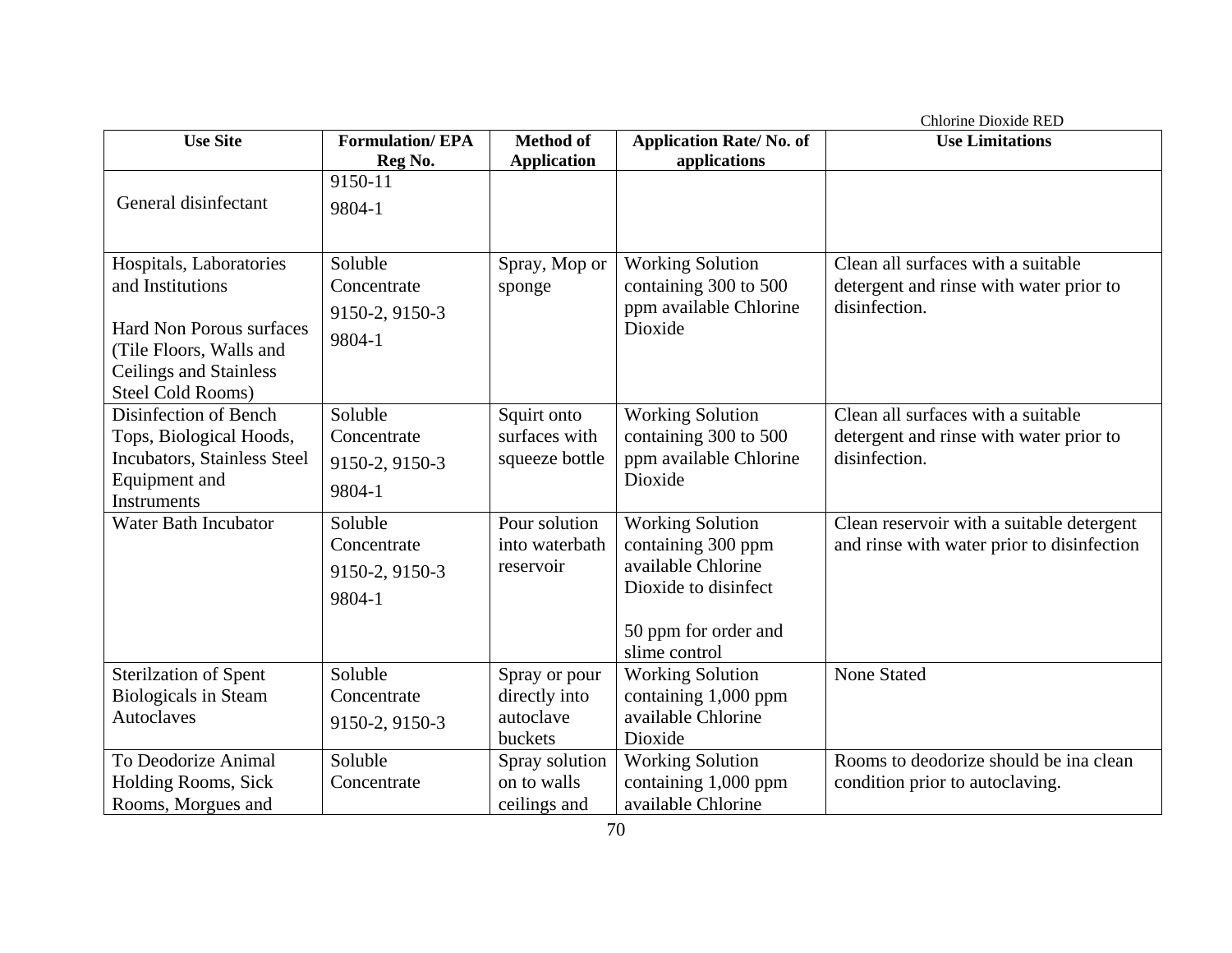| <b>Use Site</b>                      | <b>Formulation/EPA</b> | <b>Method of</b>   | <b>Application Rate/No. of</b> | Chlorine Dioxide RED<br><b>Use Limitations</b> |
|--------------------------------------|------------------------|--------------------|--------------------------------|------------------------------------------------|
|                                      | Reg No.                | <b>Application</b> | applications                   |                                                |
| Work rooms                           | 9150-2, 9150-3         | floors             | Dioxide                        |                                                |
|                                      |                        |                    |                                |                                                |
|                                      | 9804-1                 |                    |                                |                                                |
| <b>Industrial Processing</b>         | Soluble                | Spray              | 5 oz. per gallon/1406          | Remove gross filth and heavy soil prior to     |
| Plants                               | Concentrate            |                    | ppm                            | application of the disinfecting solution       |
|                                      | 10589-3                |                    |                                |                                                |
|                                      |                        |                    |                                |                                                |
| Deodorizer-Hospitals,                | Ready-to Use           | Spray              | Spray area until covered       | None stated                                    |
| Restaurants, Hotel &                 |                        |                    | with mist and let stand        |                                                |
| <b>Motel Rooms</b>                   | 9804-3                 |                    | for 10 minutes                 |                                                |
| <b>Swimming Pools</b>                |                        |                    |                                |                                                |
| <b>Swimming Pools</b>                | Ready to use           | Meetering          | 1 to 5ppm at a pH range        | <b>None Stated</b>                             |
|                                      | solution               | Pump               | from $7.2 - 7.6$               |                                                |
|                                      |                        |                    |                                |                                                |
|                                      | 59055-1                |                    |                                |                                                |
| <b>Residential and Public Access</b> |                        |                    |                                |                                                |
| Odors on Pets, Litter                | Soluble concentrate    | Soak, Mop or       | For litter boxes: $625 -$      | Avoid direct contact with animal's eyes,       |
| Boxes, Carpets and                   | 9150-2, 9150-3         | rinse              | 650ppm                         | nose and ears                                  |
| <b>Concrete Floors</b>               | 9804-1                 |                    | For carpets: 500 ppm           |                                                |
|                                      |                        |                    | Concrete floors: 1250          |                                                |
|                                      |                        |                    | ppm                            |                                                |
|                                      |                        |                    | Animal Baths: 80-100           |                                                |
|                                      |                        |                    | ppm                            |                                                |
| Ice Fishing in the Round             | Soluble                | None stated        | 20 ppm                         | None stated                                    |
| Treatment                            | Concentrate            |                    |                                |                                                |
|                                      | 9150-2, 9150-3         |                    |                                |                                                |
|                                      | 9804-1                 |                    |                                |                                                |
|                                      |                        |                    |                                |                                                |
| Deodorizer-                          | Ready-to Use           | Spray              | Spray area until covered       | None stated                                    |
| Restrooms/Bathrooms,                 |                        |                    | with mist and let stand        |                                                |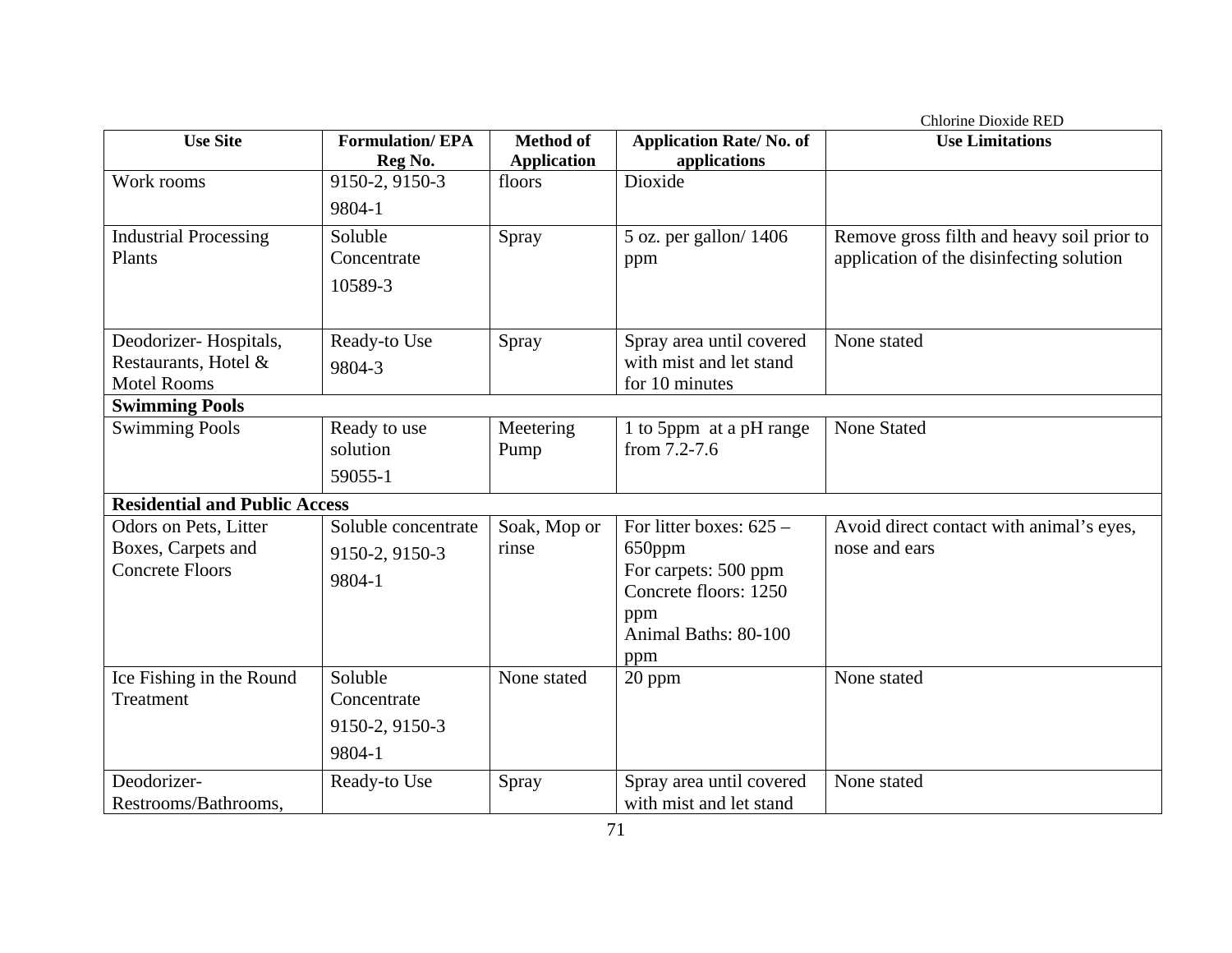|                                               |                                               |                    |                                              | Chlorine Dioxide RED   |  |  |  |
|-----------------------------------------------|-----------------------------------------------|--------------------|----------------------------------------------|------------------------|--|--|--|
| <b>Use Site</b>                               | <b>Formulation/EPA</b>                        | <b>Method of</b>   | <b>Application Rate/No. of</b>               | <b>Use Limitations</b> |  |  |  |
|                                               | Reg No.                                       | <b>Application</b> | applications                                 |                        |  |  |  |
| Refuse Containers, diaper                     | 9804-3                                        |                    | for 10 minutes                               |                        |  |  |  |
| Pails, Storage Lockers                        |                                               |                    |                                              |                        |  |  |  |
|                                               | <b>Industrial Processes and Water Systems</b> |                    |                                              |                        |  |  |  |
| Water Cooling systems                         | Ready to Use,                                 | Batch load or      | $100$ ppm                                    | <b>None Stated</b>     |  |  |  |
|                                               | Soluble concentrate                           | meter              | 5.0 ppm                                      |                        |  |  |  |
|                                               | 59055-1                                       |                    |                                              |                        |  |  |  |
|                                               | 9804-9                                        |                    |                                              |                        |  |  |  |
|                                               | 9804-1                                        |                    |                                              |                        |  |  |  |
| <b>Recirculating Cooling</b><br>Water systems | Soluble<br>concentrate,                       | None stated        | 5-20 ppm                                     | None stated            |  |  |  |
|                                               | Ready to use<br>Solution                      |                    |                                              |                        |  |  |  |
|                                               | 9150-2, 9150-3                                |                    |                                              |                        |  |  |  |
|                                               | 9804-9                                        |                    |                                              |                        |  |  |  |
| <b>Water Based Cutting Oils</b>               | Soluble                                       | Slug does          | 32 oz to 10 gallons per                      | None stated            |  |  |  |
|                                               | Concentrate 9150-<br>2, 9150-3                | system             | million gallons of cutting<br>oil            |                        |  |  |  |
| Paper Mills                                   | Soluble<br>Concentrate,                       | None stated        | 4.5 gallons product per<br>100 tons of paper | None stated            |  |  |  |
|                                               |                                               |                    | $1.25 - 5.0$ ppm $(3.2 -$                    |                        |  |  |  |
|                                               | Ready to use<br>Solution                      |                    | 12.8 fluid ounces per                        |                        |  |  |  |
|                                               | 9150-2, 9150-3                                |                    | 1,000 gallons of water                       |                        |  |  |  |
|                                               | 9804-9, 9804-1                                |                    |                                              |                        |  |  |  |
|                                               |                                               |                    |                                              |                        |  |  |  |
| Oil Wells: Secondary                          | Soluble                                       | <b>None Stated</b> | 5,000 ppm available                          | None stated            |  |  |  |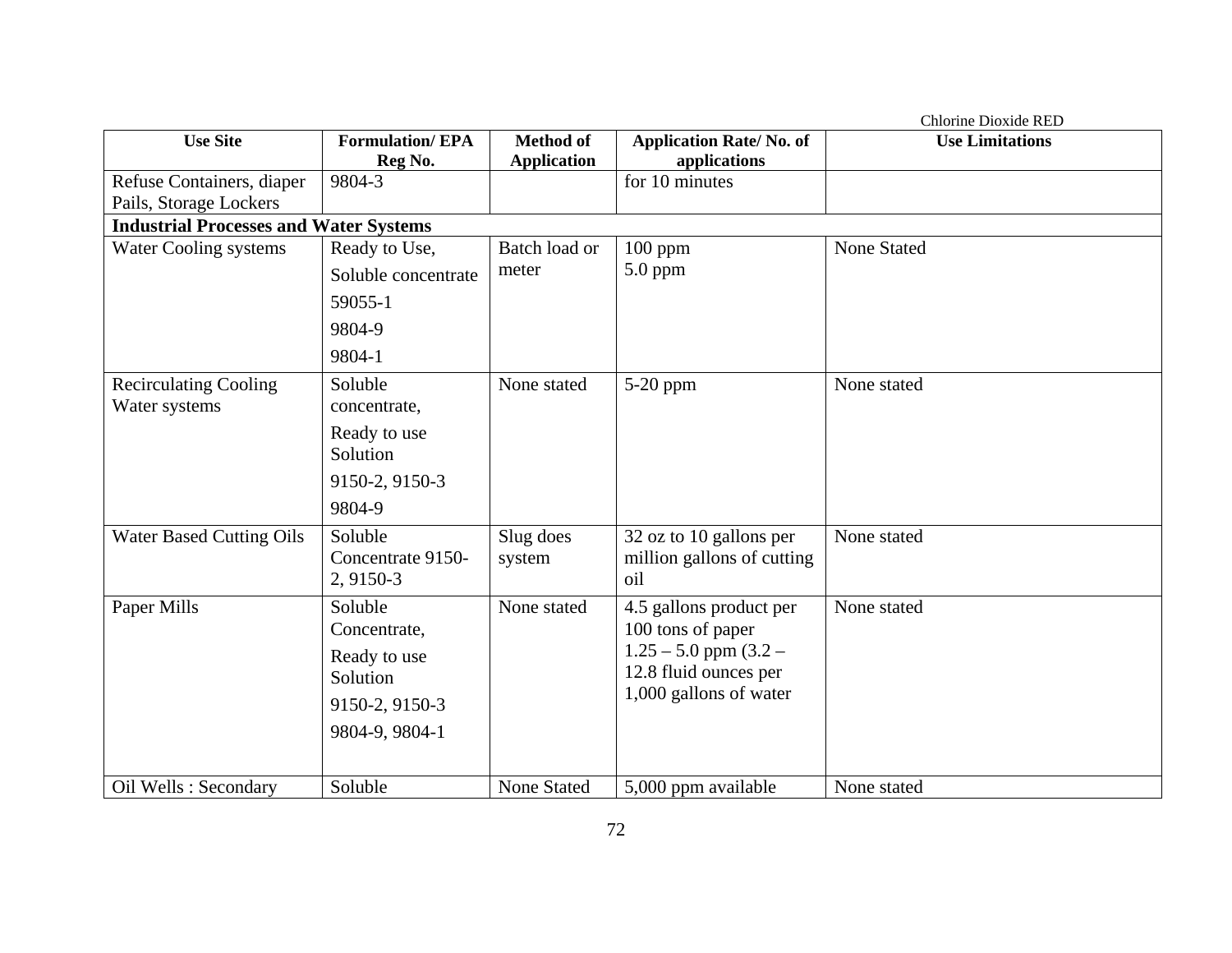|                            |                        |                    |                                | Chlorine Dioxide RED           |
|----------------------------|------------------------|--------------------|--------------------------------|--------------------------------|
| <b>Use Site</b>            | <b>Formulation/EPA</b> | <b>Method of</b>   | <b>Application Rate/No. of</b> | <b>Use Limitations</b>         |
|                            | Reg No.                | <b>Application</b> | applications                   |                                |
| <b>Recovery Operations</b> | Concentrate            |                    | chlorine dioxide               |                                |
|                            | 9150-2, 9150-3         |                    |                                |                                |
| Once Through Water         | Soluble                | Slug and           | Slug Dose: 5-25 ppm            | <b>None Stated</b>             |
| Cooling Systems            | Concentrate            | Continuous         | Continuous Dose: 0.25 to       |                                |
|                            | 9150-2, 9150-3         |                    | $2.0$ ppm                      |                                |
| Ventilation systems        | Soluble concentrate    | Spray or fog       | $500$ ppm. 10 minute           | NIOSH/MSHA approved respirator |
|                            | 9804-1                 |                    | contact time                   | required                       |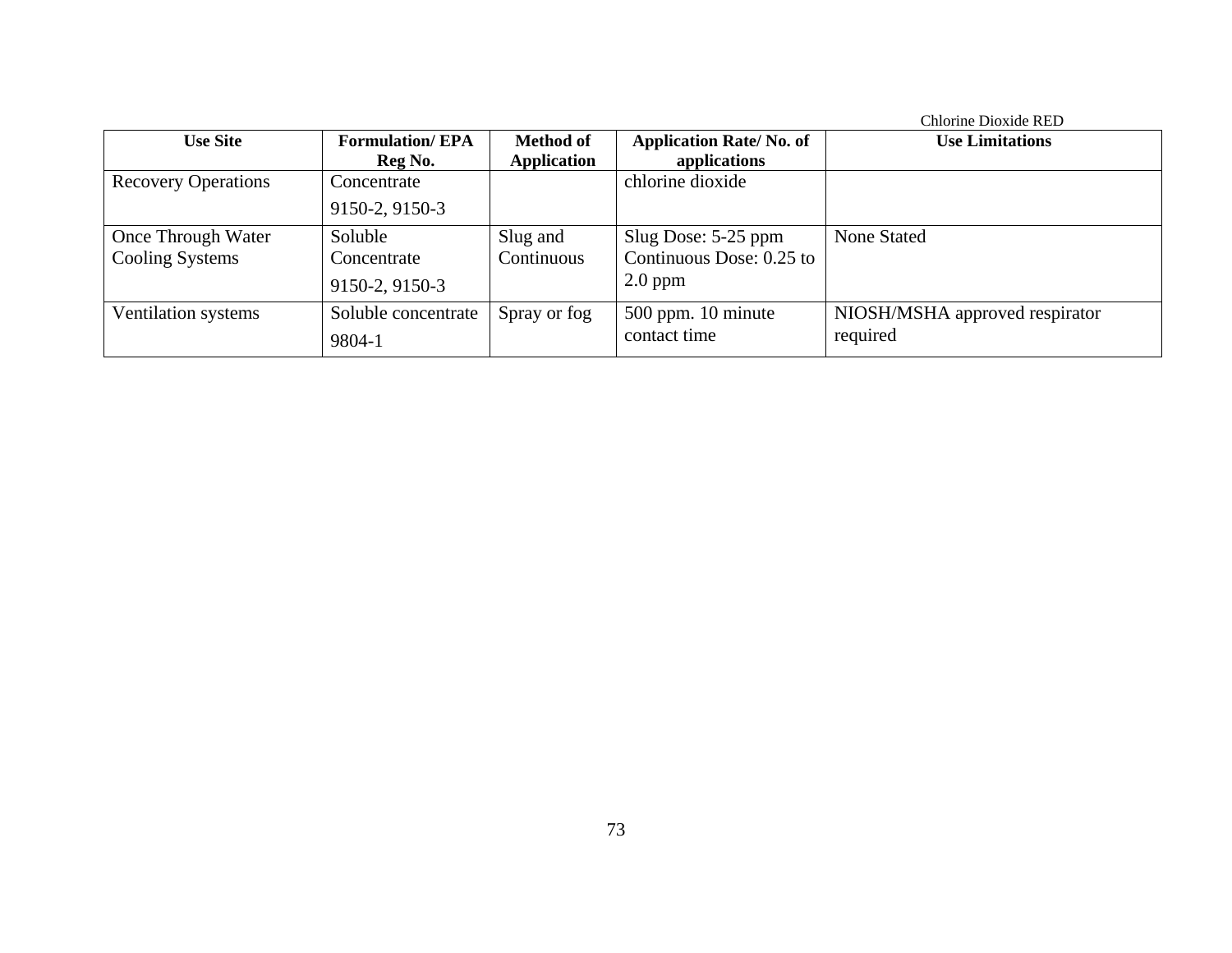## **Appendix A - Sodium Chlorite 020502**

| <b>Use Site</b>                            | <b>Formulation/EPA</b><br>Reg No. | <b>Method of</b><br><b>Application</b> | <b>Application Rate/No. of</b><br>applications | <b>Use Limitations</b>                     |
|--------------------------------------------|-----------------------------------|----------------------------------------|------------------------------------------------|--------------------------------------------|
| <b>Agricultural premises and equipment</b> |                                   |                                        |                                                |                                            |
| <b>Mushroom Facilities:</b>                | Soluble                           | Flush                                  | Use-solution calls for                         | Clean equipment and surfaces thoroughly    |
| (food Contact) Stainless                   | Concentrate/Ready                 | equipment                              | 100 ppm total available                        | using a suitable detergent and rinse with  |
| <b>Steel Tanks, Transfer</b>               | to Use Solution                   | with                                   | chlorine dioxide                               | water before sanitizing.                   |
| Lines, On-line Equipment,                  | 5382-46                           | sanitizing                             |                                                |                                            |
| <b>Picking Baskets</b>                     | 58300-17                          | solution                               |                                                |                                            |
|                                            | 74602-2                           |                                        |                                                |                                            |
| Mushroom Facilities (non-                  | Soluble                           | Spraying                               | 500 ppm total available                        | Remove all gross filth from areas prior to |
| food contact): disinfect                   | Concentrate/Ready                 | device                                 | chlorine dioxide                               | disinfection. Never reuse activated        |
| walls ceilings and floors                  | to use Solution                   |                                        |                                                | solutions                                  |
|                                            | 5382-46                           |                                        | 1,000 ppm for control of                       |                                            |
|                                            | 58300-17                          |                                        | mold and slime on walls                        | Avoid contact with food or food contact    |
|                                            | 69151-5                           |                                        |                                                | surfaces.                                  |
|                                            | 74602-2                           |                                        |                                                |                                            |
| Potato Facilities: (food                   | Soluble                           | Fill, flush,                           | Use-solution calls for                         | None stated                                |
| <b>Contact)</b> Stainless Steel            | concentrate:                      | immerse or                             | 100 ppm total available                        |                                            |
| Tanks, Transfer Lines,                     | 53345-20, 56485-4                 | spray                                  | chlorine dioxide                               |                                            |
| On-line Equipment,                         |                                   |                                        |                                                |                                            |
| Handling equipment                         |                                   |                                        |                                                |                                            |
| Potato Facilities: potato                  | Soluble                           | Chemical                               | 5 ppm                                          | After Treatment Potatoes must be rinsed    |
| rinse tanks, flumes and                    | concentrate:                      | Feed pump or                           |                                                | with potable water.                        |
| lines                                      | 53345-20, 56485-4,                | injector                               |                                                |                                            |
|                                            | 9150-7                            | system                                 |                                                |                                            |
|                                            |                                   |                                        |                                                |                                            |
| Potato Storage: Potato                     | Soluble                           | Spray, mist                            | 200 to 400 ppm                                 | No more than 20 gallons of product         |
| rinse and humidification                   | concentrate:                      | and fogger                             |                                                | concentrate per month to humidification    |
| water                                      | 53345-20, 56485-4,                |                                        |                                                | water per 500 tons of potatoes in storage. |
|                                            |                                   |                                        |                                                |                                            |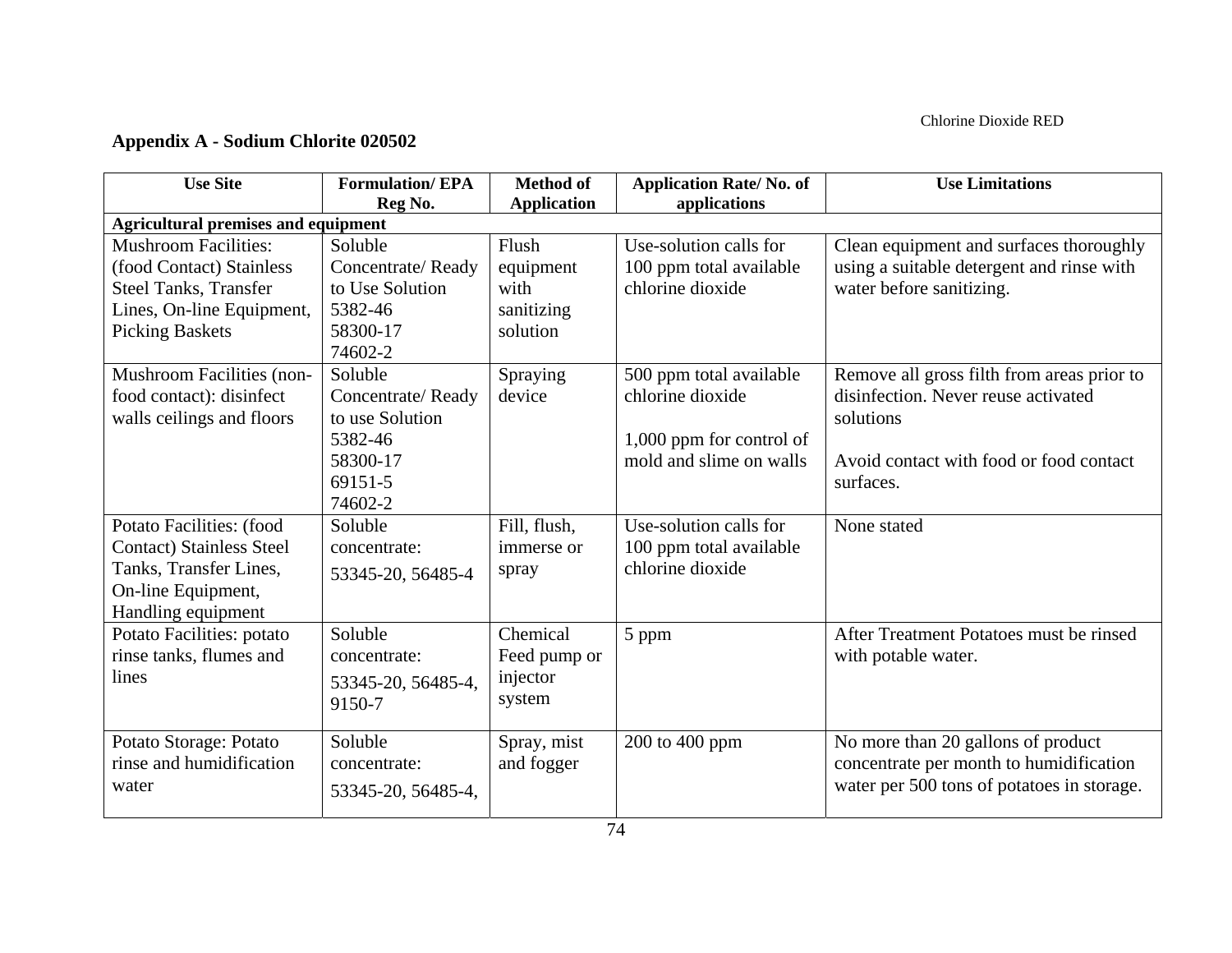| <b>Use Site</b>                                                                                                                                                                     | <b>Formulation/EPA</b>                                                                                                                      | <b>Method of</b>                                                              | <b>Application Rate/No. of</b>                                                                                        | <b>Use Limitations</b>                                                                                                                                                                                                                                                        |
|-------------------------------------------------------------------------------------------------------------------------------------------------------------------------------------|---------------------------------------------------------------------------------------------------------------------------------------------|-------------------------------------------------------------------------------|-----------------------------------------------------------------------------------------------------------------------|-------------------------------------------------------------------------------------------------------------------------------------------------------------------------------------------------------------------------------------------------------------------------------|
|                                                                                                                                                                                     | Reg No.                                                                                                                                     | <b>Application</b>                                                            | applications                                                                                                          |                                                                                                                                                                                                                                                                               |
|                                                                                                                                                                                     | 21164-21                                                                                                                                    |                                                                               |                                                                                                                       | Always use an applicable NIOSH/MSHA<br>approved respirator appropriate for<br>chlorine dioxide.                                                                                                                                                                               |
| Disinfection of Animal<br><b>Confinement Facilities</b><br>(Poultry Houses, Swine<br>farrowing pens, Calf<br><b>Barns and Kennels</b><br><b>Agricultural premises and equipment</b> | Soluble<br>Concentrate<br>70060-18, 45631-<br>23, 74602-2,<br>70060-6, 74602-3,<br>70060-19, 69151-5,<br>8714-8                             | Mop, sponge<br>or Use<br>Commercial<br>Sprayer to<br>saturate all<br>surfaces | <b>Working Solution</b><br>containing 300 to 500<br>ppm available Chlorine<br>Dioxide                                 | Remove all animals and feed from<br>premises. Remove all litter and manure<br>from premises of facilities. Empty all<br>troughs, racks and other feeding<br>equipment/ watering appliances.<br>Thoroughly clean all surfaces with soap<br>and detergent and rinse with water. |
| Poultry House<br>Disinfection:<br>Poultry Chiller Water/<br>Carcass spray                                                                                                           | Soluble<br>Concentrate<br>74602-2<br>9150-7<br>9150-8<br>74602-3                                                                            | Dip Carcass                                                                   | $0.11$ to 0.33 ounces per<br>gallon for Chiller Water<br>or $50$ to $150$ ppm<br>500 to 1200 ppm for<br>Carcass Spray | None stated                                                                                                                                                                                                                                                                   |
| <b>Poultry Processing Water</b>                                                                                                                                                     | Soluble<br>Concentrate, Ready<br>to use Solution<br>21164-6<br>21164-8<br>21164-9<br>53345-19<br>53345-20<br>56485-4<br>74517-2<br>53345-21 | None stated                                                                   | 3 ppm max                                                                                                             | None stated                                                                                                                                                                                                                                                                   |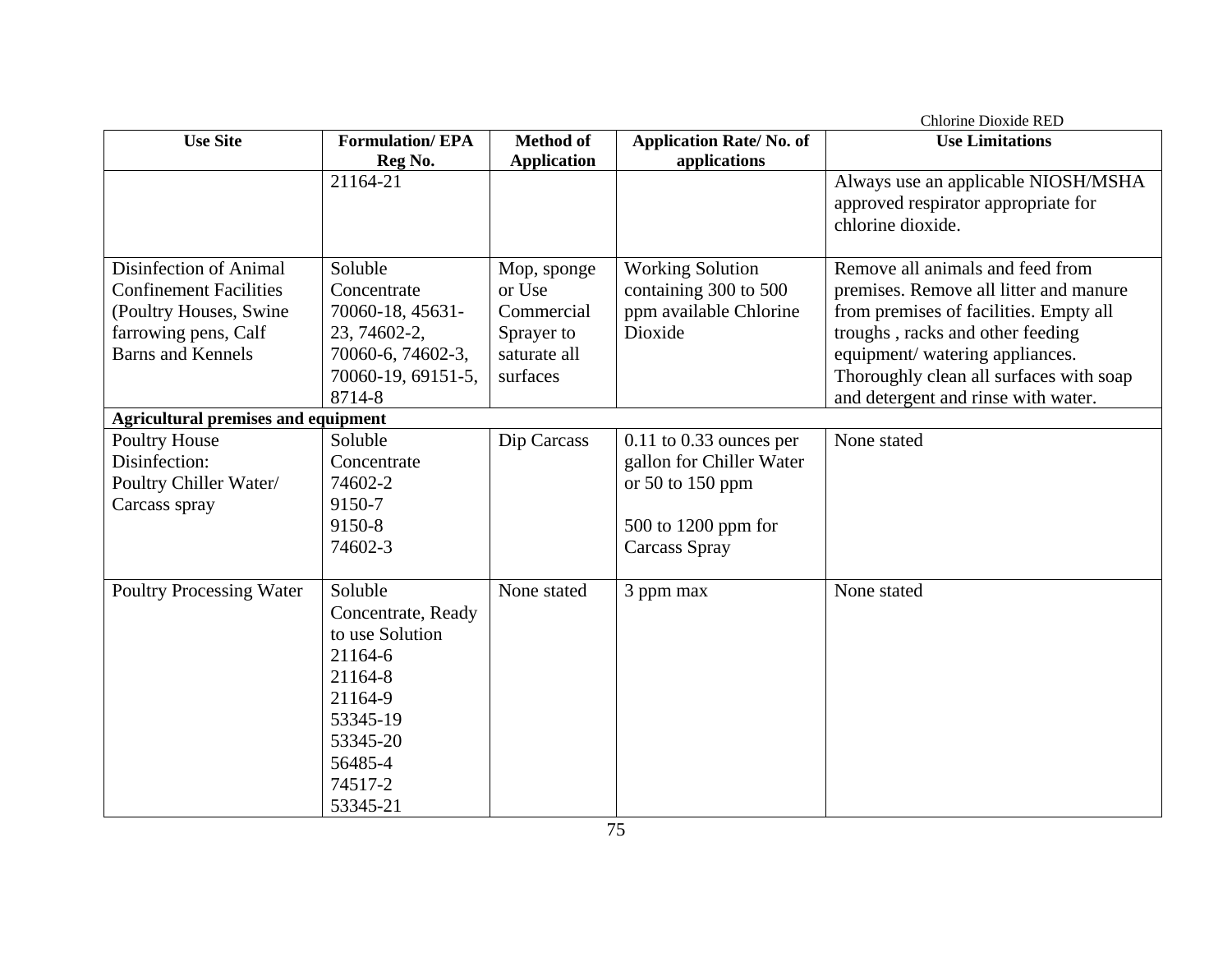|                                            |                        |                    |                                | Chlorine Dioxide RED                    |
|--------------------------------------------|------------------------|--------------------|--------------------------------|-----------------------------------------|
| <b>Use Site</b>                            | <b>Formulation/EPA</b> | <b>Method of</b>   | <b>Application Rate/No. of</b> | <b>Use Limitations</b>                  |
|                                            | Reg No.                | <b>Application</b> | applications                   |                                         |
|                                            | 74517-1                |                    |                                |                                         |
|                                            | 74119-1                |                    |                                |                                         |
| Poultry Drinking Water                     | Soluble                | Add to water       | 5ppm for fouled water          | None stated                             |
|                                            | Concentrate            |                    | 0.5 to 1.0ppm for control      |                                         |
|                                            | 74602-2                |                    |                                |                                         |
| Poultry, swine, cattle and                 | Soluble                | Add to water       | 5ppm for fouled water          | None stated                             |
| other livestock Drinking                   | Concentrate            |                    | 0.5 to 1.0ppm for control      |                                         |
| Water                                      | 64449-1                |                    |                                |                                         |
| Egg Room/ Hatching                         | Soluble                | High pressure      | 20 ppm for pre wash w/         | <b>None Stated</b>                      |
| Area                                       | Concentrate            | sprayer            | sprayer                        |                                         |
| <b>Incubator Room</b>                      | 74602-2                |                    |                                |                                         |
| Tray Washing Room and                      |                        |                    | 390 ppm to preclean            |                                         |
| <b>Loading Platform</b>                    |                        |                    | floors                         |                                         |
|                                            |                        |                    |                                |                                         |
|                                            |                        |                    | 1,000 ppm treatment $w/$       |                                         |
|                                            |                        |                    | fogger                         |                                         |
| Egg Shells (Food Grade)                    | Soluble                | Wet                | 5.0 ppm                        | Do not reuse solution                   |
|                                            | Concentrate            | Thoroughly         |                                |                                         |
|                                            | 74602-2                |                    |                                |                                         |
| Chick Room, Chick                          | Soluble                | Fogger, Mop        | $1,000$ ppm w/fogger           | <b>None Stated</b>                      |
| Grading Box an Sexing                      | Concentrate            |                    |                                |                                         |
| room                                       | 74602-2                |                    | 390 ppm to mop floors          |                                         |
| <b>Agricultural premises and equipment</b> |                        |                    |                                |                                         |
| Horticulture uses                          | Soluble                | Cloth, mop,        | $100$ ppm                      | Do not Apply directly to Plant Material |
| <b>Work Area and Benches</b>               | Concentrate            | sponge or          |                                |                                         |
|                                            | 70060-6                | sprayer            |                                |                                         |
| Horticulture uses                          | Soluble                | Soak               |                                |                                         |
| Pots and Flats                             |                        |                    | $100$ ppm                      | Remove all loose soil and plant residue |
|                                            | Concentrate            |                    |                                | prior to application                    |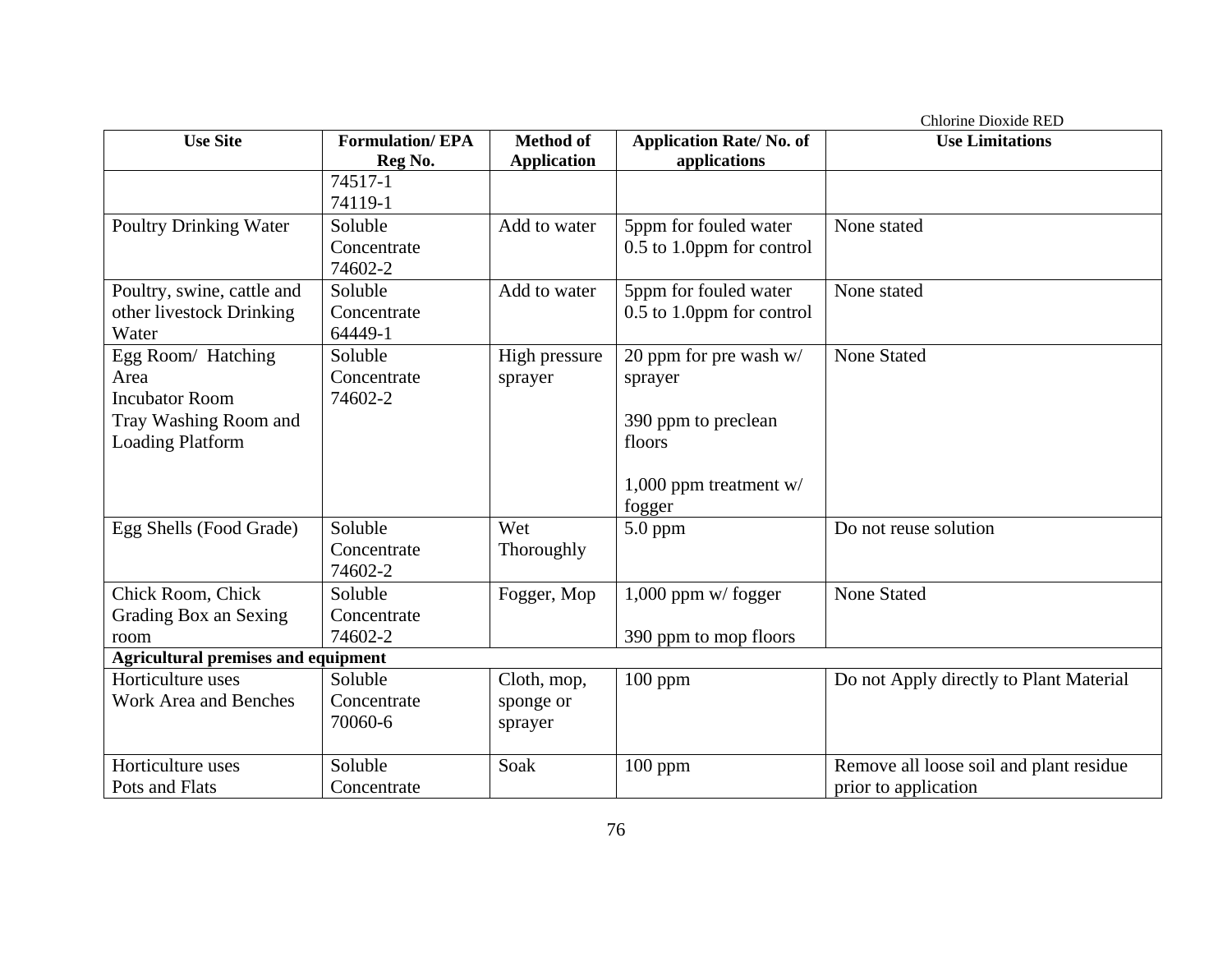|                                                             |                        |                    |                                | Chlorine Dioxide RED                      |
|-------------------------------------------------------------|------------------------|--------------------|--------------------------------|-------------------------------------------|
| <b>Use Site</b>                                             | <b>Formulation/EPA</b> | <b>Method of</b>   | <b>Application Rate/No. of</b> | <b>Use Limitations</b>                    |
|                                                             | Reg No.                | <b>Application</b> | applications                   |                                           |
|                                                             | 70060-6                |                    |                                |                                           |
| Horticulture uses                                           | Soluble                | Soak               | $100$ ppm                      | <b>None Stated</b>                        |
| <b>Cutting Tools</b>                                        | Concentrate            |                    |                                |                                           |
|                                                             | 70060-6                |                    |                                |                                           |
| Horticulture uses                                           |                        | Soak               | 9 to 18 fl oz per gallon/      | <b>None Stated</b>                        |
|                                                             |                        |                    | 253 ppm to 506 ppm             |                                           |
| <b>Bulbs</b>                                                |                        |                    |                                |                                           |
| Horticulture uses                                           | Soluble                | Spray              | 33 to 100 ppm                  | <b>None Stated</b>                        |
| Greenhouse Glass,                                           | Concentrate            |                    |                                |                                           |
| Walkways and under                                          | 70060-6                |                    |                                |                                           |
| <b>Bench Areas</b>                                          |                        |                    |                                |                                           |
| <b>Evaporative Coolers</b>                                  | Soluble                | Add to water       | $100$ ppm                      | None Stated                               |
|                                                             | Concentrate            |                    |                                |                                           |
|                                                             | 70060-6                |                    |                                |                                           |
| Food handling/Storage establishments premises and equipment |                        |                    |                                |                                           |
| Non-Porous, Food                                            | Soluble                | Foamer,            | 5ppm of activated              | None stated                               |
| Contact, hard surface                                       | concentrate:           | <b>Dilution</b>    | available chlorine             |                                           |
| sanitizer                                                   | 74986-1, 70060-19,     | device or          | dioxide                        |                                           |
|                                                             | 21164-3, 21164-8,      | spray              |                                |                                           |
|                                                             | 21164-9, 5382-46       |                    |                                |                                           |
| <b>Food Processing Plants</b>                               | Soluble                | fogger             | $0.5$ ppm                      | Ventilate for 15 minutes prior to reentry |
| (Poultry, Meat, Fish)                                       | Concentrate            |                    |                                |                                           |
|                                                             | 74602-2, 21164-3       |                    |                                |                                           |
| <b>Food Processing Plants</b>                               | Soluble                | 1 minute           | 50ppm-1,000 ppm total          | Preclean and rinse equipment. Do not      |
| (Poultry, Meat, Fish)                                       | concentrate:           | contact time       | available chlorine             | reuse solution. Do not rinse treated      |
| <b>Food Contact Surface</b>                                 |                        |                    | Dioxide                        | surface                                   |
| Sanitizer                                                   | Reg: 53345-14          |                    |                                |                                           |
|                                                             | 53345-19               |                    |                                |                                           |
|                                                             | 53345-20               |                    |                                |                                           |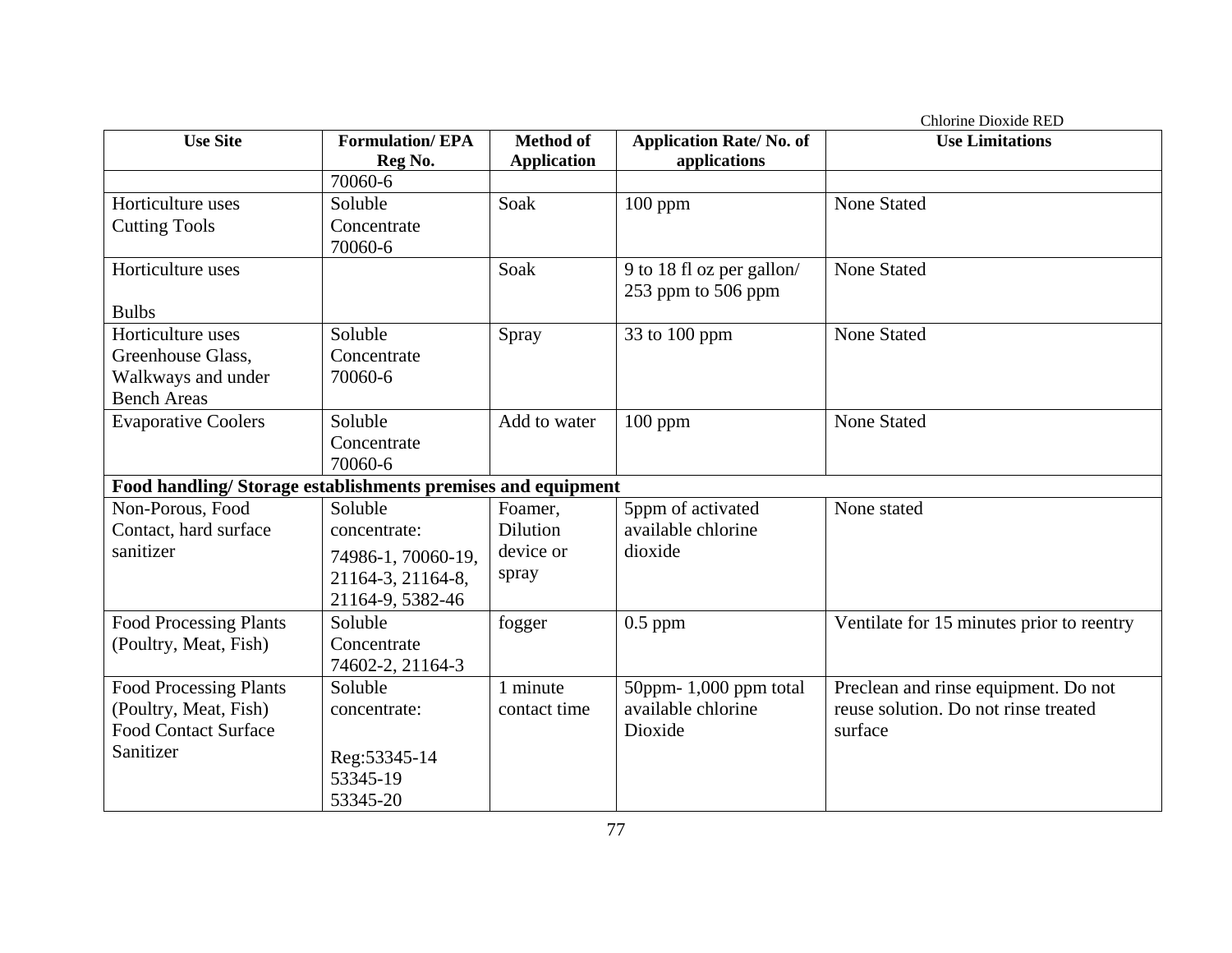|                                                             |                        |                    |                                | Chlorine Dioxide RED                      |
|-------------------------------------------------------------|------------------------|--------------------|--------------------------------|-------------------------------------------|
| <b>Use Site</b>                                             | <b>Formulation/EPA</b> | <b>Method of</b>   | <b>Application Rate/No. of</b> | <b>Use Limitations</b>                    |
|                                                             | Reg No.                | <b>Application</b> | applications                   |                                           |
|                                                             | 69151-3                |                    |                                |                                           |
|                                                             | 70060-6                |                    |                                |                                           |
|                                                             | 9150-7                 |                    |                                |                                           |
|                                                             |                        |                    |                                |                                           |
| Food handling/Storage establishments premises and equipment |                        |                    |                                |                                           |
| Fruit and Vegetables                                        | Soluble                | Spray or dip       | 500 to 1200 ppm                | Rinse with potable water after treatment. |
|                                                             | Concentrate            |                    |                                |                                           |
|                                                             | 9150-8                 |                    |                                |                                           |
| Dairies, Breweries and                                      | Soluble                | Fogger             | $0.5$ ppm                      | Ventilate for 15 minutes prior to reentry |
| <b>Bottling Plants</b>                                      | Concentrate            |                    |                                |                                           |
|                                                             | 74602-2                |                    |                                |                                           |
|                                                             | 74602-1                |                    |                                |                                           |
| Dairies, Breweries and                                      | Soluble                | 1 minute           | 50ppm- $1,000$ ppm total       | Preclean and rinse equipment. Do not      |
| <b>Bottling Plants</b>                                      | concentrate:           | contact time       | available chlorine             | reuse solution. Do not rinse treated      |
| <b>Food Contact Surface</b>                                 |                        |                    | Dioxide                        | surface                                   |
| Sanitizer                                                   | 53345-14               |                    |                                |                                           |
|                                                             | 53345-19               |                    |                                |                                           |
|                                                             | 53345-20               |                    |                                |                                           |
|                                                             | 9150-7                 |                    |                                |                                           |
|                                                             | 9150-8                 |                    |                                |                                           |
|                                                             | 21164-6                |                    |                                |                                           |
|                                                             | 21164-8                |                    |                                |                                           |
|                                                             | 21164-9                |                    |                                |                                           |
|                                                             | 74602-2                |                    |                                |                                           |
|                                                             | 5382-46                |                    |                                |                                           |
|                                                             | 74517-1                |                    |                                |                                           |
|                                                             | 53345-21               |                    |                                |                                           |
|                                                             |                        |                    |                                |                                           |
|                                                             | 73139-1                |                    |                                |                                           |
|                                                             |                        |                    |                                |                                           |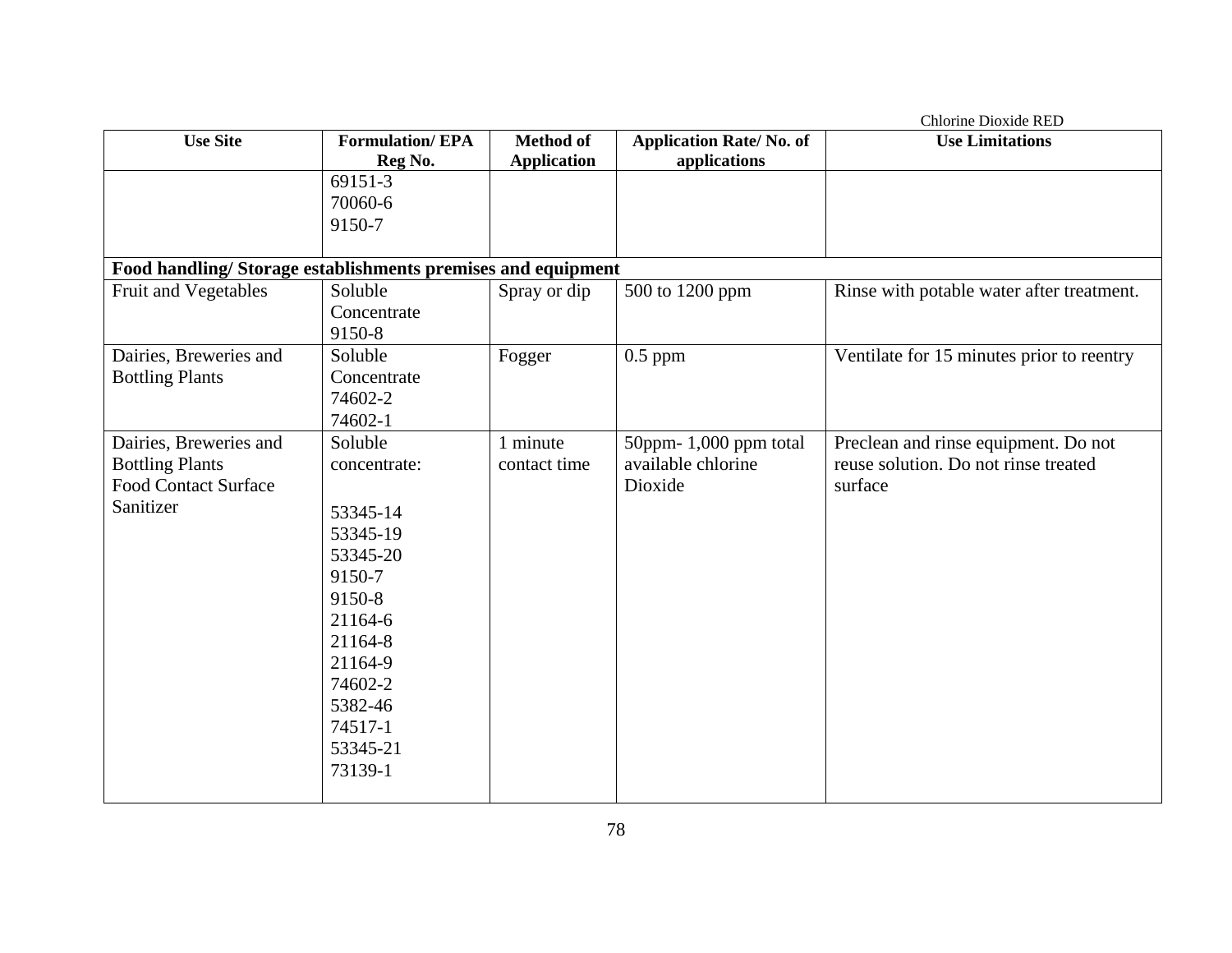|                                                                            |                                                                                                             |                                                     |                                                                           | <b>Chlorine Dioxide RED</b>                                              |
|----------------------------------------------------------------------------|-------------------------------------------------------------------------------------------------------------|-----------------------------------------------------|---------------------------------------------------------------------------|--------------------------------------------------------------------------|
| <b>Use Site</b>                                                            | <b>Formulation/EPA</b><br>Reg No.                                                                           | <b>Method of</b><br><b>Application</b>              | <b>Application Rate/No. of</b><br>applications                            | <b>Use Limitations</b>                                                   |
|                                                                            |                                                                                                             |                                                     |                                                                           |                                                                          |
| Lube Additive for Moving<br><b>Conveyors and Chains</b>                    | Soluble<br>concentrate:<br>74602-3, 21164-3                                                                 | Inject into<br>distribution<br>system               | 10-20 ppm                                                                 | Preclean and sanitize all conveyor<br>surfaces and associated structures |
| Canning Retort and<br><b>Pasteurizer Cooling Water</b>                     | Soluble<br>concentrate:<br>70060-6, 74602-2,<br>70060-16, 53345-<br>14, 9150-7, 9150-8,<br>46207-5, 5382-46 | Controlled<br>Chemical<br>Feed Pump                 | $0.1-5$ ppm                                                               | None stated                                                              |
| Food handling/Storage establishments premises and equipment                |                                                                                                             |                                                     |                                                                           |                                                                          |
| <b>Stainless Steel Transfer</b><br>Lines, Hydrocoolers and<br>Pasteurizers | Soluble<br>concentrate:<br>70060-6, 74602-2,<br>5382-46                                                     | Mix and fill<br>lines and<br>Equipment<br>overnight | 20 ppm                                                                    | Preclean equipment or line thoroughly                                    |
| Process Water for<br><b>Vegetable Rinses, Tanks</b><br>Lines               | 70060-6, 5382-46                                                                                            | Chemical<br>Feed Pump or<br>injector<br>system      | 5 ppm                                                                     | Preclean all tanks, flumes and lines with<br>suitable detergent.         |
| Fruit and Vegetable Rinse                                                  | Soluble<br>concentrate:<br>45631-22, 45631-<br>20, 74602-2,<br>45631-19, 53345-                             | Immersion,<br>spray                                 | $1/3$ fl. to 1 gallon of<br>water per 25 gallons of<br>water<br>$3-5$ ppm | Prewash whole fruits and vegetables with<br>clean potable water.         |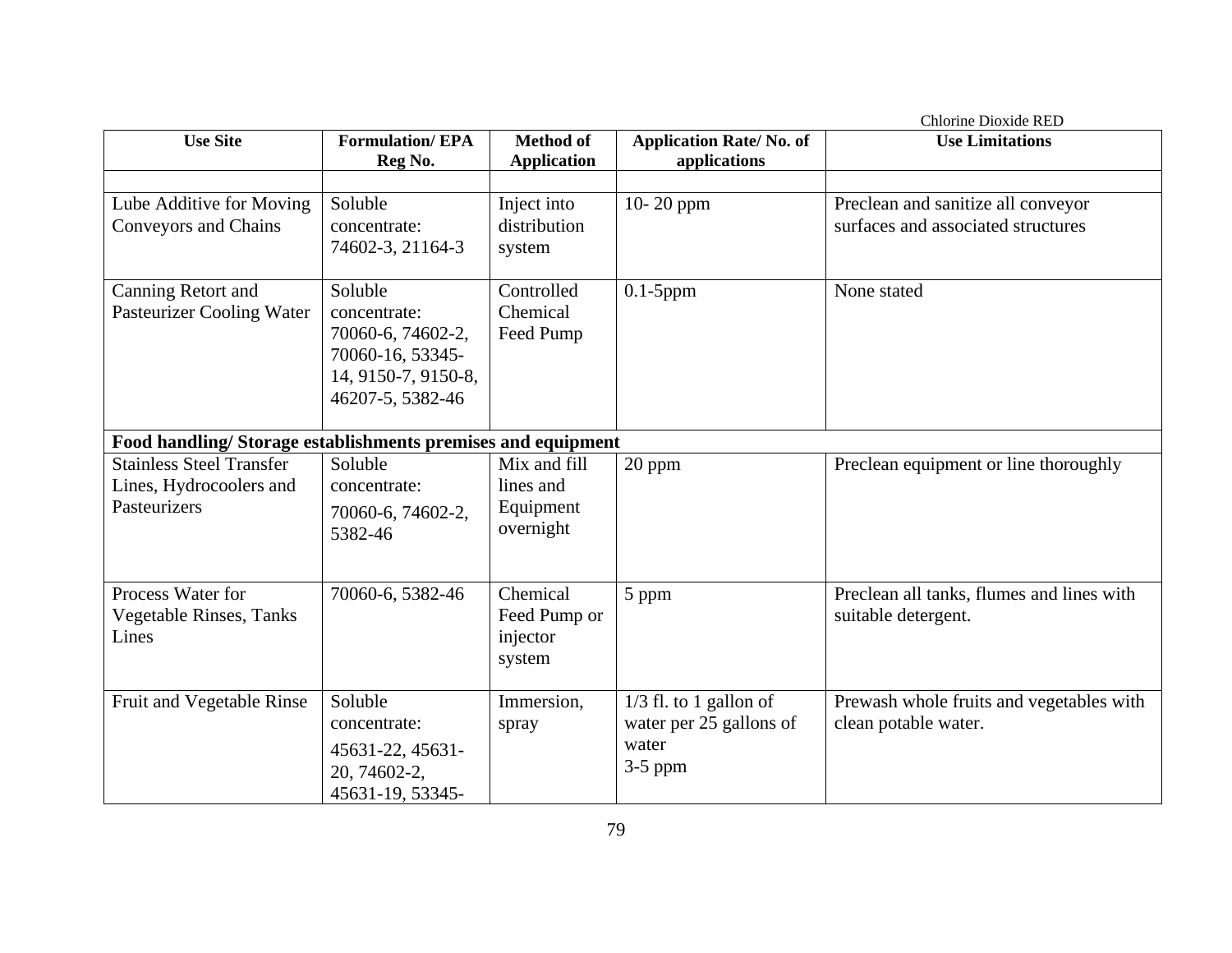|                            |                        |                    |                                | Chlorine Dioxide RED   |
|----------------------------|------------------------|--------------------|--------------------------------|------------------------|
| <b>Use Site</b>            | <b>Formulation/EPA</b> | <b>Method of</b>   | <b>Application Rate/No. of</b> | <b>Use Limitations</b> |
|                            | Reg No.                | <b>Application</b> | applications                   |                        |
|                            | 20, 56485-4,           |                    |                                |                        |
|                            | 45631-22, 69151-5,     |                    |                                |                        |
|                            | 9150-7, 9150-8,        |                    |                                |                        |
|                            | 21164-21, 45631-       |                    |                                |                        |
|                            | 19, 5382-46            |                    |                                |                        |
|                            | 79814-3                |                    |                                |                        |
|                            |                        |                    |                                |                        |
|                            |                        |                    |                                |                        |
| Ice Making Plants and      | Ready to use:          | Hang or place      | 50 to 200 g sachet per         | None stated            |
| Machinery                  | 70060-13               | the sachet in      | 100 to 400 lbs per day         |                        |
|                            |                        | the ice            |                                |                        |
|                            |                        | chamber out        |                                |                        |
|                            |                        | of direct          |                                |                        |
|                            |                        | contact with       |                                |                        |
|                            |                        | water or ice       |                                |                        |
|                            |                        |                    |                                |                        |
|                            |                        |                    |                                |                        |
|                            | Soluble                | Chemical           | 20 ppm                         | None stated            |
|                            | concentrate: 5382-     | Feed Pump or       |                                |                        |
|                            | 46                     | Injector           |                                |                        |
|                            |                        | System             |                                |                        |
|                            |                        |                    |                                |                        |
|                            |                        |                    |                                |                        |
|                            |                        |                    |                                |                        |
|                            |                        |                    |                                |                        |
| <b>Human Water Systems</b> |                        |                    |                                |                        |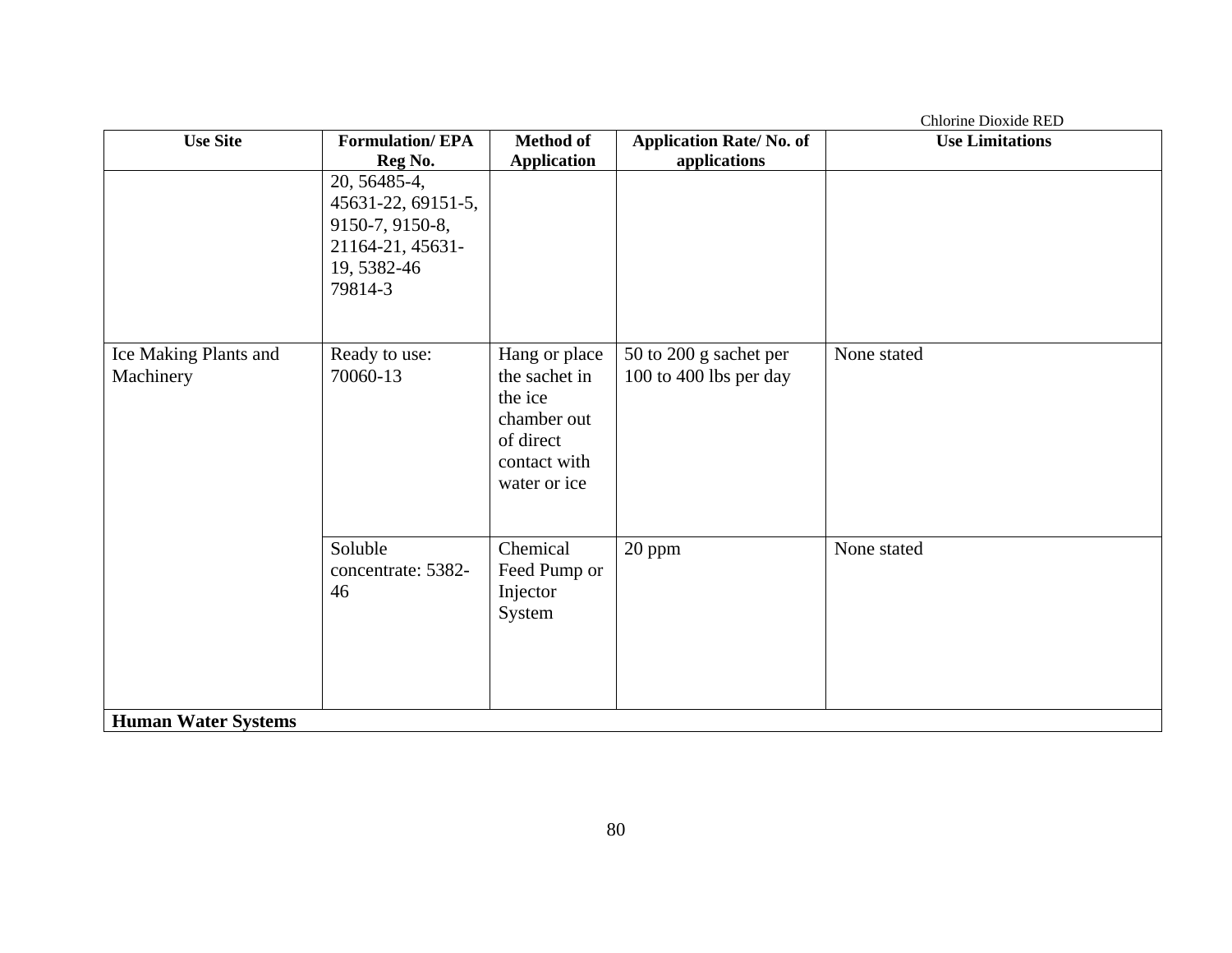|                               |                        |                    |                                | Chlorine Dioxide RED   |
|-------------------------------|------------------------|--------------------|--------------------------------|------------------------|
| <b>Use Site</b>               | <b>Formulation/EPA</b> | <b>Method of</b>   | <b>Application Rate/No. of</b> | <b>Use Limitations</b> |
|                               | Reg No.                | <b>Application</b> | applications                   |                        |
| <b>Potable Drinking Water</b> | Soluble                | Metering           | 1 mg/ liter (1ppm) or less     | <b>None Stated</b>     |
|                               | concentrate:           | Pump               | 1 gallon per 100,000           |                        |
|                               | 53345-14               | $1$ mg/ liter      | gallons of treated water       |                        |
|                               | 53345-19               | (1ppm) or less     |                                |                        |
|                               | 53345-20               | 1 gallon per       |                                |                        |
|                               | 53345-22               | 100,000            |                                |                        |
|                               | 69151-5                | gallons of         |                                |                        |
|                               | 69151-3                | treated water      |                                |                        |
|                               | 70060-6                | None stated        | 5 ppm                          | None stated            |
|                               | 9150-7                 |                    |                                |                        |
|                               | 9150-8                 |                    |                                |                        |
|                               | 21164-6                |                    |                                |                        |
|                               | 21164-8                |                    |                                |                        |
|                               | 21164-9                |                    |                                |                        |
|                               | 21164-21               |                    |                                |                        |
|                               | 74602-2                |                    |                                |                        |
|                               | 5382-41                |                    |                                |                        |
|                               | 5382-42                |                    |                                |                        |
|                               | 5382-45                |                    |                                |                        |
|                               | 5382-46                |                    |                                |                        |
|                               | 74517-2                |                    |                                |                        |
|                               | 74517-1                |                    |                                |                        |
|                               | 53345-21               |                    |                                |                        |
|                               | 74602-1                |                    |                                |                        |
|                               | 79814-3                |                    |                                |                        |
|                               |                        |                    |                                |                        |
|                               |                        |                    |                                |                        |
|                               | Ready to use:          | Tablet             | 1 tablet per liter of water.   | None stated            |
|                               | 70060-22               |                    | Four hour treatment time.      |                        |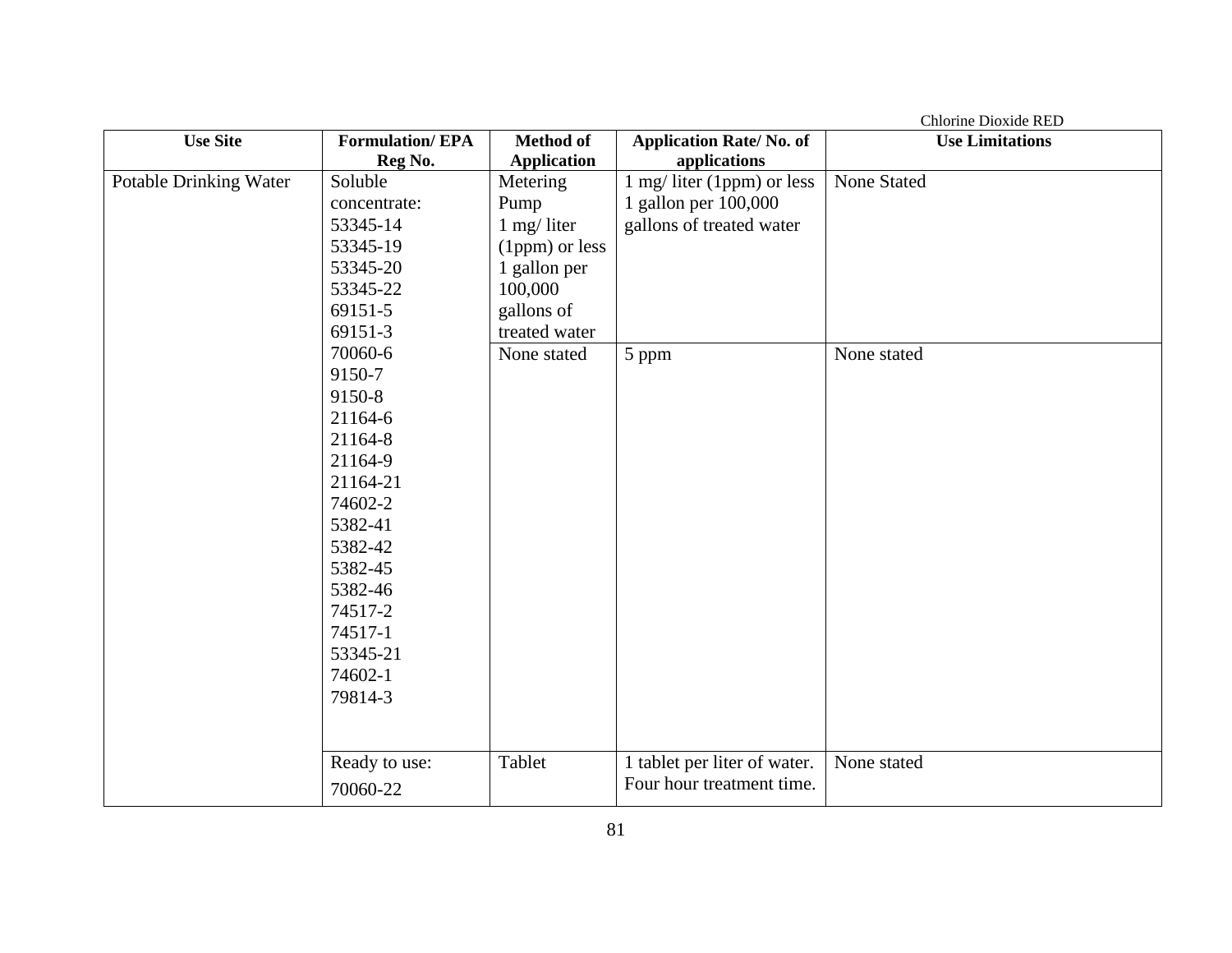|                                                                 |                        |                    |                                | Chlorine Dioxide RED                     |
|-----------------------------------------------------------------|------------------------|--------------------|--------------------------------|------------------------------------------|
| <b>Use Site</b>                                                 | <b>Formulation/EPA</b> | <b>Method of</b>   | <b>Application Rate/No. of</b> | <b>Use Limitations</b>                   |
|                                                                 | Reg No.                | <b>Application</b> | applications                   |                                          |
|                                                                 |                        |                    |                                |                                          |
| Water Storage systems                                           | Soluble                | Add to tank        | 50 to 500 ppm available        | None stated                              |
| aboard Aircraft Boats,                                          | concentrate:           | and lines          | chlorine dioxide               |                                          |
| RV's Off-shore Oil Rigs                                         | 74602-2                |                    |                                |                                          |
|                                                                 | 5382-46                |                    |                                |                                          |
| <b>Human Water Systems</b>                                      |                        |                    |                                |                                          |
| <b>Municipal Well Waters</b>                                    | Soluble                | None stated        | 1 ppm                          | None stated                              |
|                                                                 | concentrate:           |                    |                                |                                          |
|                                                                 | 53345-23               |                    |                                |                                          |
|                                                                 | 55050-1                |                    |                                |                                          |
|                                                                 | 55050-2                |                    |                                |                                          |
|                                                                 | 70060-6                |                    |                                |                                          |
|                                                                 | 46207-5                |                    |                                |                                          |
|                                                                 | 74602-2                |                    |                                |                                          |
|                                                                 | 5382-46                |                    |                                |                                          |
|                                                                 |                        |                    |                                |                                          |
| Commercial, institutional and industrial premises and equipment |                        |                    |                                |                                          |
| Non-Porous, Non-food                                            | Soluble                | <b>Dilution</b>    | 100 ppm-200 ppm                |                                          |
| Contact, hard surface                                           | concentrate:           | device or          |                                |                                          |
| sanitizer                                                       | 74986-1, 53345-13,     | sprayer            |                                |                                          |
|                                                                 | 70060-19, 45631-       |                    |                                |                                          |
|                                                                 | 15,                    |                    |                                |                                          |
|                                                                 |                        |                    |                                |                                          |
| Odors on Pets, Litter                                           | Soluble                | Soak, Mop or       | For litter boxes: 625 -        | Avoid direct contact with animal's eyes, |
| Boxes, Carpets and                                              | concentrate:           | rinse              | 650ppm                         | nose and ears                            |
| <b>Concrete Floors</b>                                          | 70060-6, 70060-4       |                    | For carpets: 500 ppm           |                                          |
|                                                                 |                        |                    |                                |                                          |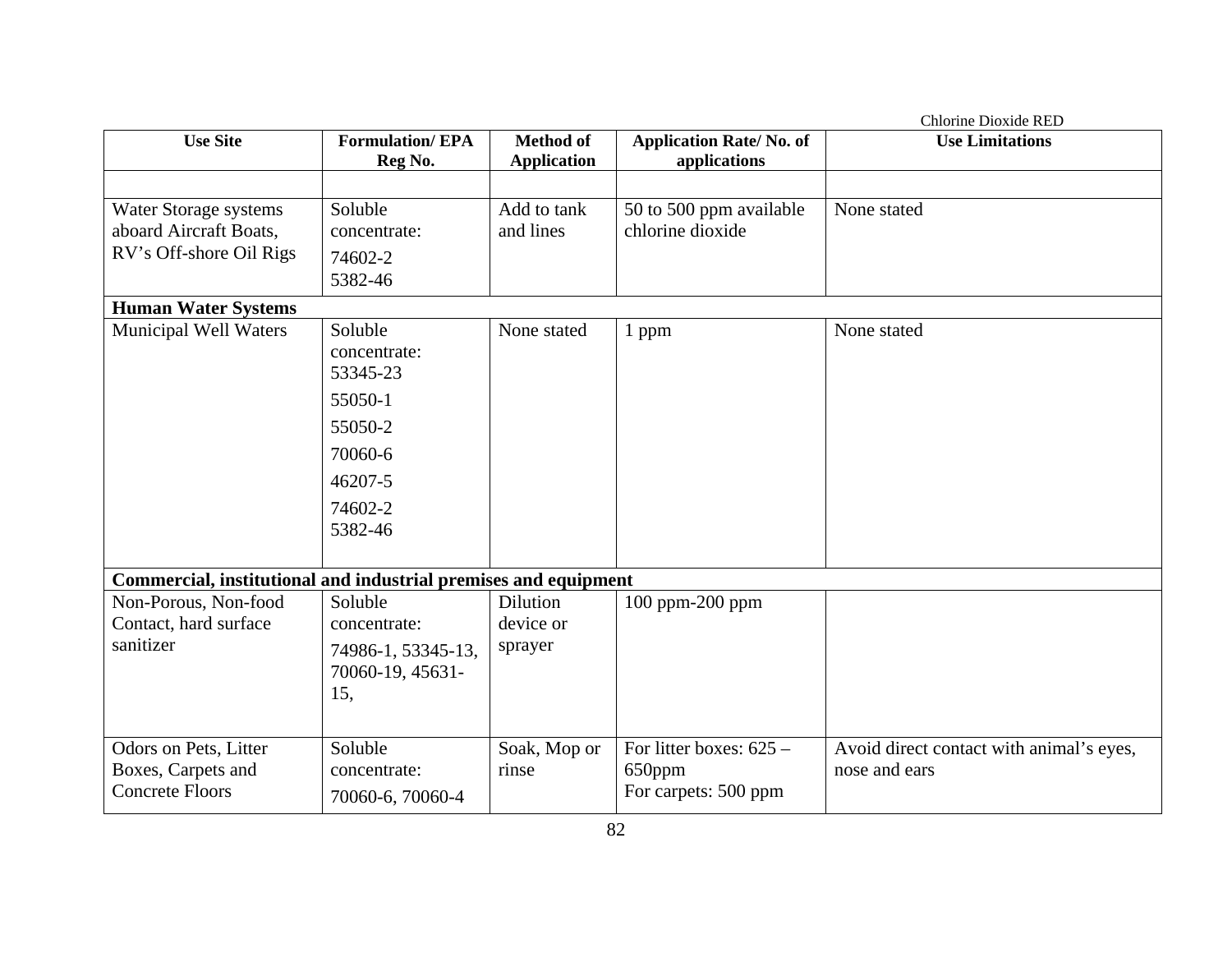|                                       |                        |                    |                                | Chlorine Dioxide RED                     |  |  |
|---------------------------------------|------------------------|--------------------|--------------------------------|------------------------------------------|--|--|
| <b>Use Site</b>                       | <b>Formulation/EPA</b> | <b>Method of</b>   | <b>Application Rate/No. of</b> | <b>Use Limitations</b>                   |  |  |
|                                       | Reg No.                | <b>Application</b> | applications                   |                                          |  |  |
|                                       |                        |                    | Concrete floors: 1250          |                                          |  |  |
|                                       |                        |                    | ppm                            |                                          |  |  |
|                                       |                        |                    | Animal Baths: 80-100           |                                          |  |  |
|                                       |                        |                    | ppm                            |                                          |  |  |
|                                       |                        |                    |                                |                                          |  |  |
| <b>Residential</b>                    |                        |                    |                                |                                          |  |  |
| Bathroom surfaces,                    | Soluble concentrate    | Spray, fog,        | Dilute 13 fl. oz. solution     | After 30 minutes rinse with water        |  |  |
| shower stalls, curtains,              | 74602-2                | pour, wipe         | as needed                      |                                          |  |  |
| laundry rooms, hampers                |                        |                    | 5 minutes surface contact      |                                          |  |  |
| and other non specified               |                        |                    |                                |                                          |  |  |
| surfaces for mold and                 |                        |                    |                                |                                          |  |  |
| mildew control.                       |                        |                    |                                |                                          |  |  |
| De-oderizer pouches for               | Ready to use           | Hang or place      | 5 to 200 grams sachet for      | None Stated.                             |  |  |
| Refrigerators, Shoes, Gym             | Solution,              | sachet             | use from 1 week to 2           |                                          |  |  |
| Basements, Lockers,                   | Impregnated            | (deodorizing       | months                         |                                          |  |  |
| Laundry Hampers,                      | <b>Materials</b>       | pouch)             |                                |                                          |  |  |
| Automobiles, Boat                     | 9804-10                |                    |                                |                                          |  |  |
| Cabins, athletic bags, trash          | 70060-12               |                    |                                |                                          |  |  |
| cans pet areas, etc.                  |                        |                    |                                |                                          |  |  |
| Carpets                               | Ready to Use           | Sprinkle on        | 2.5 oz per square yard.        | Keep Children and pets off treated areas |  |  |
|                                       | Powder                 | Carpet             |                                | during application and until area is     |  |  |
|                                       | 4822-512               |                    |                                | vacuumed.                                |  |  |
| <b>Medical premises and equipment</b> |                        |                    |                                |                                          |  |  |
| Hospitals, Laboratories               | Soluble                | Spray, Mop or      | <b>Working Solution</b>        | Clean all surfaces with a suitable       |  |  |
| and Institutions                      | concentrate:           | sponge             | containing 300 to 500          | detergent and rinse with water prior to  |  |  |
|                                       | 74602-2, 69151-1,      |                    | ppm available Chlorine         | disinfection.                            |  |  |
| <b>Hard Non Porous surfaces</b>       | 69151-5                |                    | Dioxide                        |                                          |  |  |
| (Tile floors, Walls and               |                        |                    |                                |                                          |  |  |
| <b>Ceilings and Stainless</b>         |                        |                    |                                |                                          |  |  |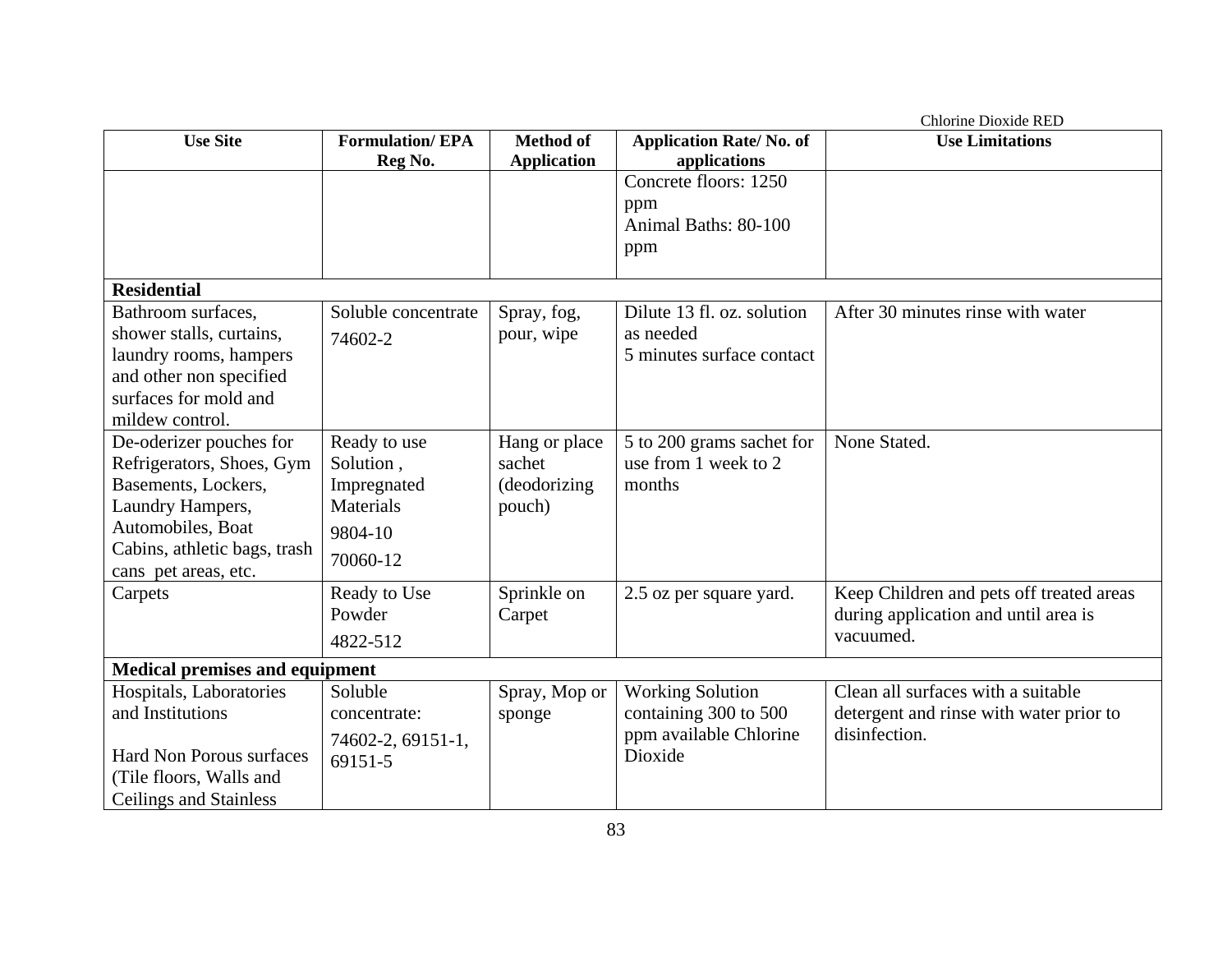|                                                                                                                         |                                             |                                                         |                                                                                                                                     | <b>Chlorine Dioxide RED</b>                                                             |
|-------------------------------------------------------------------------------------------------------------------------|---------------------------------------------|---------------------------------------------------------|-------------------------------------------------------------------------------------------------------------------------------------|-----------------------------------------------------------------------------------------|
| <b>Use Site</b>                                                                                                         | <b>Formulation/EPA</b>                      | <b>Method of</b>                                        | <b>Application Rate/No. of</b><br>applications                                                                                      | <b>Use Limitations</b>                                                                  |
| Steel Cold Rooms)                                                                                                       | Reg No.                                     | <b>Application</b>                                      |                                                                                                                                     |                                                                                         |
| <b>Treatment of infectious</b><br>medial waste (prior to<br>disposal in a in a<br>conventional solid waste<br>landfill) | Soluble<br>concentrate:<br>69972-1          | Approved<br>application<br>system                       | None listed on label                                                                                                                | None stated                                                                             |
| <b>Water Bath Incubator</b>                                                                                             | Soluble<br>concentrate:<br>74602-2, 70060-6 | Pour solution<br>into waterbath<br>reservoir            | <b>Working Solution</b><br>containing 300 ppm<br>available Chlorine<br>Dioxide to disinfect<br>50 ppm for odor and<br>slime control | Clean reservoir with a suitable detergent<br>and rinse with water prior to disinfection |
| <b>Sterilization of Spent</b><br><b>Biologicals in Steam</b><br><b>Autoclaves</b>                                       | Soluble<br>concentrate:<br>70060-6          | Spray or pour<br>directly into<br>autoclave<br>buckets  | <b>Working Solution</b><br>containing 1,000 ppm<br>available Chlorine<br>Dioxide                                                    | <b>None Stated</b>                                                                      |
| To Deodorize Animal<br>Holding Rooms, Sick<br>Rooms, Morgues and<br>Work rooms<br><b>Swimming Pools</b>                 | Soluble<br>concentrate:<br>70060-6          | Spray solution<br>on to walls<br>ceilings and<br>floors | <b>Working Solution</b><br>containing 1,000 ppm<br>available Chlorine<br>Dioxide                                                    | Rooms to deodorize should be in a clean<br>condition prior to autoclaving.              |
|                                                                                                                         |                                             |                                                         |                                                                                                                                     |                                                                                         |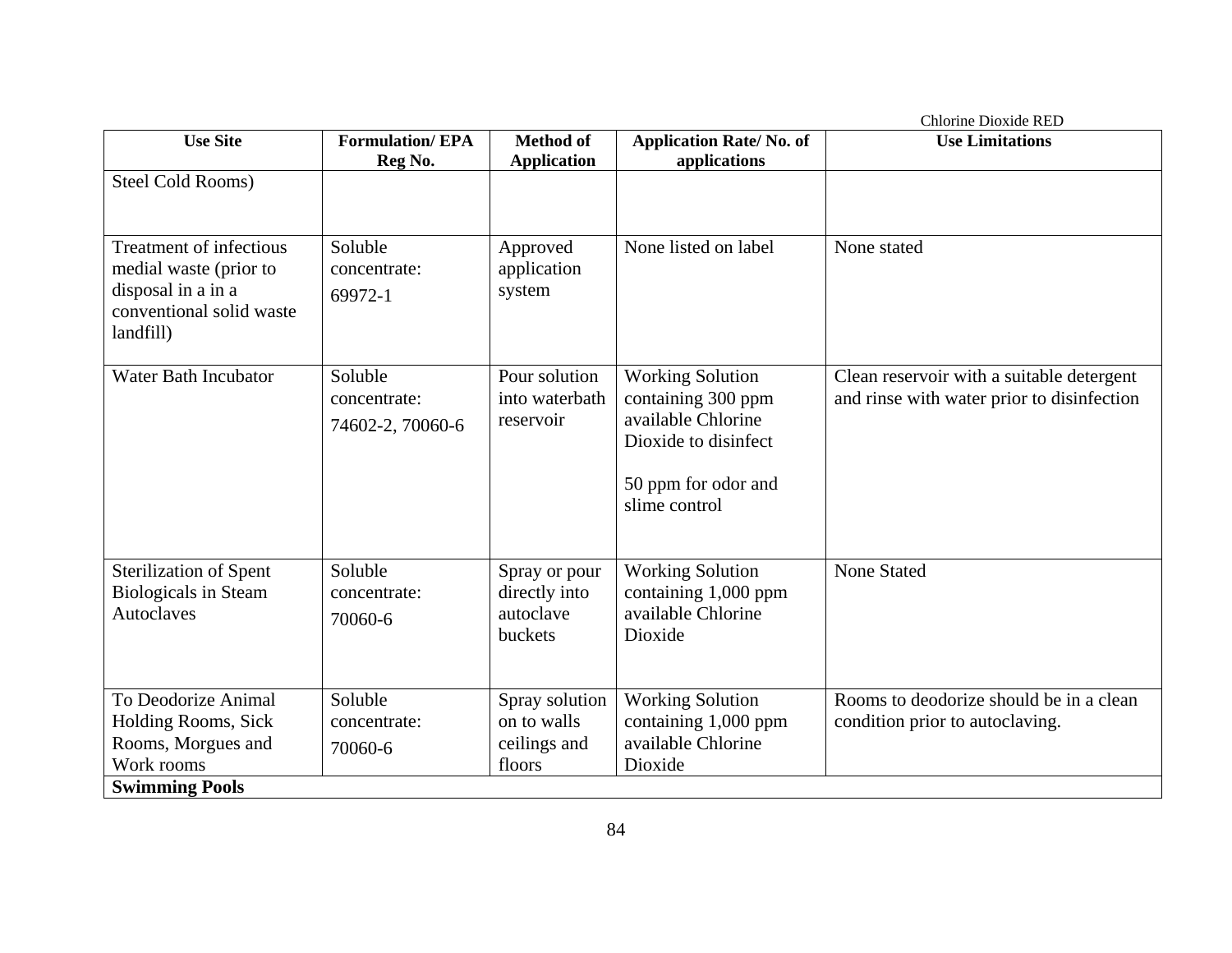|                                               |                        |                    |                                | Chlorine Dioxide RED                     |
|-----------------------------------------------|------------------------|--------------------|--------------------------------|------------------------------------------|
| <b>Use Site</b>                               | <b>Formulation/EPA</b> | <b>Method of</b>   | <b>Application Rate/No. of</b> | <b>Use Limitations</b>                   |
|                                               | Reg No.                | <b>Application</b> | applications                   |                                          |
| <b>Swimming Pools</b>                         | Tablet form, Ready     | Tablet insert      | 1 tablet for under 10,000      | Do not add this product through any      |
|                                               | to Use solution        | in hair and        | gallons                        | automatic dispensing device. Apply       |
|                                               | 70060-20               | lint basket        | 2 tablets for over 10,000      | product when no persons are in the pool. |
|                                               |                        |                    | gallons                        |                                          |
|                                               |                        |                    | Apply every 3-4 weeks          |                                          |
| <b>Industrial Processes and water systems</b> |                        |                    |                                |                                          |
| Waste water                                   | Soluble                | Batch load or      | 5.0 ppm to 100 ppm             | <b>None Stated</b>                       |
|                                               | concentrate:           | meter              |                                |                                          |
|                                               | 53345-20, 55050-1      |                    |                                |                                          |
|                                               | 55050-2                |                    |                                |                                          |
|                                               | 56485-4                |                    |                                |                                          |
|                                               | 69151-4                |                    |                                |                                          |
|                                               | 69151-3                |                    |                                |                                          |
|                                               | 9150-7                 |                    |                                |                                          |
|                                               | 10707-32               |                    |                                |                                          |
|                                               | 21164-6                |                    |                                |                                          |
|                                               | 21164-8                |                    |                                |                                          |
|                                               | 21164-9                |                    |                                |                                          |
|                                               | 21164-21               |                    |                                |                                          |
|                                               | 46207-5                |                    |                                |                                          |
|                                               | 5382-41                |                    |                                |                                          |
|                                               | 5382-43                |                    |                                |                                          |
|                                               | 5382-45                |                    |                                |                                          |
|                                               | 74119-1                |                    |                                |                                          |
|                                               | 74517-3                |                    |                                |                                          |
|                                               | 74517-2                |                    |                                |                                          |
|                                               | 53345-10               |                    |                                |                                          |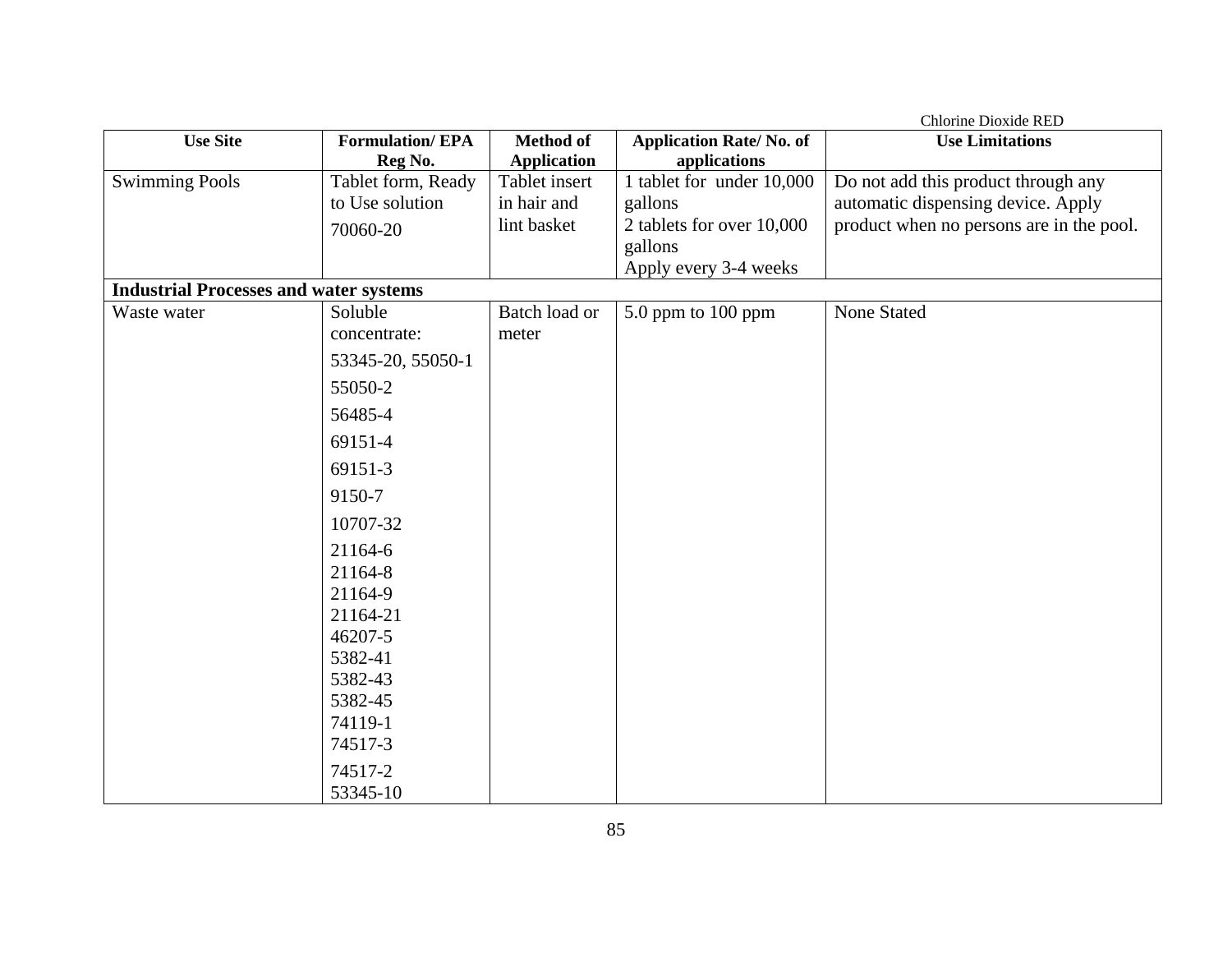|                                               |                         |                        |                                | Chlorine Dioxide RED                       |
|-----------------------------------------------|-------------------------|------------------------|--------------------------------|--------------------------------------------|
| <b>Use Site</b>                               | <b>Formulation/EPA</b>  | <b>Method of</b>       | <b>Application Rate/No. of</b> | <b>Use Limitations</b>                     |
|                                               | Reg No.                 | <b>Application</b>     | applications                   |                                            |
|                                               | 79814-3                 |                        |                                |                                            |
|                                               | 53345-12                |                        |                                |                                            |
|                                               | 5382-42                 |                        |                                |                                            |
|                                               | 74602-1                 |                        |                                |                                            |
| <b>Industrial Processes and water systems</b> |                         |                        |                                |                                            |
| Water Cooling systems                         | Soluble                 | Batch load or          | 5.0 ppm to 100 ppm             | None stated                                |
|                                               | concentrate:            | meter                  |                                |                                            |
|                                               | 53345-14                |                        |                                |                                            |
|                                               | 53345-19                |                        |                                |                                            |
|                                               | 53345-22                |                        |                                |                                            |
|                                               | 56485-4                 |                        |                                |                                            |
|                                               | 69151-4                 |                        |                                |                                            |
|                                               | 10707-32                |                        |                                |                                            |
|                                               | 46207-5                 |                        |                                |                                            |
|                                               | 5382-46                 |                        |                                |                                            |
|                                               |                         |                        |                                |                                            |
| Industrial process water                      | Soluble<br>concentrate: | Batch load or<br>meter | 5.0 ppm to 100 ppm             | NIOSH/MSHA approved respirator<br>required |
|                                               | 53345-20                |                        |                                |                                            |
|                                               | 9150-7                  |                        |                                |                                            |
|                                               | 21164-8                 |                        |                                |                                            |
|                                               | 53345-21                |                        |                                |                                            |
|                                               | 74602-1                 |                        |                                |                                            |
| <b>Water Based Cutting Oils</b>               | Soluble                 | Slug does              | 32 oz to 10 gallons per        | None stated                                |
|                                               | concentrate:            | system                 | million gallons of cutting     |                                            |
|                                               | 70060-6                 |                        | oil                            |                                            |
|                                               |                         |                        |                                |                                            |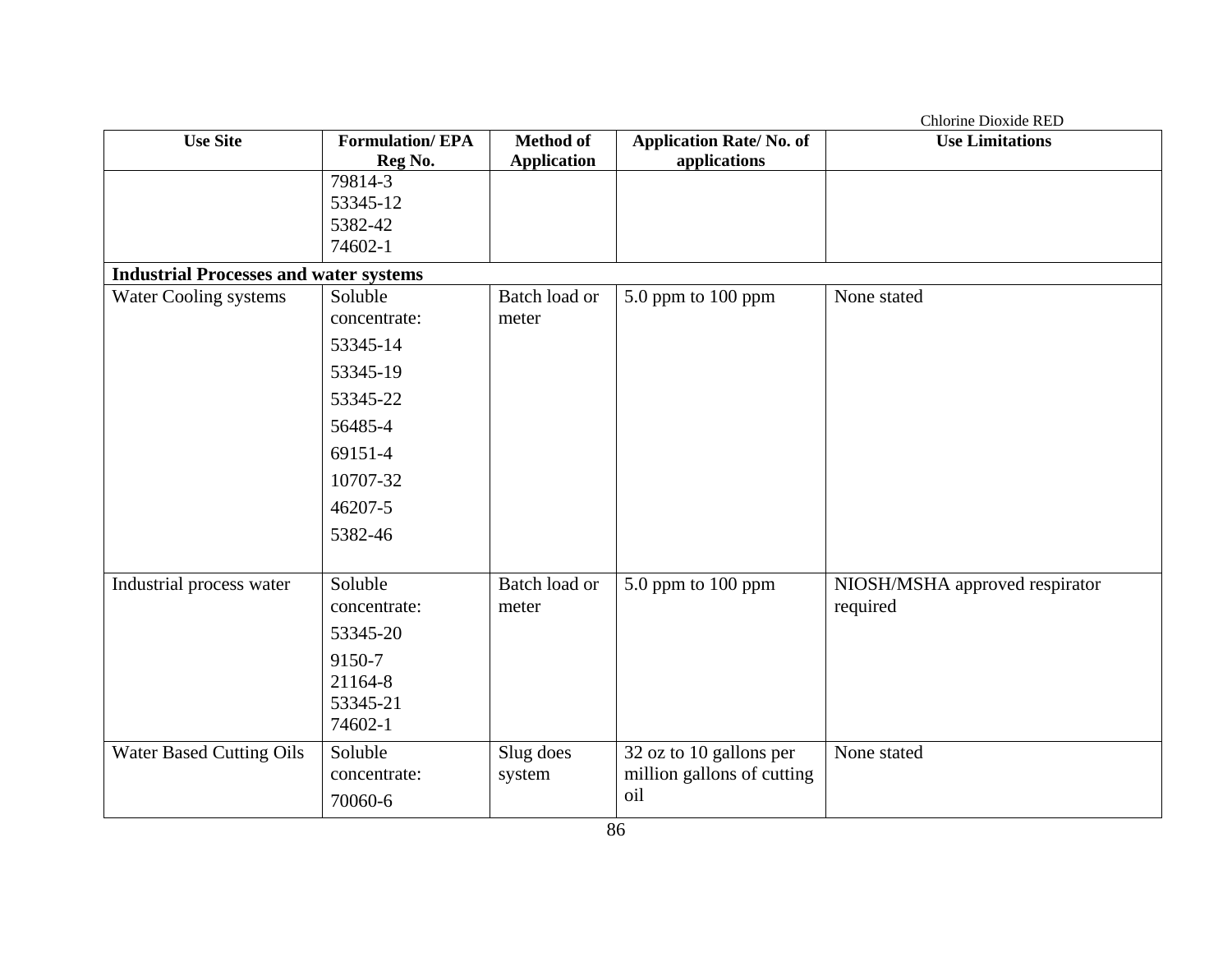| Chlorine Dioxide RED                          |                               |                    |                                       |                        |
|-----------------------------------------------|-------------------------------|--------------------|---------------------------------------|------------------------|
| <b>Use Site</b>                               | <b>Formulation/EPA</b>        | <b>Method of</b>   | <b>Application Rate/No. of</b>        | <b>Use Limitations</b> |
|                                               | Reg No.                       | <b>Application</b> | applications                          |                        |
| Oil Wells : Secondary                         | Soluble                       | None Stated        | 5,000 ppm available                   | None stated            |
| <b>Recovery Operations</b>                    | concentrate:                  |                    | chlorine dioxide                      |                        |
|                                               | 69151-3                       |                    |                                       |                        |
|                                               | 68329-18                      |                    |                                       |                        |
|                                               | 70060-6                       |                    |                                       |                        |
|                                               | 10707-32                      |                    |                                       |                        |
|                                               | 21164-3<br>5382-41<br>74602-3 |                    |                                       |                        |
| Oilfield Injection                            | Soluble                       | Shock dosage       | 200-3000ppm                           | None stated            |
|                                               | concentrate:                  |                    |                                       |                        |
|                                               | 74602-1                       |                    |                                       |                        |
|                                               | 79814-3                       |                    |                                       |                        |
|                                               |                               |                    |                                       |                        |
| <b>Industrial Processes and water systems</b> |                               |                    |                                       |                        |
| <b>Recirculating Cooling</b>                  | Soluble                       | Cooling tower      | $0.1$ to 5.0 ppm                      | <b>None Stated</b>     |
| Towers                                        | concentrate:                  | drip pan           | 55.3 fl. oz per 1000                  |                        |
|                                               | 74062-1                       |                    | gallons of water for                  |                        |
|                                               | 79814-3                       |                    | initial dosage                        |                        |
|                                               |                               |                    | 2.6 fl. oz per 100 gallons            |                        |
|                                               |                               |                    | of water for subsequent               |                        |
|                                               |                               |                    | dosage                                |                        |
| Once Through Water                            | Soluble                       | Slug and           | Slug Dose: 5-25 ppm                   | <b>None Stated</b>     |
| <b>Cooling Systems</b>                        | concentrate:                  | Continuous         | Continuous Dose: 0.25 to<br>$2.0$ ppm |                        |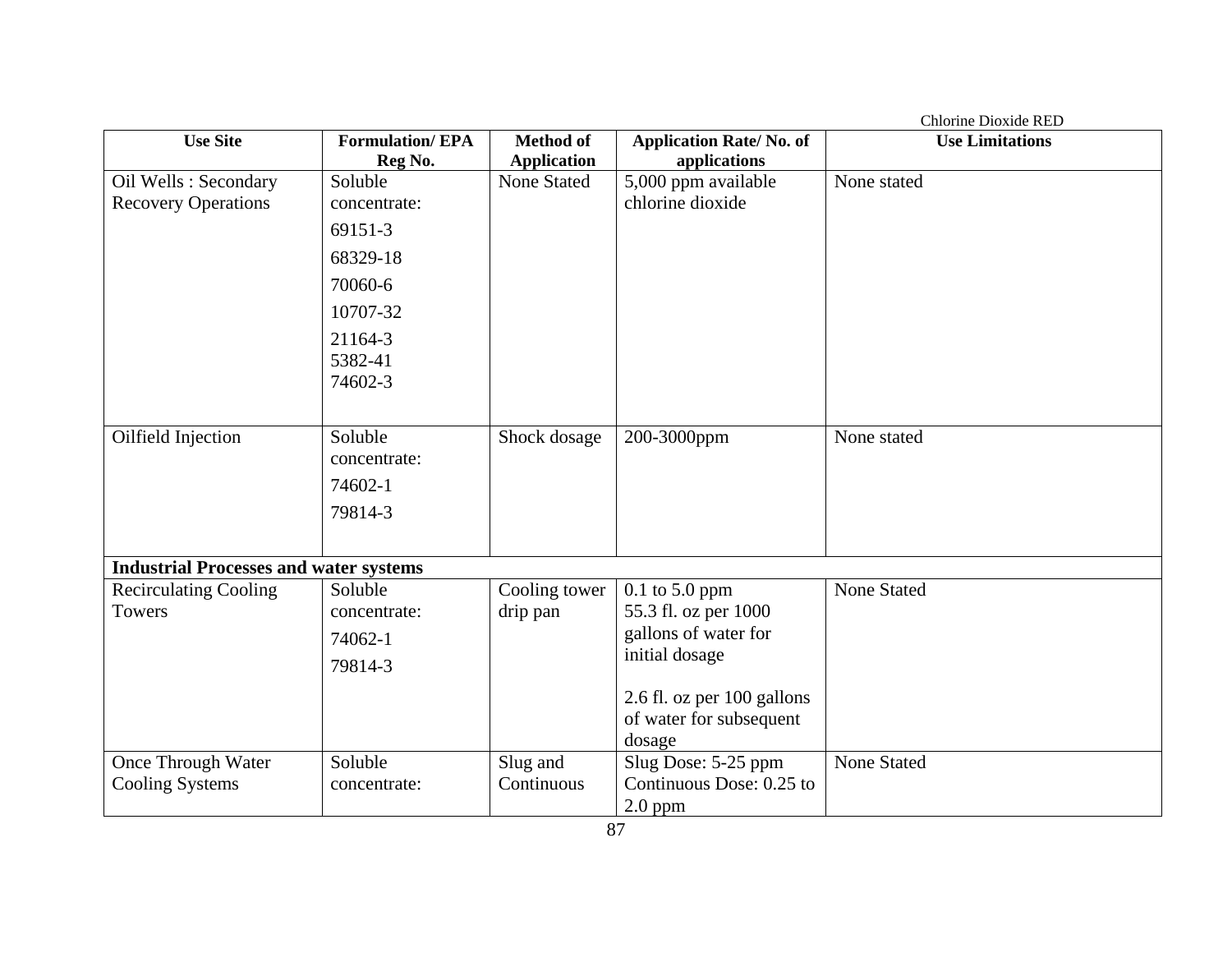Chlorine Dioxide RED Use Site **Formulation**/ EPA **Reg No. Method of Application Application Rate/ No. of applications Use Limitations**  53345-14 53345-19 53345-20 69151-3 70060-6 9150-7 9150-8 1757-96 5382-41 5382-43 5382-45 74119-1 74517-2 53345-21 74602-1 79814-3 Paper Mills Soluble concentrate: 53345-22 56485-4 69151-4 69151-3 70060-6 None stated 4.5 gallons product per 100 tons of paper  $.01 - 5.0$  ppm  $(3.2 - 12.8)$ fluid ounces per 1,000 gallons of water None stated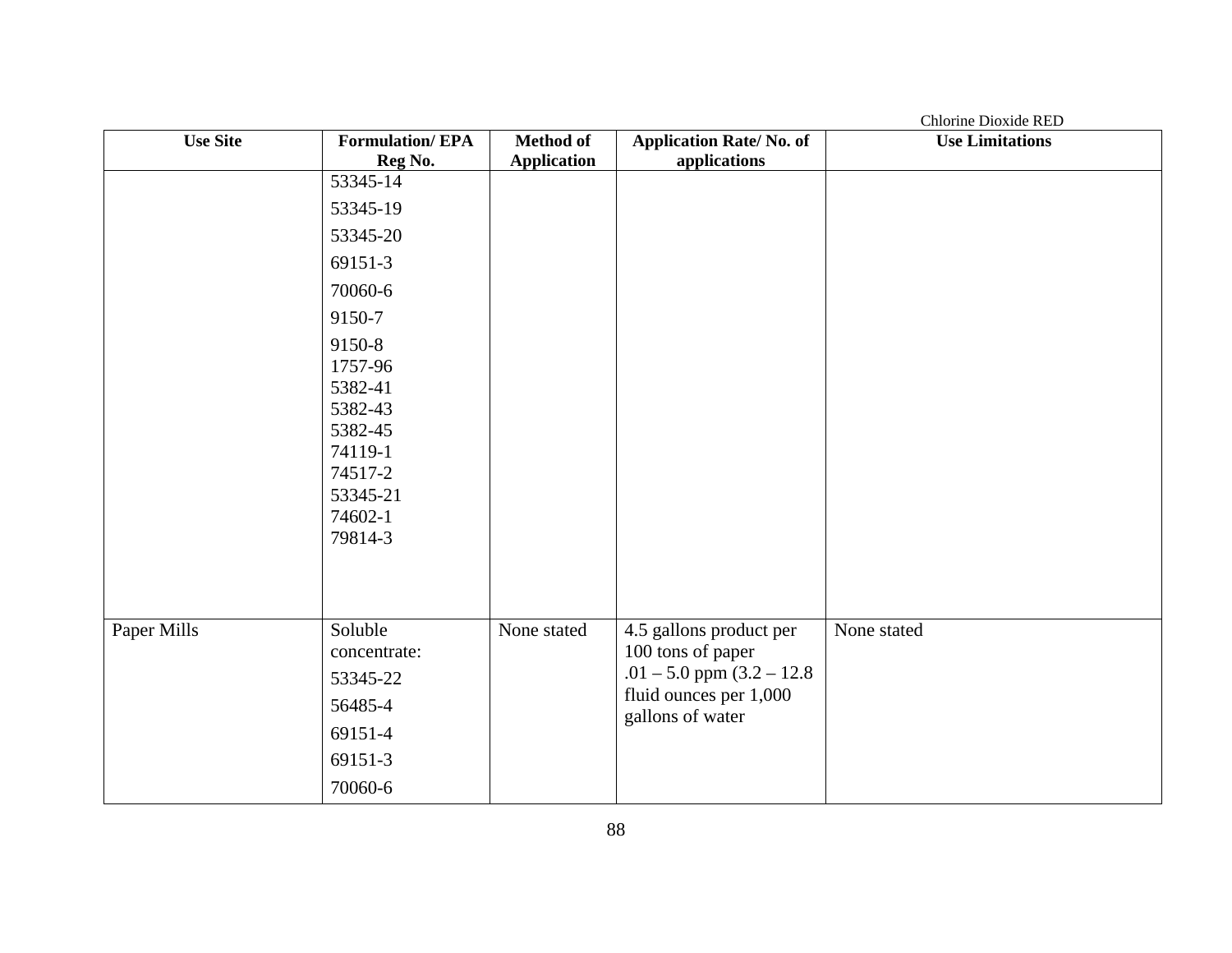|                                               |                                                                                                                             |                    |                                                                                                                              | Chlorine Dioxide RED   |
|-----------------------------------------------|-----------------------------------------------------------------------------------------------------------------------------|--------------------|------------------------------------------------------------------------------------------------------------------------------|------------------------|
| <b>Use Site</b>                               | <b>Formulation/EPA</b>                                                                                                      | <b>Method of</b>   | <b>Application Rate/No. of</b>                                                                                               | <b>Use Limitations</b> |
|                                               | Reg No.                                                                                                                     | <b>Application</b> | applications                                                                                                                 |                        |
|                                               | 74602-1                                                                                                                     |                    |                                                                                                                              |                        |
|                                               | 9150-7                                                                                                                      |                    |                                                                                                                              |                        |
|                                               | 9150-8                                                                                                                      |                    |                                                                                                                              |                        |
|                                               | 10707-32                                                                                                                    |                    |                                                                                                                              |                        |
|                                               | 21164-6                                                                                                                     |                    |                                                                                                                              |                        |
|                                               | 21164-8                                                                                                                     |                    |                                                                                                                              |                        |
|                                               | 21164-9                                                                                                                     |                    |                                                                                                                              |                        |
|                                               | 21164-21                                                                                                                    |                    |                                                                                                                              |                        |
| <b>Industrial Processes and water systems</b> |                                                                                                                             |                    |                                                                                                                              |                        |
| Paper Mills                                   | Soluble<br>concentrate:<br>46207-5<br>5382-41<br>5382-42<br>5382-43<br>5382-45<br>74119-1<br>74517-2<br>53345-21<br>74655-2 | None stated        | 4.5 gallons product per<br>100 tons of paper<br>$1.25 - 5.0$ ppm $(3.2 -$<br>12.8 fluid ounces per<br>1,000 gallons of water | None stated            |
|                                               |                                                                                                                             |                    |                                                                                                                              |                        |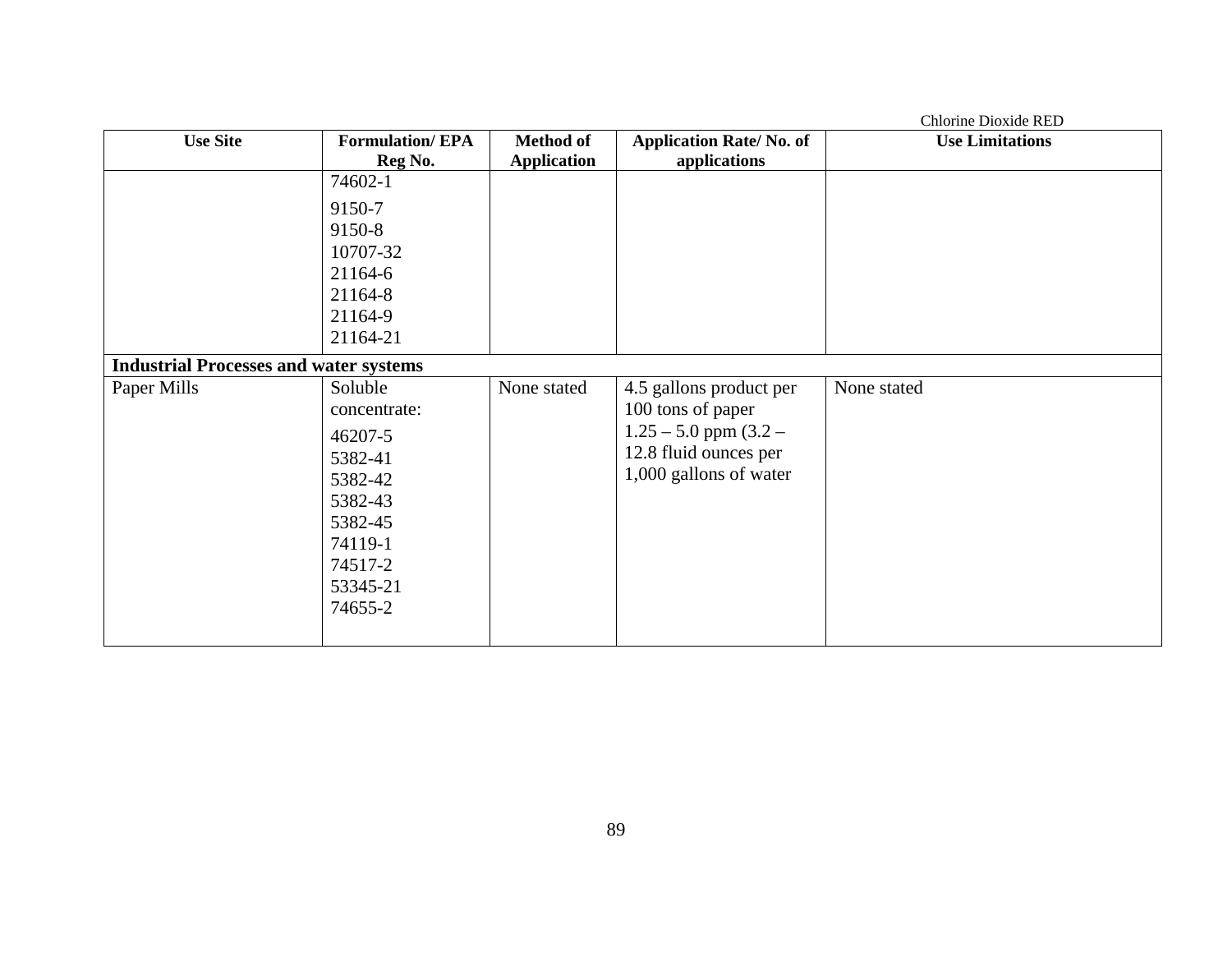#### **APPENDIX B: Chlorine dioxide and Sodium Chlorite\* (Case 4023)**

Appendix B lists the **generic** (not product specific) data requirements which support the re-registration of Chlorine Dioxide and Sodium Chlorite. These requirements apply to Chlorine Dioxide and Sodium Chlorite in all products, including data requirements for which a technical grade active ingredient is the test substance. The data table is organized in the following formats:

- 1. **Data Requirement** (Columns 1 and 2). The data requirements are listed by Guideline Number. The first column lists the new Part 158 Guideline numbers, and the second column lists the old Part 158 Guideline numbers. Each Guideline Number has an associated test protocol set forth in the Pesticide Assessment Guidance, which are available on the EPA website.
- 2.**Guideline Description** (Column 3). Identifies the guideline type.
- 3. **Use Pattern** (Column 4). This column indicates the standard Antimicrobial Division use patterns categories for which the generic (not product specific) data requirements apply. The number designations are used in Appendix B.
	- **(1) Agricultural premises and equipment**
	- **(2) Food handling/ storage establishments' premises and equipment**
	- **(3) Commercial, institutional and industrial premises and equipment**
	- **(4) Residential and public access premises**
	- **(5) Medical premises and equipment**
	- **(6) Human water systems**
	- **(7) Materials preservatives**
	- **(8) Industrial processes and water systems**
	- **(9) Antifouling coatings**
	- **(10) Wood preservatives**
	- **(11) Swimming pools Aquatic areas**
- **(12)**  3.**Bibliographic Citation** (Column 5). If the Agency has data in its files to support a specific generic Guideline requirement, this column will identity each study by a "Master Record Identification (MRID) number. The listed studies are considered "valid" and acceptable for satisfying the Guideline requirement. Refer to the Bibliography appendix for a complete citation of each study.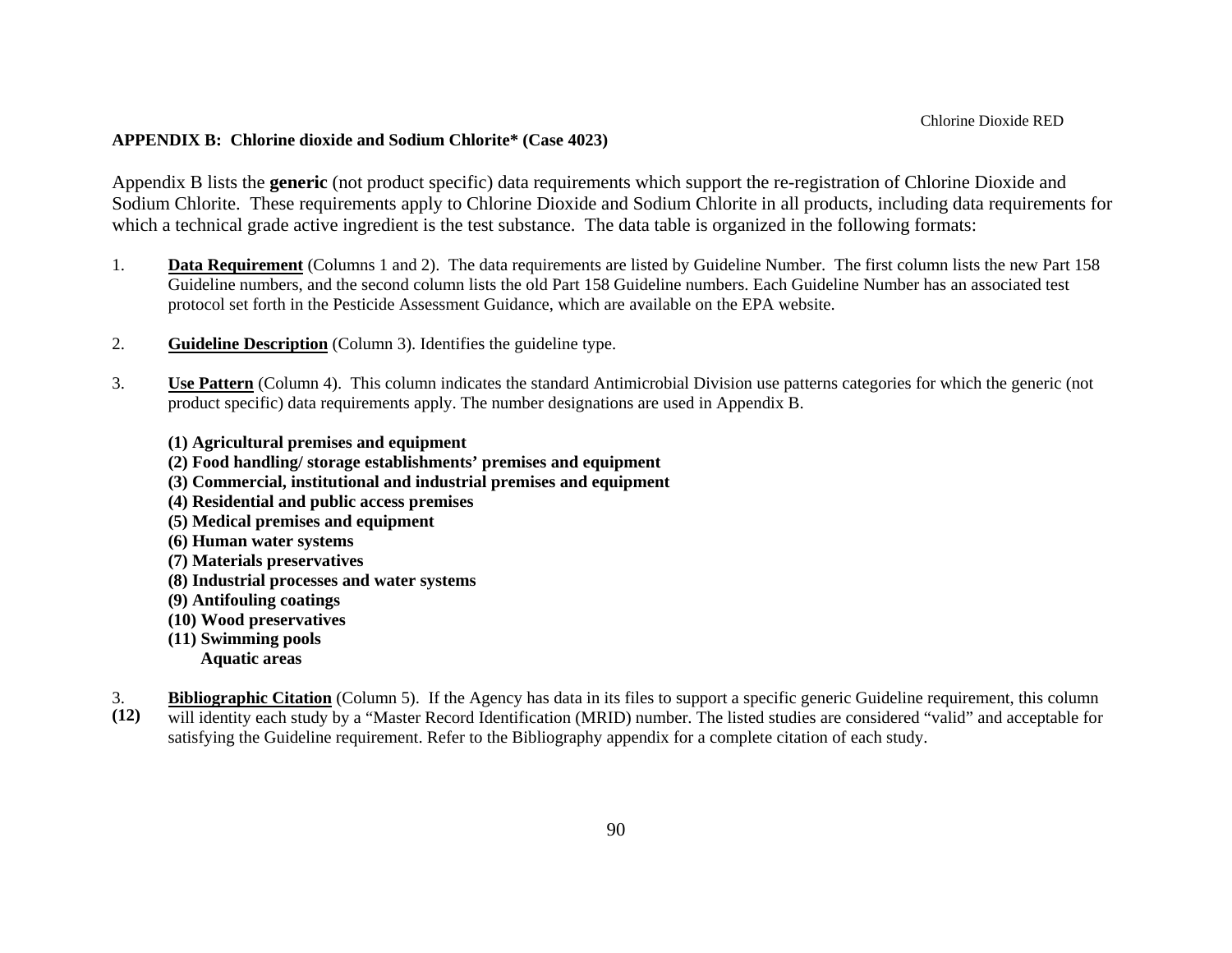| <b>DATA REQUIREMENT</b>               |                                       |                                                     |                    | <b>CITATION(S)</b> |  |  |
|---------------------------------------|---------------------------------------|-----------------------------------------------------|--------------------|--------------------|--|--|
| <b>New Guideline</b><br><b>Number</b> | <b>Old Guideline</b><br><b>Number</b> | <b>Study Title</b>                                  | <b>Use Pattern</b> | <b>MRID Number</b> |  |  |
|                                       | PRODUCT CHEMISTRY                     |                                                     |                    |                    |  |  |
| 830.1550                              | $61-1$                                | Product Identity and Composition                    | $1-4, 5, 8, 11$    | 41467601, 41467602 |  |  |
| 830.1600                              | $61-2a$                               |                                                     | $1-4, 5, 8, 11$    |                    |  |  |
| 830.1620<br>830.1650                  |                                       | <b>Starting Materials and Manufacturing Process</b> |                    | 41467601, 41467602 |  |  |
| 830.1670                              | $61-2b$                               | Formation of Impurities                             | $1-4, 5, 8, 11$    | 41467601, 41467602 |  |  |
| 830.1700                              | $62 - 1$                              | Preliminary Analysis                                | $1-4, 5, 8, 11$    | 41467601, 41467602 |  |  |
| 830.1750                              | $62 - 2$                              | <b>Certification of Limits</b>                      | $1-4, 5, 8, 11$    | 41467601, 41467602 |  |  |
| 830.1800                              | $62 - 3$                              | Analytical Method                                   | $1-4, 5, 8, 11$    | 41467601, 41467602 |  |  |
| 830.6302                              | $63-2$                                |                                                     | $1-4, 5, 8, 11$    |                    |  |  |
|                                       |                                       | Color                                               |                    | 41467601, 41467602 |  |  |
| 830.6303                              | $63-3$                                | <b>Physical State</b>                               | $1-4, 5, 8, 11$    | 41467601, 41467602 |  |  |
| 830.6304                              | $63-4$                                | Odor                                                | $1-4, 5, 8, 11$    | 41467601, 41467602 |  |  |
| 830.7200                              | $63-5$                                | <b>Melting Point</b>                                | $1-4, 5, 8, 11$    | 41467601, 41467602 |  |  |
| 830.7220                              | $63-6$                                | <b>Boiling Point</b>                                | $1-4, 5, 8, 11$    | 41467601, 41467602 |  |  |
| 830.7300                              | $63 - 7$                              | Density                                             | $1-4, 5, 8, 11$    | 41467601, 41467602 |  |  |
| 830.7840<br>830.7860                  | $63 - 8$                              | Solubility                                          | $1-4, 5, 8, 11$    | 41467601, 41467602 |  |  |
| 830.7950                              | 63-9                                  | <b>Vapor Pressure</b>                               | $1-4, 5, 8, 11$    | 41467601, 41467602 |  |  |
| 830.7550<br>830.7560<br>830.7570      | $63 - 11$                             | Partition Coefficient (Octanol/Water)               | 1,4,5,8,11         | 41467601, 41467602 |  |  |
| 830.7000                              | $63-12$                               | pH                                                  | $1-4, 5, 8, 11$    | 41467601, 41467602 |  |  |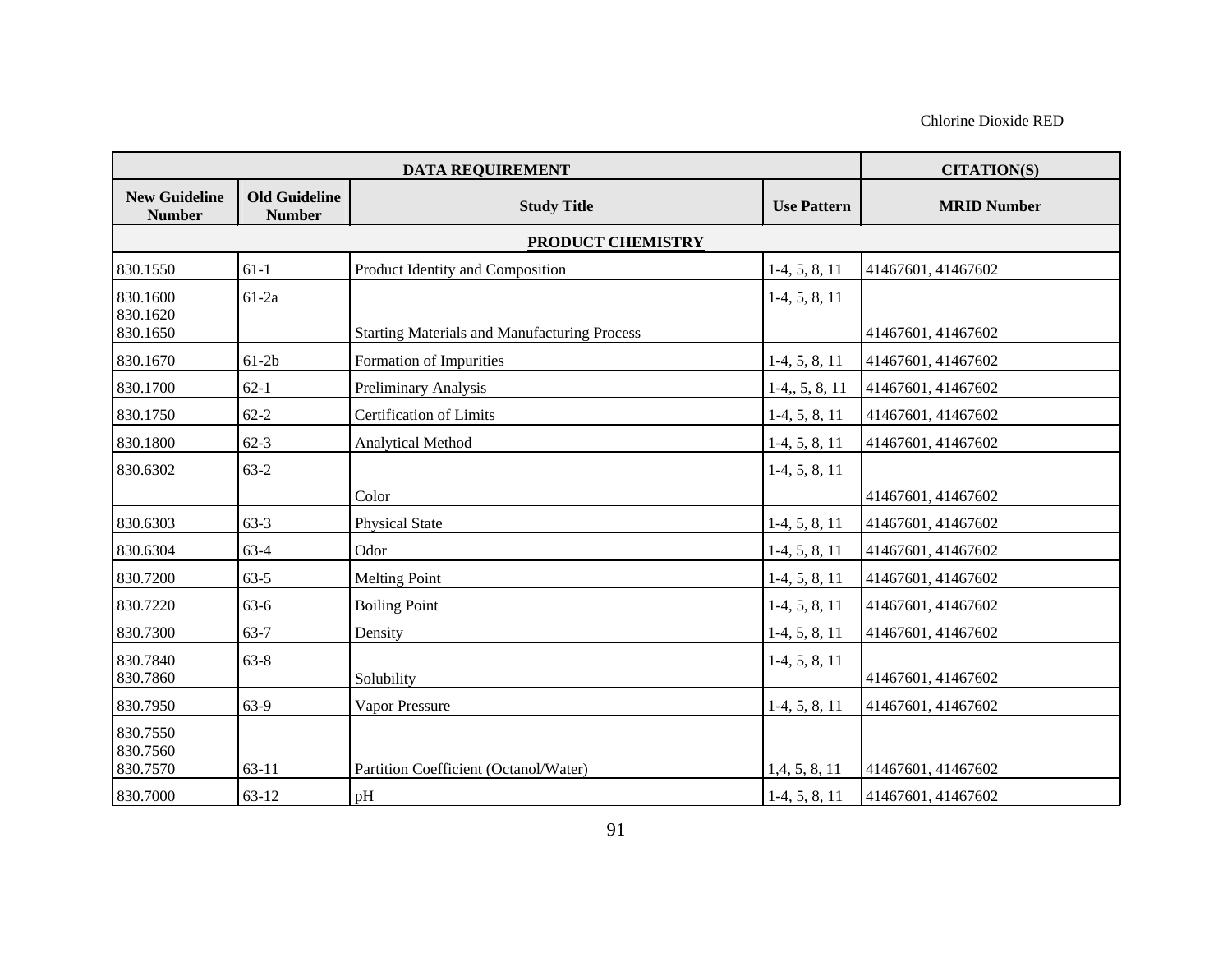|                                       |                                       | <b>DATA REQUIREMENT</b>                                  |                    | Chlorine Dioxide RED<br><b>CITATION(S)</b>                                                           |
|---------------------------------------|---------------------------------------|----------------------------------------------------------|--------------------|------------------------------------------------------------------------------------------------------|
| <b>New Guideline</b><br><b>Number</b> | <b>Old Guideline</b><br><b>Number</b> | <b>Study Title</b>                                       | <b>Use Pattern</b> | <b>MRID Number</b>                                                                                   |
| 830.6313                              | $63-13$                               | Stability                                                | $1-4, 5, 8, 11$    | 41467601, 41467602                                                                                   |
| 830.6314                              | $63 - 14$                             | Oxidizing/Reducing Action                                | $1-4, 5, 8, 11$    | 41467601, 41467602                                                                                   |
| 830.6315                              | $63 - 15$                             | Flammability                                             | $1-4, 5, 8, 11$    | 41467601, 41467602                                                                                   |
| 830.6316                              | 63-16                                 | Explodability                                            | $1-4, 5, 8, 11$    | 41467601, 41467602                                                                                   |
| 830.6317                              | 63-17                                 | <b>Storage Stability</b>                                 | $1-4, 5, 8, 11$    | 41467601, 41467602                                                                                   |
| 830.6319                              | 63-19                                 | Miscibility                                              | $1-4, 5, 8, 11$    | 41467601, 41467602                                                                                   |
|                                       |                                       | <b>ECOLOGICAL EFFECTS</b>                                |                    |                                                                                                      |
| 850.1300                              | $72-4$                                | Fish early life-stage testing-freshwater                 |                    | Data gap                                                                                             |
| 850.1400                              | $72-4b$                               | Invertebrate life-cycle testing - freshwater             |                    | Data gap                                                                                             |
| 850.4225                              | $123 - 1$                             | Seedling emergence dose-response in rice                 |                    | Data gap                                                                                             |
| 850.4250                              | $123 - 1$                             | Vegetative vigor dose-response in rice                   |                    | Data gap                                                                                             |
| 850.4400                              | 123-2                                 | Aquatic vascular plant dose-response toxicity- Lemna sp. |                    | Data gap                                                                                             |
| 850.5400                              | $123 - 2$                             | Acute algal dose-response toxicity - 4 species           |                    | Data gap (only one species tested-<br>MRID 41880403)                                                 |
| 850.2100                              | $71-1$                                | Avian Acute Oral Toxicity Test (Quail/Duck)              |                    | ACC259373, ACC257341,<br>ACC253378, MRID 31610,<br>ACC254177, ACC252854                              |
| 850.1075                              | $72-1$                                | Fish Acute Toxicity - Freshwater (Rainbow Trout)         |                    | MRID94068007, ACC254181,<br>ACC254180, ACC252854,<br>ACC245697, ACC69810, ACC253379,<br>MRID94068006 |
| 850.1010                              | $72 - 2$                              | Acute Aquatic Invertebrate Toxicity                      |                    | MRID146162, MRID141149,<br>MRID131350, ACC254182,<br>MRID94068009                                    |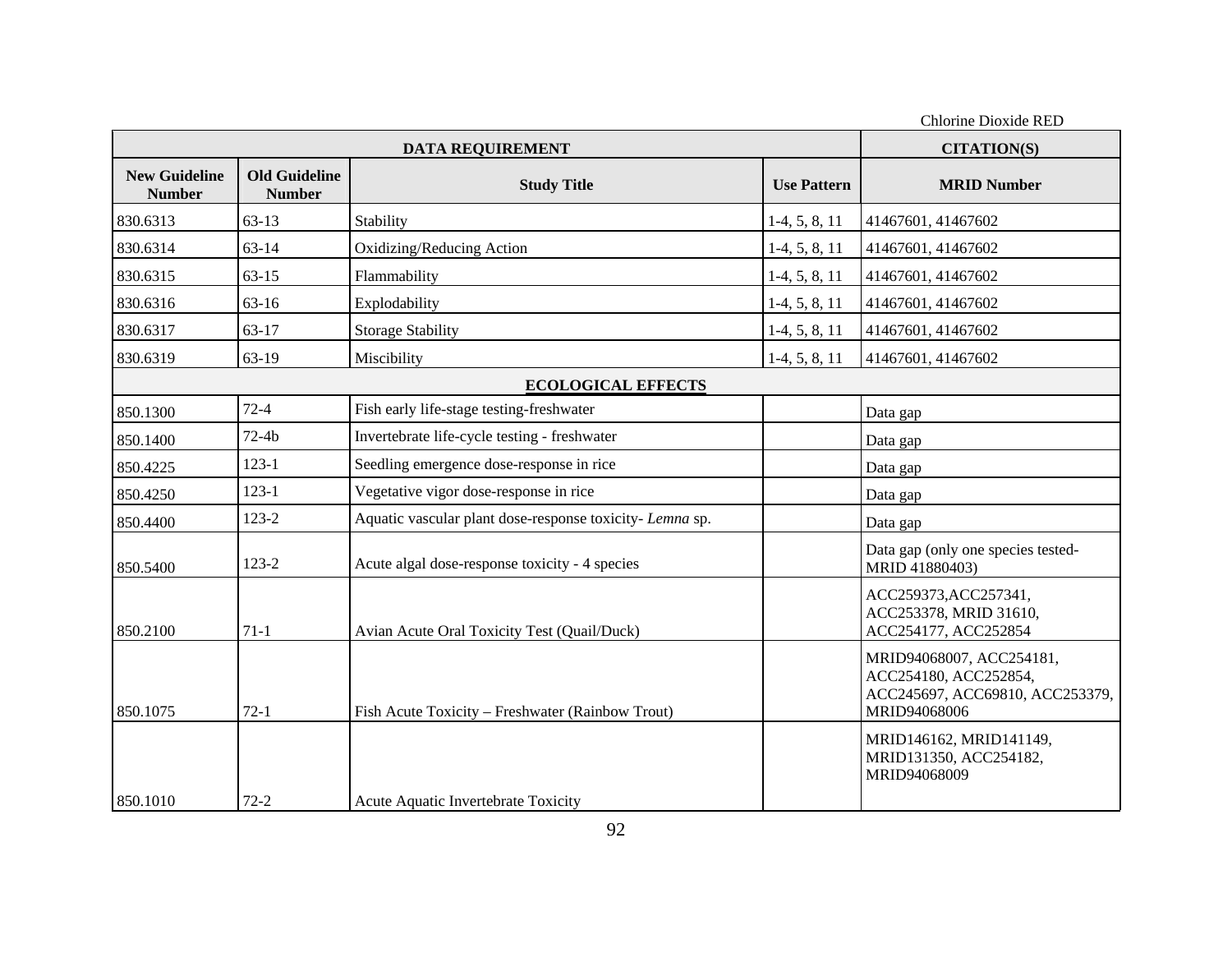Chlorine Dioxide RED **DATA REQUIREMENT CITATION(S) CITATION(S) New Guideline Number Old Guideline Number Study Title Study Title 1 Use Pattern MRID Number 1 Use Pattern 2 MRID Number TOXICOLOGY\***  870.1100 81-1 Acute Oral - Rat MRID 43558601 870.1200 81-2 Acute Dermal - Rabbit MRID 40168704  $870.1300$   $81-3$  Acute Inhalation - Rat MRID 42484101 870.2400 81-4 Primary Eye Irritation - Rabbit MRID 43441903 870.2500 81-5 Primary Dermal Irritation - Rabbit MRID40168704 870.2600 81-6 Dermal Sensitization Burns and Data gap 870.3100 82-1a 90-Day Oral (gavage) -Rat MRID 42301601 870.3465 82-4 28/90-Day Inhalation - Rat Open literature 870.3700 83-3 Developmental Toxicity -Rat Open literature 870.3700 83-3 Developmental Toxicity - Rabbit MRID 41715701 870.3800 83-4 Two-generation Reproduction - Rat MRID 45358901 870.5265 84-2 Bacterial Reverse Mutation Assay Open literature 870.5300 84-2 Detection of gene mutations in somatic cells ACC265867 870.5385 84-2 Micronucleus Assay Open literature 870.4200 83-2 Carcinogenicity Data gap

*\* Databases for chlorine dioxide and sodium chlorite were used interchangeably.*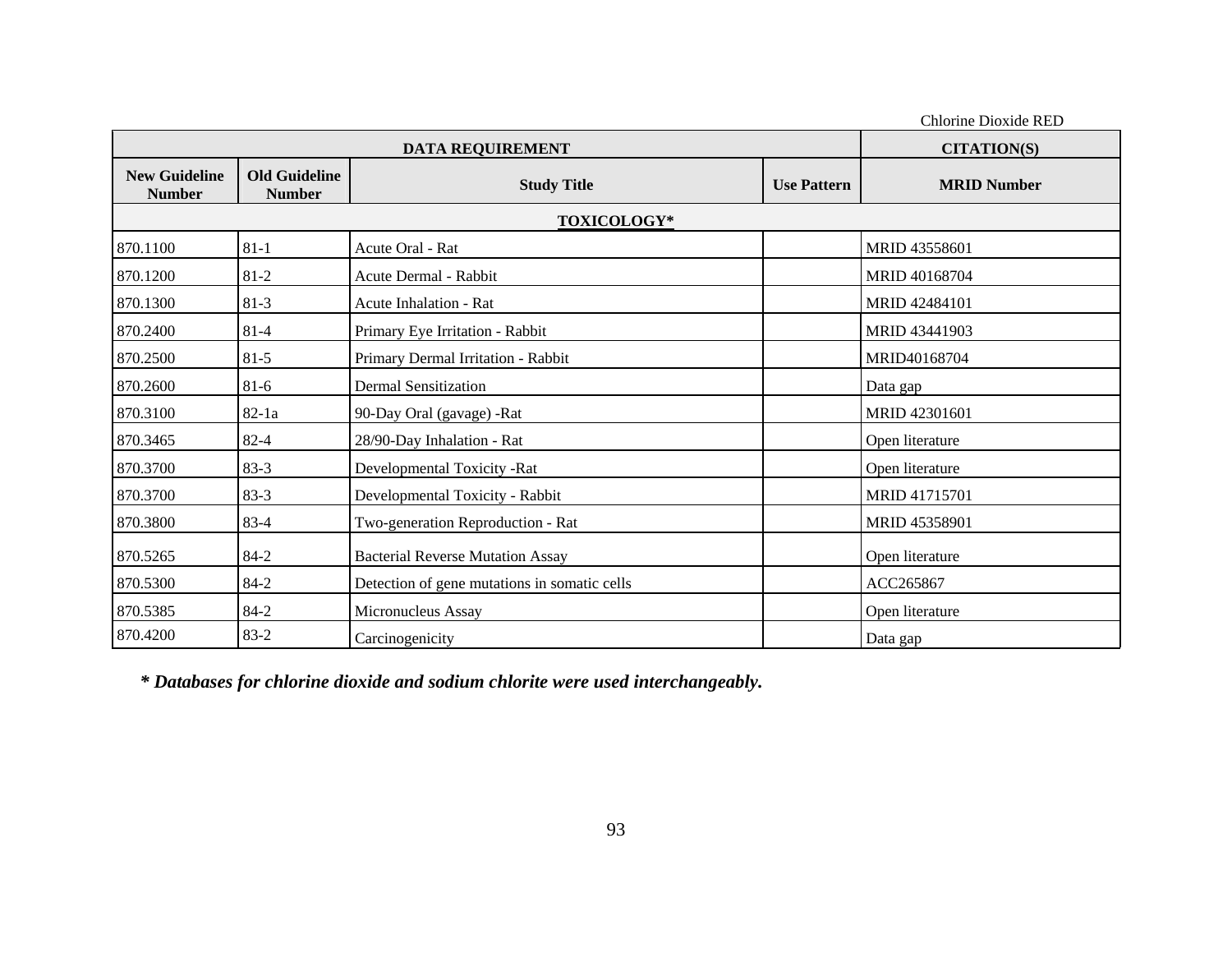#### **Appendix C. Technical Support Documents**

Additional documentation in support of this RED is maintained in the OPP docket located in Room S-4400, One Potomac Yard (South Building), 2777 S. Crystal Drive, Arlington, VA 22202, and is open Monday through Friday, excluding Federal holidays, from 8:30 a.m. to 4:00 p.m.

The docket initially contained the draft risk assessments and related documents as of April 28, 2004. Sixty days later the first public comment period closed. The EPA then considered all comments and revised the risk assessments.

All documents, in hard copy form, may be viewed in the OPP docket room or downloaded or viewed via the Internet at the following site: http://www.regulations.gov, docket ID # **EPA-HQ-OPP-2006-0328.** 

These documents include:

- 1. Chlorine Dioxide Draft Risk Assessment, 4/6/2006.
- 2. Chlorine Dioxide Toxicology Disciplinary Chapter, 4/5/2006.
- 3. Chlorine Dioxide Occupational and Residential Exposure Assessment, 4/5/2006.
- 4. Chlorine Dioxide Environmental Fate and Transport Assessment, 4/5/2006.
- 5. Chlorine Dioxide Product Chemistry Chapter, 4/5/2006.
- 6. Chlorine Dioxide Dietary Exposure Assessment, 4/6/2006.
- 7. Chlorine Dioxide Environmental Hazard and Risk Assessment, 4/6/2006.
- 8. Chlorine Dioxide Incident Reports, 2/23/2006.
- 9. Chlorine Dioxide Environmental Modeling Chapter, 6/28/2005.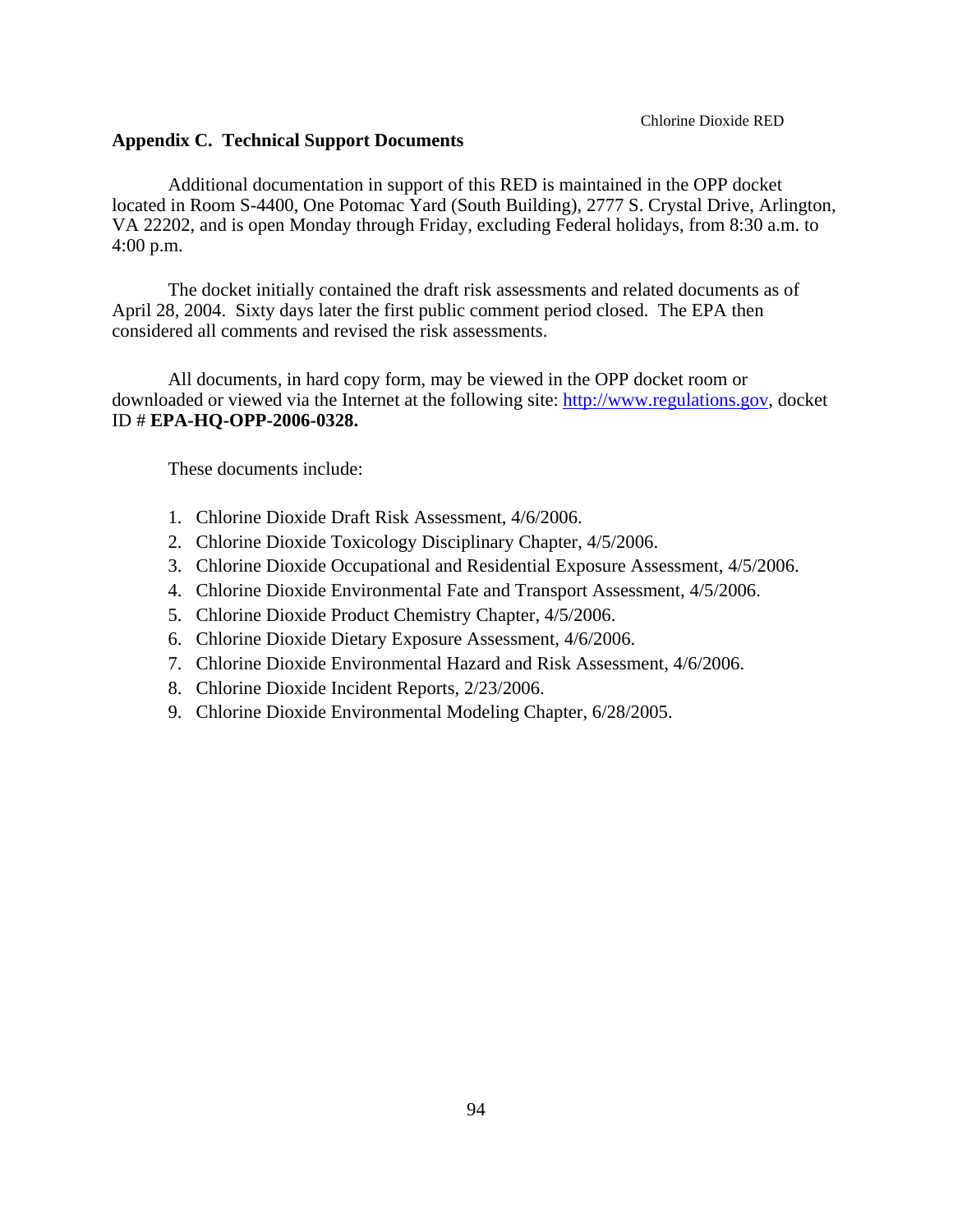#### **Appendix D. Citations Considered to be Part of the Data Base Supporting the Reregistration Decision (Bibliography)**

#### **GUIDE TO APPENDIX D**

1. CONTENTS OF BIBLIOGRAPHY. This bibliography contains citations of all studies considered relevant by EPA in arriving at the positions and conclusions stated elsewhere in the Chlorine Dioxide Reregistration Eligibility Document. Primary sources for studies in this bibliography have been the body of data submitted to EPA and its predecessor agencies in support of past regulatory decisions. Selections from other sources including the published literature, in those instances where they have been considered, are included.

2. UNITS OF ENTRY. The unit of entry in this bibliography is called a "study." In the case of published materials, this corresponds closely to an article. In the case of unpublished materials submitted to the Agency, the Agency has sought to identify documents at a level parallel to the published article from within the typically larger volumes in which they were submitted. The resulting "studies" generally have a distinct title (or at least a single subject), can stand alone for purposes of review and can be described with a conventional bibliographic citation. The Agency has also attempted to unite basic documents and commentaries upon them, treating them as a single study.

3. IDENTIFICATION OF ENTRIES. The entries in this bibliography are sorted numerically by Master Record Identifier, or "MRID" number. This number is unique to the citation, and should be used whenever a specific reference is required. It is not related to the sixdigit "Accession Number" which has been used to identify volumes of submitted studies (see paragraph 4(d)(4) below for further explanation). In a few cases, entries added to the bibliography late in the review may be preceded by a nine character temporary identifier. These entries are listed after all MRID entries. This temporary identifying number is also to be used whenever specific reference is needed.

4. FORM OF ENTRY. In addition to the Master Record Identifier (MRID), each entry consists of a citation containing standard elements followed, in the case of material submitted to EPA, by a description of the earliest known submission. Bibliographic conventions used reflect the standard of the American National Standards Institute (ANSI), expanded to provide for certain special needs.

a. Author. Whenever the author could confidently be identified, the Agency has chosen to show a personal author. When no individual was identified, the Agency has shown an identifiable laboratory or testing facility as the author. When no author or laboratory could be identified, the Agency has shown the first submitter as the author.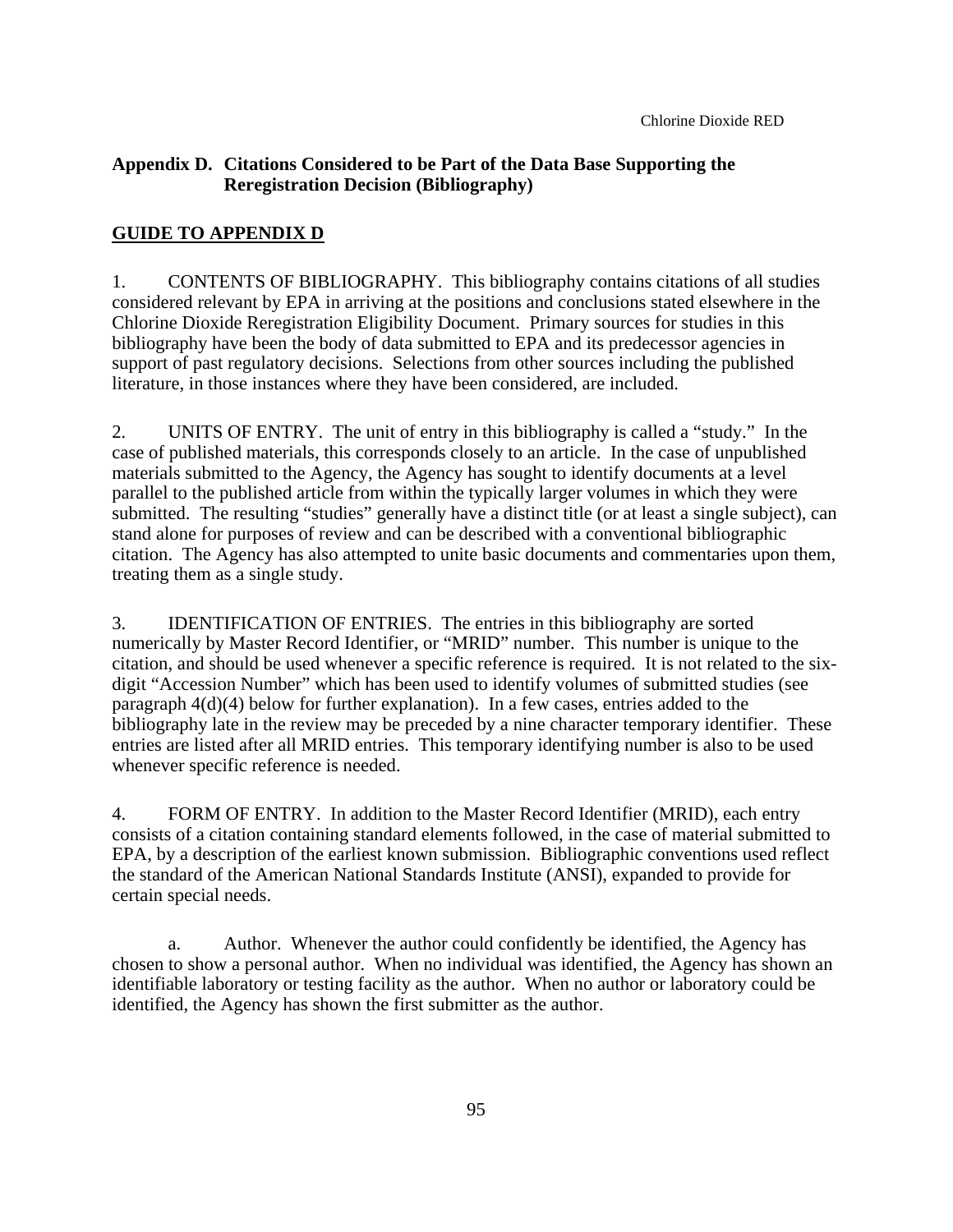b. Document date. The date of the study is taken directly from the document. When the date is followed by a question mark, the bibliographer has deduced the date from the evidence contained in the document. When the date appears as (1999), the Agency was unable to determine or estimate the date of the document.

c. Title. In some cases, it has been necessary for the Agency bibliographers to create or enhance a document title. Any such editorial insertions are contained between square brackets.

d. Trailing parentheses. For studies submitted to the Agency in the past, the trailing parentheses include (in addition to any self-explanatory text) the following elements describing the earliest known submission:

(1) Submission date. The date of the earliest known submission appears immediately following the word "received."

(2) Administrative number. The next element immediately following the word "under" is the registration number, experimental use permit number, petition number, or other administrative number associated with the earliest known submission.

(3) Submitter. The third element is the submitter. When authorship is defaulted to the submitter, this element is omitted.

(4) Volume Identification (Accession Numbers). The final element in the trailing parentheses identifies the EPA accession number of the volume in which the original submission of the study appears. The six-digit accession number follows the symbol "CDL," which stands for "Company Data Library." This accession number is in turn followed by an alphabetic suffix which shows the relative position of the study within the volume.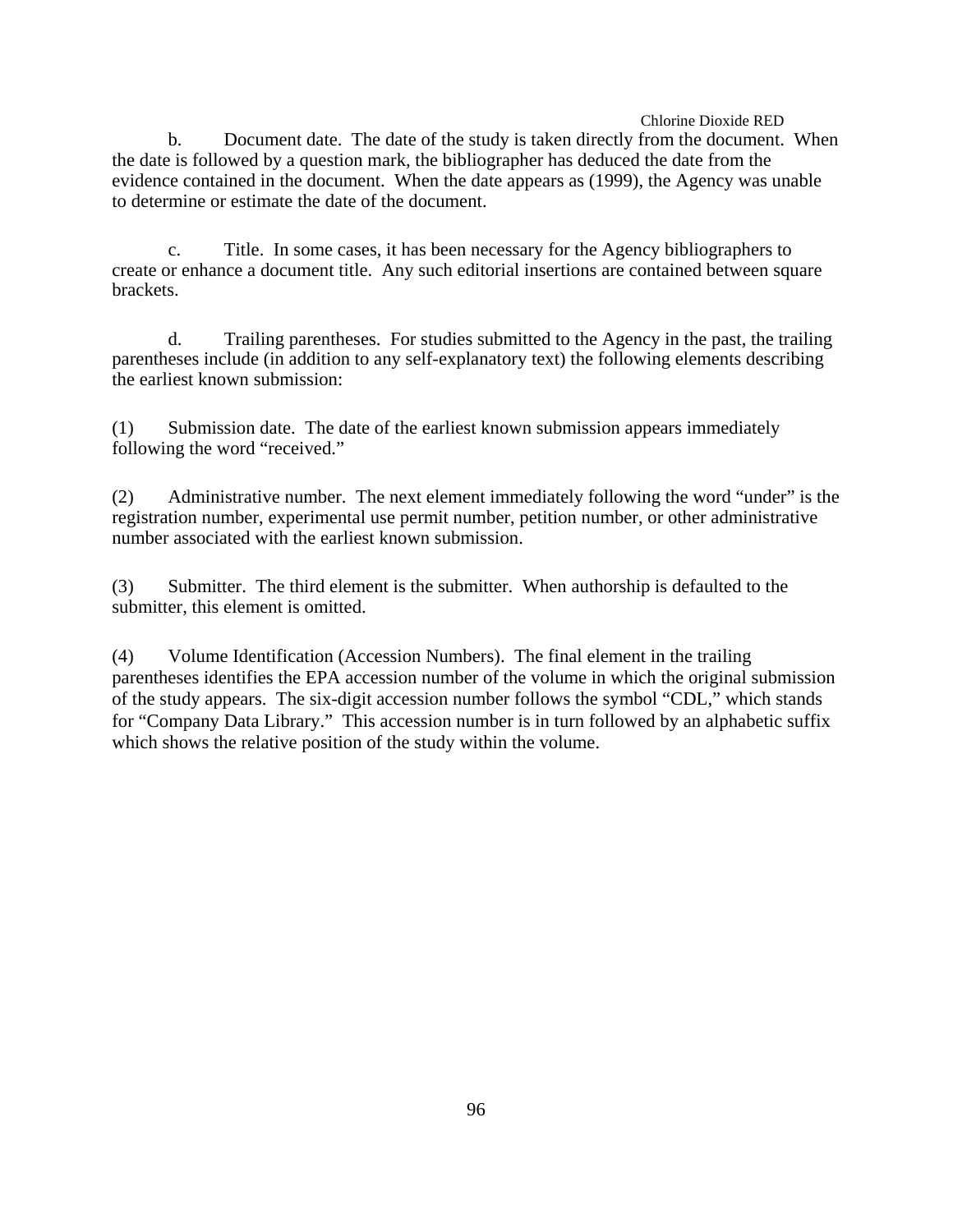### **1. MRID Studies**

| MRID#  | Citation                                                                                                                                                                                   |  |  |
|--------|--------------------------------------------------------------------------------------------------------------------------------------------------------------------------------------------|--|--|
| 31610  | Fletcher, D. 1973. Acute Oral Toxicity Study with Sodium Chlorite in<br>Bobwhite Quail. Unpublished Data. Conducted by Industrial BIO-TEST<br>Laboratories, Inc. for Olin Corporation.     |  |  |
| 69809  | 1978. Acute Toxicity of Sodium Chlorite to Bluegill (Lepomis<br>macrochirus). Unpublished Data. Conducted by EG&G, Bionomics,<br>Aquatic Toxicology Laboratory for Olin Chemicals.         |  |  |
| 69810  | 1979. Acute Toxicity of Sodium Chlorite to Rainbow Trout (Salmo<br>gairdneri). Unpublished Data. Conducted by EG&G, Bionomics,<br>Aquatic Toxicology Laboratory for Olin Chemicals.        |  |  |
| 80194  | Sousa, J.V. 1981. Acute Toxicity of Sodium Chlorite to Bluegill(Lepomis<br>macrochirus). Unpublished Data. Conducted by EG&G, Bionomics for<br>Olin Chemicals.                             |  |  |
| 118007 | Sousa, J.V. and D.C. Surprenant. 1984. Acute Toxicity of AC-66 to<br>Rainbow Trout (Salmo gairdneri). Unpublished Data. Conducted by<br>Springborn Bionomics, Inc. for Calgon Corporation. |  |  |
| 130649 | Fink, R. 1977. Eight-day Dietary LC50 - Bobwhite Quail - Sodium<br>Chlorite. Unpublished Data. Conducted by Wildlife International, Ltd.<br>for Olin Corporation.                          |  |  |
| 130650 | Fink, R. 1977. Eight-day Dietary LC50 - Mallard Duck - Sodium<br>Chlorite. Unpublished Data. Conducted by Wildlife International, Ltd.<br>for Olin Corporation.                            |  |  |
| 131350 | Vilkas, A.G. 1976. Acute Toxicity of Textone to the Water Flea Daphnia<br>magna Strauss. Unpublished Data. Conducted by Aquatic Environmental<br>Sciences for Olin Corporation.            |  |  |
| 131351 | Sleight III, B.H. 1971. Acute Toxicity of Sodium Chlorite to Bluegill<br>(Lepomis macrochirus) and Rainbow Trout (Salmo gairdneri).<br>Unpublished Data. Conducted by Bionomics, Inc.      |  |  |
| 141149 | Hoberg, J.R. and D.C. Surprenant. 1984. Acute Toxicity of AC-66 to<br>Daphnids (Daphnia magna). Unpublished Data. Conducted by<br>Springborn Bionomics, Inc. for Calgon Corporation.       |  |  |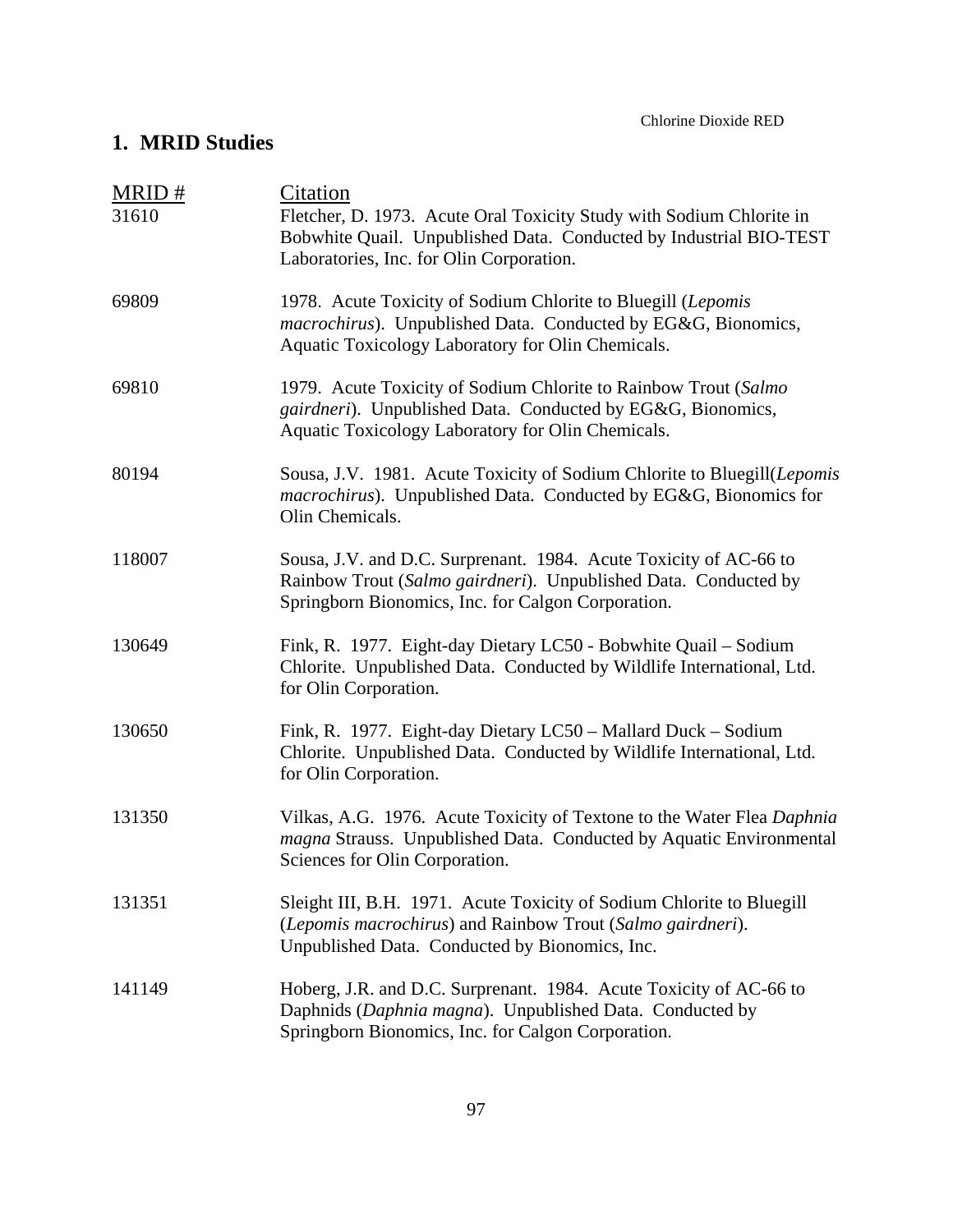| 141151 | <b>Chlorine Dioxide RED</b><br>Fletcher, D. 1984. 8-Day Dietary LC50 Study with Sodium Chlorite in<br>Bobwhite Quail. Unpublished Data. Conducted by Bio-Life Associates,<br>Ltd. for Calgon Corporation.    |
|--------|--------------------------------------------------------------------------------------------------------------------------------------------------------------------------------------------------------------|
| 141152 | Fletcher, D. 1984. Acute Oral Toxicity Study with Sodium Chlorite in<br>Bobwhite Quail. Unpublished Data. Conducted by Bio-Life Associates,<br>Ltd. for Calgon Corporation.                                  |
| 142327 | McMillen, C. 1984. Static Bioassay on Sodium Chlorite to Rainbow<br>Trout and Bluegill Sunfish. Unpublished Data. Conducted by<br>Environmental Research Group, Inc. for Rio Linda Chemical Company,<br>Inc. |
| 143970 | Fletcher, D. 1984. 8-Day Dietary LC50 Study with Sodium Chlorite in<br>Mallard Ducklings. Unpublished Data. Conducted by Bio-Life<br>Associates, Ltd. for Calgon Corporation.                                |
| 144730 | Robaidek and Johnson, 1985. Avian Single-dose Oral LD50: Bob White<br>Quail (Colinus virginianus). Unpublished Data. Conducted by Hazleton<br>Laboratories America, Inc. for Rio Linda Chemical Company.     |
| 145405 | Beavers, 1984. An Acute Oral Toxicity Study in the Mallard with Sodium<br>Chlorite. Unpublished Data. Conducted by Wildlife International, Ltd.<br>for TR America Chemicals, Inc.                            |
| 145406 | Beavers, 1984. An Acute Oral Toxicity Study in the Bobwhite with<br>Sodium Chlorite. Unpublished Data. Conducted by Wildlife<br>International, Ltd. for TR America Chemicals, Inc.                           |
| 145407 | Beavers, 1984. A Dietary LC50 Study in the Mallard Duck with Sodium<br>Chlorite. Unpublished Data. Conducted by Wildlife International, Ltd.<br>for TR America Chemicals, Inc.                               |
| 145408 | Beavers, 1984. A Dietary LC50 Study in the Bobwhite with Sodium<br>Chlorite. Unpublished Data. Conducted by Wildlife International, Ltd.<br>for TR America Chemicals, Inc.                                   |
| 145409 | Larkin, J. 1984. The Acute Toxicity of Sodium Chlorite to Rainbow<br>Trout (Salmo gairdneri). Unpublished Data. Conducted by Biospherics<br>Incorporated for TR America Chemicals, Inc.                      |
| 145510 | Larkin, J. 1984. The Acute Toxicity of Sodium Chlorite to Bluegill<br>Sunfish (Lepomis macrochirus). Unpublished Data. Conducted by<br>Biospherics Incorporated for TR America Chemicals, Inc.               |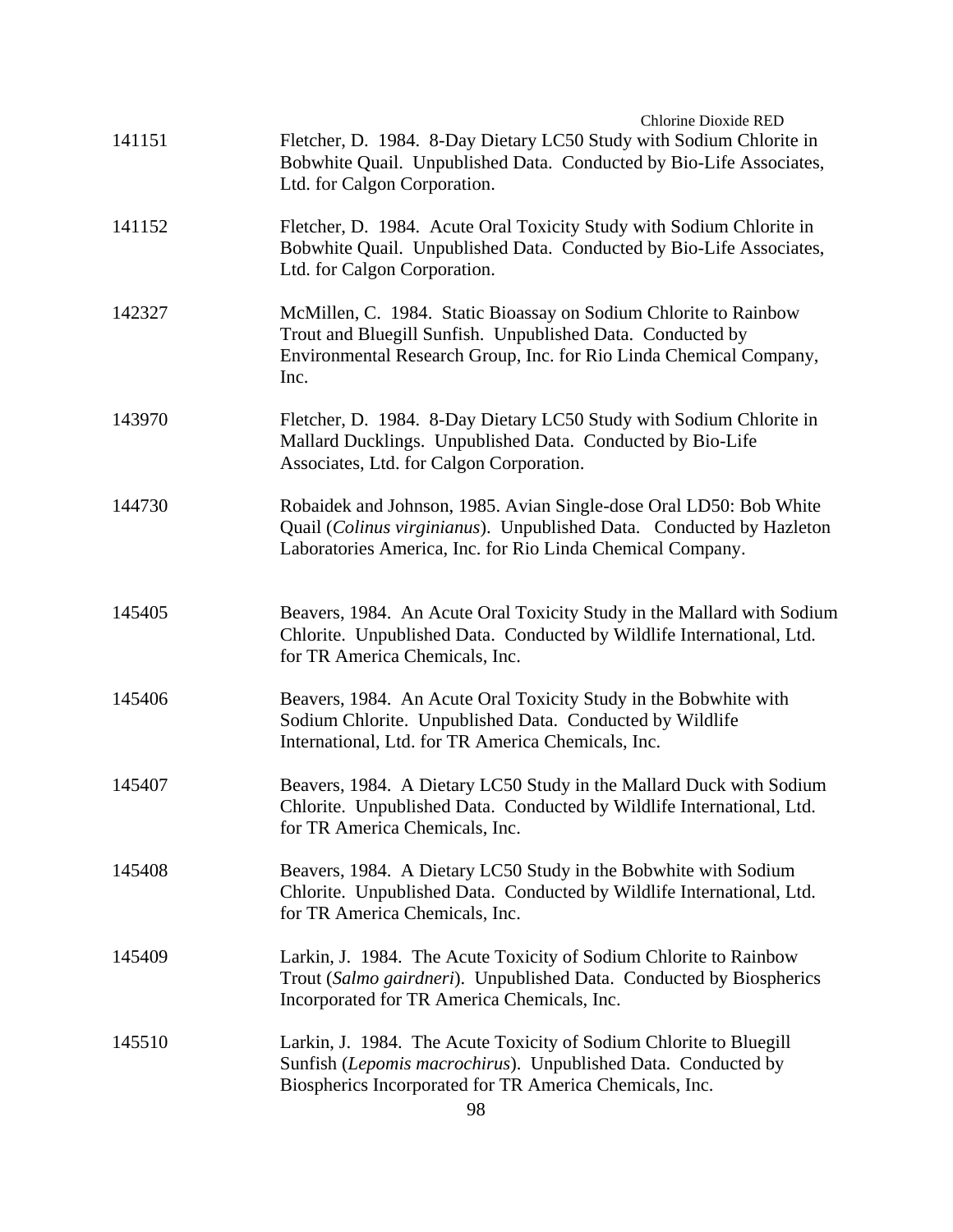### Chlorine Dioxide RED

| 145411   | Larkin, J. 1984. Acute Toxicity of Sodium Chlorite to Daphnia magna<br>Strauss. Unpublished Data. Conducted by Biospherics Incorporated for<br>TR America Chemicals, Inc.                                       |
|----------|-----------------------------------------------------------------------------------------------------------------------------------------------------------------------------------------------------------------|
| 146162   | Barrows, 1984. The Acute Toxicity of Sodium Chlorite Technical to the<br>Water Flea, Daphnia magna in a Static Test System. Unpublished Data.<br>Conducted by Biospherics Incorporated for Degussa Corporation. |
| 148727   | Robaidek, E. 1985. Avian Single-Dose Oral LD <sub>50</sub> Bobwhite Quail.<br>Unpublished Data. Conducted by Hazleton Laboratories America, Inc. for<br>Degussa Corporation.                                    |
| 161875   | 1984. 96-Hour LC50 in Juvenile Rainbow Trout. Unpublished Data.<br>Conducted by Microbiological and Biochemical Assay Laboratories for<br>Magna Corporation.                                                    |
| 161876   | 1984. 48-Hour LC50 in Daphnia magna. Unpublished Data. Conducted<br>by Microbiological and Biochemical Assay Laboratories for Magna<br>Corporation.                                                             |
| 161877   | 1984. Avian Dietary LC50 in Bob White Quail. Unpublished Data.<br>Conducted by Microbiological and Biochemical Assay Laboratories for<br>Magna Corporation.                                                     |
| 161878   | 1983. Avian Dietary LC50 in Mallard Ducks. Unpublished Data.<br>Conducted by Microbiological and Biochemical Assay Laboratories for<br>Magna Corporation.                                                       |
| 161879   | 1984. Avian Single-Dose Oral LD50 in Bobwhite Quail. Unpublished<br>Data. Conducted by Microbiological and Biochemical Assay Laboratories<br>for Magna Corporation.                                             |
| 164863   | Cifone, M. 1994. Mutagenicity Evaluation of Chlorine Dioxide in the<br>Mouse Lymphoma Foreword Mutation Assay. Litton Bionetics,<br>Kensington, MD, LBI Project No. 20989, March 1984.                          |
| 40168704 | 1985. Acute Dermal LD50 on Rabbit – Sodium Chlorite Powder, Lot<br>#110984-15. Gibraltar Biological Lab, Inc. (Fairfield, NJ), Internaltional<br>Dioxcide, Inc. Study Number GBL 024065, April 23, 1985.        |
| 41715701 | Irvine, Lorraine F. Sodium Chlorite: Rabbit Teratology Study (Drinking Water<br>Administration). Toxicol. Labs, Ltd., Ledbury, UK, Study Number CMA/3/R,<br>September 21, 1990.                                 |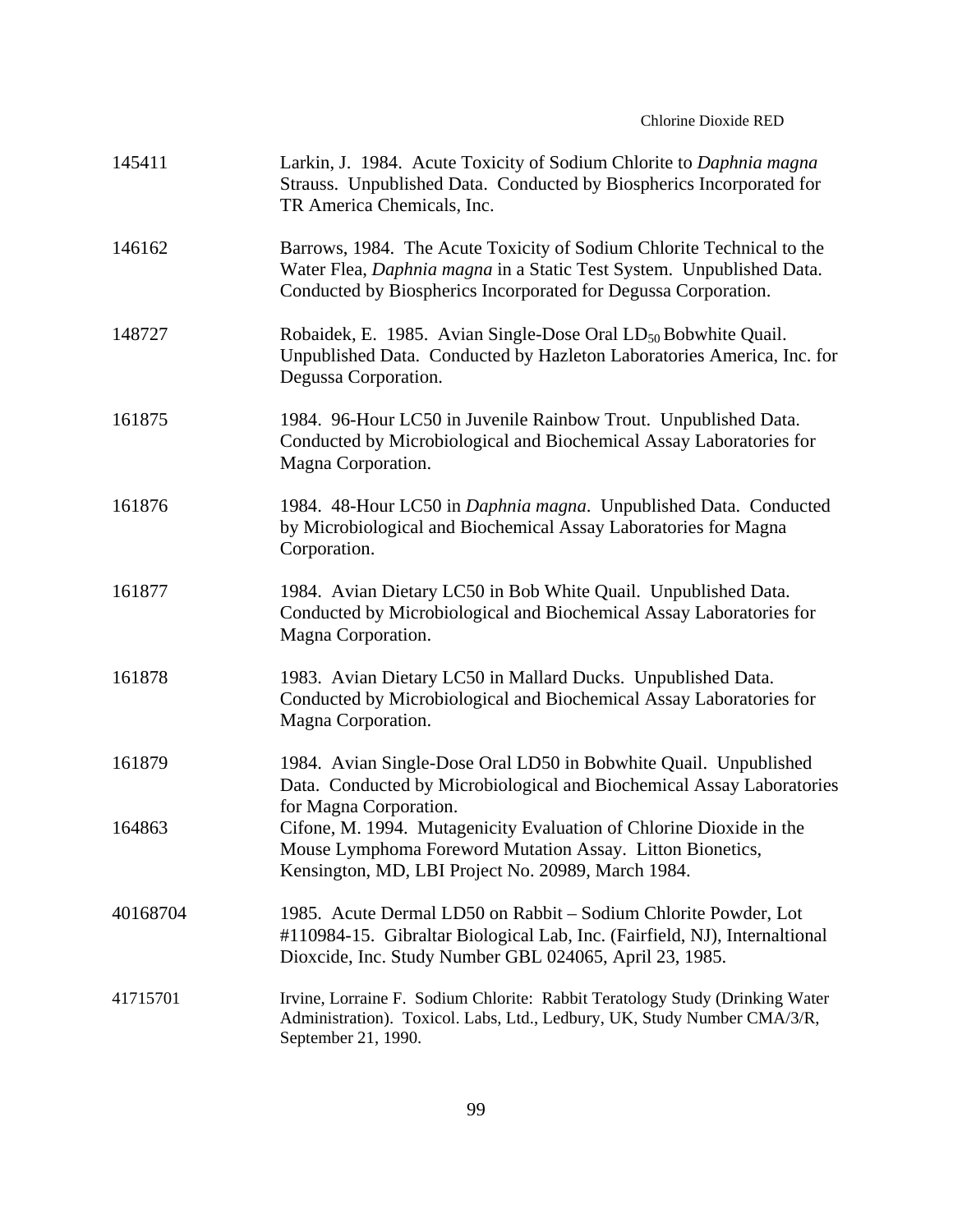| 41843101 | Backus, P., K.E. Crosby and L.J. Powers. 1990. Effect of Sodium<br>Chlorite on Vegetative Vigor of Plants (Tier I). Unpublished Data.<br>Conducted by Ricerca, Inc. for the Sodium Chlorite Reregistration Task<br>Force.                                               |
|----------|-------------------------------------------------------------------------------------------------------------------------------------------------------------------------------------------------------------------------------------------------------------------------|
| 41843102 | Backus, P., K.E. Crosby and L.J. Powers. 1990. Effect of Sodium<br>Chlorite on Seed Germination/Seedling Emergence (Tier I). Unpublished<br>Data. Conducted by Ricerca, Inc. for the Sodium Chlorite Reregistration<br>Task Force.                                      |
| 41880403 | Ward, T.J. and R.L. Boeri. 1991. Static Acute Toxicity of Sodium<br>Chlorite to the Freshwater Alga, Selenastrum capricornutum.<br>Unpublished Data. Conducted by EnviroSystems Division, Resource<br>Analysis, Inc. for the Sodium Chlorite Reregistration Task Force. |
| 41919701 | Rat Acute Oral Toxicity: Oxine – New Powerful Bacteriostat and<br>Sanitizer. Stillmeadow, Inc., Houston, TX, Lab. Project No. 3347-84,<br>August 3, 1984.                                                                                                               |
| 41919702 | Rat Acute Dermal Toxicity: Oxine – New Powerful Bacteriostat and<br>Sanitizer. Stillmeadow, Inc., Houston, TX, Lab. Project No. 3348-84, July<br>11, 1984.                                                                                                              |
| 41919703 | Rat Acute Inhalation Toxicity: Oxine -Bacteriostat/Deodorizer (AKA<br>Purogene). Stillmeadow, Inc., Houston, TX, Lab. Project No. 4777-87,<br>June 10, 1987.                                                                                                            |
| 41919704 | Rabbit Eye Acute Irritation: Oxine- New Powerful Bacteriostat and<br>Sanitizer. Stillmeadow, Inc., Houston, TX, Lab. Project No. 3349-84,<br>June 26, 1984.                                                                                                             |
| 41919705 | Rabbit Skin Irritation: Oxine – New Powerful Bacteriostat and Sanitizer.<br>Stillmeadow, Inc., Houston, TX, Lab. Project No. 3350-84, June 26, 1984.                                                                                                                    |
| 42301601 | Ridgway, P.(1992) 13 Week Oral(Gavage) Toxicity Study in the Rat: Lab<br>Project Number:CMA/13/R:CD-6.0-Tox.Unpublished study prepared by<br>Toxicol Labs Ltd for the CMA/Chlorine Dioxide Panel.329p.                                                                  |
| 42587501 | Popendorf, W.; Selim, M.; Kross, B. 1992. Chemical Manufacturers<br>Association Antimicrobial Exposure Assessment Study: Second<br>Replacement to MRID 41761201: Lab Project Number: Q626.<br>Unpublished study prepared by The University of Iowa.                     |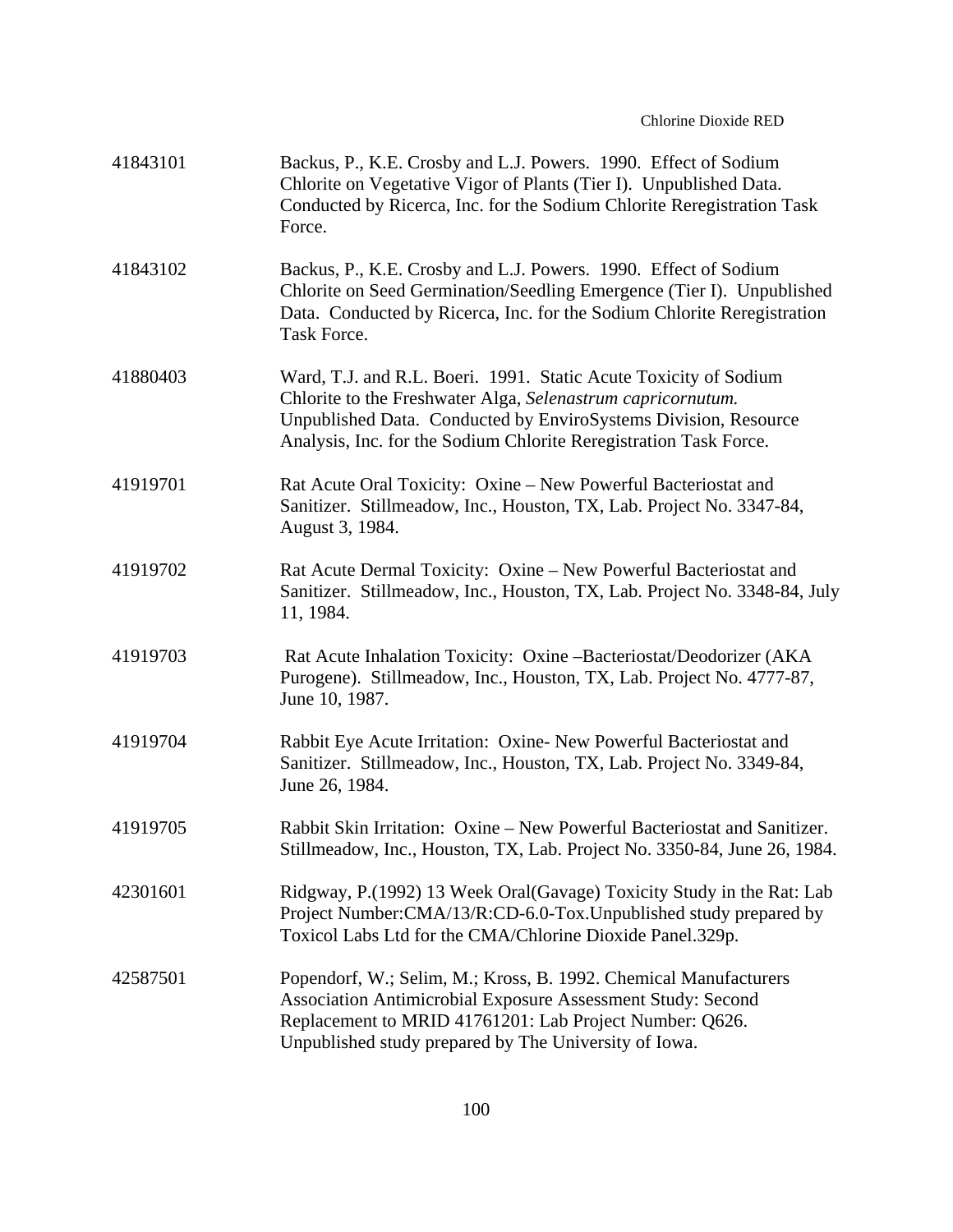| 42484101 | <b>Chlorine Dioxide RED</b><br>Acute Inhalation Toxicity Evaluation in Rats. International Research and<br>Development Corporation (IRDC), Mattawan, MI. Lab. Project No. 632-<br>001, August 14, 1992.                                 |
|----------|-----------------------------------------------------------------------------------------------------------------------------------------------------------------------------------------------------------------------------------------|
| 43259401 | Yurk, J.J. and M.A. Overman. 1994. Acute Toxicity of Sodium Chlorite<br>to the Sheepshead Minnow (Cyprinodon variegatus). Conducted by<br>Environmental Science & Engineering, Inc. for the Chemical<br>Manufacturers Association.      |
| 43259402 | Yurk, J.J. and M.A. Overman. 1994. Acute Toxicity of Sodium Chlorite<br>to Mysid Shrimp. Conducted by Environmental Science & Engineering,<br>Inc. for the Chemical Manufacturers Association.                                          |
| 43259403 | Yurk, J.J. and M.A. Overman. 1994. Effect of Sodium Chlorite on New<br>Shell Growth in Eastern Oyster (Crassostrea virginica). Conducted by<br>Environmental Science & Engineering, Inc. for the Chemical<br>Manufacturers Association. |
| 43441901 | Acute Oral Toxicity Study in Rats. Stillmeadow, Inc., Sugar Land, TX,<br>Lab. Project No. 1439-94, October 26, 1994.                                                                                                                    |
| 43441902 | Acute Dermal Toxicity Study in Rabbits. Stillmeadow, Inc., Sugar Land,<br>TX, Lab. Project No. 1440-94, October 10, 1994.                                                                                                               |
| 43441903 | Primary Eye Irritation Study in Rabbits. Stillmeadow, Inc., Sugar Land,<br>TX, Lab. Project No. 1441-94, October 11, 1994.                                                                                                              |
| 43503201 | Irritant Effects of Duozon 100-1 As a concentration of 0.3 ppm relating to<br>chlorine dioxide (CLO2) on rabbit skin. Pharmatox, Landkreis, Hannover,<br>Germany, Lab. Project No. Not Available, July, 1994                            |
| 43558601 | Abdel-Rahman, et al., "Toxicity of Alcide," published in J. Appl. Toxicol.<br>2(3): 160-164, 1982.                                                                                                                                      |
| 43558602 | Dalhamn, T., "Chlorine Dioxide: Toxicity in Animal Experiments and<br>Industrial Risks," published in A.M.A. Arch. Indust. Hlth. 15(2): 101-107,<br>1957.                                                                               |
| 45358901 | Bailey, G. (1996) Sodium Chlorite: Drinking Water Rat Two--Generation<br>Reproductive Toxicity Study: Amended Final Report: Lab Project<br>Number: CMA/17/R. Unpublished study prepared by Quintiles England<br>Ltd. 2120 p             |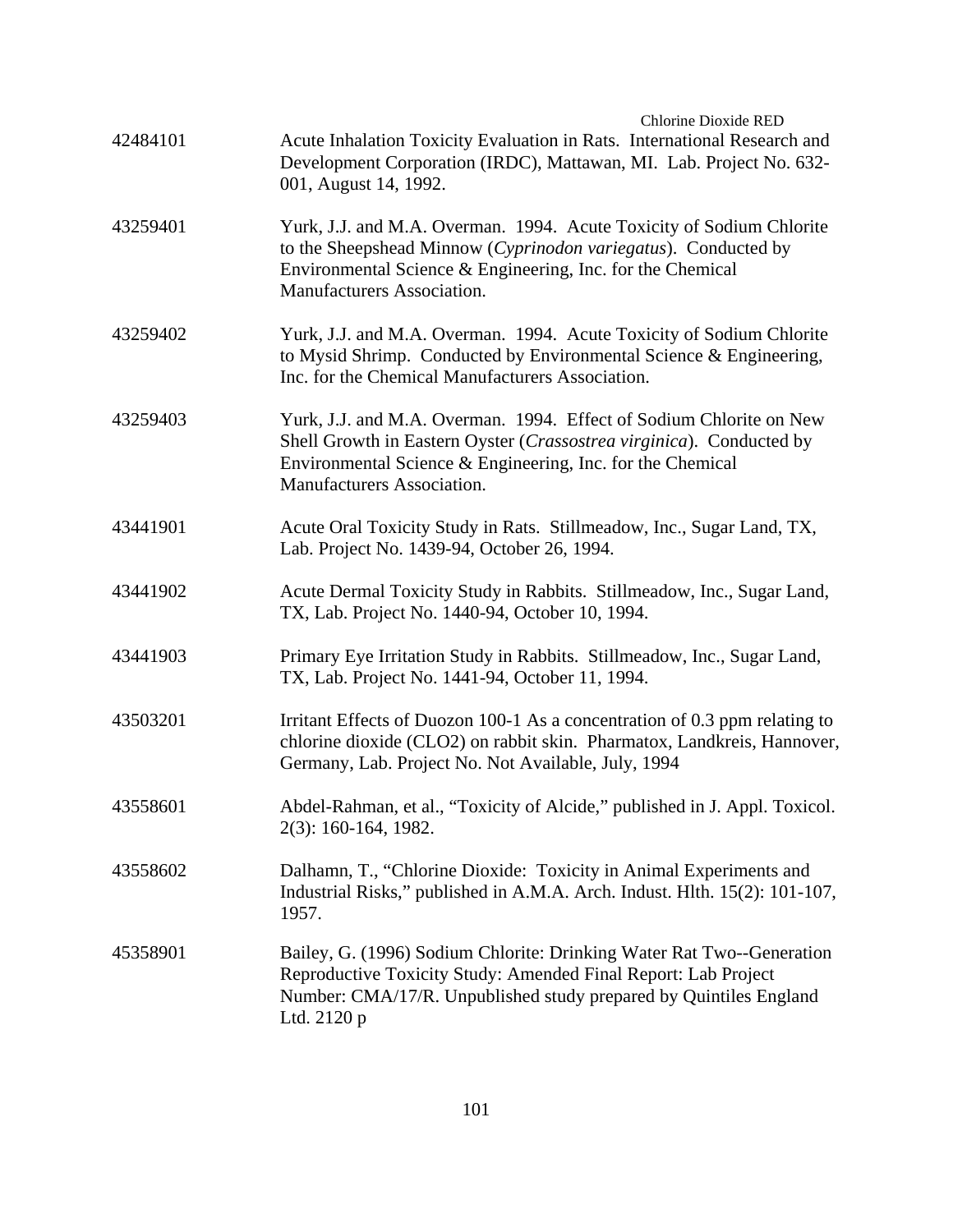|           | <b>Chlorine Dioxide RED</b>                                                                                                                                                                                                                                       |
|-----------|-------------------------------------------------------------------------------------------------------------------------------------------------------------------------------------------------------------------------------------------------------------------|
| 46919601  | Kennedy, J. (2002) Investigation of Potential Chemical Exposure From<br>HVAC Duct Sanitation Using Chlorine Dioxide Based Produce Oxine<br>(AD): Final Study Report. Project Number: BCI/0001. Unpublished study<br>prepared by Bio-Cide International Inc. 19 p. |
| 46919602  | Harrington, R. (2002) Toxicological Assessment of Oxine During In-<br>Home HVAC Treatment: Final Study Report. Project Number: BCI 0002.<br>Unpublished study prepared by Bio-Cide International Inc. 29 p.                                                       |
| 94068005  | Johnson, G. 1984. Avian Dietary LC <sub>50</sub> Bobwhite Quail (Colinus<br>virginianus). Unpublished Data. Conducted by Hazleton Laboratories<br>America, Inc. for Degussa Corporation.                                                                          |
| 94068006  | Sousa and Surprenant, 1984. Acute Toxicity of A-66 (Technical Sodium<br>Chlorite) to Bluegill (Lepomis macrochirus). Unpublished Data.<br>Conducted by Springborn Binomics, Inc for Calgon Corporation.                                                           |
| 94068007  | Barrows, B. 1984. The Acute Toxicity of Sodium Chlorite Technical to<br>the Rainbow Trout, Salmo gairdneri, in a Static Test System.<br>Unpublished Data. Conducted by Biospherics Incorporated for Degussa<br>Corporation.                                       |
| 94068008. | Johnson, G. 1984. Avian Dietary LC <sub>50</sub> Mallard Duck (Anas<br>platyrhynchos). Unpublished Data. Conducted by Hazleton Laboratories<br>America, Inc. for Degussa Corporation.                                                                             |
| 94068009  | Nachrord, S. 1984. Daphnia LC <sub>50</sub> Bioassay. Unpublished Data.<br>Conducted by Anater Tesconi Circle for Rio Linda Chemical Company,<br>Inc.                                                                                                             |

## **2. Accession Studies**

# Accession # Citation

252854 1983. 96-Hour LC50 in Bluegill Perch. Unpublished Data. Conducted by Microbiological and Biochemical Assay Laboratories for Magna Corporation.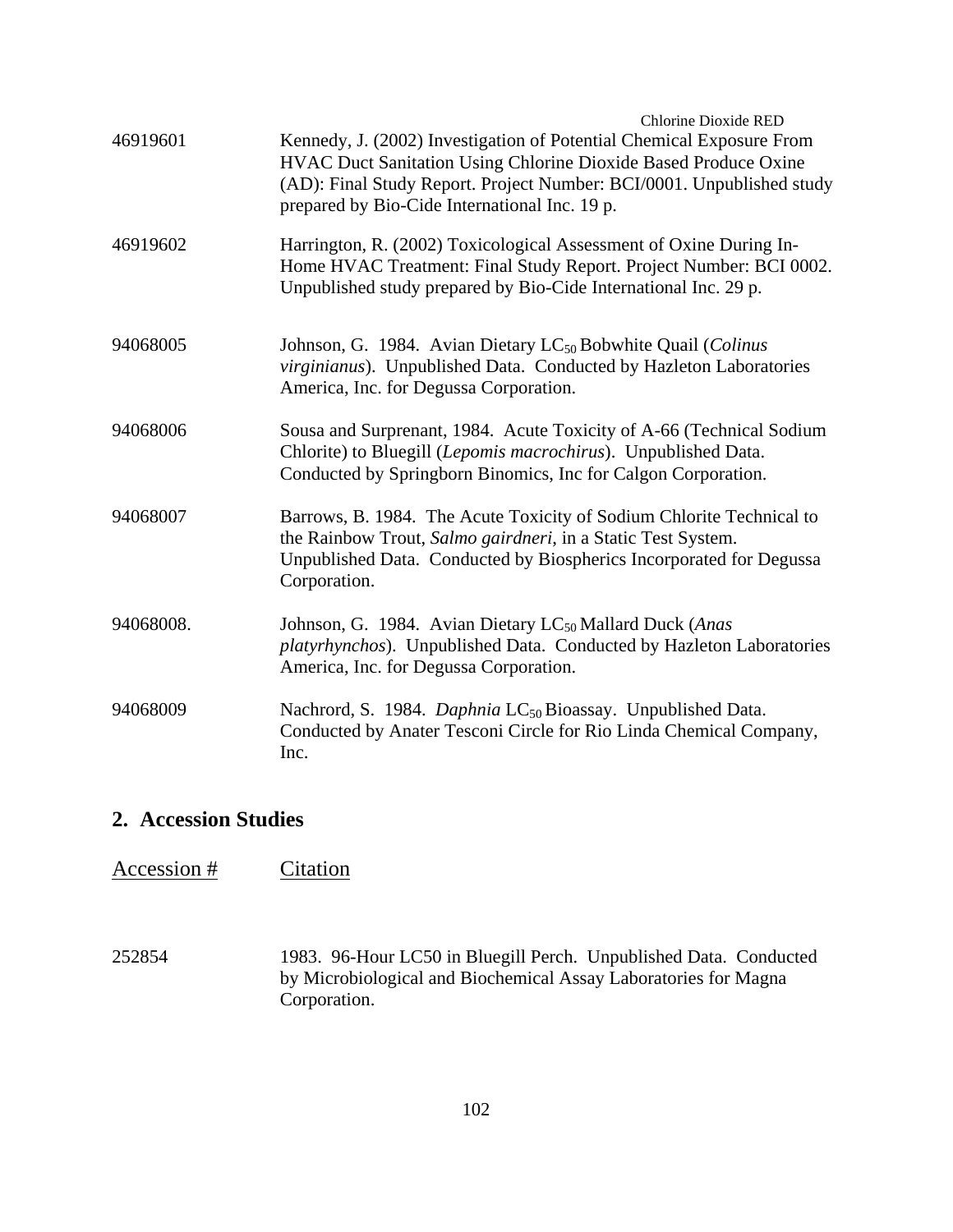## **3. Open Literature**

## Citation

Dalhamn, T. (1957): Chlorine Dioxide: Toxicity in Animal Experiments and Industrial Risks. Arch. Ind. Health 15: 101-107.

Daniel, F.B., et al. (1990): Comparative subchronic toxicity studies of three disinfectants. J Am Water Works Assoc 82:61-69.

Haag, H.B. (1949): The effect on rats of chronic administration of sodium chlorite and chlorine dioxide in the drinking water. Report to the Mathieson Alkali Works from H.B. Haag of the Medical College of Virginia. February 7, 1949.

Harrington, R.M., et al. (1995a): Subchronic toxicity of sodium chlorite in the rat. J Am Coll Toxicol 14:21-33.

Harrington, R.M., et al. (1995b) Developmental toxicity of sodium chlorite in the rabbit. J Am Coll Toxicol 14:109-118.

Kurokawa, Y., et al. (1984): Studies on the promoting and complete carcinogenic activities of some oxidizing chemicals in skin carcinogenesis. Cancer Lett 24:299-304.

Meier, J.R., et al. (1985): Evaluation of chemicals used for drinking water disinfection for production of chromosomal damage and sperm-head abnormalities in mice. Environ Mutagen 7:201-211.

Miller, R.G., et al. (1986): Results of toxicological testing of Jefferson Parish pilot plant samples. Environ Health Perspect 69:129-139.

Mobley, S.A., et al. (1990): Chlorine dioxide depresses T3 uptake and delays development of locomotor activity in young rats. In: Jolley, RL, et al., eds. Water chlorination: chemistry, environmental impact and health effects, vol. 6. Chelsea, MI: Lewis Publications, pp. 347-358.

Moore, G.S. and E.J. Calabrese (1982): Toxicological effects of chlorite in the mouse. Environ Health Perspect 46:31-37.

Orme, J., et al. (1985): Effects of chlorine dioxide on thyroid function in neonatal rats. J Toxicol Environ Health 15:315-322.

Paulet G and S. Desbrousses (1970): On the action of  $ClO<sub>2</sub>$  at low concentrations on laboratory animals. Arch Mal Prof 31:97-106.

Paulet G and S. Desbrousses (1972): On the toxicology of chlorine dioxide. Arch Mal Prof 33:59-61.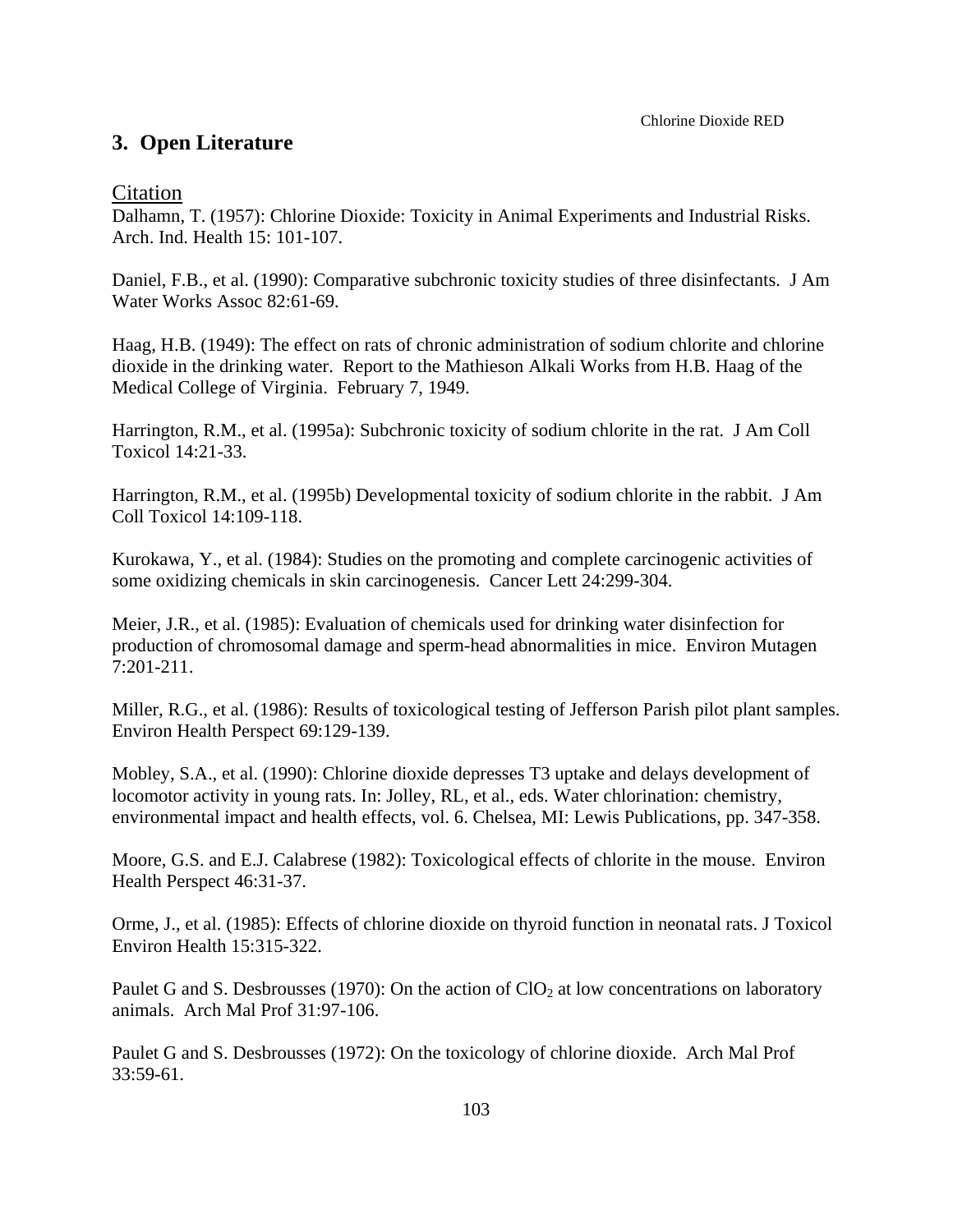Paulet G and S. Desbrousses (1974): Action of a discontinuous exposure to chlorine dioxide  $(CIO<sub>2</sub>)$  on the rat. Arch Mal Prof 35:797-804.

Robinson, M; Bull, RJ; Schmaer, M; Long, RF. (1986) Epidermal hyperplasia in the mouse skin following treatment with alternate drinking water disinfectants. Environ Health Perspect 69:293 300.

## **4. Website References**

Citation

- FDA, 2003a. "Guidance For Industry: Preparation of Food Contact Notifications and Food Additive Petitions for Food Contact Substances: Chemistry Recommendations. Final Guidance." US Food and Drug Administration. April, 2003. http://www.cfsan.fda.gov/~dms/opa2pmnc.html. Last accessed June 9, 2003.
- FDA, 2003b. "Sanitizing Solutions: Chemistry Guidelines for Food Additive Petitions." US Food and Drug Administration. January, 1993. http://www.cfsan.fda.gov/~dms/opacg3a.html. Last accessed June 9, 2003.
- USEPA, 1999. "Available Information on Assessing Exposure from Pesticides, A User's Guide." US Environmental Protection Agency, Office of Pesticide Programs. June 21, 1999. http://www.epa.gov/fedrgstr/EPA-PEST/2000/July/Day-12/6061.pdf. Last accessed June 9, 2003.
- USEPA, 2001a. "General Principles for Performing Aggregate Exposure and Risk Assessments." US Environmental Protection Agency, Office of Pesticide Programs. November 28, 2001. http://www.epa.gov/pesticides/trac/science/aggregate.pdf.
- USEPA, 2004. Overview of the Ecological Risk Assessment Process in the Office of Pesticide Programs U.S. Environmental Protection Agency - Endangered and Threatened Species Effects Determinations, Appendix A, Section IIB, pg.81. US Environmental Protection Agency. January 24, 2004. http://www.epa.gov/oppfead1/endanger/consultation/ecorisk-overview.pdf.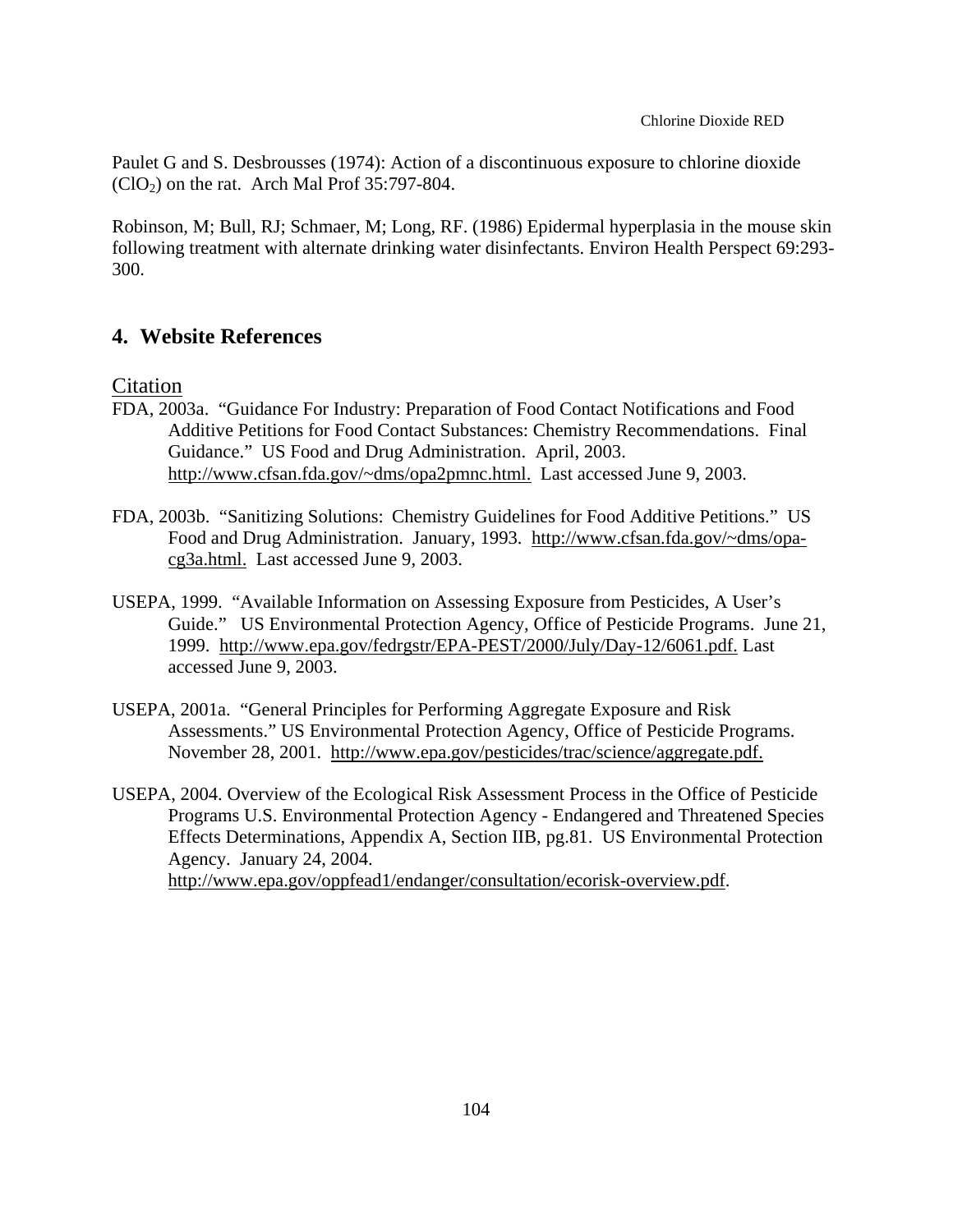## **5. Other Supporting Documents**

### Citation

- US EPA. 1997a. Standard Operating Procedures (SOPs) for Residential Exposure Assessments. Contract No. 68-W6-0030. Prepared by the Residential Exposure Assessment Work Group. Office of Pesticide Programs, Health Effects Division and Versar. July 1997.
- US EPA. 1997b. Exposure Factors Handbook. National Center for Environmental Assessment, Office of Research and Development.
- US EPA. 1997c. Surrogate Exposure Guide: Estimates of Worker Exposure from the Pesticide Handler Exposure Database, Version 1.1. May 1997.
- US EPA. 2000. Standard Operating Procedures (SOPs) for Residential Exposure Assessments. Office of Pesticide Programs, Health Effects Division. April 2000.
- US EPA 2001b. Review of a Health Risk Assessment for PHMB (Vantocil IB) used on 100% Cotton Textile Application - Systemic Toxicity by an Infant Sucking Textile. Memorandum for Siroos Mostaghimi, Ph.D. to Adam Heyward. January 3, 2001.
- Versar. 2003. User's Manual Swimmer Exposure Assessment Model (SWIMODEL) Version 3.0. Prepared for the US EPA Antimicrobials Division. November 2003.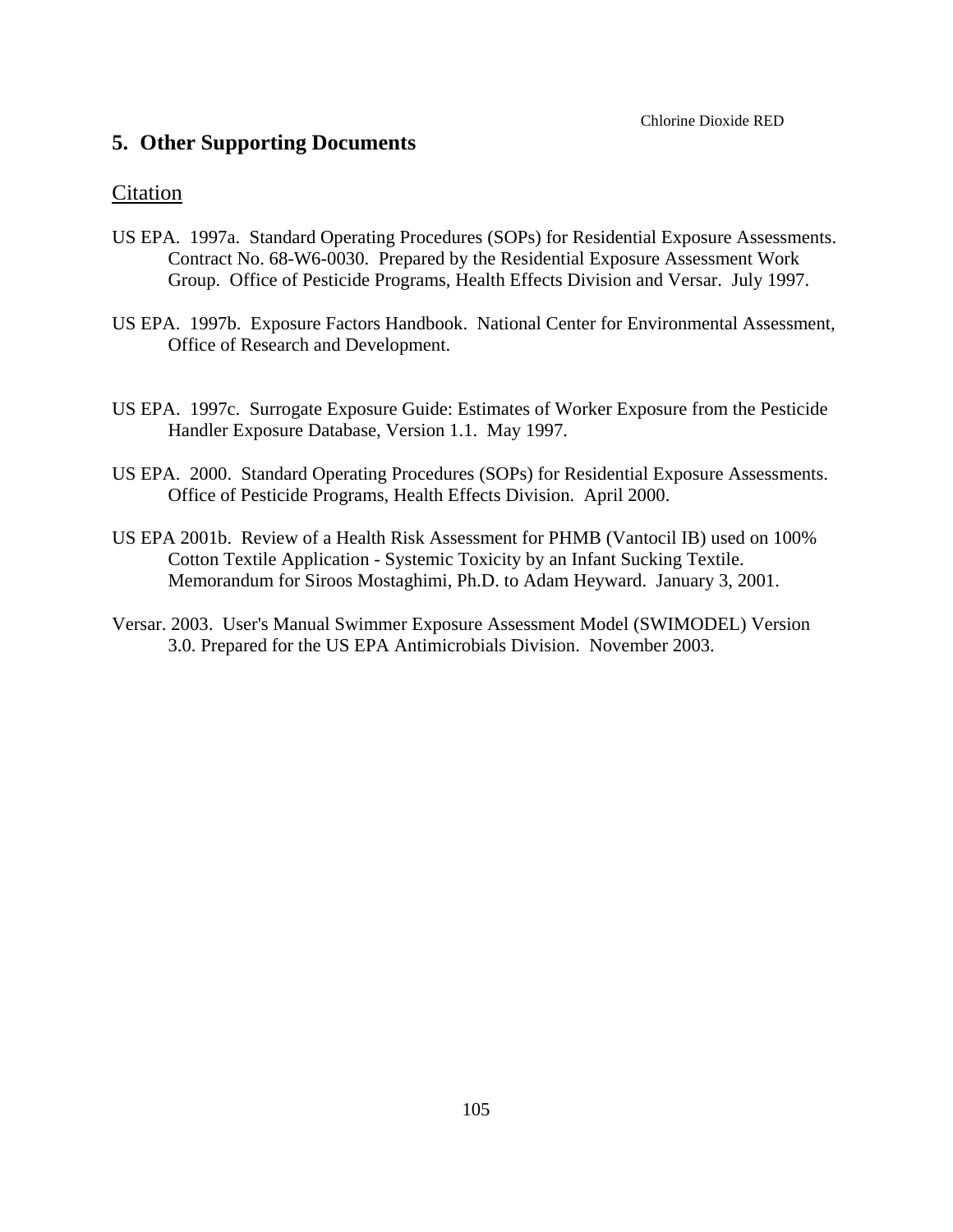# **Appendix E. Generic Data Call-In**

The Agency intends to issue a Generic Data Call-In at a later date. See Chapter V of the Chlorine Dioxide RED for a list of studies that the Agency plans to require.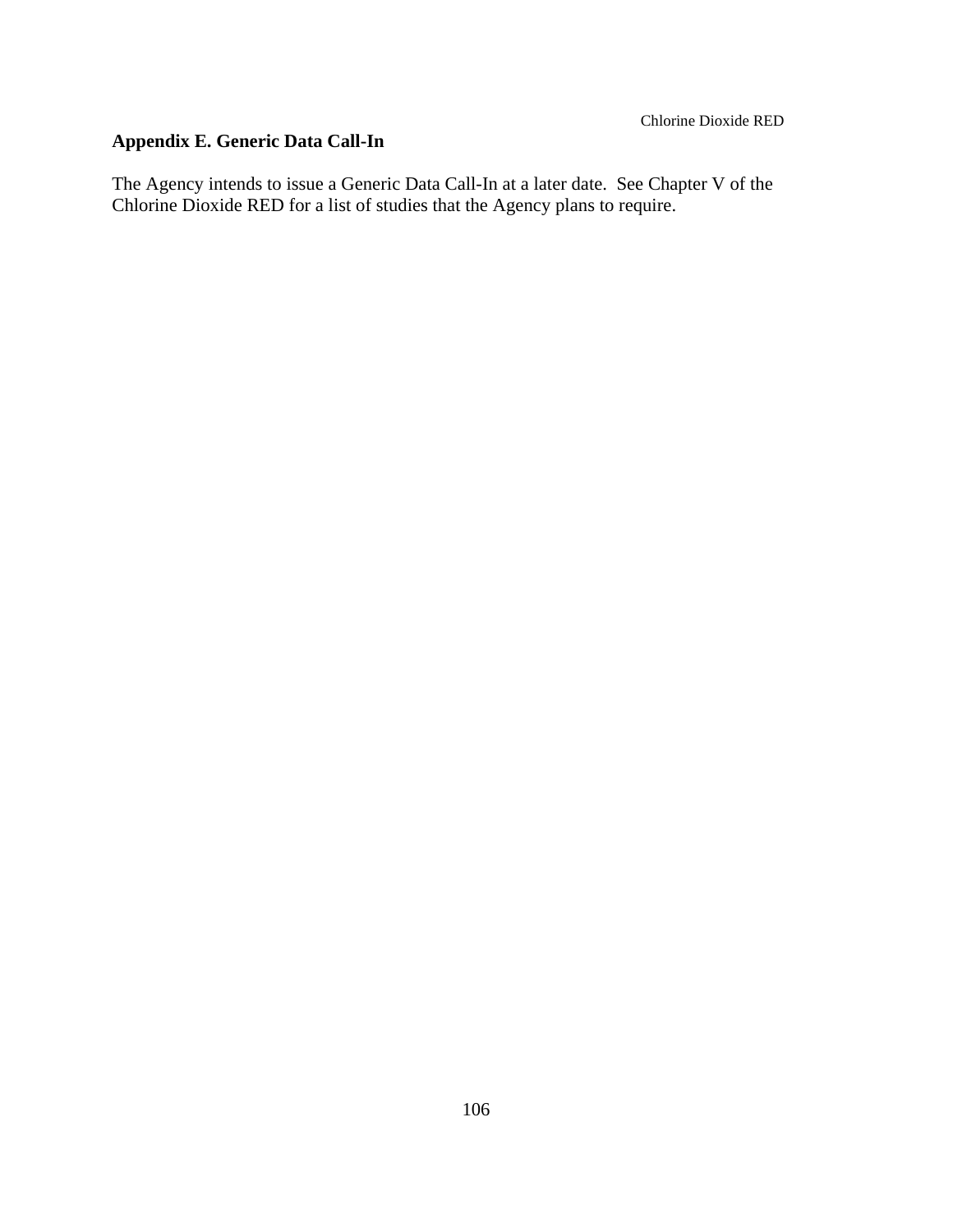# **Appendix F. Product Specific Data Call-In**

The Agency intends to issue a Product Specific Data Call-In at a later date.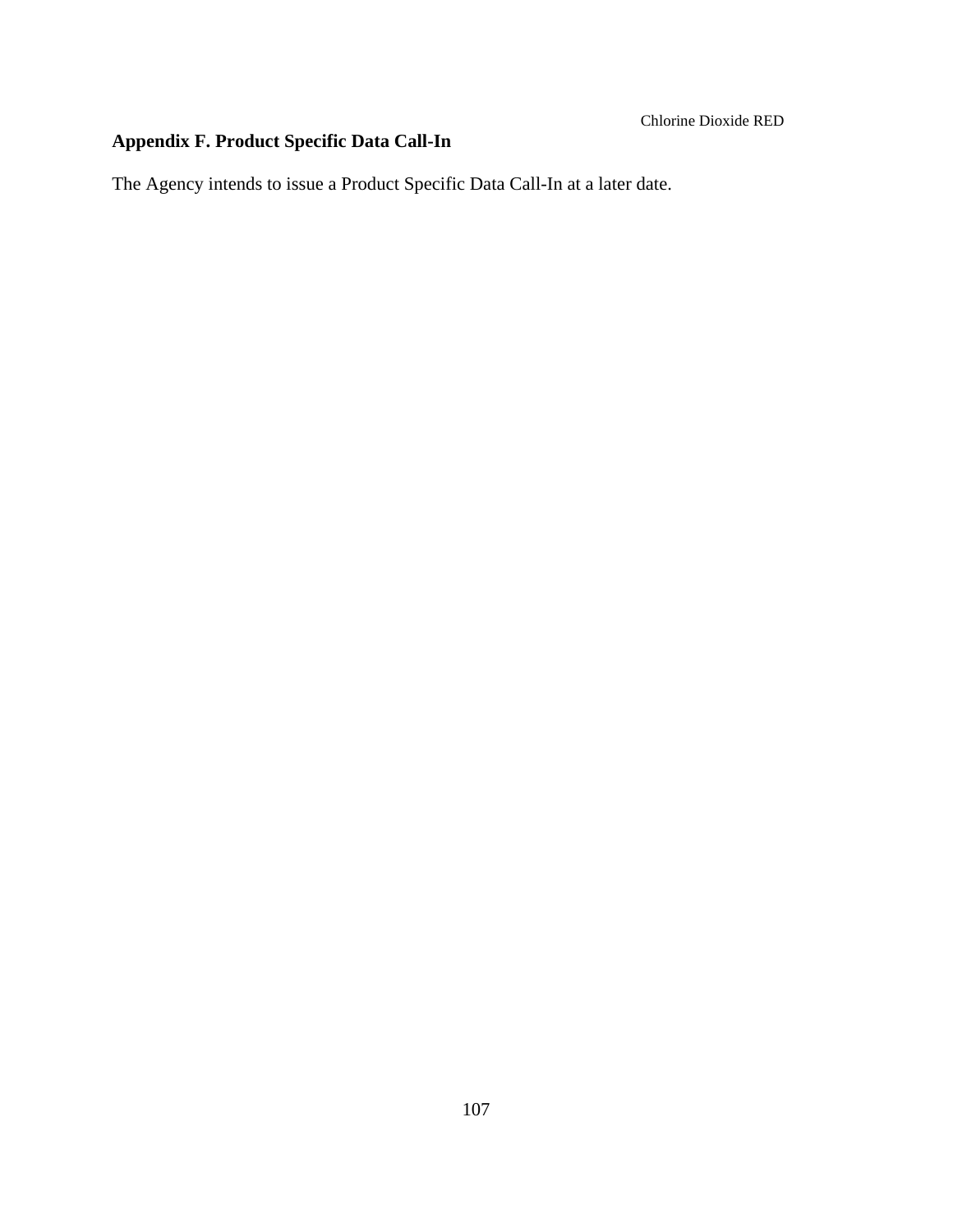### Chlorine Dioxide RED **Appendix G. Batching of Chlorine Dioxide and Sodium Chlorite Products for Meeting Acute Toxicity Data Requirements for Reregistration**

The Agency intends to complete batching at a later date.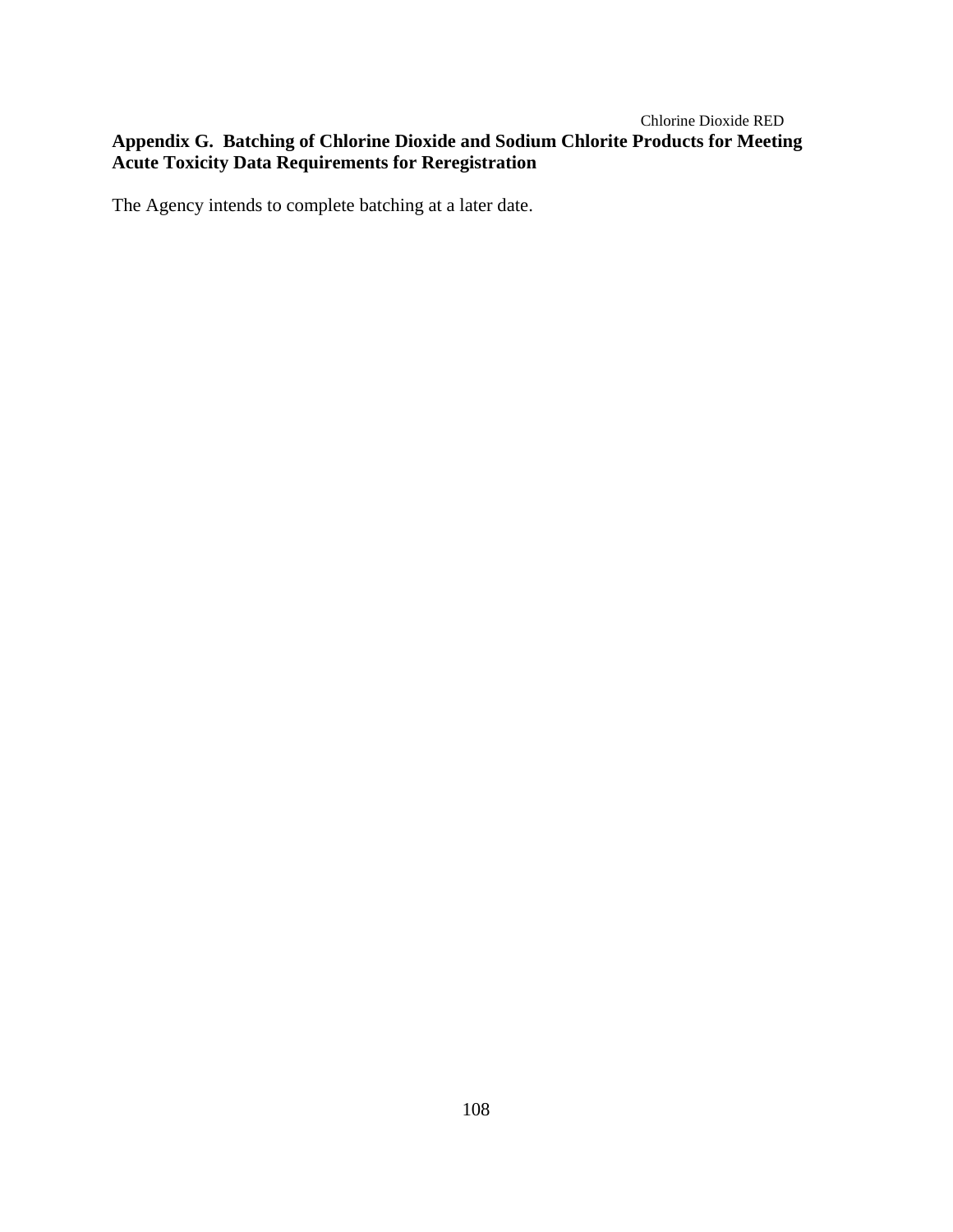## **Appendix H. List of All Registrants Sent the Data Call-In**

A list of registrants sent the data call-in will be posted at a later date.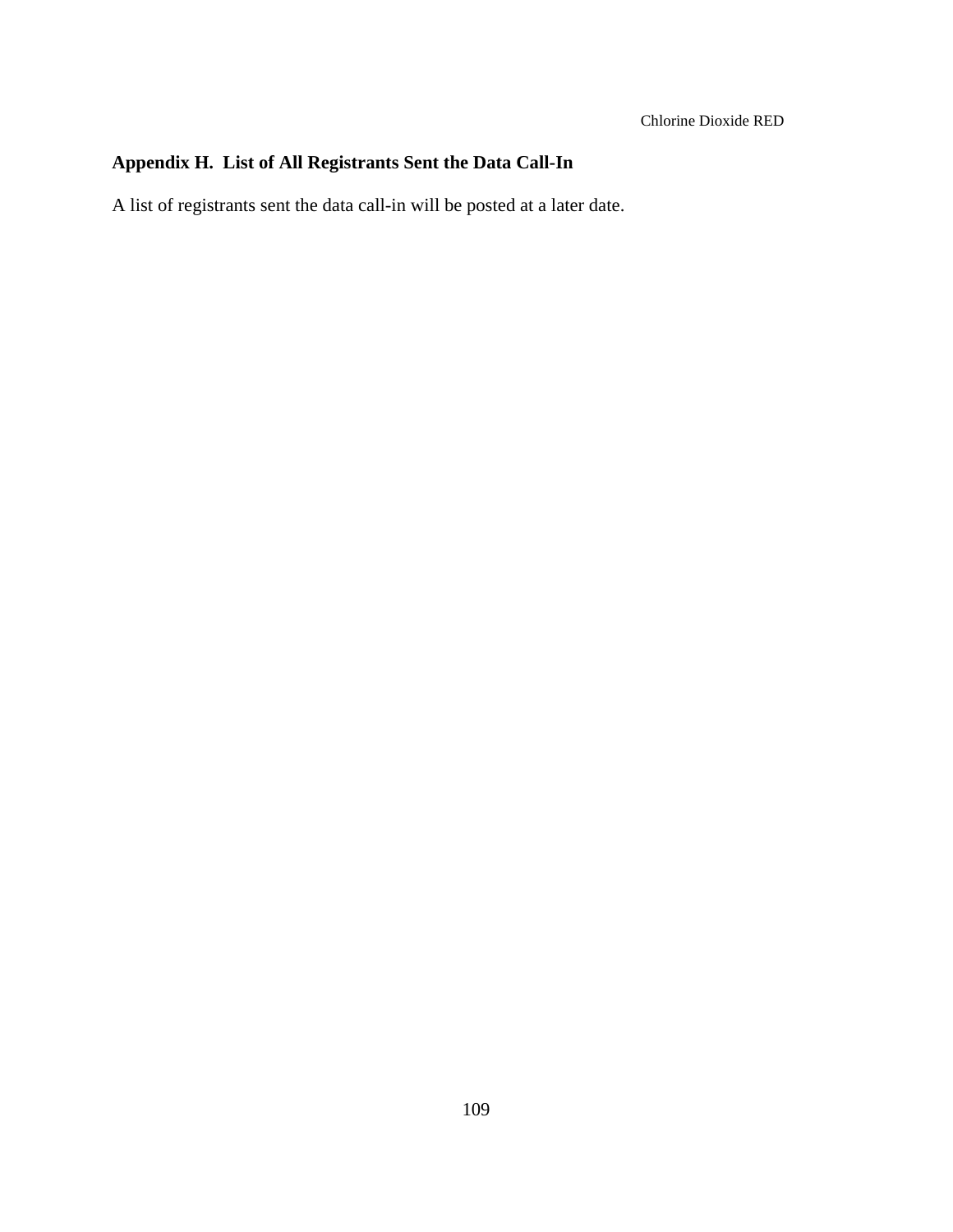### Chlorine Dioxide RED **Appendix I. List of Available Related Documents and Electronically Available Forms**

Pesticide Registration Forms are available at the following EPA internet site: http://www.epa.gov/opprd001/forms/ .

Pesticide Registration Forms (These forms are in PDF format and require the Acrobat reader)

### **Instructions**

- 1. Print out and complete the forms. (Note: Form numbers that are bolded can be filled out on your computer then printed.)
- 2. The completed form(s) should be submitted in hardcopy in accord with the existing policy.
- 3. Mail the forms, along with any additional documents necessary to comply with EPA regulations covering your request, to the address below for the Document Processing Desk.

DO NOT fax or e-mail any form containing 'Confidential Business Information' or 'Sensitive Information.'

If you have any problems accessing these forms, please contact Nicole Williams at (703) 308-5551 or by e-mail at williams.nicole@epamail.epa.gov.

| TOITO WIITE TOUGHOIIS.                                                                                |                                                                                                                                                                                                                    |
|-------------------------------------------------------------------------------------------------------|--------------------------------------------------------------------------------------------------------------------------------------------------------------------------------------------------------------------|
| Application for Pesticide Registration/Amendment                                                      | http://www.epa.gov/opprd001/forms/8570-1.pdf                                                                                                                                                                       |
| <b>Confidential Statement of Formula</b>                                                              | http://www.epa.gov/opprd001/forms/8570-4.pdf                                                                                                                                                                       |
| Notice of Supplemental Registration of Distribution of<br>a Registered Pesticide Product              | http://www.epa.gov/opprd001/forms/8570-5.pdf                                                                                                                                                                       |
| Application for an Experimental Use Permit                                                            | http://www.epa.gov/opprd001/forms/8570-17.pdf                                                                                                                                                                      |
| Application for/Notification of State Registration of a<br>Pesticide To Meet a Special Local Need     | http://www.epa.gov/opprd001/forms/8570-25.pdf                                                                                                                                                                      |
| Formulator's Exemption Statement                                                                      | http://www.epa.gov/opprd001/forms/8570-27.pdf                                                                                                                                                                      |
|                                                                                                       |                                                                                                                                                                                                                    |
| Pesticide Registration Maintenance Fee Filing                                                         | http://www.epa.gov/opprd001/forms/8570-30.pdf                                                                                                                                                                      |
| Certification of Attempt to Enter into an Agreement<br>with other Registrants for Development of Data | http://www.epa.gov/opprd001/forms/8570-32.pdf                                                                                                                                                                      |
| Certification with Respect to Citations of Data (in PR<br>Notice 98-5)                                | http://www.epa.gov/opppmsd1/PR_Notices/pr98-5.pdf                                                                                                                                                                  |
| Data Matrix (in PR Notice 98-5)                                                                       | http://www.epa.gov/opppmsd1/PR Notices/pr98-5.pdf                                                                                                                                                                  |
| Summary of the Physical/Chemical Properties (in PR<br>Notice 98-1)                                    | http://www.epa.gov/opppmsd1/PR_Notices/pr98-1.pdf                                                                                                                                                                  |
| Properties (in PR Notice 98-1)                                                                        |                                                                                                                                                                                                                    |
|                                                                                                       | Certification of Compliance with Data Gap Procedures   http://www.epa.gov/opprd001/forms/8570-28.pdf<br>Self-Certification Statement for the Physical/Chemical   http://www.epa.gov/opppmsd1/PR_Notices/pr98-1.pdf |

The following Agency Pesticide Registration Forms are currently available via the internet at the following locations:

**Pesticide Registration Kit**

www.epa.gov/pesticides/registrationkit/.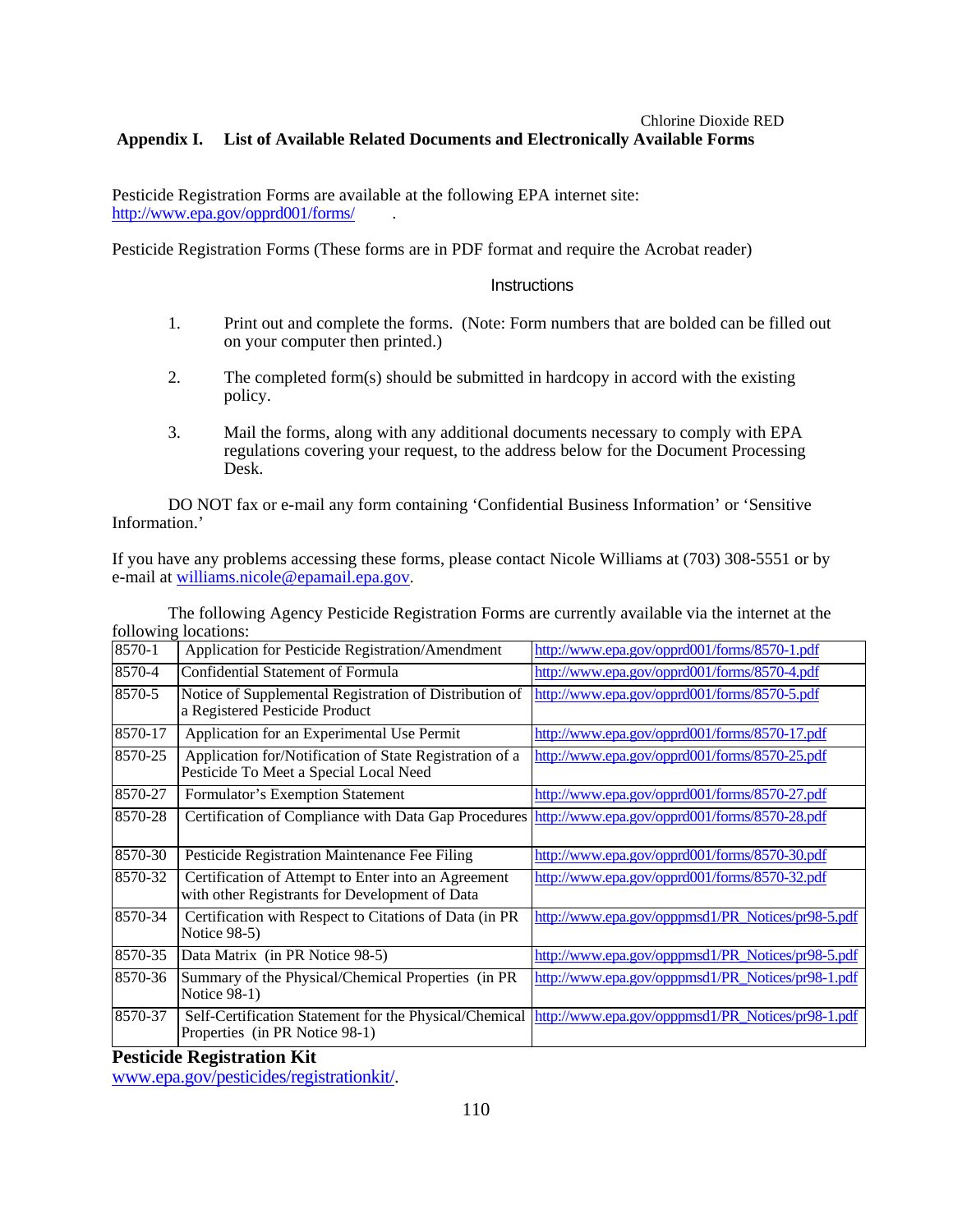### Dear Registrant:

For your convenience, we have assembled an online registration kit that contains the following pertinent forms and information needed to register a pesticide product with the U.S. Environmental Protection Agency's Office of Pesticide Programs (OPP):

- 1. The Federal Insecticide, Fungicide, and Rodenticide Act (FIFRA) and the Federal Food, Drug and Cosmetic Act (FFDCA) as Amended by the Food Quality Protection Act (FQPA) of 1996.
- 2. Pesticide Registration (PR) Notices
	- a. 83-3 Label Improvement Program—Storage and Disposal Statements
	- b. 84-1 Clarification of Label Improvement Program
	- c. 86-5 Standard Format for Data Submitted under FIFRA
	- d. 87-1 Label Improvement Program for Pesticides Applied through Irrigation Systems (Chemigation)
	- e. 87-6 Inert Ingredients in Pesticide Products Policy Statement
	- f. 90-1 Inert Ingredients in Pesticide Products; Revised Policy Statement
	- g. 95-2 Notifications, Non-notifications, and Minor Formulation Amendments
	- h. 98-1 Self Certification of Product Chemistry Data with Attachments (This document is in PDF format and requires the Acrobat reader.)

Other PR Notices can be found at http://www.epa.gov/opppmsd1/PR\_Notices.

- 3. Pesticide Product Registration Application Forms (These forms are in PDF format and will require the Acrobat reader.)
	- a. EPA Form No. 8570-1, Application for Pesticide Registration/Amendment
	- b. EPA Form No. 8570-4, Confidential Statement of Formula
	- c. EPA Form No. 8570-27, Formulator's Exemption Statement
	- d. EPA Form No. 8570-34, Certification with Respect to Citations of Data
	- e. EPA Form No. 8570-35, Data Matrix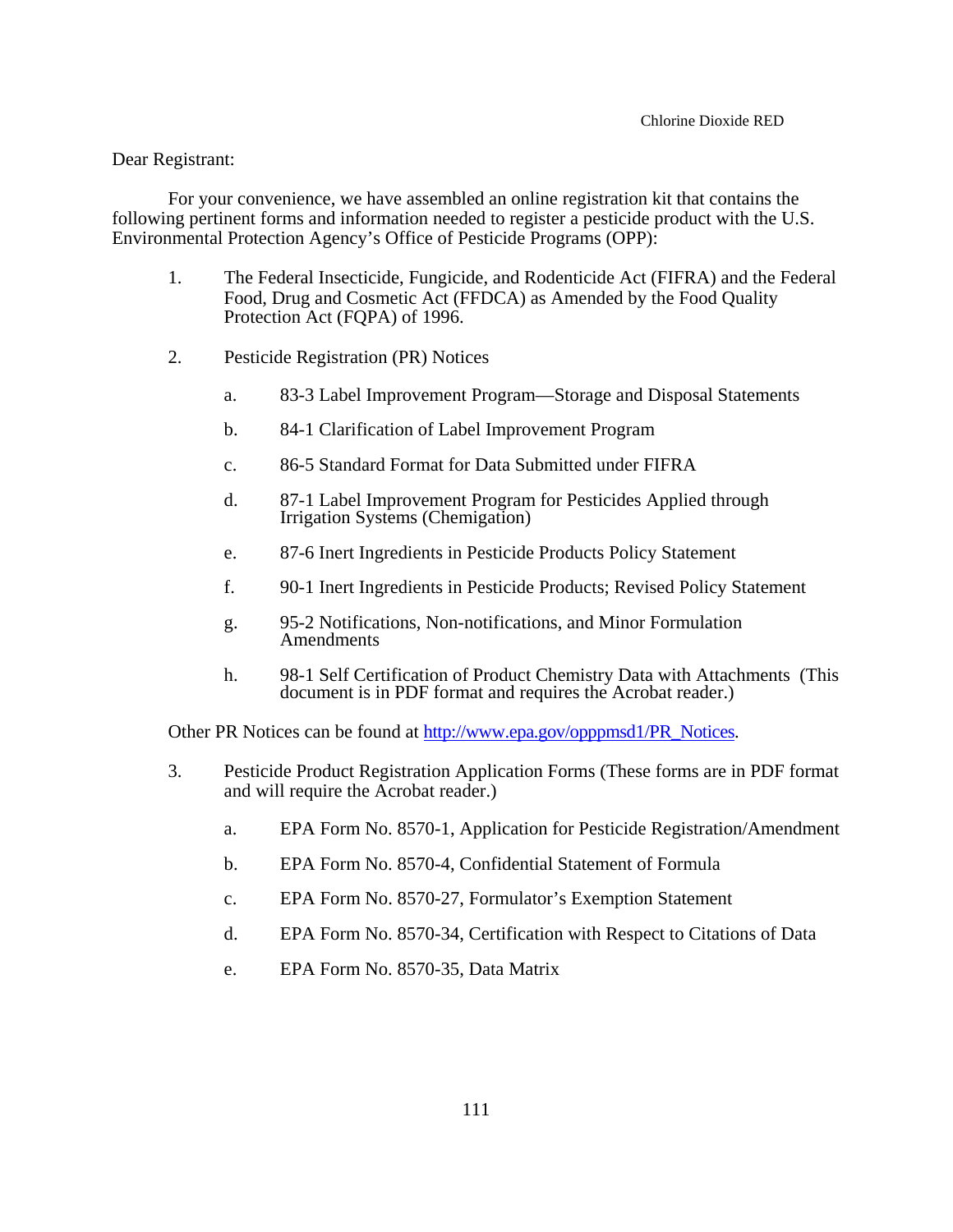#### Chlorine Dioxide RED

- 4. General Pesticide Information (Some of these forms are in PDF format and will require the Acrobat reader.)
	- a. Registration Division Personnel Contact List
	- b. Biopesticides and Pollution Prevention Division (BPPD) Contacts
	- c. Antimicrobials Division Organizational Structure/Contact List
	- d. 53 F.R. 15952, Pesticide Registration Procedures; Pesticide Data Requirements (PDF format)
	- e. 40 CFR Part 156, Labeling Requirements for Pesticides and Devices (PDF format)
	- f. 40 CFR Part 158, Data Requirements for Registration (PDF format)
	- g. 50 F.R. 48833, Disclosure of Reviews of Pesticide Data (November 27, 1985)

Before submitting your application for registration, you may wish to consult some additional sources of information. These include:

- 1. The Office of Pesticide Programs' Web Site
- 2. The booklet "General Information on Applying for Registration of Pesticides in the United States", PB92-221811, available through the National Technical Information Service (NTIS) at the following address:

National Technical Information Service (NTIS) 5285 Port Royal Road Springfield, VA 22161

The telephone number for NTIS is (703) 605-6000. Please note that EPA is currently in the process of updating this booklet to reflect the changes in the registration program resulting from the passage of the FQPA and the reorganization of the Office of Pesticide Programs. We anticipate that this publication will become available during the Fall of 1998.

- 3. The National Pesticide Information Retrieval System (NPIRS) of Purdue University's Center for Environmental and Regulatory Information Systems. This service does charge a fee for subscriptions and custom searches. You can contact NPIRS by telephone at (765) 494-6614 or through their Web site.
- 4. The National Pesticide Telecommunications Network (NPTN) can provide information on active ingredients, uses, toxicology, and chemistry of pesticides. You can contact NPTN by telephone at (800) 858-7378 or through their Web site: http://npic.orst.edu .